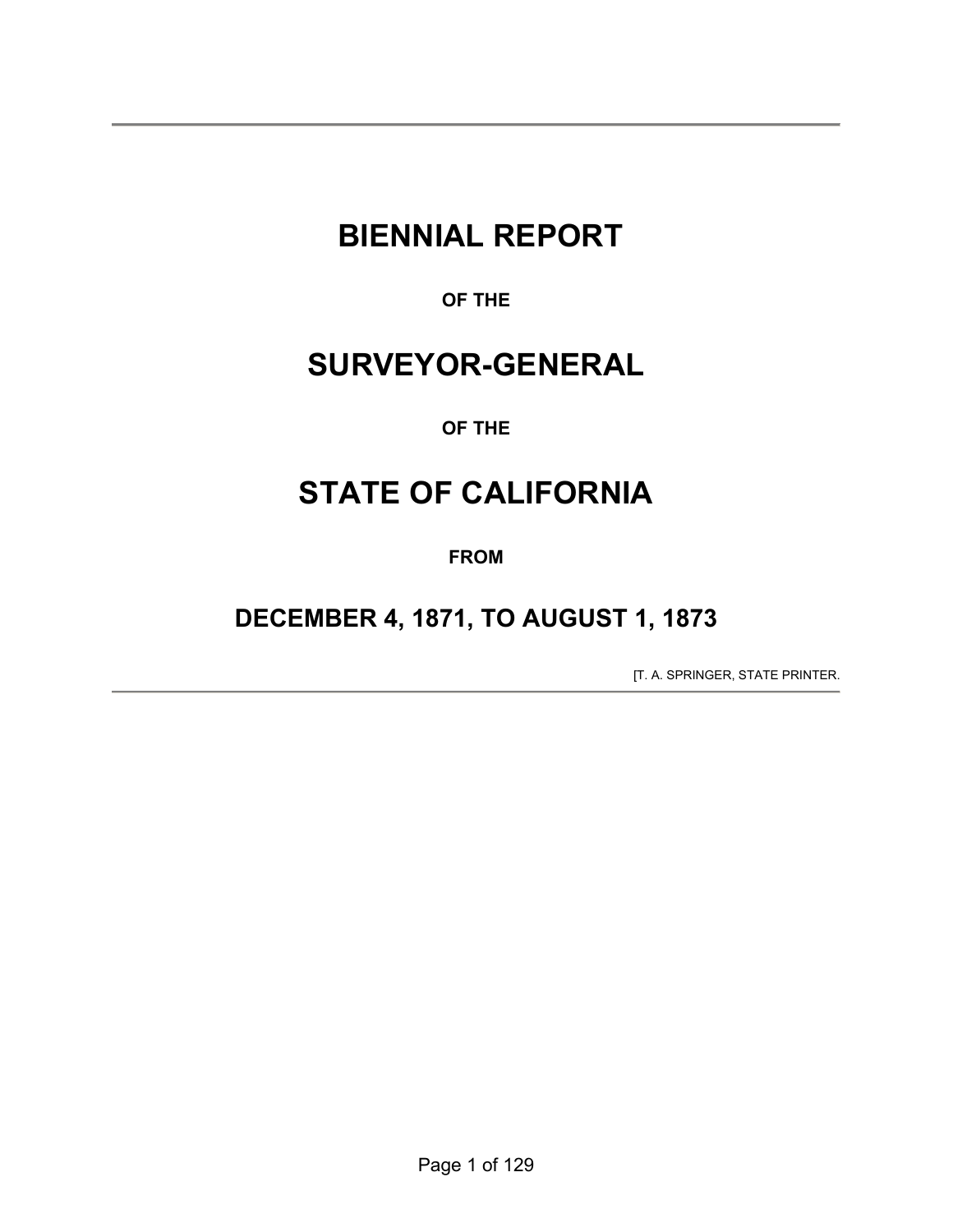To His Excellency,

 Newton Booth, Governor of California:

 SIR: I herewith beg leave to submit the following report of my official transactions, from December fourth, eighteen hundred and seventy-one, to August first, eighteen hundred and seventy-three.

I am, very respectfully, your obedient servant,

 ROBERT GARDNER, Surveyor General and ex officio Register of the State Land Office.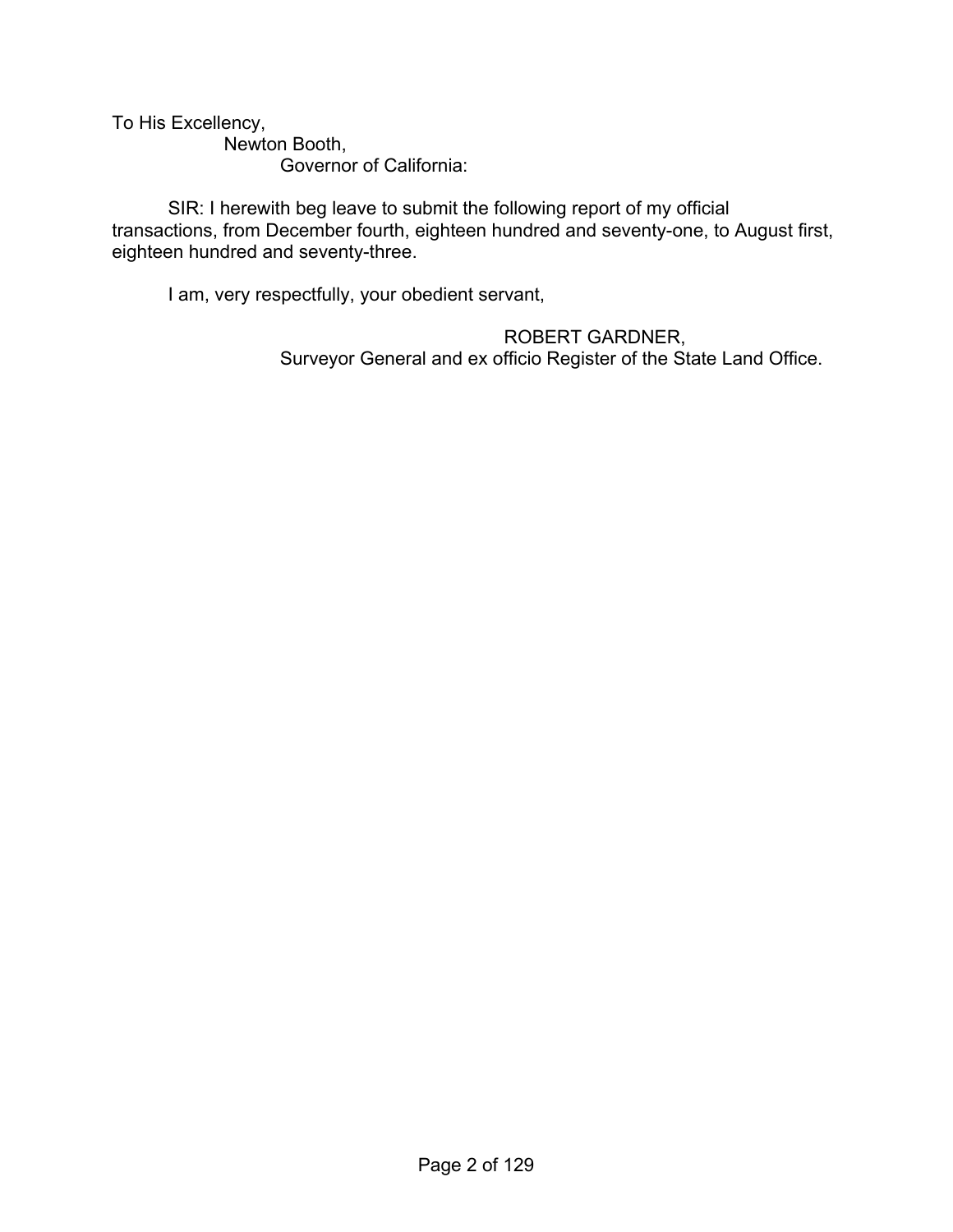# **REPORT.**

 $\overline{a}$ 

The State of California, commencing at about thirty-two degrees thirty minutes north latitude, extends north to the forty-second parallel, having and average width of about four degrees, and covers an area of about one hundred and eighty thousand square miles, or about one hundred and twenty millions of acres. So far as shown by the records of my office, there are about five thousand government townships in the State (whole and fractional); of these, two thousand two hundred and eighty-four have been surveyed by the United States, prior to January first, eighteen hundred and seventy-three, the remainder being unsurveyed. The State of California, under the several Acts of Congress, is granted the following lands:

 First – Under the eighth section of the Act of September fourth, eighteen hundred and forty-one, the State is granted five hundred thousand acres for the purposes of internal improvement.

 Second – Under the fourth section of the Act of September twenty-eighth, eighteen hundred and fifty, the State is granted all the swamp and overflowed lands within her border.

 Third – Under the sixth section of the Act of March third, eighteen hundred and fifty-three, the State is granted the sixteenth and thirty-sixth sections in each township, or indemnity therefore in cases where the State cannot perfect her title, by reason of Spanish grants or prior sales by the United States. This grant comprises one eighteenth (1-18) of all the land in the State, or an aggregate area of about six millions of acres.

 Fourth – Under section twelve, of the same Act, the State is granted seventy-two sections, or forty-six thousand and eighty acres, for the use of a seminary of learning.

 Fifth – Under the thirteenth section of this same Act, the State is granted ten sections for the purpose of the erection of public buildings.

 Sixth – Under the Act of July second, eighteen hundred and sixty-two, and Acts amendatory thereof, the State is granted one hundred and fifty thousand acres for the benefit of agriculture and the mechanic arts.

 In addition to these grants, the State, by virtue of her sovereignty, is the owner of all the salt marsh and tide lands within her borders.

GRANT OF SIXTEENTH AND THIRTY-SIXTH SECTIONS, AND LANDS IN LIEU THEREOF.

 On entering upon my official duties, the files of my office contained a large number of unapproved applications under this grant, made during the administration of my predecessor. An examination of these applications disclosed the necessity of procuring from the several United States Land Offices, certificates as to the condition of the lands applied for. These certificates were obtained, and wherever practicable, the applications on file were approved.

 During the twenty months ending August first, eighteen hundred and seventythree, I have issued approvals of two thousand one hundred and thirteen applications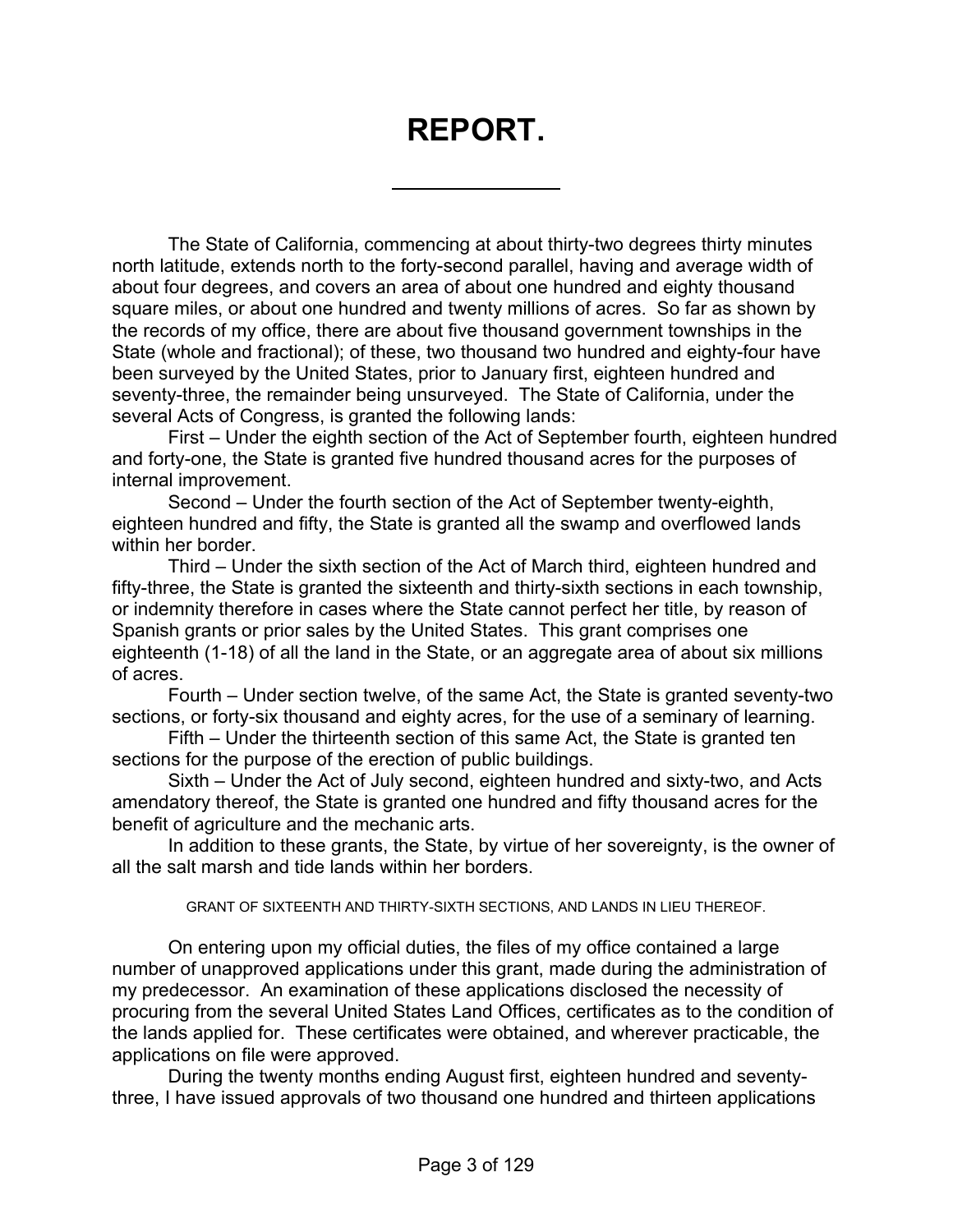for school lands, embracing five hundred and eighty thousand eight hundred and nine acres; these lands being principally situated in the Counties of Los Angeles, San Bernardino, San Diego, Kern, Fresno, Tulare, Mono, Inyo, Siskiyou, Lassen, Shasta, and Tehama.

 Payment has been made, as required by law, upon two hundred and fifty-nine thousand five hundred and twenty-five acres of the land, for which such approvals were issued, which payments, consisting of twenty per cent of the purchase price, and one year's interest upon the unpaid balance, amount to about seventy-five thousand dollars.

 Applications, embracing an area of three hundred and twenty-one thousand two hundred and eighty-three acres, have been forfeited for non-payment, and the land has reverted to the State, as provided by law. The aggregate of these forfeitures is large, but is attributable, generally, to natural causes. During the years eighteen hundred and sixty-eight and eighteen hundred and sixty-nine, much excitement existed upon all matters relating to real estate in California, and consequently a large field was open for speculation. Lands were applied for indiscriminately, with very little regard to location, value, or quality, with the expectation of realizing largely from future sales thereof. Since that time there has been a reaction, and real estate, for speculative purposes, has commanded neither ready sale nor prices commensurate with its value. Hence, when this large number of approvals was made by me, and the applicants compelled to make payment for the lands applied for, circumstances did not seem to justify the expenditures, except in instances where lands were of known value. Most of these forfeited lands – except where known to be valueless (as in the Mohave Desert) – have been reapplied for, and, under more favorable circumstances, the State will eventually realize from their sale.

 There have been filed in my office, from December fourth, eighteen hundred and seventy-one, to August first, eighteen hundred and seventy-three, applications under this grant for lands embracing an area of seven hundred and twenty-four thousand eight hundred and seventy-eight acres. These applications have (when practicable) been approved by me, and in most instances payment madder thereon.

 A large number of contested cases, which had accumulated, I have disposed of, approving some and rejecting others. I have rejected over nine hundred applications, from which rejections no appeals have been taken, and in which my action has been final. Fifty-six cases of conflict have been certified by me to the proper Courts for judicial determination.

 There have been received from the General Land Office, at Washington, during my term of office and prior to August first, eighteen hundred and seventy-three, lists embracing in the aggregate ninety-nine thousand nine hundred and twenty acres, certified by the United States to the State of California, in lieu of or as indemnity for sixteenth or thirty-sixth sections which have been lost to the State. The total number of acres certified to the State under this grant is four hundred and fifty-eight thousand seven hundred and seventy-seven.

 Since the first of January, eighteen hundred and seventy-three, but few applications for lands in lieu of sixteenth or thirty-sixth sections have been made. This is accounted for by the fact that applications had been made prior to that time for an amount of land nearly equaling in area the lands lost to the State, and for which she would, under the prevailing construction of the grant, be entitled to indemnity. Also,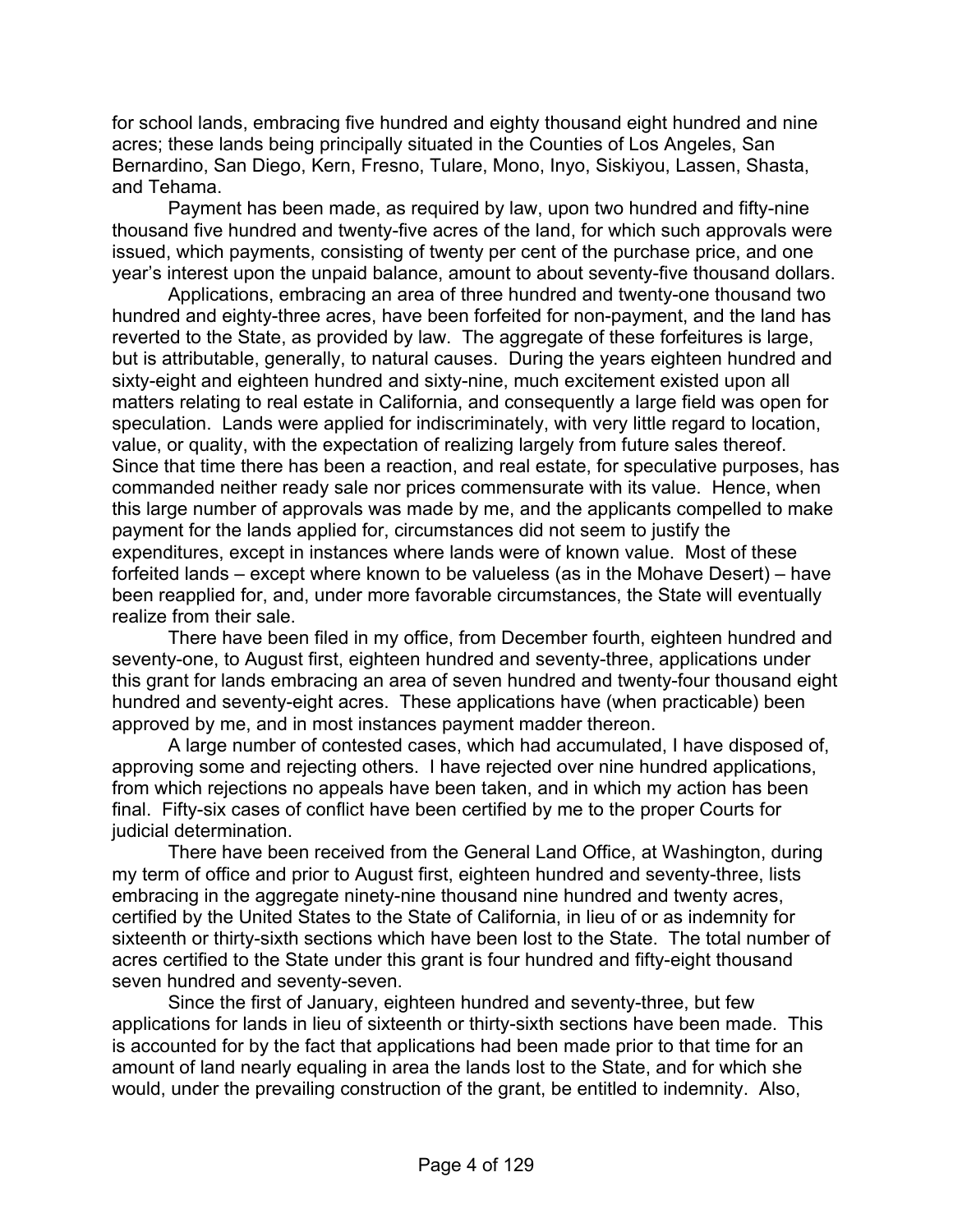upon the date last mentioned, section three thousand five hundred of the Political code went into effect, providing that no applicant of this class should be allowed to purchase more than three hundred and twenty acres, while before that time there was no limit or restriction as to quantity.

 I desire at this time to call your attention tot eh terms of this grant, which, as expressed by Congress, appear to me to be absolute and positive, without conditions or reservations. And I am of the opinion that title to these lands passed to and became vested in the State at the time of the grant, the subsequent survey thereof by the United States operating merely as a partition and segregation of State lands from those in the public domain. I am supported in this opinion by judicial authorities of the highest order, and by logical conclusions, having for their premises the terms of the grant itself. All other grants made to the State by the United States, reserve to the United States the lands of a mineral character, while this grant does not. The Act of Congress, in making this grant, allows the State indemnity only for such of the sixteenth and thirty-sixth sections as have been lost to the State by reason of prior grants or preemption, but provides no indemnity for loss to the State occasioned by the mineral character of the land granted. About one third, or two millions of acres of this grant, is located within the mineral belt, and had Congress intended a reservation thereof, it is reasonable to presume that the Act itself would have, in terms, expressed it, and protected its grantee by providing indemnity for the loss. On the part of the State, therefore, submission by her to any ruling of the General Land Office recognizing the right of the United States to make such reservation, will necessarily be followed by a pecuniary loss of such magnitude that it becomes imperative that any such reservation, or any action of the United States General Land Office tending to recognize such reservation, be resisted with energy and promptness, and be submitted to only when so decreed by the highest tribunal. I will refer, in support of my position in this behalf, to the recent decision of the Supreme Court of this State in the case of *Sherman* v. *Buick*, as, also, to the cases of *Higgins* v. *Houghton*, 25 Cal., p. 255; *Doll* v. *Meactor*, 16 Cal., p. 296; and *Van Valkenberg* v. *McCloud*, 21 Cal., p. 330. The Supreme Court of the United States has also made frequent decisions tending to the same end, as in the case of *Cooper* v. *Roberts*, 18 Howard, p. 173, and many others of like character.

 Admitting my position to be correct, and the grant to be as contended – a grant "in presenti" – the title passing to the State at the date of the grant, State legislation is required for the protection of settlers upon sixteenth and thirty-sixth sections, who have purchased from the United States, and for whose lands the State has received indemnity. An Act relinquishing the right of the State to such lands, and granting them to the purchasers thereof from the Untied States (excepting, of course, in cases where said land has been sold as mineral), would be but equitable, offering every protection to the settler, and carrying out the policy of our Government.

#### GRANT OF FIVE HUNDRED THOUSAND ACRES.

 There has been certified over to the State by the United States, under the grant of five hundred thousand acres for internal improvements, from December fourth, eighteen hundred and seventy-one, to August first, eighteen hundred and seventythree, thirty-nine thousand four hundred and thirty-eight acres, making the total of lands certified to the State under this grant, prior to August first, eighteen hundred and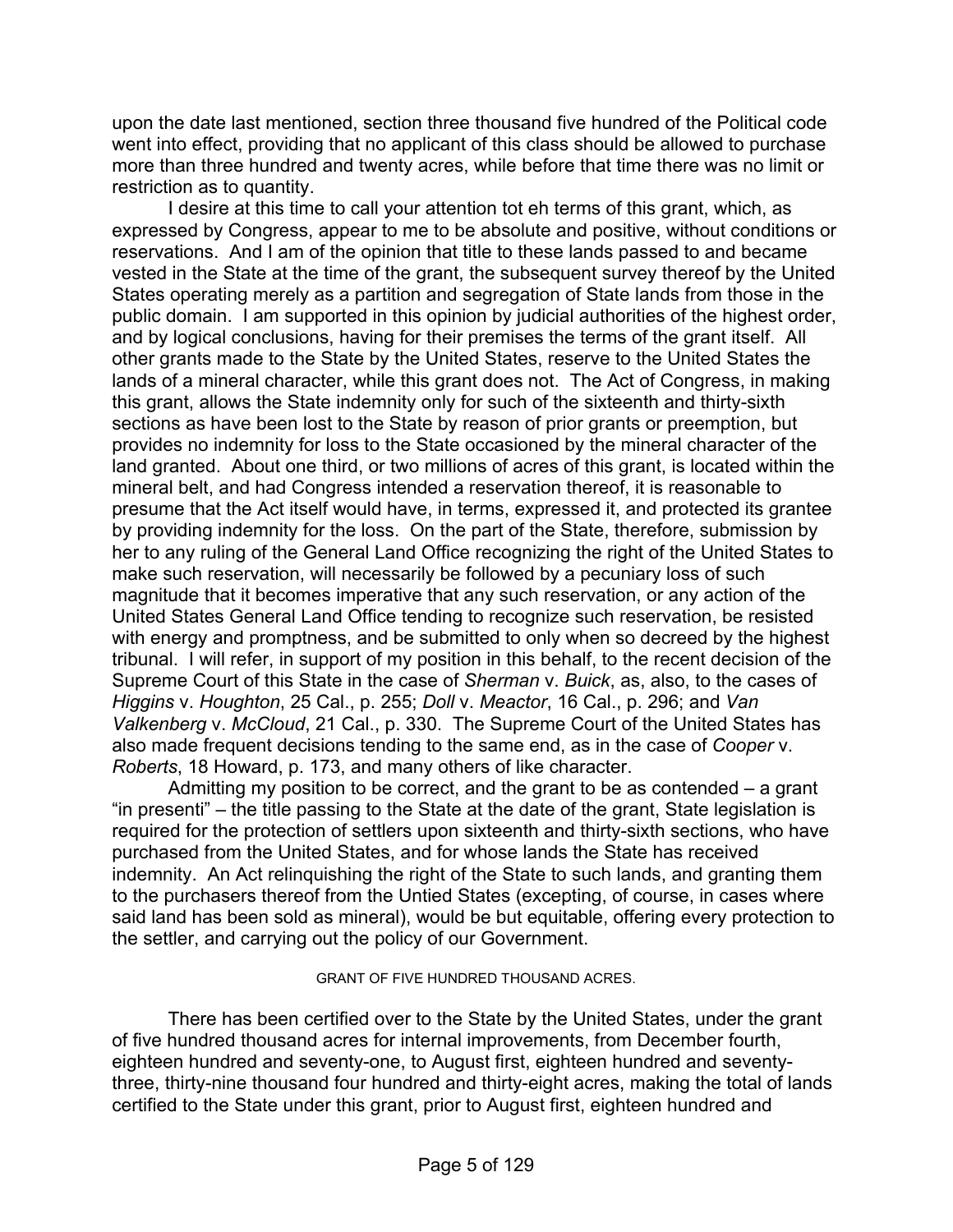seventy-three, four hundred and thirty-seven thousand one hundred and eighty-three and sixty-two one hundredths acres.

 I have received and filed twenty-two warrant applications under this grant, amounting to eight thousand three hundred and ninety-five acres.

#### GRANT OF SEVENTY-TWO SECTIONS.

 There have been certified over to the State by the United States, from December fourth, eighteen hundred and seventy-one, to August first, eighteen hundred and seventy-three, sixteen thousand eight hundred and twenty-five acres; and the total number of acres so certified under this grant prior to August first, eighteen hundred and seventy-three, is forty thousand six hundred and four, or very nearly all of the grant.

#### GRANT OF TEN SECTIONS.

 The total number of acres certified to the State under this grant is three thousand two hundred and three, being about one half of the grant.

#### SWAMP AND OVERFLOWED LANDS.

 The United States has listed to the State under this grant, from December fourth, eighteen hundred and seventy-one, to August first, eighteen hundred and seventythree, three hundred and ninety-four thousand one hundred and forty-four acres; and has, during the same time, patented to the State land that had been previously listed, amounting to three hundred and fifty-six thousand one hundred and forty-three acres. The total amount of this class of land listed to the State prior to August first, eighteen hundred and seventy-three, is one million fur hundred and twenty-three thousand five hundred and thirty-one acres. And the total amount of land patented by the United States to the State previous to said date, is one million two hundred and one thousand five hundred and seventy-one acres – the patenting having very nearly kept pace with the listing.

#### GRANT OF ONE HUNDRED AND FIFTY THOUSAND ACRES.

 There has been certified thus far to the State under this grant, thirty-two thousand six hundred and twenty-four acres. I am unable to give information as to the disposition and sale of lands under this grant, as the management of the same is in the hands of the Board of Regents of the University of California.

#### MISCELLANEOUS.

 The grant of five hundred thousand acres has all been sold by the State, with the exception of such portions thereof as are reserved for location under outstanding school land warrants. The grant of seventy-two sections, and the grant of ten sections, have all been sold.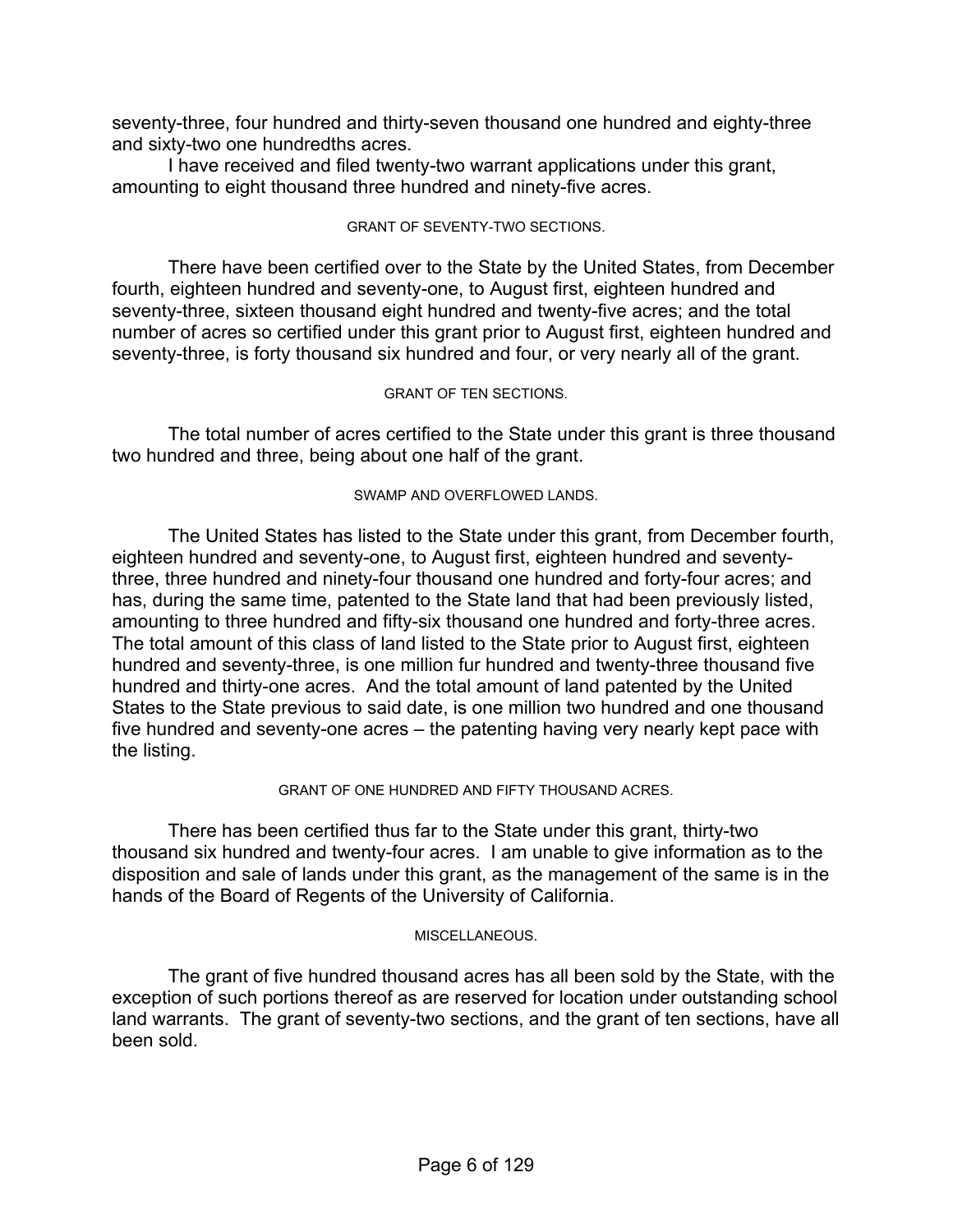#### PATENTING OF LANDS.

 From December fourth, eighteen hundred and seventy-one, to August first, eighteen hundred and seventy-three, there have been issued to purchasers from the State, patents for four hundred and thirteen thousand five hundred and fifty-six (413,556) acre of State lands, as follows:

 Grant of sixteenth and thirty-sixth sections, one hundred and sixty-one thousand nine hundred and sixty-three acres.

 Grant of five hundred thousand acres, thirty-six thousand four hundred and sixtynine and twenty-seven one hundredths acres.

 Grant of seventy-two sections, five thousand one hundred and fifty-two and fortythree one hundredths acres.

Grant of ten sections, four hundred and eighty acres.

 Swamp and overflowed lands, two hundred and seven thousand six hundred and eighty-two and ten one hundredths acres.

 Tide lands, one thousand eight hundred and nine and twenty one hundredths acres.

#### REGISTER'S CERTIFICATES.

 I have issued certificates for the return to purchasers of monies paid by them to the State on account of the purchase of State lands, amounting in aggregate to seventeen thousand five hundred and twenty-two dollars and sixteen cents (\$17,522 16). Of this amount, fifteen thousand and seventy-one dollars and seven cents (\$15,071 07) being payable out of the School Land Fund, and two thousand four hundred and fifty-one dollars and nine cents (\$2,451 09) out of the Swamp Land Funds of several counties. In the majority of instances, these certificates have been issued upon old unsurveyed locations in the San Francisco Land District, which have since proved not to be the property of the State. These certificates are issued as provided in section sixty-three of the Act of eighteen hundred and sixty-eight and its subsequent amendments, and in section three thousand five hundred and seventy-one of the Political Code.

#### STATE AGENCY AT WASHINGTON.

 Under the provisions of the Act of the Legislature of this State, passed April first, eighteen hundred and seventy, entitled "An Act to perfect title to lands granted by the United States to the State of California, the Surveyor General was directed to appoint an agent to represent the State before the General Land Office in procuring the listing to the State by the United States of the lands applied for under the several grants. This Act has been perpetuated by the Codes, and the State has continuously been so represented by its agent. At the time of the passage of said Act, the claims of the State before the Department of the Interior were involved in much confusion, and purchasers were much harassed by long and perplexing delays in procuring title. Many conflicts existed between the United States and the State, and the emergency required, on the part of the State, a personal representation, to effect an adjustment of her claims and protect her interests as well as the interest of purchasers under her. At this time,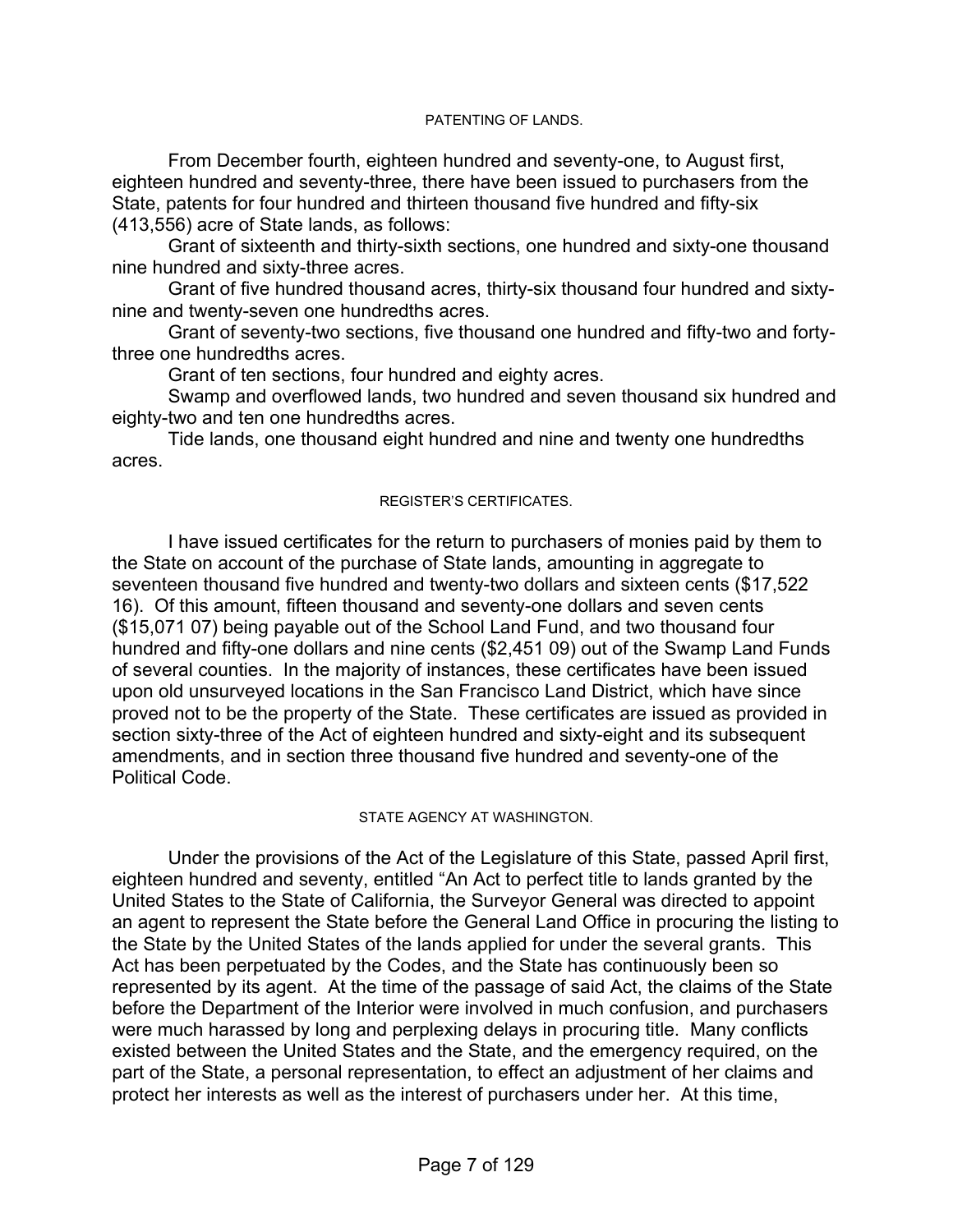however, such necessity does not appear to exist. Most cases of conflict have been settled, the claims of the State have generally been adjusted in a satisfactory manner, and the object of the Act seems to have been accomplished. Business of the State before the United States departments meets with attention in due course, without personal exertion on behalf of the agent of the State. I am, therefore, of the opinion that legislation should be had upon this subject, with a view to the discontinuance of this State agency; especially so, as the law, as it now stands, entails an expense of two and one half cents per acre upon each purchaser of lands which are procured to be listed to the State. There may, of course, cases of conflict arise that would require more thorough attention than could consistently be expected from the officers of the Untied States departments, but, in such emergencies, the power to employ a special attorney would obviate the difficulty, without subjecting purchasers, whose lands were not in any manner involved in conflict, to the payment of the expenses of the contests of their less fortunate neighbors.

#### DELINQUENT PURCHASERS.

 I would also call your attention tot eh existing laws governing the collection of delinquent interest upon sales of lands heretofore made by the State, and the annulment of title issued by the State, for reason of such delinquency. In this connection, I can but endeavor to show the effect of the present mode of procedure, without remarking upon its cause, or making suggestions of amendment, for the reason that the question of foreclosing, or annulling title already vested, on account of the neglect of the grantee to perform the conditions upon which he holds such title, has been, and still is, one that claims the attention of the highest legal and judicial ability. I am required each year to furnish to the District Attorney of each county in the State, a list of delinquents, as shown by the records of my office, without being allowed any discretion in cases of error or conflict. The annulments are subsequently had thereunder, and the School Fund forced to bear the expenses of all the necessary proceedings. After this, in every instance where the title of the State has failed, foreclosed purchasers ask for a return of all moneys paid by them on account of their purchase, and under the existing laws, and in equity, it cannot be refused to them. The State was the party in error, in issuing title for lands that did not belong to her, and when the failure of her title is established the purchaser from her must be reimbursed. Many annulments of certificates of purchase have been had during my term of office, and a heavy tax has been imposed upon the School Land fund by reason thereof; still, it is a fact worthy of comment, that in almost every instance where these proceedings upon annulment have been reviewed by the Courts, the decrees of annulment have been set aside. This fact alone is sufficient commentary upon the existing regulations concerning this questions, and demonstrates fully the imperative necessity of judicious legislation tending to the perfection of a system that will both enforce the payment of interest on sales of State lands, and (in cases of non-payment), afford a more effective and less expensive mode of procedure, and give finality to decrees of foreclosure when had. For the future, I am strongly inclined to the opinion that he best policy for the State to pursue, would be to sell her land for cash, payable within fifty days from the date of approval of applications. My reasons for advocating this policy are numerous, and appear to me to be conclusive. The State has sold most of the surveyed lands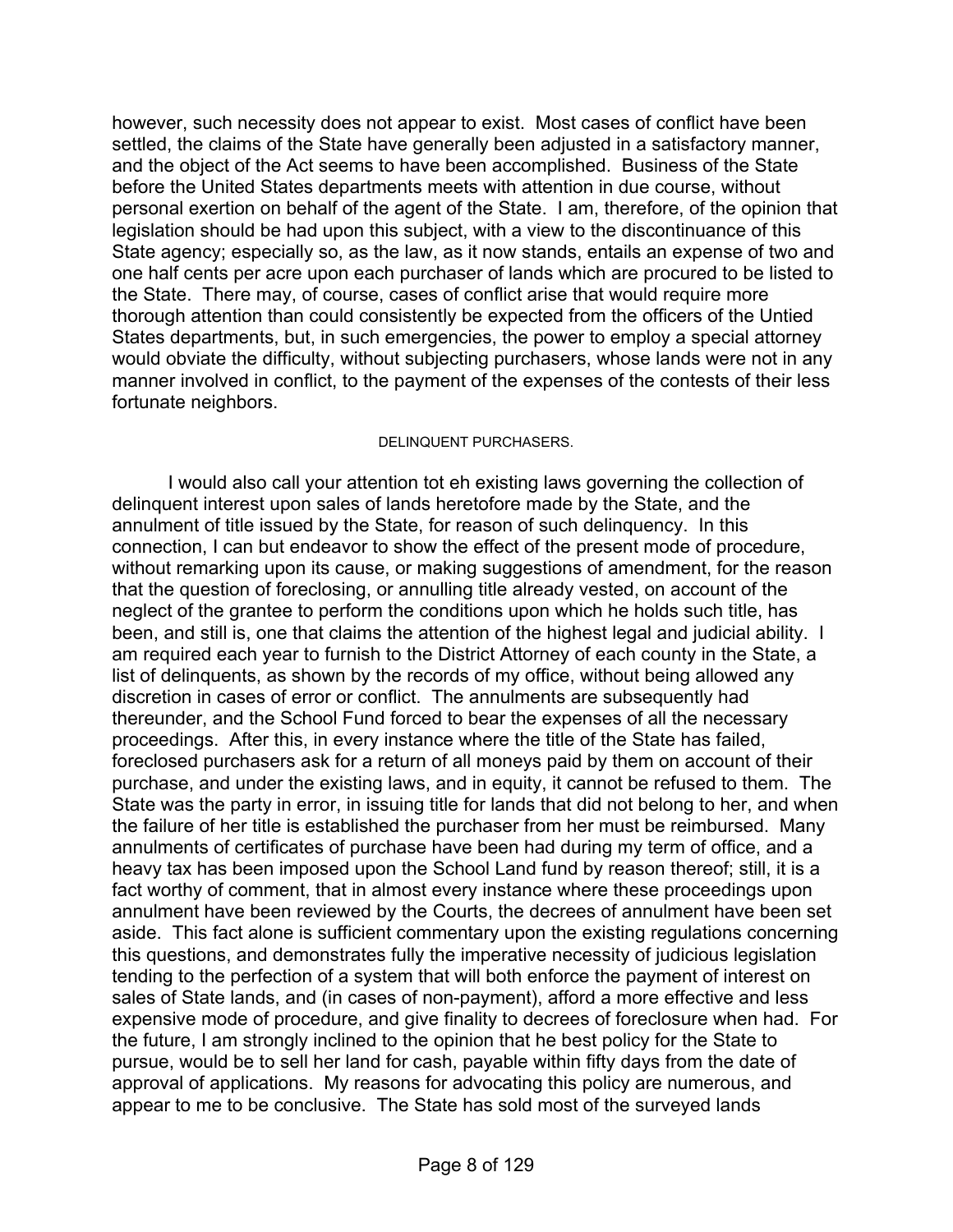belonging to her – the principal unsold lands being situated in the extreme northern portion of the State, and east of the Sierra Nevada mountains, in the southeastern portion. These unsold lands are valuable only for grazing purposes. One of the objects of the sale by the State of its lands, on an indefinite credit, was to encourage immigration and actual settlement; but this policy, when applied to the land snow remaining unsold, is without effect, for the reason that such lands, in most instances, are not adapted to agricultural purposes, offer no inducements to settlers, and give very little encouragement to immigration. The very small portion of unsold territory that is adapted to such use is already in possession of settlers, who are ready and willing to purchase as soon as it is surveyed. In fact, the settler in California is, at this day, always ahead of the surveyors, and when the land he is in occupation of is in a condition to be sold, he can obtain the amount necessary to make his purchase on as good terms from others as will be given him by the State. It may be argued that the moneys received from the sales of State lands cannot be invested in any manner that will prove as lucrative as the present credit system. Still, I am of the opinion, that this objection will fail when the expenses of the proceedings for the collection of delinquent interest, and of suits for foreclosure, are taken into consideration. The United States seller her land for cash, and other States who have abandoned the system of credit sales and adopted the same policy, are satisfied with the results.

#### SWAMP AND OVERFLOWED LANDS.

 Since the commencement of my term of office, on December fourth, eighteen hundred and seventy-one, and up to August first, eighteen hundred and seventy-three, there have been sold swamp and overflowed lands as follows:

| Counties. | Acres.    |
|-----------|-----------|
|           |           |
|           | 132.60    |
|           | 1,737.73  |
|           | 2,467.57  |
|           | 109.20    |
|           | 7,221.91  |
|           | 637.51    |
|           | 41,966.32 |
|           | 480.00    |
|           | 4,703.94  |
|           | 407.01    |
|           | 2,159.87  |
|           | 3,240.00  |
|           | 470.89    |
|           | 120.00    |
|           | 2,973.73  |
|           | 561.85    |
|           | 1,796.90  |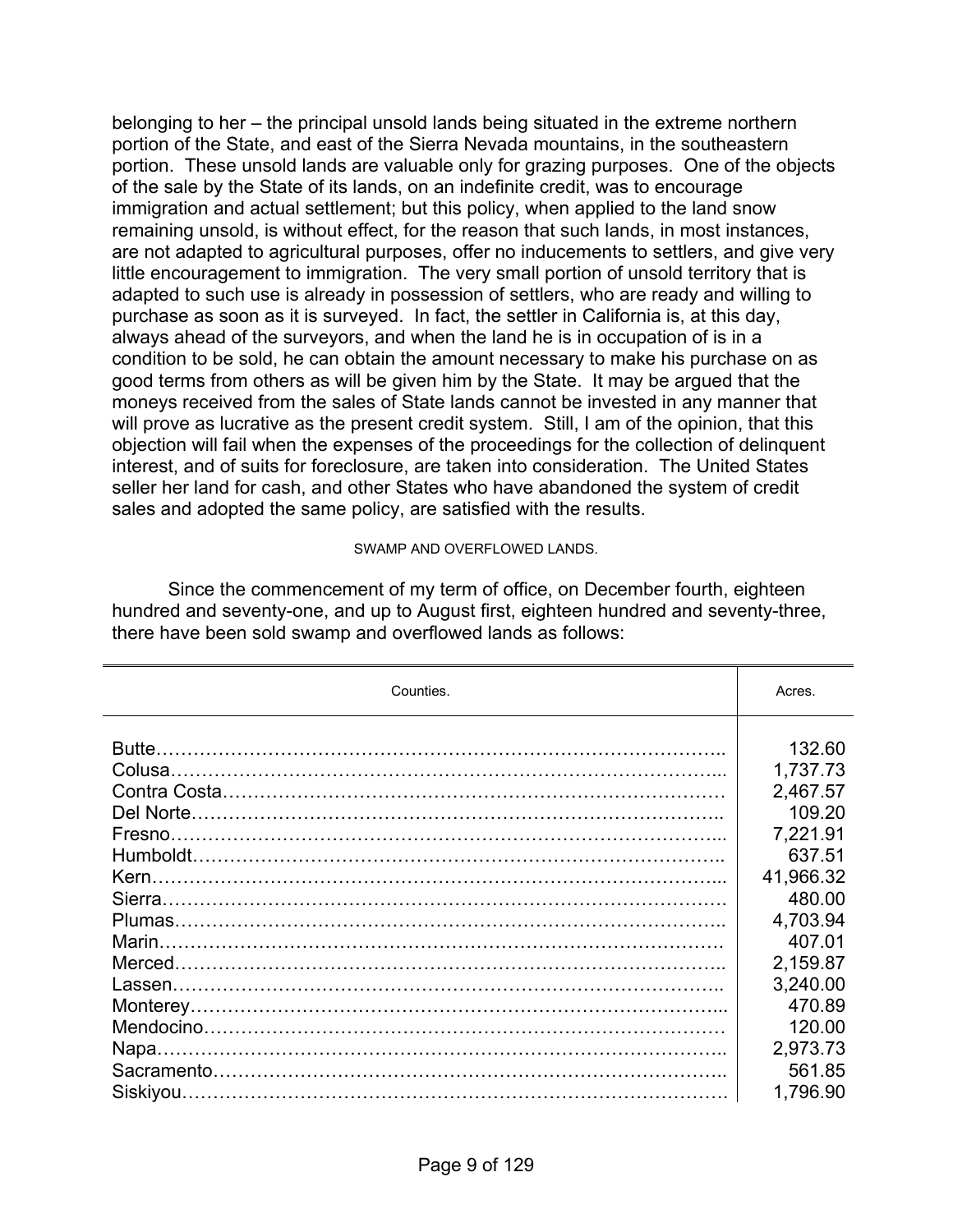| 160.00     |
|------------|
| 1,759.83   |
| 43,609.91  |
| 12,720.00  |
| 550.81     |
| 13,488.83  |
| 1,751.00   |
| 102.38     |
| 193.64     |
| 5,539.00   |
| 1.000.00   |
| 152.062.43 |

 The conflicting claims of the State and the United States, for the past ten years, have rendered uncertain the title to a large amount of land sold by the State as swamp and overflowed. During the year eighteen hundred and sixty-one, the State authorities, in pursuance of an Act of the Legislature, cased a segregation survey to be made, and maps prepared, showing the swamp and overflowed lands in cases where the United States Surveyors had not established the segregation lines to the satisfaction of the State. On December fifth, eighteen hundred and seventy-one, the Honorable Secretary of the Interior rendered a decision to the effect that, in all townships surveyed prior to July, eighteen hundred and sixty-six, the State is entitled to the land she had segregated as swamp and overflowed, and the United States Surveyor General was directed to construct and approve township plats conforming to the State segregation maps, when the same were in accordance with the rectangular system adopted in the United States surveys.

 Under this decision, lists were prepared of said lands and forwarded to the United States Surveyor General for his action thereupon; and if the intent of this ruling of the Department of the Interior is carried out, the claim of the State to these land swill be fully substantiated, and all matters of conflict relating thereto definitely settled.

 During my term of office, many other decisions have been made concerning this class of land, of greater or less importance; all, however, tending to an adjustment of conflicts between the State and the United States, or between parties claiming under the State that have long incumbered the records of this office, and operated as a cloud upon the title to these lands. During the same period there have been received, and are on file, surveys for about one hundred and fifty thousand acres of swamp lands, which have not been approved. The delay in the approval of these surveys arises from various causes. The Government surveys, made within the last few years, have disclosed the fact that there are large tracts of swamp lands in the valleys near the summit of the Sierra Nevada range of mountains, of which the State had before no official knowledge. A considerable portion of these lands had been claimed and occupied for years for grazing purposes, yet the occupants could obtain no title to the same. In eighteen hundred and seventy, the Legislature passed an Act making such settlers preferred purchasers of the lands thus occupied, until the expiration of ninety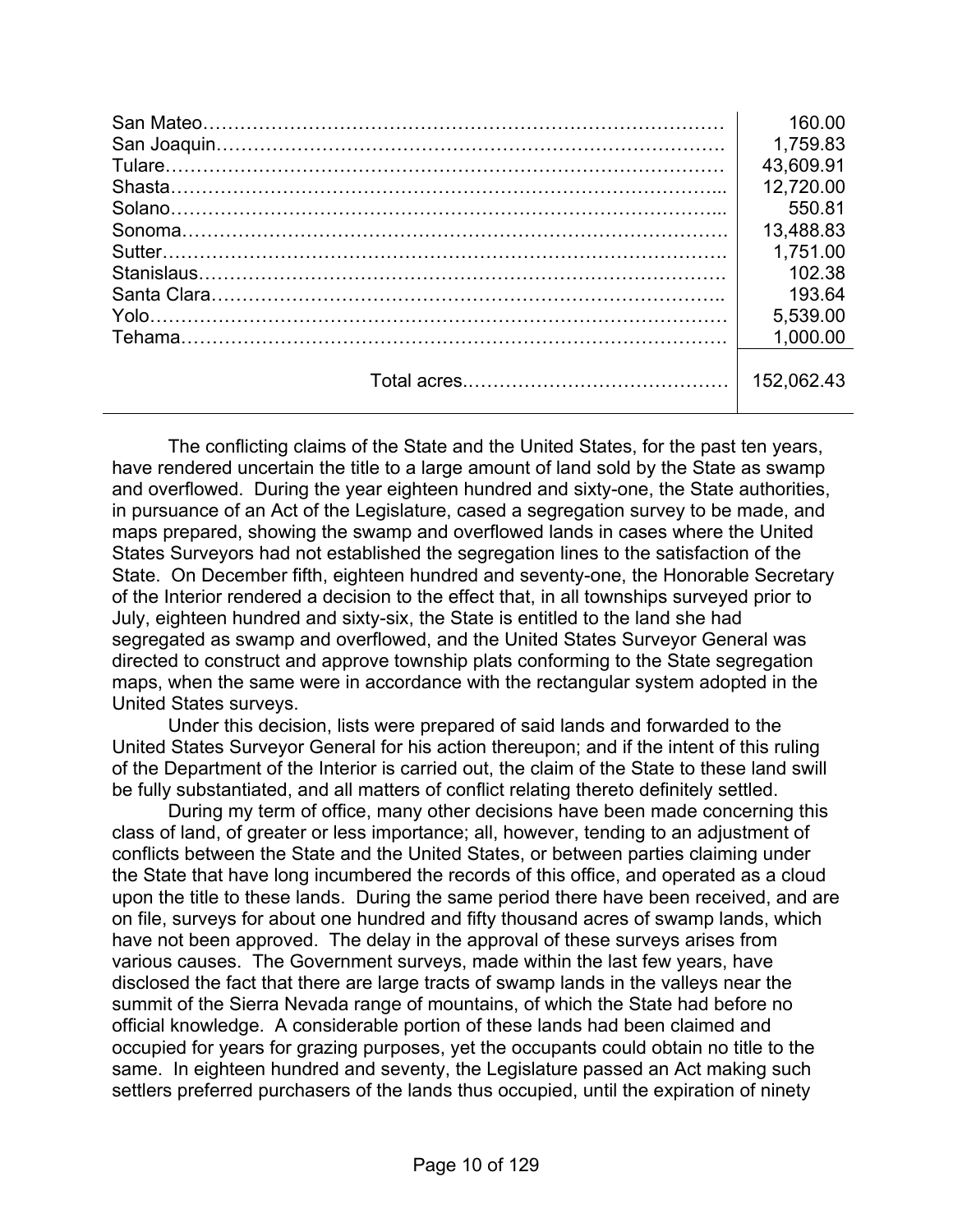days from the date of the filing of the official township plat, showing such lands in the local United States Land Office. On making application to the United States Registers for the date of the filing of these plats, I was informed, in many instances, that they had not been received. On applying to the United States Surveyor General to ascertain the cause, I was informed that the want of sufficient clerical force in his office had caused the delay in preparing the copies for the several Land Offices. Surveys for a large amount of land which the State had previously sold, have been received – the resurvey having been made by the second party apparently on the hypothesis that the original sale was illegal. There are also many conflicts caused by two or more surveys having been made for the same tract. In such cases, an appeal to the Courts is generally necessary to determine the rights of the contestants. A large area of land has also been surveyed and returned to this office as swamp and overflowed, which is not shown to be such either by State segregations or by the United States maps.

#### RECLAMATION OF SWAMP AND OVERFLOWED LANDS.

 The past two years has witnessed much activity in the prosecution of the work reclaiming the swamp and overflowed lands of this State. Attention having been called to improvements of this character, as well on account of the satisfactory results in many instances attained, as of the judicious legislation had upon the subject during the last legislative session. The spirit of the Act of Congress, granting to the State this class of land, is, that they be received by her as a trust; the lands to be sold by the State, and the proceeds of the sale devoted to the reclamation of the lands sold. State legislation regarding them is, therefore, necessarily confined to the arrangement of details for the fulfillment of this trust. The State realizing nothing directly from the sales made, but anticipating results that will add to her taxable property hundreds of thousand of acres of land of the most fertile character, the subject of reclamation becomes of vital importance, especially when it is taken into consideration that these lands, hen successfully reclaimed, become at once the garden spots of California. The greater portion of them, from their location along the banks of navigable rivers and sloughs, are easy of access, and offer to those willing to undertake the work of reclamation, prospects of future remuneration which will justify any reasonable expenditure of labor. Before passage of the Act of eighteen hundred and sixty-eight, regulating the organization of reclamation districts, and the details of procedure under such organizations, no records were kept in my office of matters relating to works of reclamation; such proceedings having been had in the first instance before the State Board of Swamp Land Commissioners, and thereafter before the several County boards of Supervisors. I can, therefore, give no reliable statistics as to the organization of reclamation districts which were organized before the passage of said Act. The Act in question requires, however, that all such organizations be at once reported to this office, and I am thus enabled to enumerate the districts organized thereunder.

 The total number of districts so organized prior to August first, eighteen hundred and seventy-three, is one hundred and nine (109), of which sixty-nine (69) were reported to this office previous to the commencement of my term of office, on December fourth, eighteen hundred and seventy-one, and are numbered and located as follows: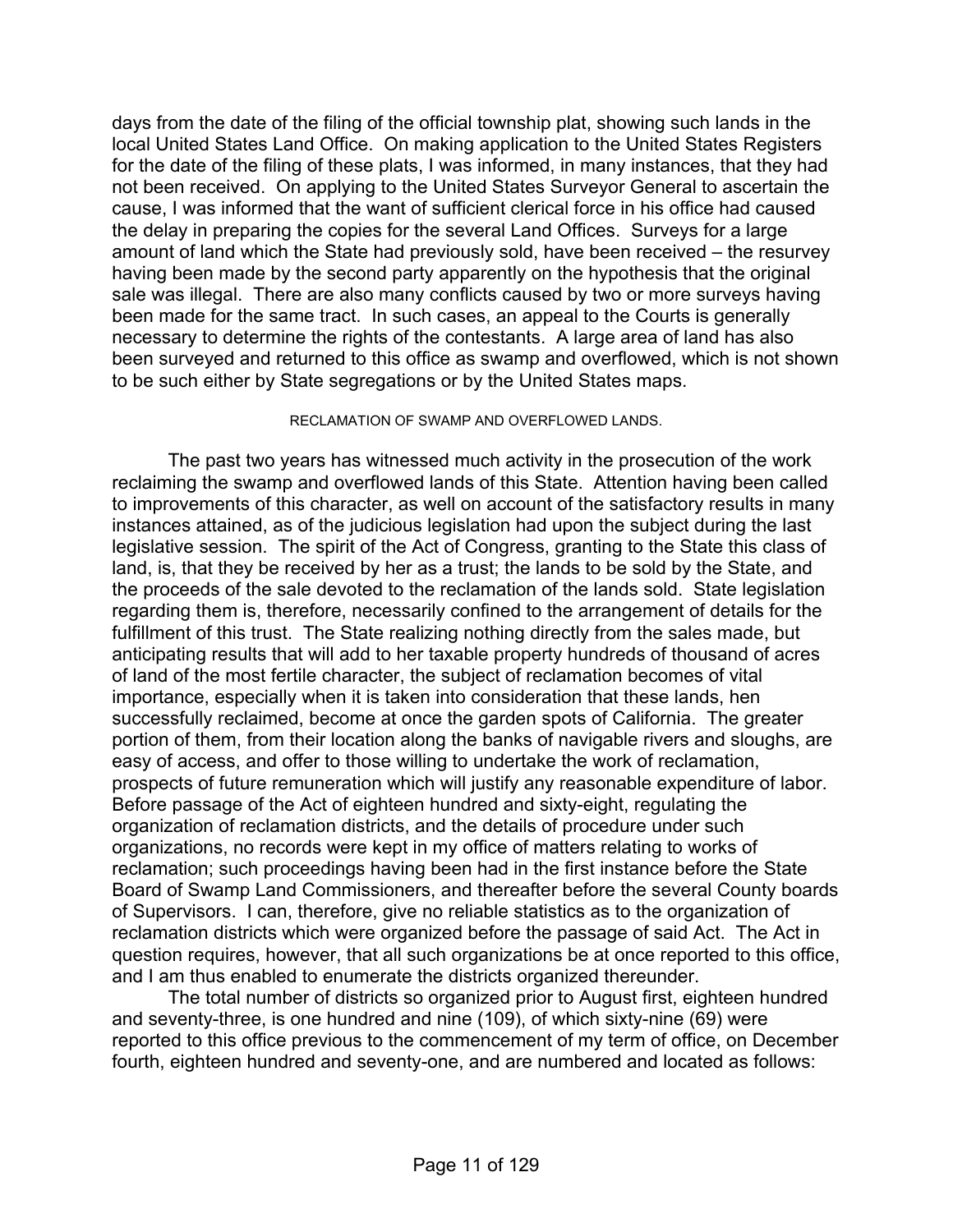| No.                                           | County.                                               | No.                                           | County.                                      |
|-----------------------------------------------|-------------------------------------------------------|-----------------------------------------------|----------------------------------------------|
| 61                                            | San Joaquin                                           | 101                                           | Contra Costa                                 |
| 67                                            |                                                       | 102                                           | Contra Costa                                 |
| 68                                            |                                                       | 103                                           | Contra Costa                                 |
| 69                                            |                                                       | 104                                           |                                              |
| 70                                            |                                                       | 105                                           |                                              |
| 71                                            | Sacramento                                            | 106                                           | Contra Costa                                 |
| 72                                            | San Joaquin                                           | 107                                           | Contra Costa                                 |
| 73                                            | Sacramento                                            | 108                                           |                                              |
| 74                                            | Sacramento                                            | 109                                           | San Joaquin                                  |
| 75                                            | Sacramento                                            | 110                                           | San Joaquin                                  |
| 76                                            | Sacramento                                            | 111                                           |                                              |
| 77                                            |                                                       | 112                                           | Contra Costa                                 |
| 78                                            |                                                       | 113                                           |                                              |
| 79                                            |                                                       | 114                                           |                                              |
| 80                                            |                                                       | 115                                           |                                              |
| 81                                            |                                                       | 116                                           |                                              |
| 82                                            |                                                       | 117                                           | Sacramento                                   |
| 83                                            | San Joaquin                                           | 118                                           | Contra Costa                                 |
| 84                                            |                                                       | 119                                           | Lassen                                       |
| 85                                            | San Joaquin                                           | 120                                           |                                              |
| 86                                            |                                                       | 121                                           |                                              |
| 87                                            |                                                       | 122                                           |                                              |
| 88                                            |                                                       | 123                                           |                                              |
| 89                                            | Sacramento                                            | 124                                           |                                              |
| 90                                            |                                                       | 125                                           |                                              |
| 91                                            |                                                       | 126                                           |                                              |
| 92                                            |                                                       | 127                                           |                                              |
| 93<br>94<br>95<br>96<br>97<br>98<br>99<br>100 | Santa Clara<br>Fresno<br>Contra Costa<br>Contra Costa | 128<br>129<br>130<br>131<br>132<br>133<br>134 | Sacramento<br>San Joaquin<br>.Merced<br>Napa |

 The remaining forty (40) of these districts have been reported to me since December fourth, eighteen hundred and seventy-one, and are numbered and located as follows: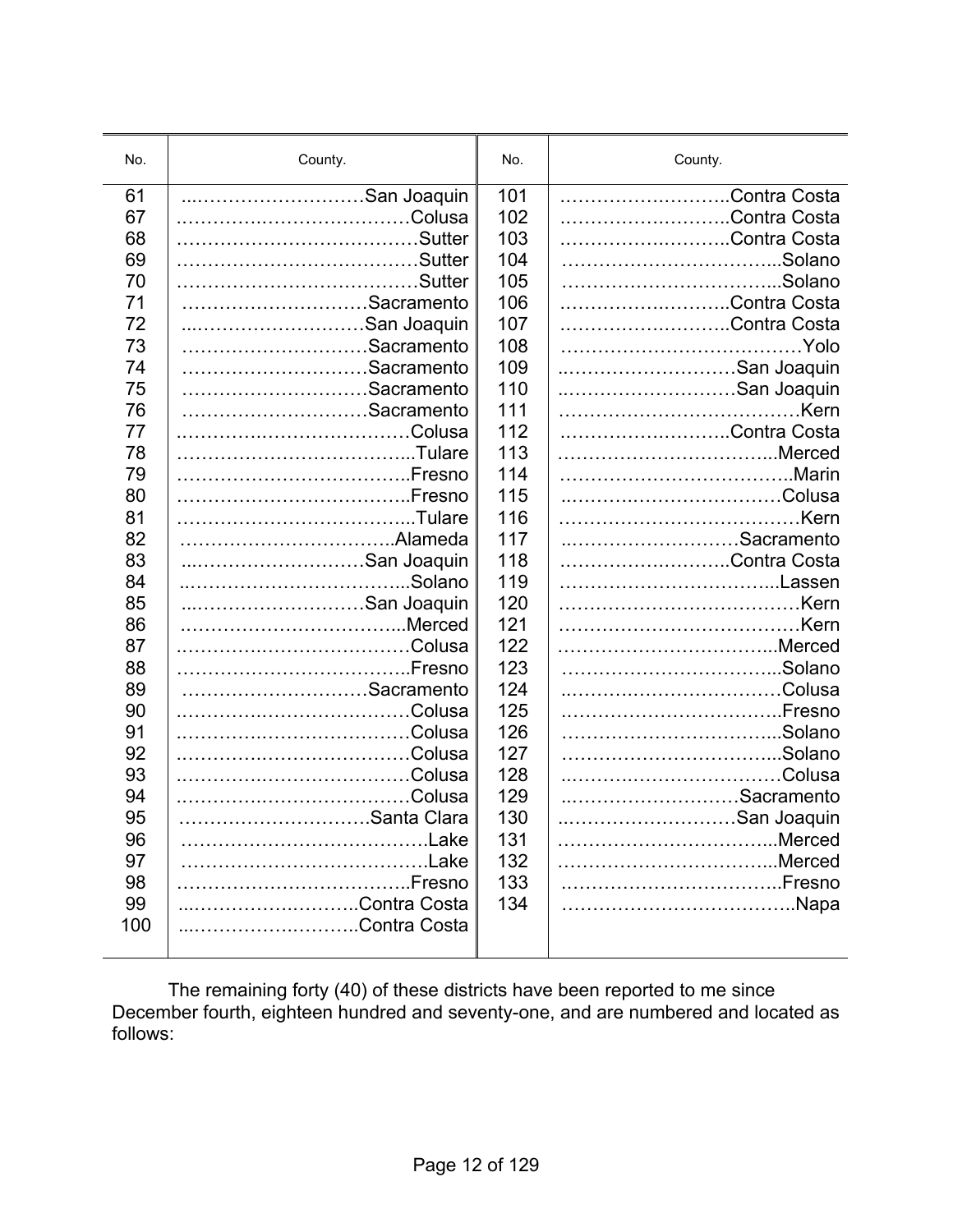| No. | County.      | No. | County.      |
|-----|--------------|-----|--------------|
| 41  | .Solano<br>  | 150 | .Yolo        |
| 53  | San Joaquin  | 151 | Contra Costa |
| 57  | San Joaquin  | 152 |              |
| 63  | San Joaquin  | 153 |              |
| 72  | San Joaquin  | 154 |              |
| 135 |              | 155 |              |
| 136 | Sacramento   | 156 | Tulare.      |
| 137 | .Solano      | 157 | San Joaquin  |
| 138 | Contra Costa | 158 | Tulare.      |
| 139 |              | 159 | Tulare.      |
| 140 | San Joaquin  | 160 | Contra Costa |
| 141 |              | 161 | Contra Costa |
| 142 | Sacramento   | 162 | San Joaquin  |
| 143 | San Diego    | 163 | San Joaquin  |
| 144 | San Joaquin  | 164 | Contra Costa |
| 145 |              | 165 | Contra Costa |
| 146 |              | 166 | Contra Costa |
| 147 |              | 167 |              |
| 148 | Sacramento   | 168 |              |
| 149 | Sacramento   | 169 | San Joaquin  |
|     |              |     |              |

 The last legislature, having in view the importance of the work of reclaiming this class of land, as tending towards the development of the resources of the State, directed its attention with much earnestness towards the inauguration of measures that would most speedily confer upon the State the benefits that must accrue from a thorough and systematic reclamation, and at the same time hold out to purchasers thereof inducements sufficient to warrant them in undertaking works of such magnitude.

 On the part of the State, the difficulty to be met, was in arriving at details of procedure that would carry out, both in spirit and letter, the Act of Congress donating these lands; that is, the direct application of the purchase of money to the reclamation of the lands. The tract books of my office were filled with the records of the unconsummated sales, and, although reclamation, in many instances, was complete, there was no practical mode provided by which the State could issue title and give finality to her sales. On the part of the purchasers, the great obstacle was the lack of capital with which to prosecute plans of reclamation. The majority of purchasers were laboring under a very onerous burden in the payment of assessments for this purpose, and were without means to pay the State in full for their lands. The lands themselves could not be hypothecated until they were patented by the State; and the State could not issue patents until payment in full was made. With these facts in view, the result of legislative deliberation was the passage of the Act of March thirteenth, eighteen hundred an seventy-two, creating the Board of Reclamation fund Commissioners, and authorizing the issuance and sale of bonds, the proceeds of which were to be applied to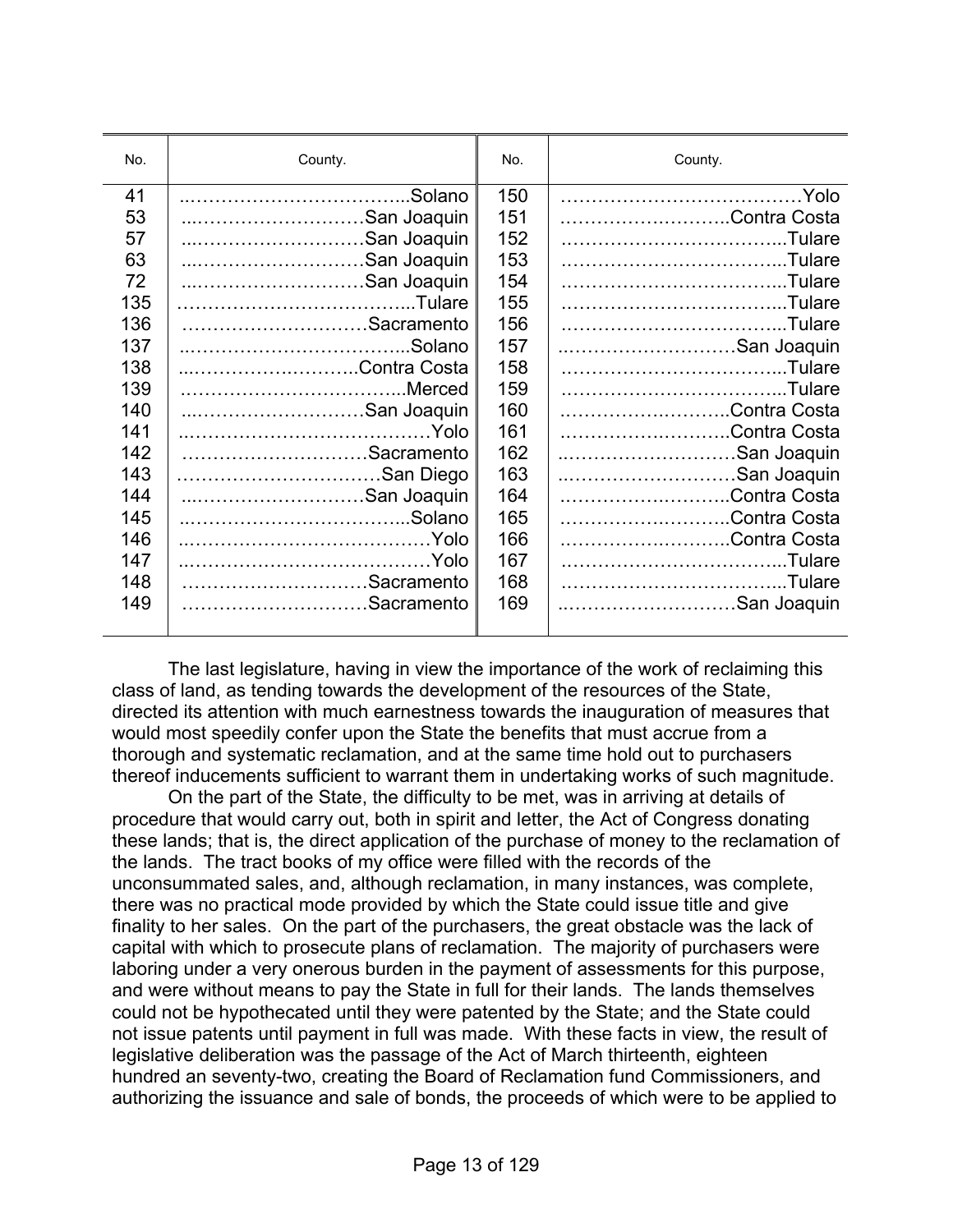reclamation purposes; and the Act of March sixteenth, eighteen hundred and seventytwo, which provides that upon proof being made that two dollars per acre in gold coin had been expended in works of reclamation, the purchaser should be credited with payment in full for his lands, and all moneys paid on account of the purchase thereof be refunded to him.

 These two Acts, therefore, each presented a means by which the difficulties before recited might be surmounted; and their provisions were thoroughly canvassed throughout the State, with a view of deciding which of the means presented afforded to the purchaser the most immediate and effective relief. The Act creating the Board of Reclamation Fund Commissioners, on account of its cumbersome machinery, its multiplicity of detail, and the great expense attending its operation, has met with much disfavor, owners of land being disinclined either to impose upon their lands an incumbrance that would exist for a long term of years, or subject themselves to the payment of the expenses of the Board of Commissioners. This Act has therefore been as a dead letter, and although with certain alterations and amendments it is capable of becoming a practical benefit, in its present shape and with its present conditions, it is unwieldy and impracticable, and as such ahs been generally repudiated, land owners throughout the State having persistently refused to proceed under its provisions. On the other hand, the Act of March sixteenth, before referred to, has proved itself to be both practical and available, and has been of incalculable value in overcoming the difficulties with which both the sale and reclamation of these lands have been surrounded. Under its provisions, the owners of lands, after expending two dollars per acre for reclamation purposes, or upon completion of reclamation, receive credit for the payment in full of the purchase price of their lands, and a return of the moneys theretofore paid by them on account of its purchase, either as principal or interest. They then receive patents for their lands, and their title being perfected, are enabled to obtain money for the uses of reclamation on reasonable terms, and for such period of time as may best suit each individual owner. The most convincing evidence of the efficiency of this Act, and its adaptation to the purpose for which it was intended, is the favor with which it has been met, and the avidity with which land owners have availed themselves of its provisions.

 Thirty-one reclamation districts have presented to my office certificates as to condition of reclamation, as required by said Act, and have received the benefit thereof. The lands in these districts have (with few exceptions) been patented by the State to the purchasers, and the State consequently relieved of further care and responsibility on account thereof.

 Twenty-five of these districts have received the benefits of said Act by virtue of the expenditure of two dollars per acre; and I beg leave to call your attention to the following tables, showing the location and area of such districts, and the amounts refunded to purchasers of lands therein: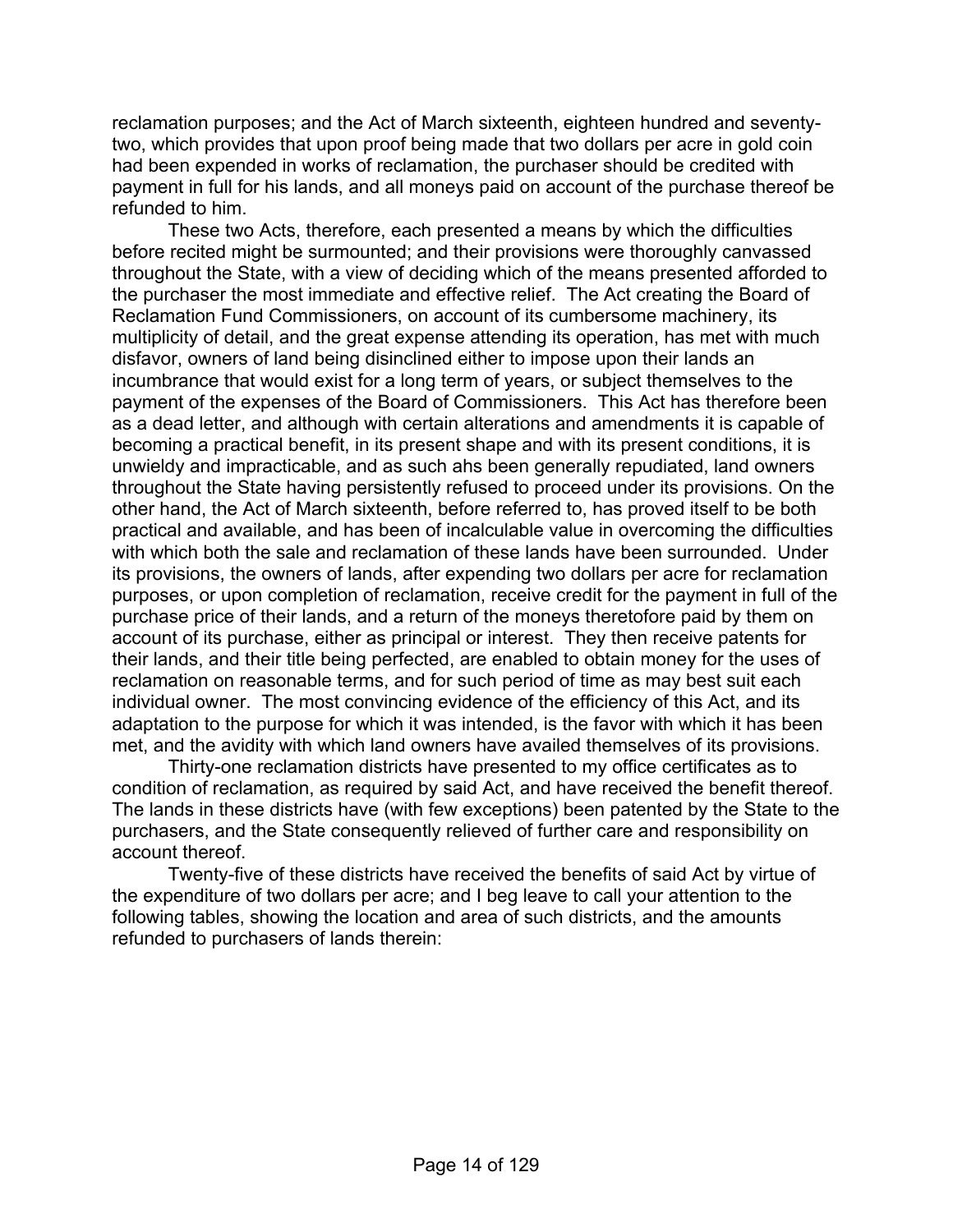| District<br>$\mathsf{S}$<br>$\mathbf{Q}$ | County.                  | Area.     | Amount<br>refunded to<br>purchasers. | Remarks.               |
|------------------------------------------|--------------------------|-----------|--------------------------------------|------------------------|
| 53                                       |                          | 8,738.38  | \$2,534.85                           |                        |
| 57                                       |                          | 3.803.20  | 3.325.14                             | Venice Island          |
| 63                                       | San Joaquin              | 1.920.00  | 2.071.76                             |                        |
| 130                                      |                          | 5,000.00  | 4.411.20                             | Mandeville Island      |
| 140                                      |                          | 193.50    | 191.05                               |                        |
| 157                                      |                          | 3,922.71  | 1,506.75                             |                        |
| 163                                      | San Joaquin              | 1.628.51  | 1.206.42                             | Rough and Ready Island |
| 71                                       |                          | 6.500.00  | 9.871.38                             |                        |
| 73                                       |                          | 174.64    | 118.65                               |                        |
| 74                                       |                          | 525.00    | 519.83                               |                        |
| 76                                       |                          | 1,967.39  | 1,319.91                             |                        |
| 89                                       |                          | 1,123.00  | 1.870.05                             |                        |
| 117                                      |                          | 3.608.56  | 2.259.89                             | Twitchell Island       |
| 129                                      |                          | 670.00    | 702.38                               |                        |
| 148                                      |                          | 8,233.00  | 5.273.97                             |                        |
| 105                                      |                          | 12,056.86 | 2,478.90                             | Grizzly Island         |
| 126                                      |                          | 994.96    | 246.47                               |                        |
| 137                                      |                          | 3.528.25  | 1.270.02                             |                        |
| 70                                       |                          | 13,000.00 | 4,831.28                             |                        |
| 107                                      |                          | 21.000.00 | 8.821.15                             |                        |
| 118                                      | Contra Costa and Alameda | 11,440.00 | 6,001.83                             |                        |
| 124                                      |                          | 20.060.00 | 3.071.27                             |                        |
| 108                                      | Colusa and Yolo          | 74,085.87 | 18,890.52                            |                        |
| 101                                      | Contra Costa             | 2,594.00  | .                                    | Order not yet issued   |
| 165                                      | Contra Costa             | 321.07    | .                                    | Order not yet issued   |
|                                          |                          |           |                                      |                        |

 The remaining six districts have received the benefit of said Act by virtue of complete reclamation, and are as follows:

| No. of<br>District. | County. | Area.     | Amount refunded<br>to purchasers. |
|---------------------|---------|-----------|-----------------------------------|
| 93                  |         | 23.440.00 | \$5.631.30                        |
| 81                  |         | 9,200.00  | 9.684.46                          |
| 154                 |         | 1.120.00  | 681.35                            |
| 156                 |         | 2,360.00  | 666.29                            |
| 135                 |         | 1,194.37  | 1.222.34                          |
| 88                  |         | 12.740.00 | 16.683.51                         |

 The total number of acres embraced in these thirty-one districts being two hundred and fifty-seven thousand one hundred and forty-three and twenty-seven one hundredths (257,143 27/100). The total amount of orders for repayment of purchase money, issued by me to the several County treasurers, is one hundred and seventeen thousand three hundred and sixty-three dollars and ninety-two cents (\$117,363.92), exclusive of the orders for District Numbers One Hundred and One and One Hundred and Sixty-five, of Contra Costa County, which are not yet prepared. This amount being apportioned among the several counties as follows: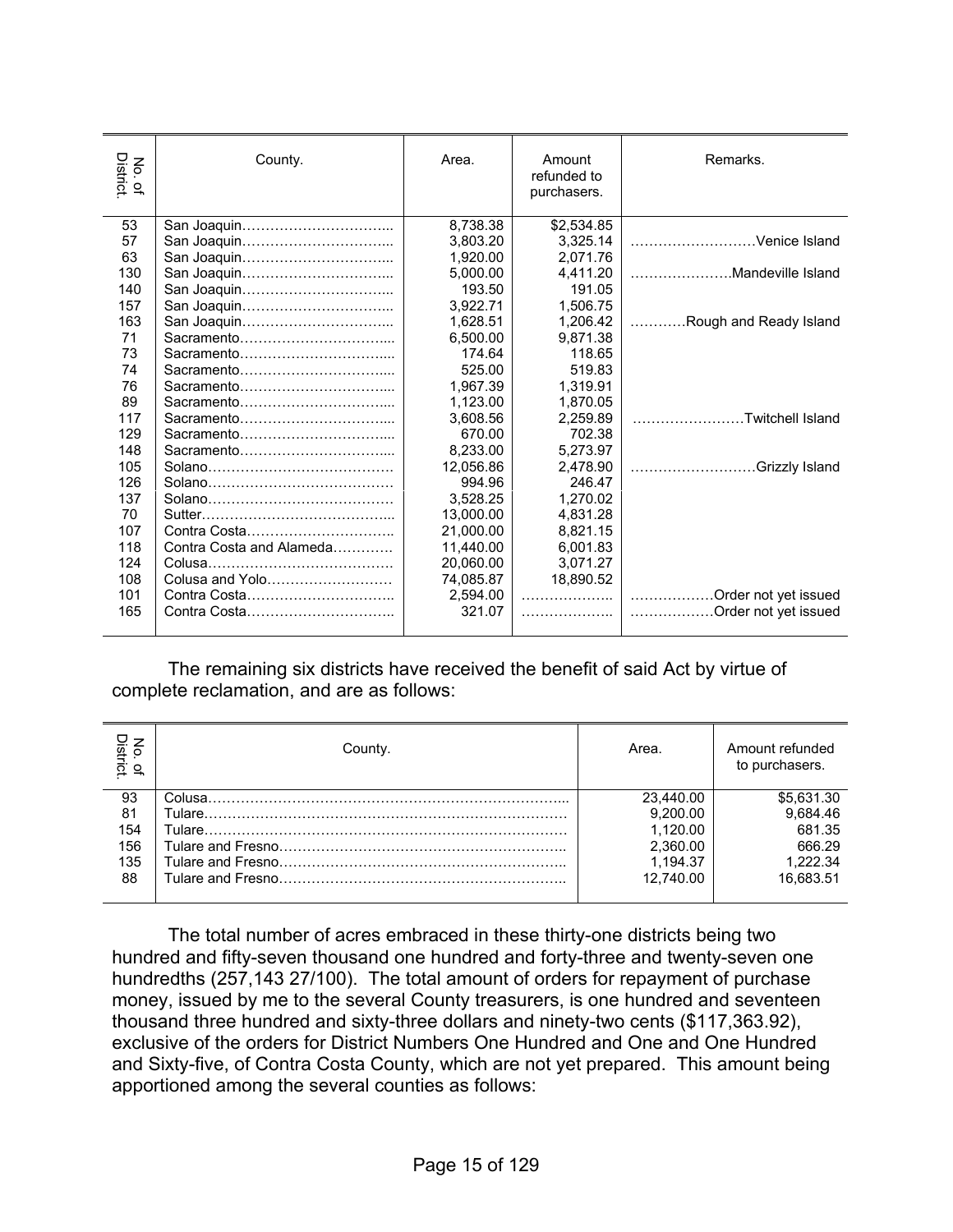| Counties. | Amounts.     |  |
|-----------|--------------|--|
|           | \$15,247.17  |  |
|           | 21,936.06    |  |
|           | 3,995.39     |  |
|           | 4,831.28     |  |
|           | 14,609.06    |  |
|           | 153.32       |  |
|           | 18,731.18    |  |
|           | 8,861.91     |  |
|           | 14,807.67    |  |
|           | 14,850.28    |  |
|           | \$117,303.02 |  |

 In addition to these figures, I am creditably informed that District Number Five, of Sutter County, containing about one hundred thousand acres, is ready, and will, during the month of August, present to this office its certificate of the expenditure of two dollars per acre. In this district, the order for the return of purchase money will be the largest yet drawn, and will amount to about thirty-two thousand dollars. Districts "One Hundred and Sixty-four," of Contra Costa County, "Ten," of Solano County, and "Three," of Sacramento County, containing an aggregate of about twenty thousand acres, will also very shortly make like application.

 From the foregoing statistics, it will be observed that the reclamation districts situated in the more southern portion of the State, have generally, in the instances cited, completed their work of reclamation, while the districts in the central portion of the State show only an expenditure of a specified sum per acre, and in but one instance (that of District Number Ninety-three, of Colusa County) is the fact of complete reclamation disclosed. This is easily accounted for by natural local causes. The southern portion of the State has no large watercourses intersecting it, and the annual overflow is necessarily very much less and much more easily guarded against than in the territory watered by the Sacramento, American, and Feather Rivers. In many instances, in the more southern counties, an expenditure of the sum of two dollars per acre would be more than adequate to effect a reclamation complete and thorough, while the same amount per acre expended upon a district situated in the valley of the Sacramento, would represent but a small fraction of the necessary cost of reclamation.

#### TIDE LANDS.

 From December fourth, eighteen hundred and seventy-one, to August first, eighteen hundred and seventy-three, there have been tide lands sold as follows: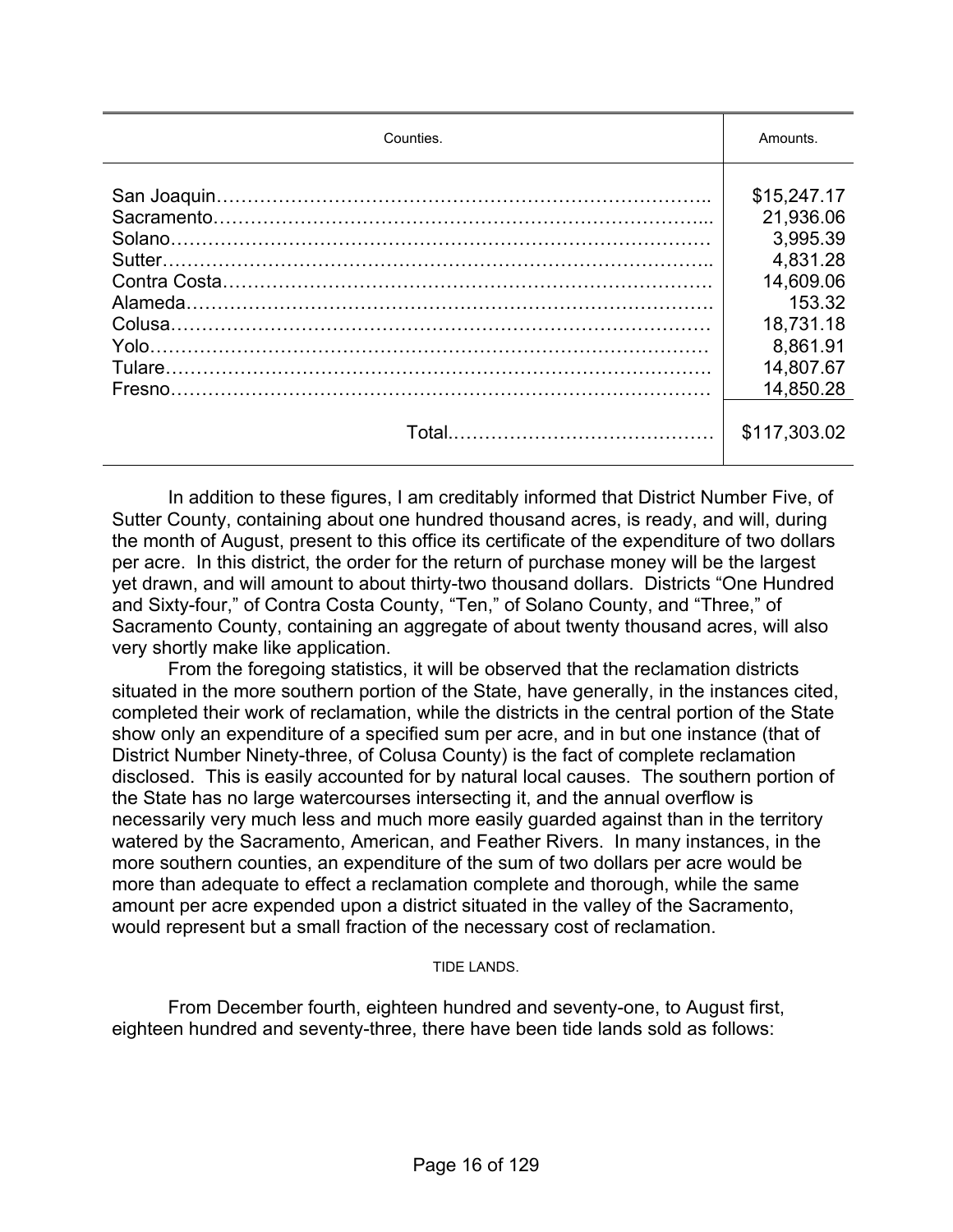| Counties. | Acres.   |
|-----------|----------|
|           | 1,224.46 |
|           | 559.45   |
|           | 3,947.51 |
|           | 54.66    |
|           | 718.51   |
|           | 11.05    |
|           | 6,515.64 |

 At its April term, eighteen hundred and seventy-three, the Supreme Court of this State, in the case of *Kimball* v. *Macpherson*, decided that the shore of the ocean, between high and low tide, is not subject to sale by the State, under the laws providing for the sale of tide lands.

 Quite a number of surveys, embracing lands of the class, were, at the time of said decision, on file in my office, which I had previously declined to approve. In some cases, long, narrow strips were surveyed by the owners of the adjacent high lands, to protect themselves, but often these surveys were made in the interest of parties who did not own any high land in the vicinity, evidently with the view of obtaining control of the water front. After said decision, I rejected all unapproved tide land surveys of this class, and returned them to the County Surveyors from whom they were received.

 I am of the opinion that in any future legislation on the subject of tide lands, the ocean beach should be expressly reserved from sale.

#### COUNTY BOUNDARIES.

 On March first, eighteen hundred and seventy-two, the Legislature passed an Act requiring the Surveyor General to survey and establish that portion of the southern boundary of Siskiyou County which forms the northern boundary of Shasta and Lassen Counties. I deputed Wm. Minto, Esq., to make the survey, and issued to him instructions as to the manner of establishing the line. The survey was made, and the map and field notes of the same were duly returned to this office, and approved by me on July thirteenth, eighteen hundred and seventy-two. This is the only county boundary line established by authority of this office during my term.

#### GENERAL OFFICE BUSINESS.

 During my term, the business of this office has been unusually large. The large number of approvals made, and the many contests that have been determined, have necessarily been followed by a correspondingly large issuance of title. The delinquent list for the year eighteen hundred and seventy-two, occupied, in its preparation, much time, and the most careful attention, from the fact that my predecessor had not prepared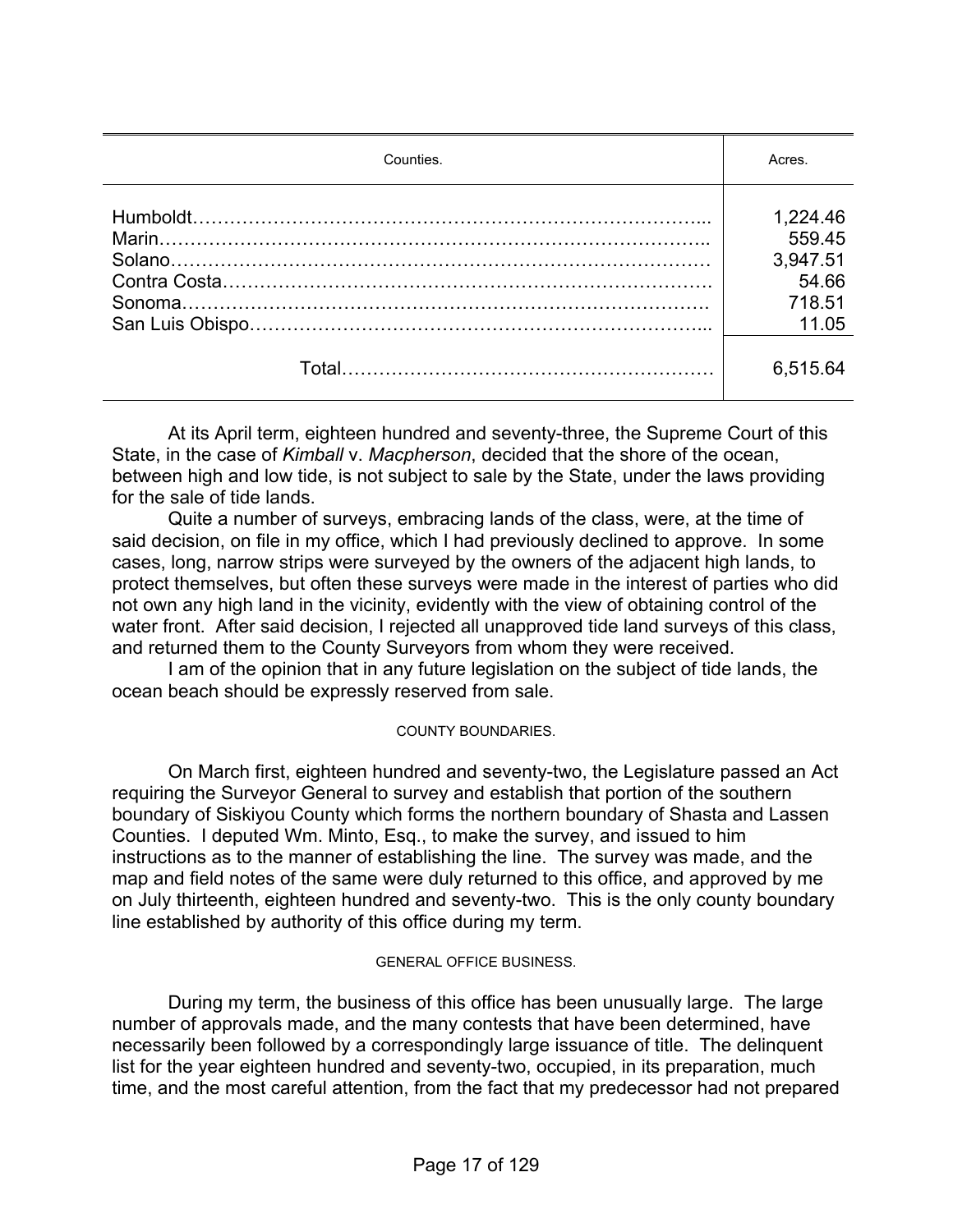any complete list during the last two years of his administration. The tract books of the register's department, owing to their defective construction, and to long and constant use, had become much disfigured and mutilated. These tract books consist of eleven large volumes of written matter; and their contents, exhibiting, as they do, the title to all the lands sold by the State, are of incalculable value. To preserve these records, I have, therefore, caused new and more substantial books to be prepared, and have commenced the labor of rewriting them in full. The Act of March sixteenth, eighteen hundred and seventy-two (heretofore referred to in this report), concerning the reclamation of swamp and overflowed lands, has caused the issue of a very large number of patents, as well as protracted and exhaustive investigation as to the organization of each reclamation district seeking the benefit of said Act, and careful computation of the amounts paid in each district on account of the purchase of lands. I have also received over ten thousand business letters and communication, relating to transactions had in my office, and it being my policy to furnish to every inquirer all information within my power to give, these letters and communications have all been answered in full and with dispatch. The pressure occasioned by these and various other causes has necessitated the continuous employment of a large clerical force in both departments of my office; and to prevent an accumulation of business, with its consequent confusion, and annoyance to parties having business, to transact relative to State lands, I have compelled to employ much extra assistance. I have, during my term of office, and prior to August first, eighteen hundred and seventy-three, received as fees, the sum of twenty-eight thousand five hundred and ninety-three dollars and twenty-eight cents. Of this amount I have paid to the Secretary of State his fees upon patents, amounting to two thousand eight hundred and ninety-eight dollars. I have also paid out for maps, records, documents, and extra assistance, the sum of eleven thousand and forty-nine dollars and eighty-four cents. Leaving a balance on hand of fourteen thousand six hundred and forty-five dollars and forty-four cents, which amount I have paid into the State Treasury.

#### RESOURCES OF CALIFORNIA.

 In conclusion of this report, I present for your consideration a table of statistics, compiled by me from the reports of the Assessors of the several counties, exhibiting the industries and productions of California. These statistics are not fully complete, for the reason that I have not as yet received reports for eighteen hundred and seventy-three from the Counties of Mariposa, Mendocino, Tehama, and the new County of Ventura, which fact, while it may materially decrease the totals of the State at large, will not materially affect the comparative exhibits as between counties. These reports of County Assessors are the only data provided as the basis of my report in this collection, and perhaps no other system would be more adaptable to the collection of such information. Still, I am positively of the opinion that the showing made in this report, and as previously made in the reports of my predecessors, does not exhibit results which do full justice to the claims of California. The details of these statistics being furnished by property owners to the Assessor of his county, are too generally placed at the lowest possible estimate, and given with the greatest reluctance, fearing their use as a basis of assessment for purposes of taxation.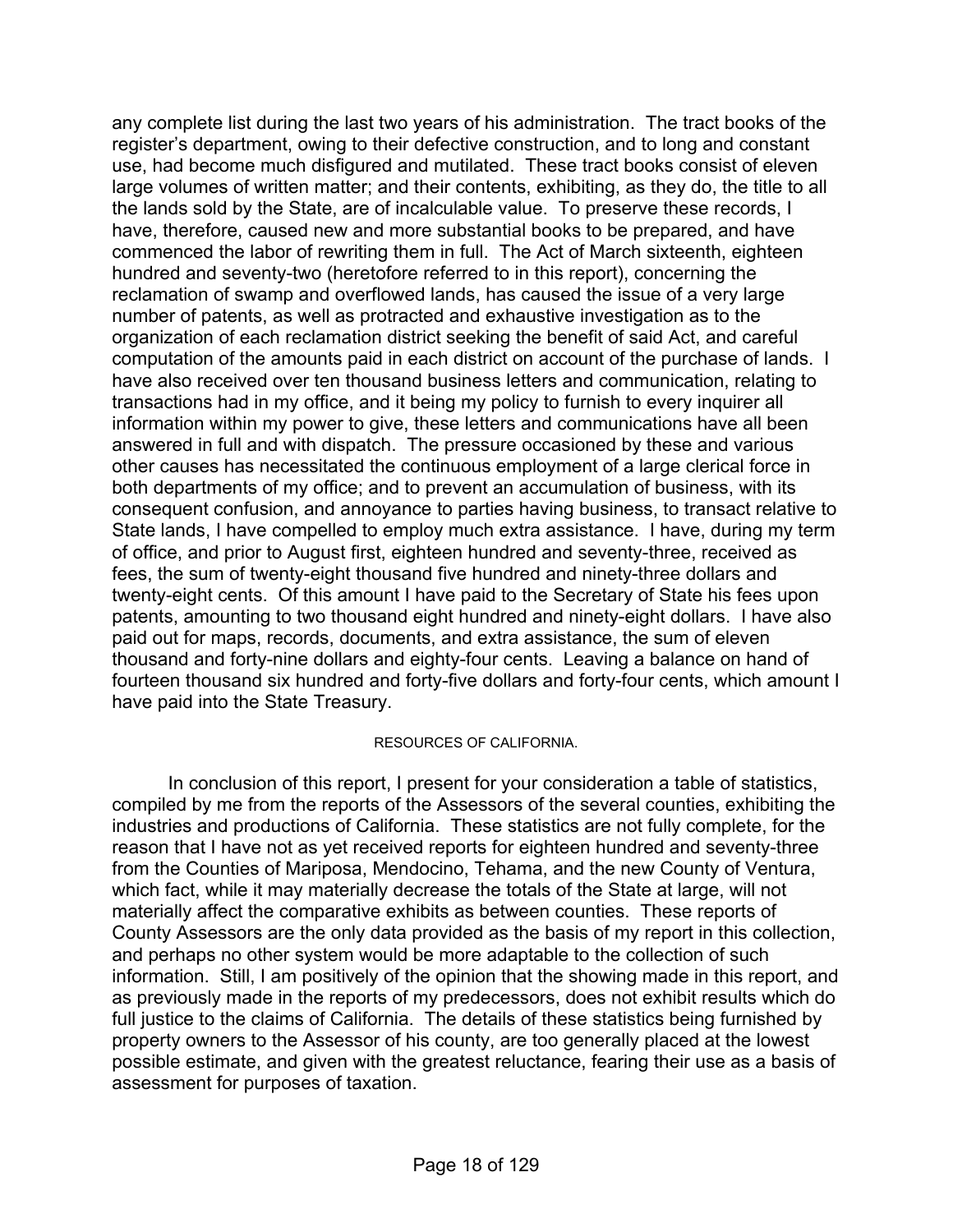The resources of the State of California are perhaps more varied than those of any other of the States of the Union. Its very large area, its geographical position, and the high elevations of its mountain ranges, bestow upon it climactic advantages of the highest order. In the extreme northern portion of the State the temperature is never so low as to necessitate the precautions and inconveniences to which the Middle States of the Eastern Slope are subjected; neither is the most southern portion of so high a temperature as to propagate either the malaria of a tropical country or the lassitude and indolence of its inhabitants. Ever swept through her whole length and breadth by moderate winds, fresh from the bosom of the Pacific Ocean, the extremes of heat and cold are unknown to California.

 The soil of California is as prolific in it s character as it is varied in its adaptations, producing with equal facility the vines of continental Europe, the hardier cereals of northern American, and the luxuriant fruits and flowers incident to the tropics. Her mountain hills and streams are the depositories of gold, silver, and valuable minerals, in quantities that have attracted the attention of the civilized world. Her inhabitants are the representatives of every nation of the face of the globe; an enterprising, active people, that have, in a few years, erected a prosperous Stat upon the most remote borders of civilization.

 With these natural advantages of soil, climate, and mineral deposit, no uncertainty as to the future of California can reasonable be entertained. Her population is steadily increasing; her resources are each year being more completely developed; her immense area offers every inducement to immigration, and, judged by the American standard of progress, she is destined not only to maintain her past proud position amongst her sister States, but to attain a preeminence that shall be as enviable as it is deserved.

 As shown by the statistics, thirteen million eight hundred an forty-three thousand two hundred and forty bushels of wheat were produced during the year A. D. eighteen hundred and seventy-one, and twenty six million eighty-nine thousand six hundred and seventy-seven bushels during the year A. D. eighteen hundred and seventy-two. This result, taken as correct, compares very favorably with the production of other States, while at the same time a comparison of the number of acres cultivated with the yield in bushels, does not correctly show the average per acre, either as a general average, or as applied to any individual county, for the reason that a very considerable portion of this crop is in California diverted from the uses to which in other localities it is invariably devoted; a very large amount thereof being cut for hay, and much never cut at all, but used on the ground from which it is raised, for fattening the hogs. These causes, together with the low figures usually furnished to the Assessors, will warrant that the average yield per acre is very much larger than can be exhibited by this report. The Counties of Sonoma, Santa Clara, Monterey, Butte, and Stanislaus, stand at the head of the grain-producing counties for the year eighteen hundred and seventy-one; and the Counties of Stanislaus, Colusa, San Joaquin, Monterey, and Contra Costa, for the year eighteen hundred and seventy-two. Together with this yield of wheat, a large quantity of barley has been raised, which, in this State, is extensively used as a substitute for the corn and oats of the Eastern States. The wheat of California has attained a world-wide celebrity; it commands always the highest market price, and, as a crop, it is highly remunerative. Much of it is raised for the markets of Europe, and the shipping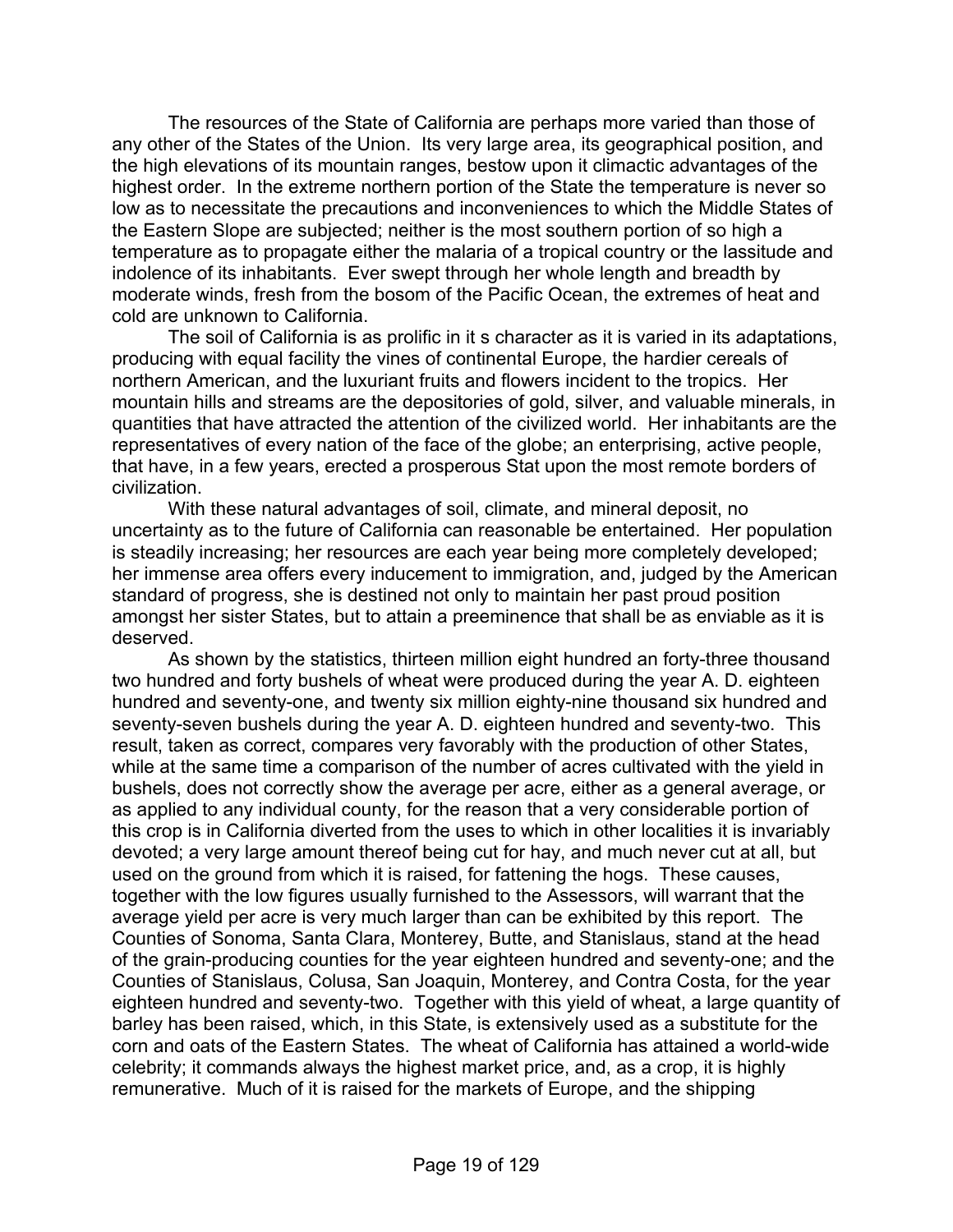advantages and yearly increasing foreign demand, is causing this crop each year to become more and more the leading interest of the Pacific Coast. Grain of many other descriptions is raised for home consumption, and the supply of the several varieties is limited only by the demand.

 The fruit products of this State are, perhaps, of greater variety than those exhibited by any other branch of agriculture, an, in their variety, are more characteristic of the peculiarities of California climate and soil, than any of the many evidences that have yet attracted public attention. All the fruits of the temperate zone are produced in profusion, and attain an unusual size and flavor. In the more southern counties many fruits incident to tropical climates are produced with profit and in abundance. Oranges, lemons, figs, pomegranates, limes, and olives, are yearly figuring more extensively among California productions. The fruits of this State are demanded by the epicures of the East, and are shipped in large quantities to all parts of the Union.

 The mountains of the Coast Range, and of the Sierra Nevadas, are covered with almost virgin forests, embracing valuable timber of endless variety, the Coast Range producing an unlimited amount of the redwood timber peculiar to that locality, and so truly valuable for its self-preserving qualities, as well as the laurel now so extensively used for various ornamental purposes. The large growth of redwood timber, as well as laurel, is principally confined to the Counties of Humboldt, Mendocino, San Mateo, and Santa Cruz. Millions upon millions of feet of redwood lumber are each year cut in these counties for the supply of home demand, and for shipment to South American and Mexican ports, as well as to the islands of the Pacific Ocean. The pine, spruce, and fir of the Sierra Nevada range, supply the large demand for home consumption, as well as for the large extent of untimbered territory lying along our eastern boundary.

 Cattle and sheep raising have become thoroughly identified with the interests of California. The even temperatures of climate at once does away with the most serious obstacles incident to this branch of industry in the other northern and middle States. The Winters are of such a nature, that neither cattle nor sheep require protection from the inclemency of the weather; good feed is found during all the months of the year; even in the driest periods of our long Summers, the grass, that to all appearances is withered and unfit for consumption, contains all the nutritious qualities of well-cured hay, while upon the first rains of Winter the pasture is at once covered with grass to supply the needs of the succeeding year. Much attention has been of late paid to the improvement of the breeds of cattle, and whereas, but a few years since the country was filled with cattle of inferior size and quality, driven here in times of high prices from the plains of Texas and Mexico, it has now become the home of the descendants of the most valued domestic and imported breeds. The same follows with sheep and goats. The wool clip is annually becoming larger and of a better quality. Sheep in California are sheared twice a year, and the product at all times commands remunerative prices. Range for these animals is plenty, and sheep wool growing in California has given it no small share of its celebrity. This may principally be attributed to the same climactic causes that offer such inducements in the raising of cattle. By sheep raisers here, it is calculated that the flock will more than double itself in number each year, and that he returns from the sales of wool will be in excess of all expenses incurred, thus leaving an annual profit of the total increase in number, amounting virtually to over one hundred per cent upon the amount invested in the purchase of the flock. The principal cattle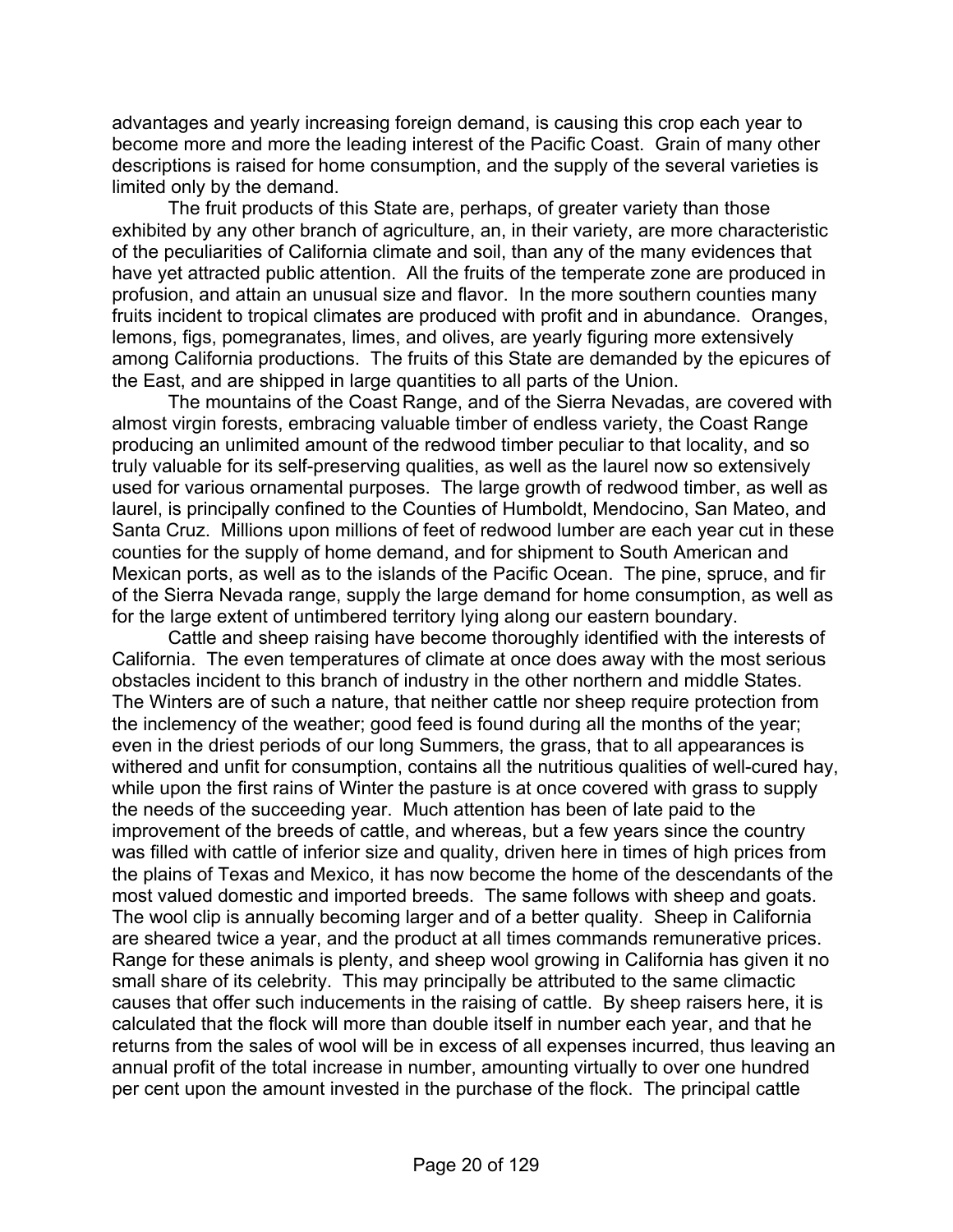raising counties of the State are Monterey, San Luis Obispo, Fresno, and Merced. The County of Marin far exceeding all other localities in the products of the dairy.

 Wine making, as a general industry, is steadily pushing forward its claims to attention. Each year proves the climate and soil of California to be better adapted to the culture of the grape. Vines grow upon the hills, and in the valleys, bearing an abundance of fruit of every conceivable variety. California wines are in constant demand in eastern markets, and are yearly advancing in universal favor. The principal wine-producing counties are Los Angeles, Sonoma, Napa, Sacramento, and El Dorado.

 Humboldt County, in the year A. D. eighteen hundred and seventy-two, produced twenty-one thousand four hundred and eighty tones of potatoes. San Mateo and Sonoma Counties come next; San Mateo raising during said year, eight thousand two hundred an forty-two tons, and Sonoma, seven thousand eight hundred and forth tons.

 The deductions that I have drawn from the reports of statistics are necessarily few and inadequate, but a careful examination of the figures presented in the following tables, will present information of a valuable order, and establish results highly eulogistic of the capabilities of our State for all the general purposes of agriculture, stock raising, and the hundred other branches of industry that shall tend to make her a great State among great States. The inducements held out by her for immigration from the over-crowded countries of Europe, and of the Eastern States, are many and of great force. Here there is room for all. To the thrifty husbandman, looking about him for some spot where he with his small means may build for himself a home, and make provision for his declining years, our State extends a welcome most hearty. To the wealthy, who seek a land where they may fully enjoy the fruits of their former labors, we offer a climate unsurpassed; scenery, the most varied and romantic; society, both cultivated and refined. To the manufacturer, we say that every stream within our State which flows from the mountain ranges to the Pacific Ocean, abounds with water powers, and every requirement for the enterprises in which he may desire to engage. Lands can be obtained at reasonable prices, both from the United States, the State, and from private parties. The extent of territory within the borders of California, gives promise that there is room for all, and the State of California cannot, and will not, in the pursuance of its past and present policy, fail to extend to every new comer a welcome as cordial as it is sincere, and a protection as complete as it is impartial.

#### STATISTICS.

 Several of the County Assessors not having reported to me in due season, I have been compelled to delay the submission of this report until this day (September twentyfifth, eighteen hundred and seventy-three), and t will be observed that a portion of the letters accompanying the reports of Assessors, bear date subsequent to August first. This delay on my part has been imperative, as the reports of the Assessor form the basis of the report which I am required to make, under section four hundred and eightythree of the Political Code.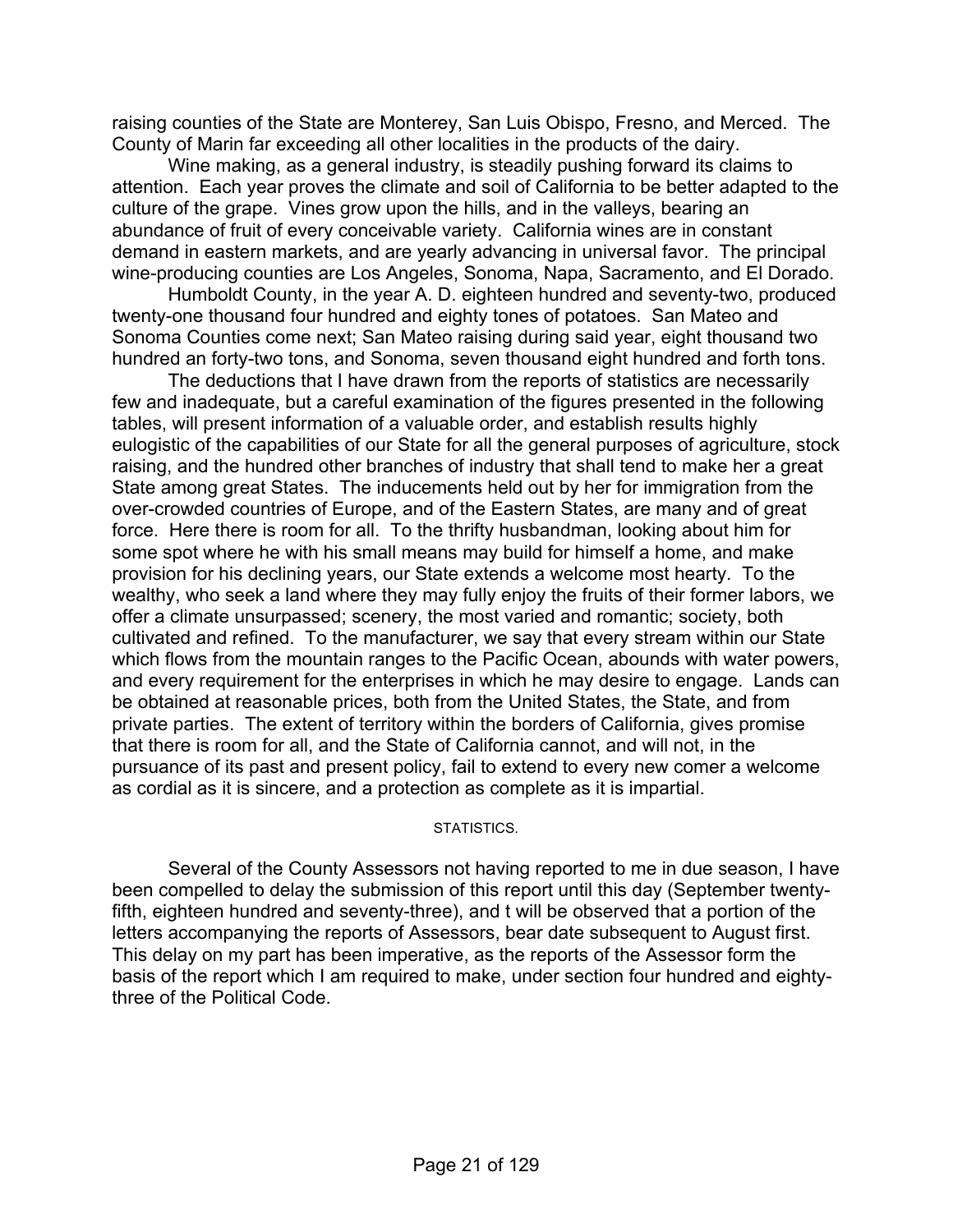**STATISTICAL TABLES FOR 1872.**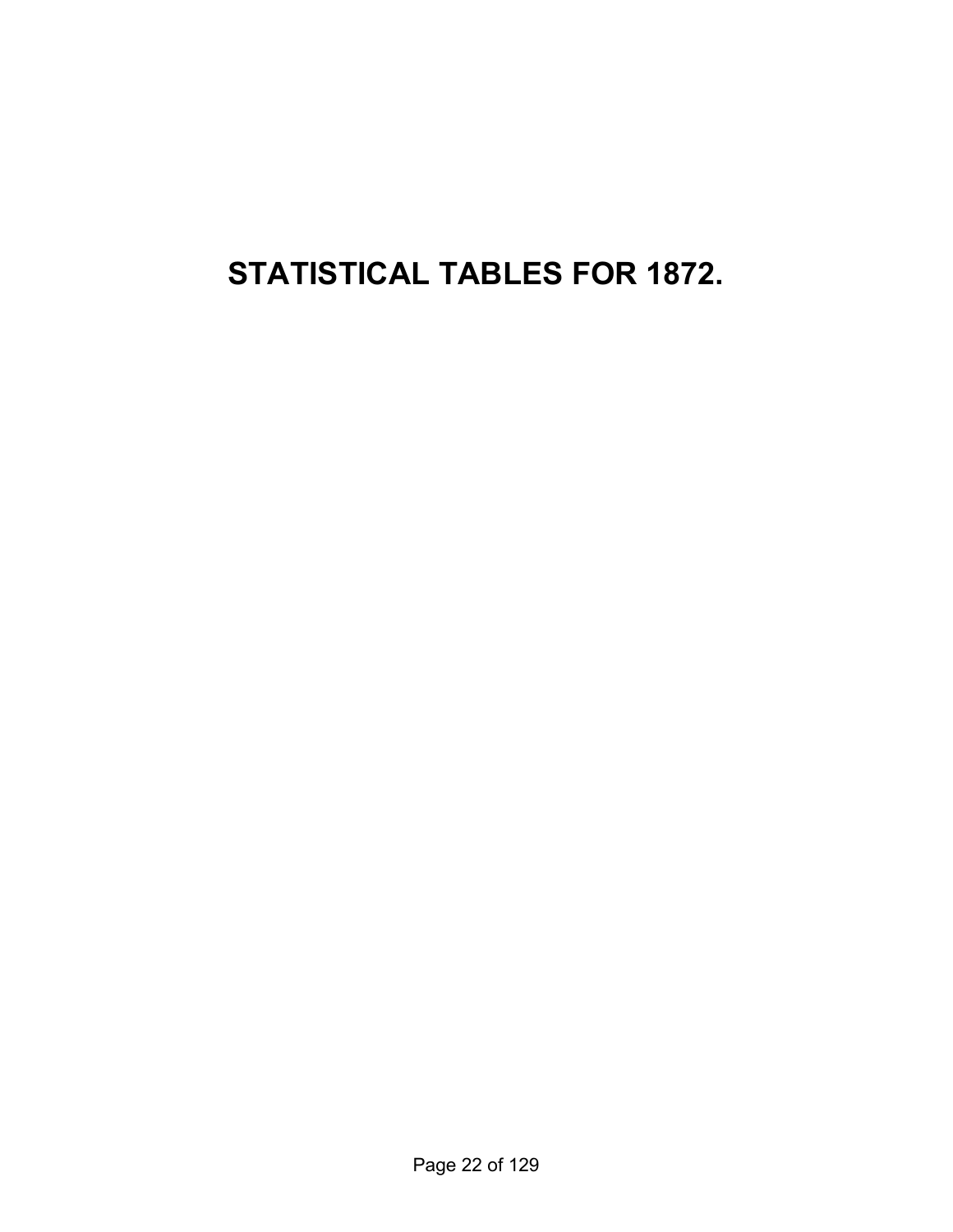# TABLE OF STATISTICS.

#### *Industrial and other statistical information for the year eighteen hundred and seventy-two, as reported to the Surveyor General by the several County Assessors, embracing the entire State.*

|                | cultivated in 1871<br>inclosed<br>Acres<br>Acres |                     | WHEAT.  |                |        | <b>BARLEY.</b> | cultivated in 1872.<br>Acres | uwos<br>Acres    | sown in<br>Acre   |
|----------------|--------------------------------------------------|---------------------|---------|----------------|--------|----------------|------------------------------|------------------|-------------------|
| COUNTIES.      | Ξ.                                               | $\overline{\sigma}$ |         |                |        |                | ᄋ                            | Ξ.               | Ö                 |
|                | of land                                          | $\overline{\omega}$ | Acres   | <b>Bushels</b> | Acres  | Bushels        |                              | of wheat<br>7872 | of barley<br>1872 |
|                | 1871                                             | 흕                   |         |                |        |                | iand                         |                  |                   |
|                |                                                  |                     |         |                |        |                |                              |                  |                   |
| Alameda        | 94,790                                           | 124,546             | 70,408  | 429,543        | 26,667 | 204,580        | 115,408                      | 67,837           | 17,965            |
| Alpine         | 20,000                                           | 2,050               | 40      | 800            | 100    | 2,600          | 2,050                        | 50               | 100               |
| Amador         | 61,570                                           | 18,090              | 1,740   | 33,640         | 2,190  | 43,306         | 17,170                       | 2,130            | 3,150             |
| Butte          | 171,061                                          | 83,606              | 46,636  | 932,720        | 16,041 | 449,138        | 83,606                       | 46,636           | 16,041            |
| Calaveras      | 28,742                                           | 10,656              | 683     | 7,245          | 1,965  | 34,536         | 11,200                       | 730              | 2,040             |
| Colusa         | 100,000                                          | 80,000              |         |                |        |                | 125,000                      | 100,000          | 20,000            |
| Contra Costa   | 125,940                                          | 69,790              | 51,140  | 701,790        | 15,400 | 310,030        | 70,820                       | 51,900           | 16,100            |
| Del Norte      | 10,650                                           | 2,135               | 276     | 5,960          | 304    | 17,200         | 1,448                        | 220              | 280               |
| El Dorado      | 41,252                                           | 10,447              | 747     | 5,224          | 321    | 3,089          | 10,547                       | 9,424            | 920               |
| Fresno         | 80,423                                           | 23,716              | 6,843   | 34,119         | 5,415  | 45,809         | 20,000                       | 10,540           | 9,736             |
| Humboldt       | 47,684                                           | 14,240              | 1,265   | 31,875         | 650    | 2,600          | 15,160                       | 1,510            | 582               |
| $inyo$         |                                                  | 4,500               | 750     | 22,500         | 975    | 29,250         | 6,443                        | 1,080            | 2,520             |
| Kern           | 18,249                                           | 13,595              | 2,409   | 500            | 3,275  | 800            | 18,000                       | 5,000            | 4,000             |
| Klamath        |                                                  |                     |         |                |        |                |                              |                  |                   |
| Lake           | 29,911                                           | 7,508               | 3,868   | 85,612         | 2,379  | 64,060         | 7,386                        | 3,800            | 2,620             |
| Lassen         | 24,855                                           | 4,682               | 1,191   | 18,255         | 2,066  | 34,313         | 5,100                        | 1,520            | 2,100             |
| Las Angeles    | 45,300                                           | 44,800              | 500     | 10,500         | 11,500 | 339,200        | 49,000                       | 500              | 11,800            |
| Marin          | 270,000                                          | 33,000              | 2,200   | 44,000         | 6,223  | 199,136        | 65,000                       | 2,200            | 6,223             |
| Mariposa       | 26,100                                           | 6,900               | 950     | 7,000          | 2,500  | 6,500          | 6,900                        | 950              | 2,500             |
| Mendocino      | 133,000                                          | 40,000              | 6,000   | 90,000         | 2,200  | 88,000         | 42,000                       | 7,000            | 2,000             |
|                | 250,000                                          | 200,000             | 150,000 | 750,000        | 50,000 | 100,000        | 300,000                      | 200,000          | 75,000            |
| Mono           | 5,960                                            | 695                 | 219     | 2,735          | 286    | 4,765          | 772                          | 310              | 290               |
| Monterey       | 237,890                                          | 117,075             | 54,210  | 1,082,200      | 48,378 | 809,900        | 233,100                      | 155,700          | 65,200            |
| Napa           | 107,650                                          | 40,620              | 32,530  | 585,540        | 3,725  | 98,790         | 48,000                       | 31,500           | 3,950             |
| Nevada         | 60,000                                           | 10,000              |         |                |        |                | 10,000                       |                  |                   |
| Placer         | 51,308                                           | 31,673              | 14,473  | 191,568        | 4,468  | 73,029         | 43,564                       | 16,040           | 4,390             |
| Plumas         | 55,800                                           | 9,250               | 900     | 9,000          | 1,200  | 15,000         | 11,000                       | 1,080            | 1,440             |
| Sacramento     | 288,370                                          | 68,169              | 11,797  | 198,603        | 26,653 | 419,954        | 62,016                       | 8,506            | 25,298            |
| San Bernardino | 21,776                                           | 5,543               | 1,115   | 13,557         | 1,850  | 20,055         | 8,989                        | 2,417            | 3,757             |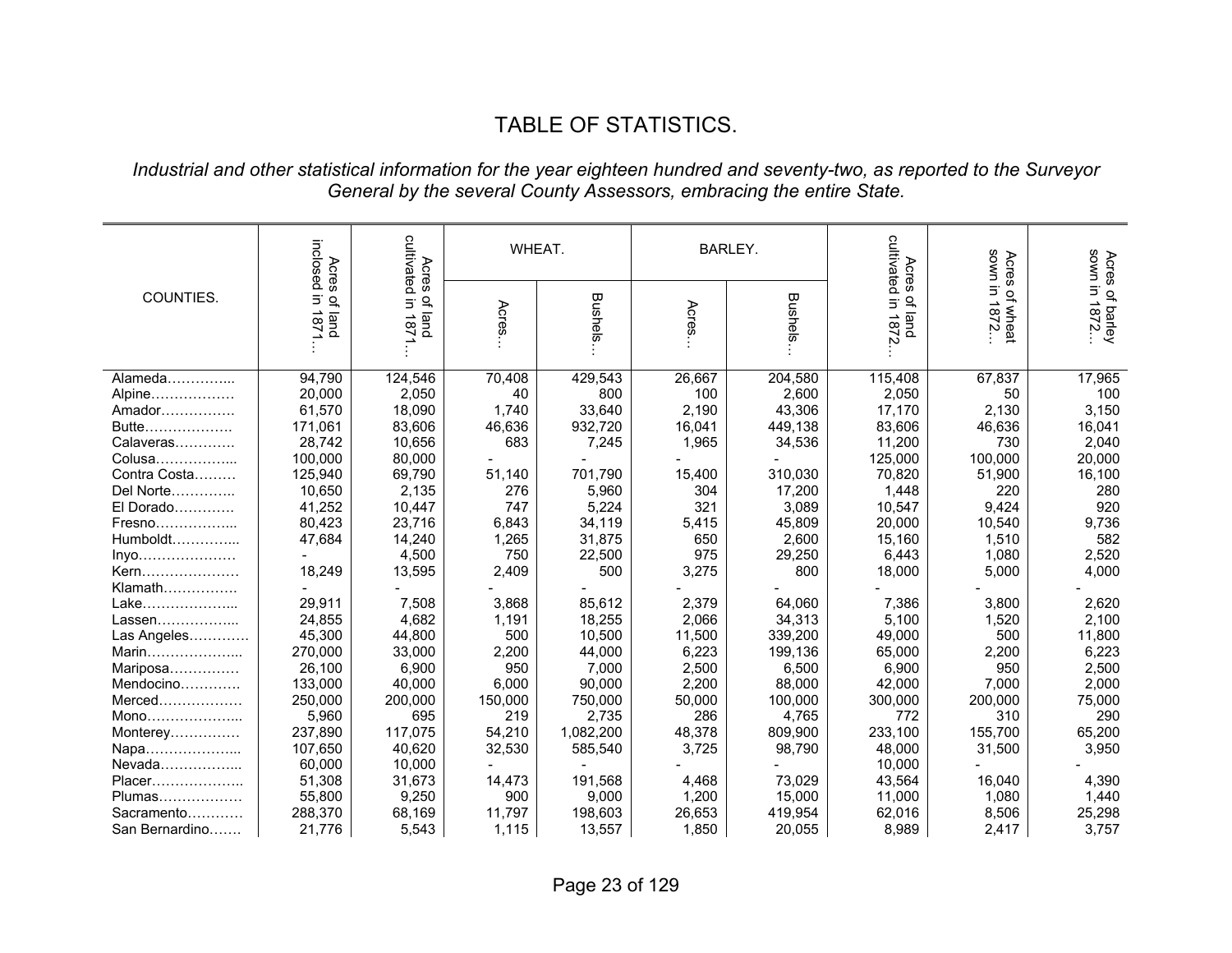| San Diego       | 8,490     | 6,094     | 1,713     | 10,244     | 2,700   | 16,916    | 12,640    | 1,804     | 7,246   |
|-----------------|-----------|-----------|-----------|------------|---------|-----------|-----------|-----------|---------|
| San Francisco   |           |           |           |            |         |           |           |           |         |
| San Joaquin     | 275,000   | 120,000   | 80,000    | 640,000    | 20,000  | 225,000   | 225,000   | 186,125   | 29,375  |
| San Luis Obispo | 100.000   | 15,000    | 2,000     | 30,000     | 10,000  | 300,000   | 20,000    | 3,000     | 12,000  |
| San Mateo       | 150.000   | 100,000   | 25,000    | 250,000    | 27,000  | 810,000   | 87,000    | 35,000    | 25,000  |
| Santa Barbara   | 26,720    | 25,050    | 970       | 22,465     | 10,210  | 92,560    | 56,700    | 9,072     | 28,600  |
| Santa Clara     | 499,406   | 194,359   | 120,936   | 1,255,287  | 17,529  | 113,931   | 164,090   | 142,573   | 12,444  |
| Santa Cruz      | 68,370    | 16,279    | 6,222     | 167,084    | 2,722   | 118,151   | 18,496    | 8,189     | 4,232   |
| Shasta          | 56,048    | 30,320    | 7,728     | 101,712    | 6,952   | 145,396   | 31,350    | 7,672     | 7,640   |
| Sierra          | 56,528    | 2,980     | 1,120     | 15.680     | 900     | 19,180    | 3,200     | 1,200     | 1,060   |
| Siskiyou        | 74,732    | 30,017    | 7,992     | 142,926    | 1,972   | 51,442    | 30,000    | 7,992     | 1,200   |
| $Solano$        | 114.081   | 65.737    | 60.448    | 228,296    | 14,825  | 49,480    | 475,647   | 340,191   | 10,958  |
| Sonoma          | 500,000   | 312,800   | 165,200   | 2,760,350  | 15,340  | 324,989   | 208,937   | 102,352   | 14,896  |
| Stanislaus      | 80,000    | 350,000   | 290,000   | 900,000    | 60,000  | 225,000   | 400,000   | 340,000   | 50,000  |
| Sutter          | 223,784   |           | 92,267    | 482,335    | 20,275  | 101,375   | 120,830   | 60,060    | 12,120  |
| Tehama………………    | 246,744   | 46,920    | 23,606    | 542,938    | 11,000  | 275,000   | 120,000   | 60,000    | 45,000  |
| Trinity         | 10,440    | 6,544     | 1,280     | 12,770     | 125     | 2,550     | 6,530     | 1,175     | 90      |
| Tulare          | 49,282    | 22,395    | 5,286     | 60,542     | 11,523  | 122,429   | 32,882    | 11,559    | 17,848  |
| Tuolumne        | 141,986   | 40,000    | 5,000     | 80,000     | 1,000   | 10,000    | 40,000    | 5,000     | 1,000   |
| Yolo            | 71.593    | 144,441   | 55,335    | 707.525    | 11,315  | 180.410   | 164,202   | 69,987    | 12,240  |
| Yuba            | 110,000   | 52,000    | 11,000    | 138,600    | 12,375  | 201,800   | 46,000    | 13,240    | 8,900   |
|                 |           |           |           |            |         |           |           |           |         |
| Totals          | 5,261,485 | 2,658,222 | 1,425,993 | 13,843,240 | 494,494 | 6,801,249 | 3,653,183 | 2,134,771 | 602,481 |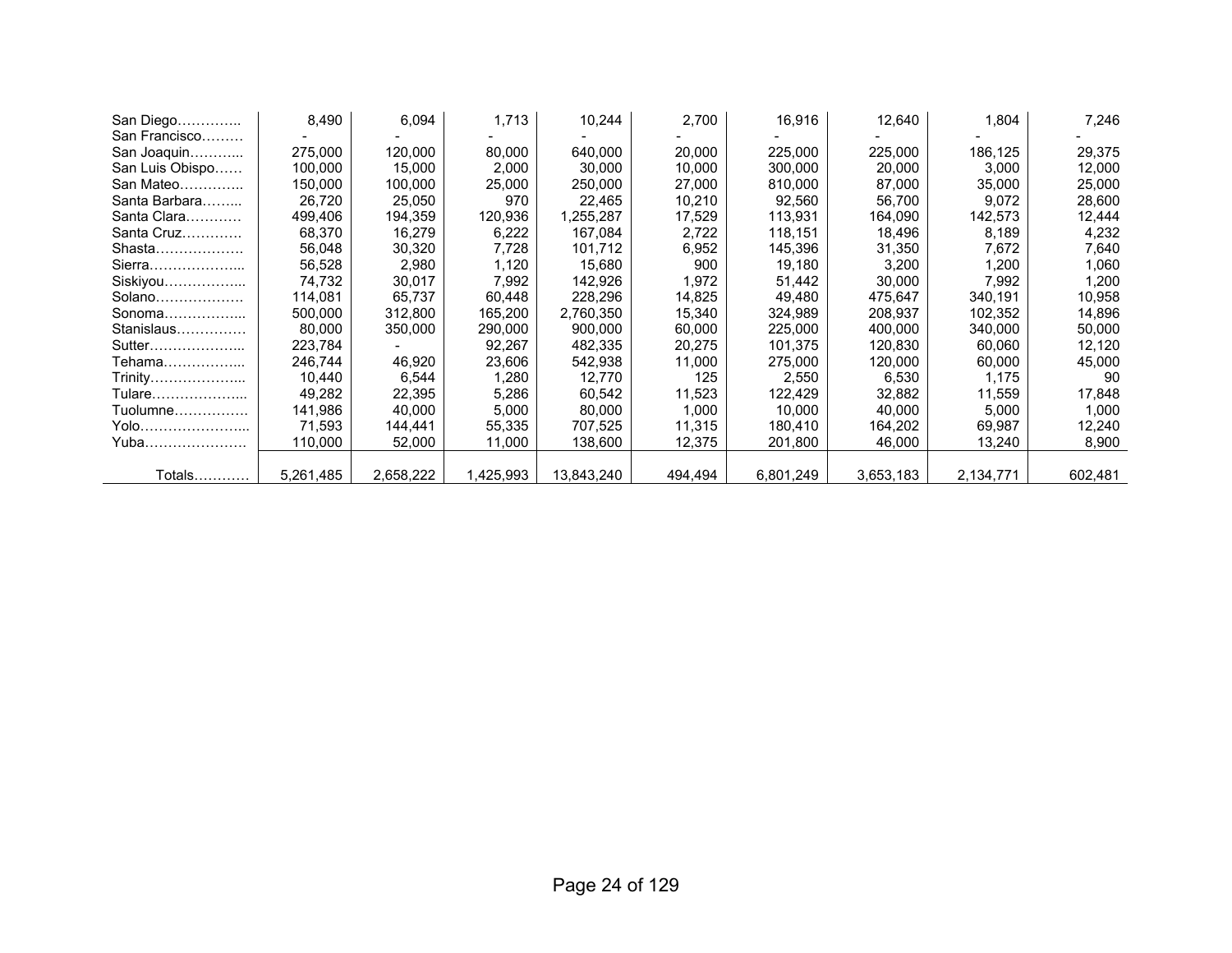|                            | OATS.           |         | RYE.           |                |                | CORN.          | BUCKWHEAT.       |         | PEAS. |                |
|----------------------------|-----------------|---------|----------------|----------------|----------------|----------------|------------------|---------|-------|----------------|
| COUNTIES.                  | Acres           | Bushels | Acres          | <b>Bushels</b> | Acres          | <b>Bushels</b> | Acres            | Bushels | Acres | <b>Bushels</b> |
| Alameda                    | 1,570           | 29,947  | 23             | 300            | 935            | 23,485         | 49               | 787     | 150   | 2,925          |
| Alpine                     | 200             | 5,000   |                |                | 15             | 375            |                  |         |       |                |
| Amador                     | 10              | 430     |                |                | 1,590          | 29,370         |                  |         |       |                |
| Butte                      | 246             | 12,110  | 243            | 4,860          | 518            | 25,900         | 12               | 480     | 11    | 418            |
| Calaveras                  | 25              | 75      | 5              | 65             | 640            | 5,000          |                  |         |       |                |
| Colusa                     |                 |         |                |                | 125            | 4,000          |                  |         |       |                |
| Contra Costa               | 1,800           | 48,900  | 670            | 2,000          | 200            | 5,320          | 30               | 570     | 20    | 410            |
| Del Norte                  | 500             | 20,580  | $\overline{2}$ | 50             | 15             | 450            | 3                | 67      | 112   | 3,100          |
| El Dorado                  | 218             | 800     |                |                |                |                |                  |         |       |                |
| Fresno                     | 49              | 571     | 87             | 924            | 850            | 1,763          | 16               | 120     |       |                |
| Humboldt                   | 3,750           | 187,500 | 17             | 680            | 290            | 10,150         | $\overline{2}$   | 60      | 1,287 | 70,800         |
| Inyo                       | 300             | 6,000   |                |                | 1,800          | 54,000         | 10               | 300     | 9     | 180            |
| Kern                       | 25              | 40      | 50             | 100            | 250            | 3,000          |                  |         |       |                |
| Klamath                    |                 |         |                |                |                |                |                  |         |       |                |
| Lake                       | 151             | 5,458   | 10             | 200            | 130            | 3,210          |                  |         |       |                |
| Lassen                     | 1,224           | 33,432  |                |                | 16             | 536            | $\boldsymbol{2}$ | 44      |       |                |
| Los Angeles                | Cut for Hay 370 | 200     | 140            | 3,920          | 11,100         | 521,000        | 65               | 1,500   | 80    | 2,000          |
|                            | 13,117          |         |                |                |                |                |                  |         |       |                |
| Marin                      | 400             | 393,510 | 50             | 200            | 70             | 850            |                  |         | 5     | 150            |
| Mariposa<br>Mendocino      | 6,300           | 200,000 | 50             | 1,500          | 200            | 6,000          |                  |         |       |                |
| Merced                     |                 |         |                |                | 500            | 15,000         |                  |         |       |                |
| Mono                       | 190             | 3,635   |                |                |                |                |                  |         |       |                |
|                            | 300             | 8,500   | 15             | 250            | 480            | 12,750         | 18               | 320     | 280   | 4,200          |
| Monterey                   | 750             | 23,080  | 50             | 750            | 1,715          | 59,980         |                  |         | 6     | 160            |
| Napa<br>Nevada             |                 |         |                |                | 50             | 2,000          |                  |         |       |                |
| Placer                     | 5,538           |         | 252            | 3,172          | 61             | 7,128          |                  |         |       |                |
|                            | 6,950           | 33,750  |                |                | $\overline{7}$ | 150            | 3                | 50      |       |                |
| Plumas                     | 1,242           | 22,866  | 21             | 321            | 1,856          | 56,105         | 42               | 950     | 13    | 386            |
| Sacramento                 | 26              | 750     |                |                | 796            | 18,880         |                  |         |       |                |
| San Bernardino             |                 |         | 17             | 312            | 740            |                |                  |         |       | 65             |
| San Diego<br>San Francisco |                 |         |                |                |                | 15,645         |                  |         | 3     |                |
|                            | 25              | 600     | 450            | 5,400          |                | 1,800          |                  | 75      |       | 280            |
| San Joaquin                |                 |         |                |                | 750            |                | 4                |         | 8     |                |
| San Luis Obispo            |                 |         |                |                | 200            | 5,000          |                  |         | 15    | 600            |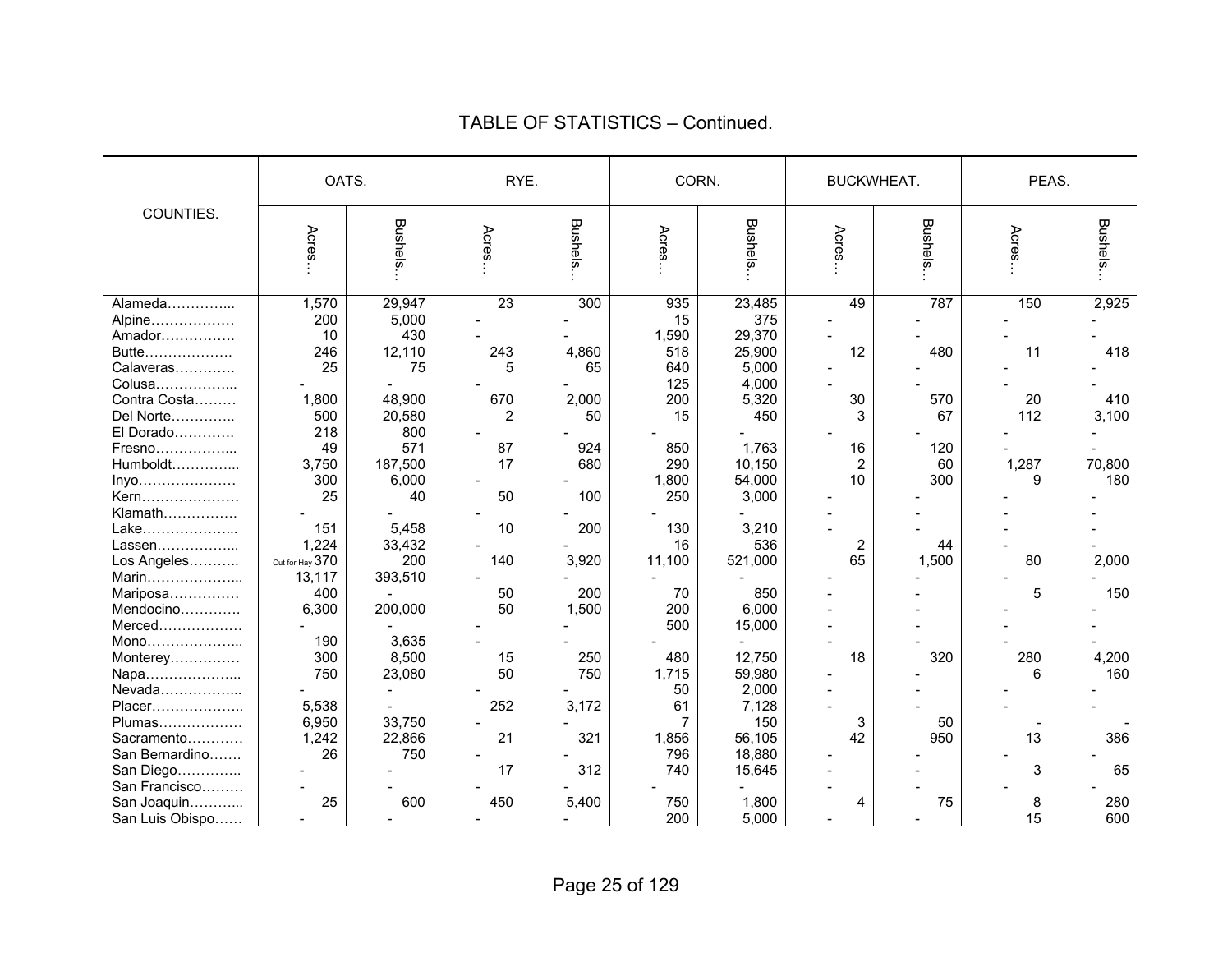| San Mateo     | 10,000 | 500,000   |       |        | 25     | 250       | 150 | 1,500 | 150   | 2,000  |
|---------------|--------|-----------|-------|--------|--------|-----------|-----|-------|-------|--------|
| Santa Barbara |        |           |       |        | 5,340  | 126,000   |     |       |       |        |
| Santa Clara   | 625    | 10,216    | 215   | 2,183  | 125    | 5,620     |     |       |       | 40     |
| Santa Cruz    | 2,217  | 73,053    | 129   | 2,760  | 1,008  | 18,631    | 26  | 600   |       |        |
| Shasta        | 108    | 2,784     |       |        | 117    | 2,450     |     |       |       |        |
| Sierra        | 560    | 11,800    | 20    | 310    |        |           |     |       |       |        |
| Siskiyou      | 3,650  | 91,250    | 35    | 450    | 115    | 4,000     | 30  | 132   | 20    | 250    |
| $Solano$      | 500    | 2,000     |       |        | 625    | 3,000     |     |       | 50    | 100    |
| Sonoma        | 23,380 | 398,726   | 159   | 2,478  | 3,873  | 125,114   |     |       |       |        |
| Stanislaus    |        |           |       |        | 400    | 12,000    |     |       |       |        |
| Sutter        | 25     | 300       |       |        | 482    | 12,050    |     | 43    |       |        |
| Tehama        | 400    | 12,000    |       |        | 120    | 12,000    |     |       | 10    | 400    |
| Trinity       |        |           |       |        | 50     | 1,075     |     |       |       |        |
| Tulare        | 130    | 1,784     | 139   | 1,770  | 857    | 15,035    |     |       |       |        |
| Tuolumne      | 100    | 1,000     | 50    | 1,000  | 100    | 2,500     |     |       | 10    | 300    |
| Yolo          |        |           |       |        | 60     | 1,200     |     |       | 17    | 2,400  |
| Yuba          | 985    | 21,400    |       |        | 800    | 24,000    |     |       |       |        |
|               |        |           |       |        |        |           |     |       |       |        |
| Totals        | 88,056 | 2,164,047 | 2,899 | 35,955 | 39,996 | 1,248,372 | 464 | 7,598 | 2,258 | 91,144 |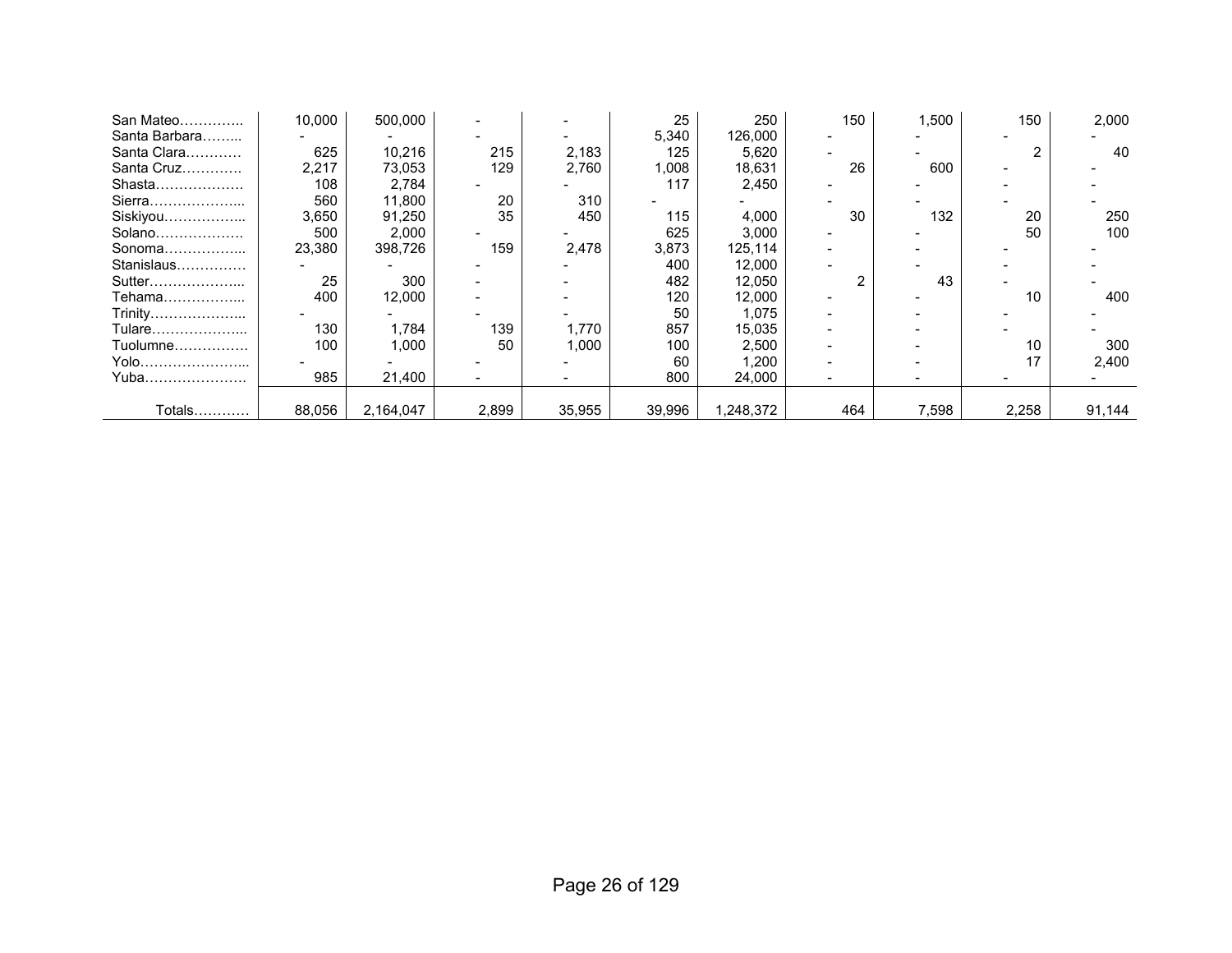|                                                                                                                                                                                                                                     |                                                  | PEANUTS.                                  | <b>BEANS.</b>                                                                            |                                                                                                                     | CASTOR BEANS.              |                           | POTATOES.                                                                                                                                 |                                                                                                                                                            | SWEET POTATOES.                            |                                                 |
|-------------------------------------------------------------------------------------------------------------------------------------------------------------------------------------------------------------------------------------|--------------------------------------------------|-------------------------------------------|------------------------------------------------------------------------------------------|---------------------------------------------------------------------------------------------------------------------|----------------------------|---------------------------|-------------------------------------------------------------------------------------------------------------------------------------------|------------------------------------------------------------------------------------------------------------------------------------------------------------|--------------------------------------------|-------------------------------------------------|
| COUNTIES.                                                                                                                                                                                                                           | Acres                                            | Pounds                                    | Acres.                                                                                   | Bushels                                                                                                             | Acres                      | <b>Bushels</b>            | Acres                                                                                                                                     | <b>Bushels</b>                                                                                                                                             | Acres.                                     | Bushels                                         |
| Alameda<br>Alpine<br>Amador<br>Butte<br>Calaveras<br>Colusa<br>Contra Costa<br>Del Norte<br>El Dorado<br>Fresno<br>Humboldt<br>Inyo<br>Kern<br>Klamath<br>Lake<br>Lassen<br>Los Angeles<br>Marin<br>Mariposa<br>Mendocino<br>Merced | $\blacksquare$<br>19<br>10<br>85<br>30           | 57,000<br>1,000<br>77,350<br>12<br>45,000 | 209<br>6<br>3<br>16<br>130<br>12<br>225<br>5<br>47<br>15<br>428<br>3<br>980<br>10<br>100 | 3,110<br>200<br>170<br>640<br>6,000<br>200<br>4,560<br>50<br>1,055<br>165<br>15,050<br>48<br>19,500<br>300<br>5,000 | $\overline{a}$<br>۰<br>110 | $\overline{a}$<br>110,000 | 830<br>80<br>290<br>44<br>250<br>100<br>90<br>144<br>90<br>120<br>3,618<br>200<br>100<br>10<br>55<br>1,400<br>4,963<br>60<br>2,500<br>200 | 9,072<br>600<br>2,940<br>132<br>750<br>125<br>422<br>594<br>6,120<br>600<br>802,800<br>200<br>50<br>21<br>226<br>7,000<br>173,705<br>2,700<br>8,100<br>480 | 7<br>23<br>3<br>75<br>6<br>12<br>100<br>50 | 95<br>138<br>3<br>100<br>30<br>50<br>600<br>150 |
| Mono<br>Monterey<br>Napa<br>Nevada<br>Placer<br>Plumas<br>Sacramento<br>San Bernardino<br>San Diego<br>San Francisco                                                                                                                | $\overline{\phantom{a}}$<br>11<br>$\overline{a}$ | 3,721                                     | 820<br>8<br>10<br>309<br>$7\frac{1}{2}$<br>28 $\frac{1}{2}$                              | 31,500<br>260<br>8,907<br>269<br>260                                                                                |                            |                           | 26<br>1,080<br>30<br>300<br>250<br>200<br>1,912<br>$37\frac{1}{2}$<br>70                                                                  | 77<br>4,068<br>2,400<br>1,000<br>45<br>300<br>7,563<br>137<br>138                                                                                          | 34<br>322<br>15                            | 1,359<br>29                                     |
| San Joaquin<br>San Luis Obispo                                                                                                                                                                                                      |                                                  | 275                                       | 20<br>300                                                                                | 450<br>1,200                                                                                                        | $\overline{a}$             |                           | 135<br>150                                                                                                                                | 156<br>450                                                                                                                                                 | 2                                          | $\overline{c}$                                  |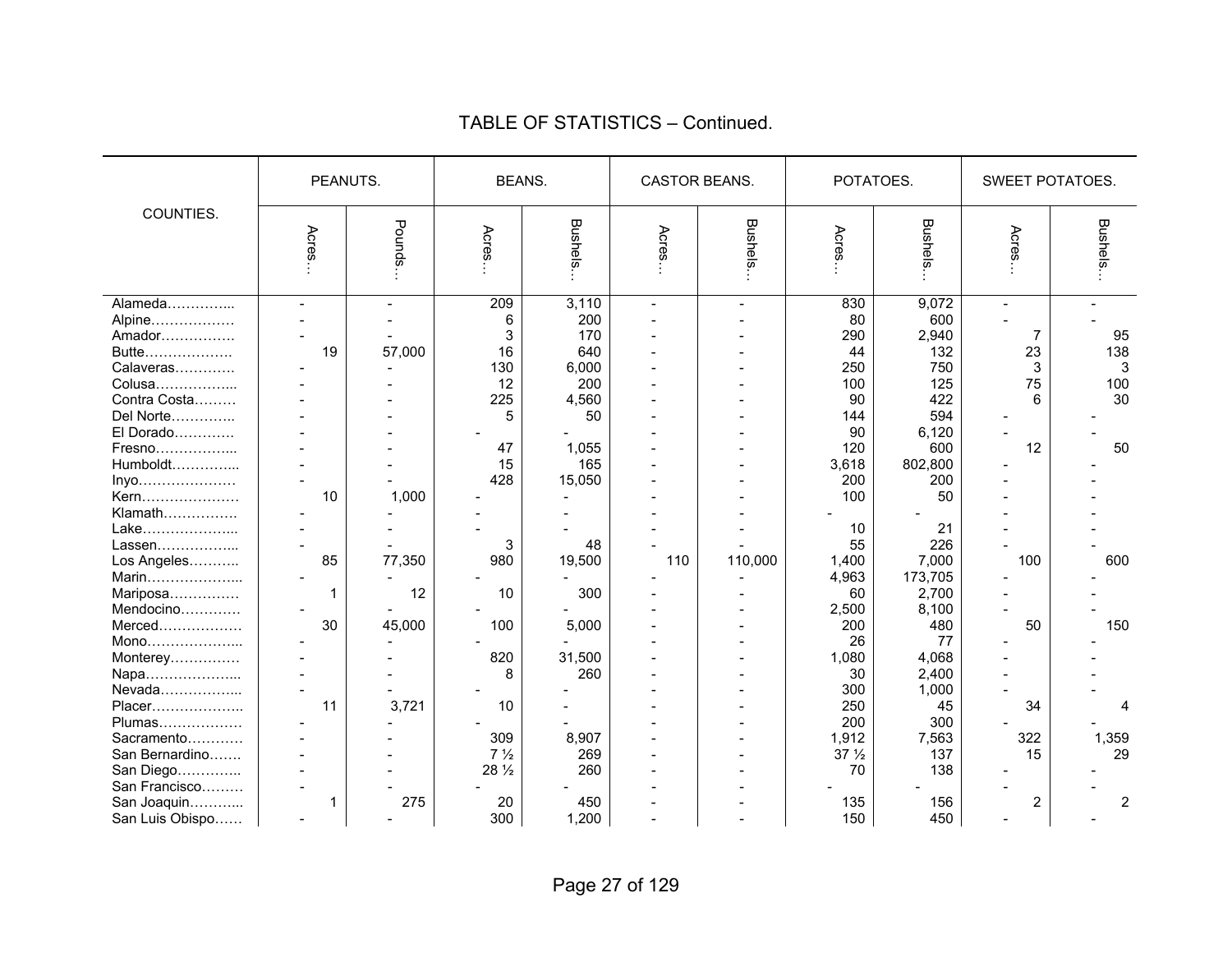| San Mateo     |                |         | 500   | 5,000   |     |         | 4,260  | 4,420     |                  |           |
|---------------|----------------|---------|-------|---------|-----|---------|--------|-----------|------------------|-----------|
| Santa Barbara | 32             | 3,340   | 1,124 | 6,844   |     |         | 580    | 468       | 35               | 16        |
| Santa Clara   |                |         |       |         |     |         | 175    | 3,132     |                  | 15        |
| Santa Cruz    |                |         | 45    | 780     |     |         | 584    | 1,856     |                  |           |
| Shasta        | $2\frac{1}{2}$ | 1,250   | 21    | 360     |     |         | 216    | 463       | 6                |           |
| Sierra        |                |         |       |         |     |         | 98     | 270       |                  |           |
| Siskiyou      |                |         | 40    | 600     |     |         | 310    | 279       |                  |           |
| Solano        |                |         | 30    | 300     | 20  | 4,000   |        |           |                  |           |
| Sonoma        | 10             | 8,320   | 29    | 732     |     |         | 3,543  | 17,826    | 20               | 109       |
| Stanislaus    |                |         |       |         |     |         |        |           |                  |           |
| Sutter        | $\frac{1}{2}$  | 305     | 125   | 3,825   | 130 | 100,000 | 77     | 186       | $87\frac{1}{2}$  | 328 1/3   |
| Tehama        | 200            | 200,000 | 30    | 1,000   |     |         | 93     | 391       | 30               | 180       |
| Trinity       |                |         | 15    | 450     |     |         | 160    | 467       |                  |           |
| Tulare        |                | 75      | 12    | 173     |     |         | 81     | 231       | 15               | 45        |
| Tuolumne      |                |         | 300   | 6,000   |     |         | 400    | 4,000     |                  |           |
| Yolo          | 40             | 38,000  | 312   | 12,480  |     |         | 104    | 312       | 60               | 2,000     |
| Yuba          |                |         | 30    | 1,000   | 505 | 428,800 | 120    | 375       |                  |           |
|               |                |         |       |         |     |         |        |           |                  |           |
| Totals        | 442            | 435,648 | 6,305 | 138,438 | 765 | 642,800 | 31,035 | 1,067,647 | $907\frac{1}{2}$ | 5,267 1/3 |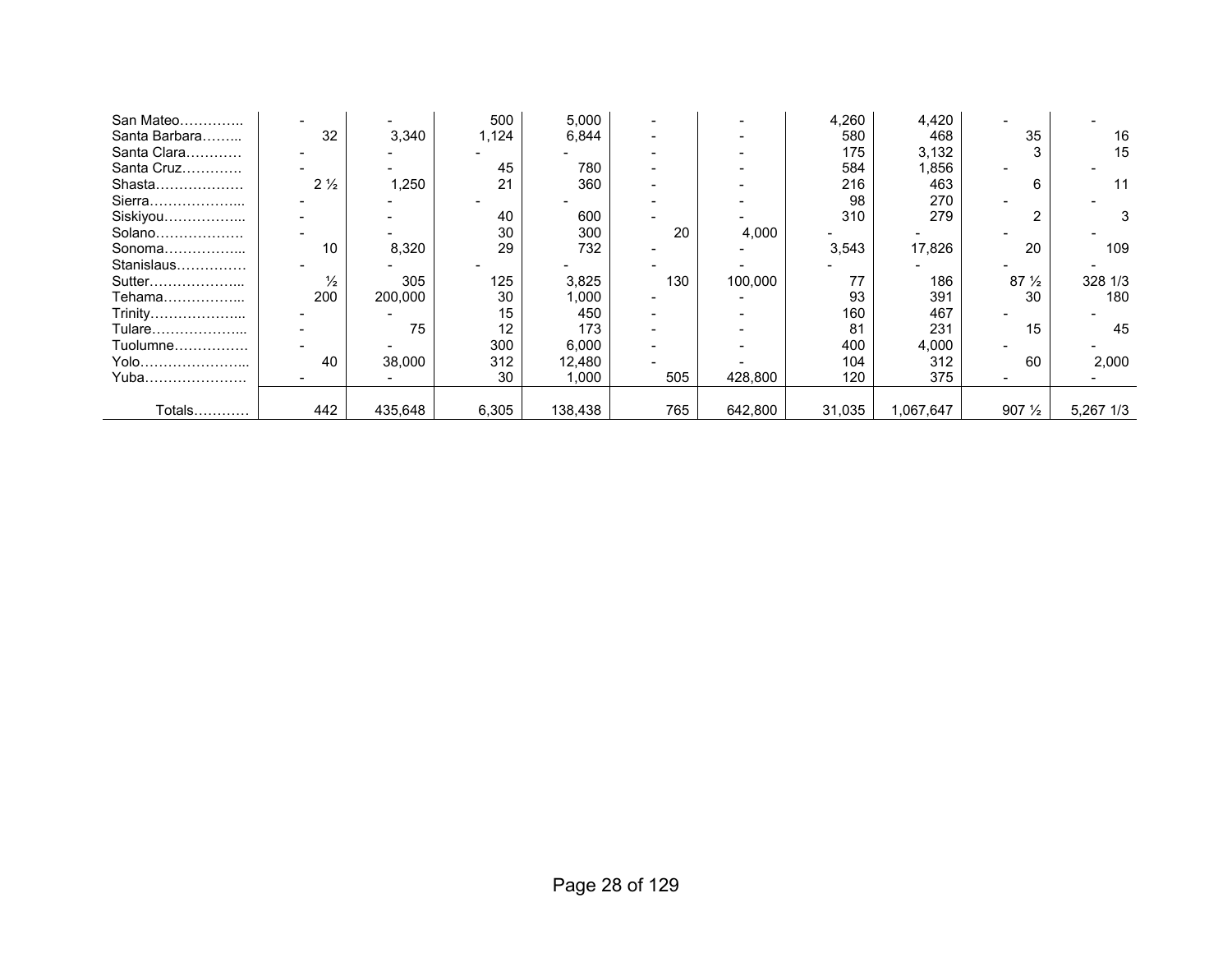|                 | ONIONS.        |                | HAY.   |        |                | FLAX.   | HOPS.          |         | TOBACCO.      |                | BEETS.         |
|-----------------|----------------|----------------|--------|--------|----------------|---------|----------------|---------|---------------|----------------|----------------|
|                 |                |                |        |        |                |         |                |         |               |                |                |
| COUNTIES.       | Acres          | <b>Bushels</b> | Acres  | Tons.  | Acres          | Pounds  | Acres          | Pounds  | Acres         | Pounds         | Tons.          |
| Alameda         | 340            | 36,400         | 5,520  | 8,875  | 71             | 13,500  | $\overline{8}$ | 6,500   | $\sim$        | $\blacksquare$ | 870            |
| Alpine          |                |                | 1,000  | 1,000  |                |         |                |         |               |                | 25             |
| Amador          |                | $\sim$         | 4,800  | 4,443  |                |         | 11             | 4,793   |               |                | 60             |
| Butte           | 27             | 8,100          | 13,650 | 14,604 |                |         |                |         | 1             | 3,000          | 51             |
| Calaveras       | 80             | 3,200          | 4,786  | 4,289  |                |         |                |         |               |                |                |
| Colusa          | 10             | 1,666          | 2,500  | 2,500  |                |         |                |         |               |                |                |
| Contra Costa    | 28             | 3,810          | 13,700 | 14,300 |                |         |                |         |               |                | 1,400          |
| Del Norte       | 1              | 40             | 705    | 1,560  |                |         |                |         |               |                | 5              |
| El Dorado       |                |                | 3,769  | 1,252  |                |         |                |         |               |                |                |
| Fresno          |                |                | 4,000  | 4,621  |                |         |                |         | $\frac{1}{4}$ | 50             | 45             |
| Humboldt        | 3              | 300            | 3,030  | 6,340  |                |         |                |         |               |                | 315            |
| Inyo            | 10             | 500            | 3,000  | 3,000  |                |         |                |         |               |                | 5              |
| Kern            |                |                | 3,409  | 3,000  |                |         |                |         |               |                |                |
| Klamath         |                |                |        |        |                |         |                |         |               |                |                |
| Lake            |                |                | 3,043  | 4,071  |                |         |                |         |               |                |                |
| Lassen          | 5              | 483            | 4,808  | 8,184  |                |         |                |         |               |                | 16             |
| Los Angeles     | 80             | 28,500         | 2,500  | 6,250  | $\overline{2}$ |         | 35             | 52,500  | 55            | 27,500         | 150            |
| Marin           |                |                | 6,897  | 8,121  |                |         |                |         |               |                |                |
| Mariposa        | 10             | 700            | 7,000  | 13,000 |                |         |                |         |               |                | $\overline{7}$ |
| Mendocino       |                |                | 10,000 | 12,000 |                |         | 60             | 56,000  |               |                |                |
| Merced          | 10             | 2,000          | 2,000  | 3,000  |                |         | 15             | 45,000  |               |                | 20             |
| Mono            |                |                | 3,180  | 4,102  |                |         |                |         |               |                |                |
| Monterey        | 540            | 16,000         | 3,730  | 6,880  | 2,405          | 624,200 | 82             | 1,200   | 45            | 12,500         |                |
| Napa            | 5              | 670            | 8,650  | 12,585 |                |         | 14             | 29,200  |               |                | 120            |
| Nevada          |                |                | 9,000  | 4,500  |                |         |                |         |               |                |                |
| Placer          | 1              |                | 5,905  | 8,328  |                |         |                |         |               |                | 3              |
| Plumas          | 4              | 140            | 20,000 | 7,000  |                |         |                |         |               |                | 11             |
| Sacramento      | 43             | 5,777          | 28,037 | 22,779 |                |         | 130            | 164,018 |               |                | 264            |
| San Bernardino  | $4\frac{3}{4}$ | 1,574          | 863    | 1,813  |                |         |                |         |               |                | 206            |
| San Diego       | 3              | 260            | 1,555  | 1,154  |                |         |                |         |               |                | 122            |
| San Francisco   |                |                |        |        |                |         |                |         |               |                |                |
| San Joaquin     | 8              | 1,200          | 15,000 | 12,000 |                |         | 12             | 6,500   |               |                | 35             |
| San Luis Obispo | 5              | 500            | 10,000 | 15,000 |                |         |                |         |               |                | 1,500          |
|                 |                |                |        |        |                |         |                |         |               |                |                |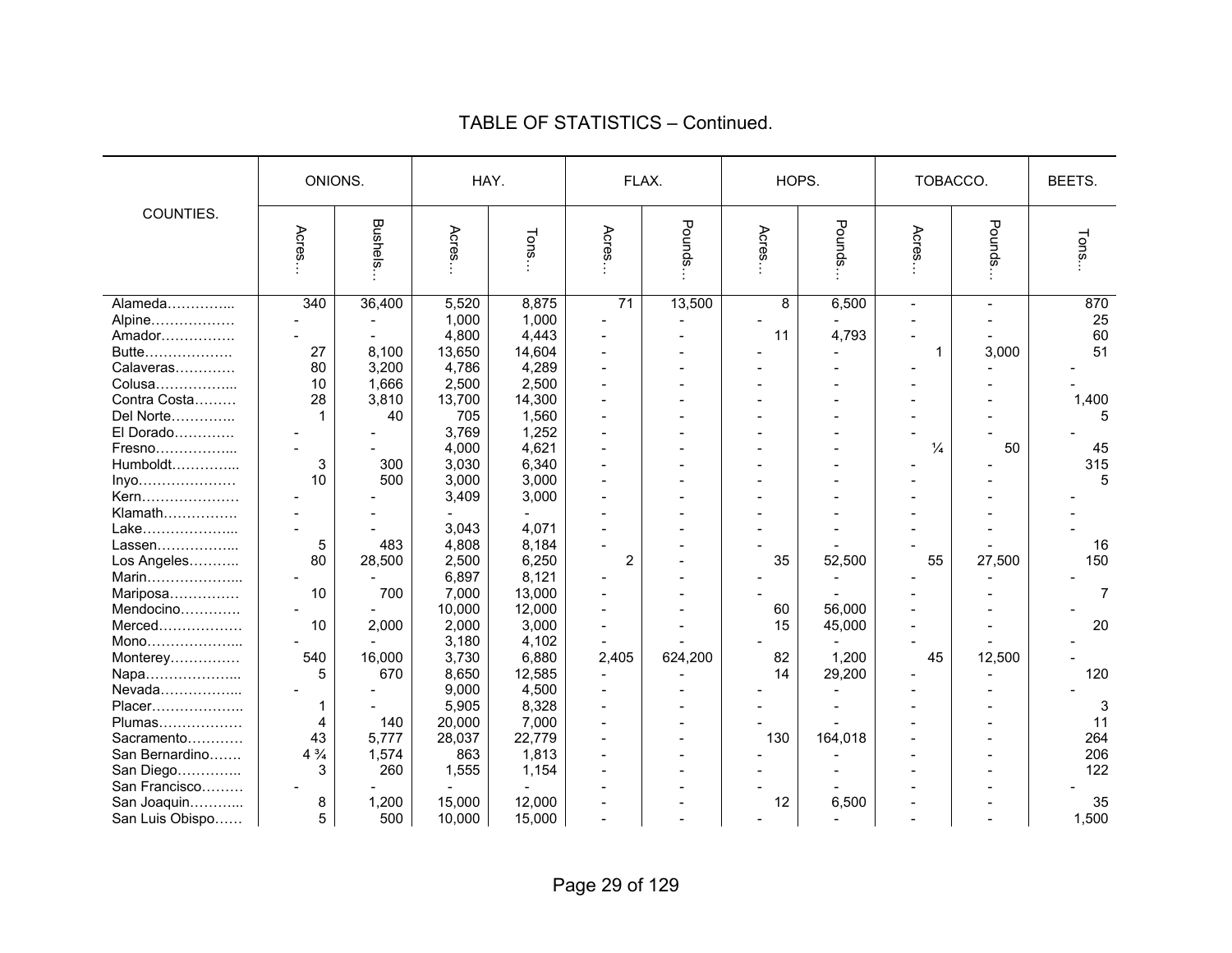| San Mateo     | 150                  | 1,500   | 10,000  | 10,000  | 500   |           |     |         |                  |        | 500   |
|---------------|----------------------|---------|---------|---------|-------|-----------|-----|---------|------------------|--------|-------|
| Santa Barbara |                      |         |         | 8,140   |       |           |     |         | 10               |        | 340   |
| Santa Clara   | 63                   | 7,500   | 20,165  | 35,489  | 5.    |           | 87  | 44,000  |                  |        | 535   |
| Santa Cruz    |                      |         | 1,962   | 3,670   | 1,304 | 1,414,500 | 60  | 21,200  |                  |        | 450   |
| Shasta        | 4                    | 236     | 4,674   | 4,806   |       |           |     |         |                  |        | 15    |
| Sierra        | 12                   | 640     | 9,720   | 10,140  |       |           |     |         |                  |        |       |
| Siskiyou      | 10                   | 600     | 7,175   | 10,760  |       |           |     |         |                  |        | 15    |
| Solano        |                      |         | 11,996  | 7,998   |       |           |     |         |                  |        | 250   |
| Sonoma        | 21                   | 2,562   | 21,510  | 40,200  |       |           |     |         |                  |        |       |
| Stanislaus    |                      |         |         |         |       |           |     |         |                  |        |       |
| Sutter        | 2                    | 193     | 8,298   | 2,124   |       |           | 20  | 14,125  |                  |        | 50    |
| Tehama        | 15                   | 5,130   | 4,381   | 7,381   |       |           |     |         |                  |        |       |
| Trinity       | 10                   | 450     | 2,476   | 3,670   |       |           |     |         |                  |        |       |
| Tulare        |                      | 105     | 2,463   | 2,371   |       |           |     |         |                  |        |       |
| Tuolumne      | 100                  | 2,500   | 20,000  | 25,000  |       |           |     |         | 20               | 5,000  | 20    |
| Yolo          | 20                   | 3,760   | 7,010   | 7,760   |       |           |     |         |                  |        | 200   |
| Yuba          | 18                   | 3,000   | 15,000  | 11,360  |       |           |     |         |                  |        | 30    |
|               |                      |         |         |         |       |           |     |         |                  |        |       |
| Totals        | $1,645\,\frac{3}{4}$ | 139,996 | 352,867 | 411,420 | 4,287 | 2,052,200 | 534 | 445,036 | $131\frac{1}{4}$ | 48,050 | 7,654 |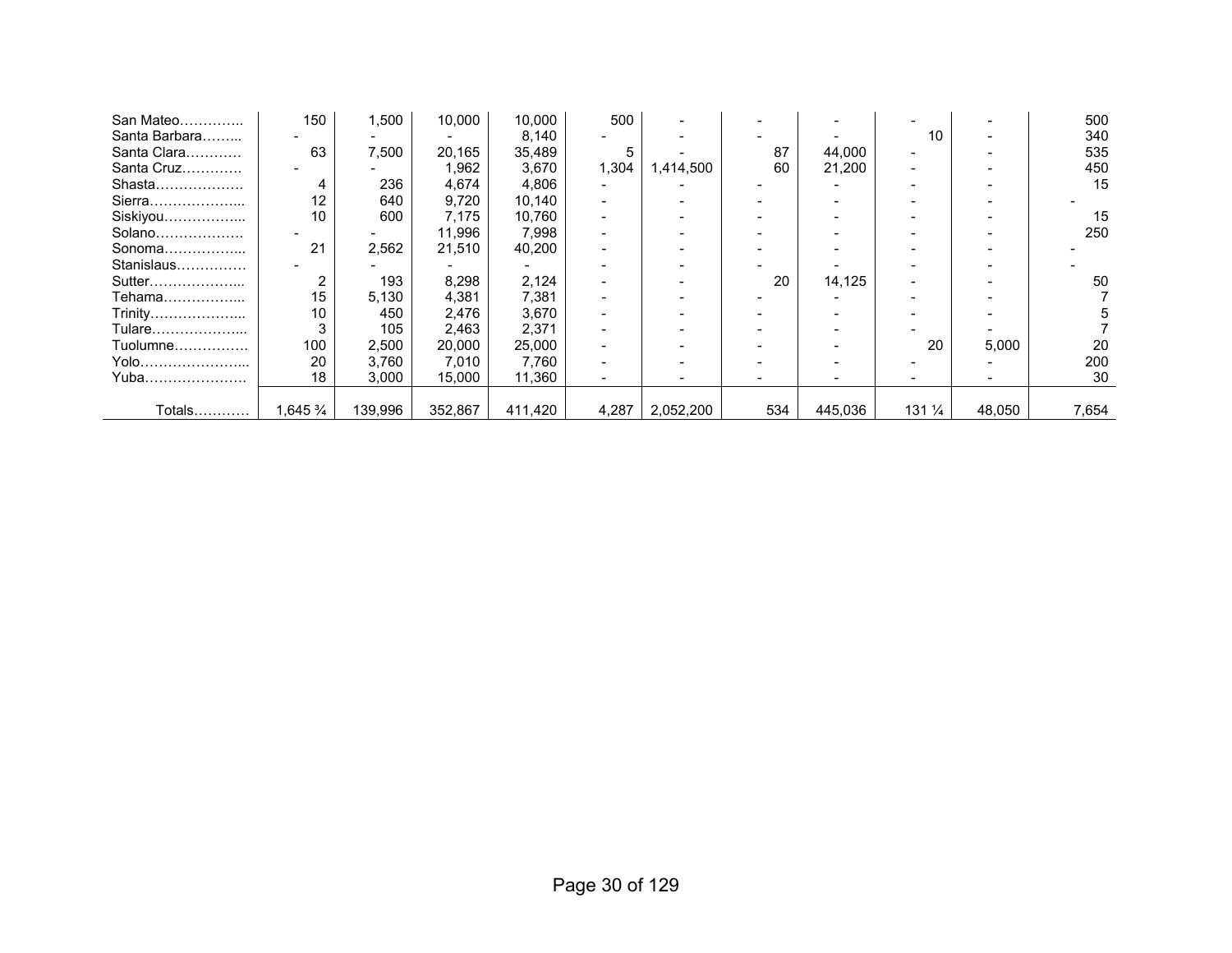| Acres<br>Total of pumpkins<br>COTTON.<br>Pounds of cheese<br>Pounds of honey<br>Pounds<br>Pounds of wool<br>Tons of turnips<br>Pounds of silk<br>salashes<br>cocoons<br>of brown corn.<br>COUNTIES.<br>of butter<br>Pounds.<br>Acres<br>and<br>$\frac{115}{115}$<br>594<br>226,250<br>247,840<br>750<br>Alameda<br>$\overline{\phantom{0}}$<br>30<br>30<br>50,000<br>Alpine<br>Amador<br>30<br>83<br>21<br>3,110<br>1,160<br>72,300<br>1,140<br>255,872<br>14,900<br>Butte<br>42<br>1,648<br>15,325<br>3<br>202,779<br>3,945<br>Calaveras<br>6<br>24<br>5,000<br>Colusa<br>1,000,000<br>30,000<br>2,000<br>194,200<br>6,200<br>Contra Costa<br>700<br>38,900<br>110,620<br>Del Norte<br>48<br>58,760<br>23,980<br>1,670<br>3,185<br>4<br>El Dorado<br>1,060<br>700<br>1,100<br>423<br>18,000<br>1,421<br>1,900<br>Fresno<br>15<br>150<br>696,462<br>Humboldt<br>140<br>84,640<br>3,500<br>139,908<br>3,095<br>5,000<br>2,000<br>500<br>5<br>10<br>Inyo<br>20<br>1,000<br>500<br>25,000<br>Kern<br>Klamath<br>2,000<br>50<br>11,450<br>24,000<br>43,816<br>Lake<br>50,505<br>13,000<br>15,360<br>140<br>Lassen<br>12<br>4<br>15<br>2,900<br>75<br>32,800<br>9,200<br>124,000<br>Los Angeles<br>500<br>938,000<br>4,387,500<br>132,600<br>Marin<br>15<br>12<br>9,000<br>800<br>90,000<br>Mariposa<br>8,000<br>350,000<br>2,100<br>Mendocino<br>50,000<br>2,000<br>Merced<br>50<br>1,000<br>750<br>15,000<br>896,064<br>2,200<br>11,980<br>Mono<br>28<br>450<br>158,500<br>1,282,300<br>542,600<br>93,000<br>Monterey<br>40<br>330<br>6<br>145,000<br>51,610<br>3,750<br>90<br>7,350<br>Napa<br>Nevada<br>25,000<br>18,000<br>5,000<br>14,049<br>2,150<br>95,637<br>7,934<br>Placer<br>5<br>4<br>25<br>20<br>140,000<br>4,000<br>7,000<br>500<br>Plumas<br>1,823<br>112<br>345<br>214,863<br>62,570<br>325,177<br>4,635<br>Sacramento<br>47<br>2,700<br>66,000<br>7,600<br>San Bernardino<br>60<br>24,225<br>34<br>22,350<br>San Diego<br>149<br>5,640<br>2,000<br>80,000<br>San Francisco<br>$\overline{2}$<br>20<br>25<br>150,000<br>7,000<br>215,000<br>1,000<br>San Joaquin |  |  |  |  |  |  |
|------------------------------------------------------------------------------------------------------------------------------------------------------------------------------------------------------------------------------------------------------------------------------------------------------------------------------------------------------------------------------------------------------------------------------------------------------------------------------------------------------------------------------------------------------------------------------------------------------------------------------------------------------------------------------------------------------------------------------------------------------------------------------------------------------------------------------------------------------------------------------------------------------------------------------------------------------------------------------------------------------------------------------------------------------------------------------------------------------------------------------------------------------------------------------------------------------------------------------------------------------------------------------------------------------------------------------------------------------------------------------------------------------------------------------------------------------------------------------------------------------------------------------------------------------------------------------------------------------------------------------------------------------------------------------------------------------------------------------------------------------------------------------------------------------------------------------------------------------------------------------------------------------------------------------------------------------------------------------------------------------------------------------------------------------------------------------|--|--|--|--|--|--|
|                                                                                                                                                                                                                                                                                                                                                                                                                                                                                                                                                                                                                                                                                                                                                                                                                                                                                                                                                                                                                                                                                                                                                                                                                                                                                                                                                                                                                                                                                                                                                                                                                                                                                                                                                                                                                                                                                                                                                                                                                                                                              |  |  |  |  |  |  |
|                                                                                                                                                                                                                                                                                                                                                                                                                                                                                                                                                                                                                                                                                                                                                                                                                                                                                                                                                                                                                                                                                                                                                                                                                                                                                                                                                                                                                                                                                                                                                                                                                                                                                                                                                                                                                                                                                                                                                                                                                                                                              |  |  |  |  |  |  |
|                                                                                                                                                                                                                                                                                                                                                                                                                                                                                                                                                                                                                                                                                                                                                                                                                                                                                                                                                                                                                                                                                                                                                                                                                                                                                                                                                                                                                                                                                                                                                                                                                                                                                                                                                                                                                                                                                                                                                                                                                                                                              |  |  |  |  |  |  |
|                                                                                                                                                                                                                                                                                                                                                                                                                                                                                                                                                                                                                                                                                                                                                                                                                                                                                                                                                                                                                                                                                                                                                                                                                                                                                                                                                                                                                                                                                                                                                                                                                                                                                                                                                                                                                                                                                                                                                                                                                                                                              |  |  |  |  |  |  |
|                                                                                                                                                                                                                                                                                                                                                                                                                                                                                                                                                                                                                                                                                                                                                                                                                                                                                                                                                                                                                                                                                                                                                                                                                                                                                                                                                                                                                                                                                                                                                                                                                                                                                                                                                                                                                                                                                                                                                                                                                                                                              |  |  |  |  |  |  |
|                                                                                                                                                                                                                                                                                                                                                                                                                                                                                                                                                                                                                                                                                                                                                                                                                                                                                                                                                                                                                                                                                                                                                                                                                                                                                                                                                                                                                                                                                                                                                                                                                                                                                                                                                                                                                                                                                                                                                                                                                                                                              |  |  |  |  |  |  |
|                                                                                                                                                                                                                                                                                                                                                                                                                                                                                                                                                                                                                                                                                                                                                                                                                                                                                                                                                                                                                                                                                                                                                                                                                                                                                                                                                                                                                                                                                                                                                                                                                                                                                                                                                                                                                                                                                                                                                                                                                                                                              |  |  |  |  |  |  |
|                                                                                                                                                                                                                                                                                                                                                                                                                                                                                                                                                                                                                                                                                                                                                                                                                                                                                                                                                                                                                                                                                                                                                                                                                                                                                                                                                                                                                                                                                                                                                                                                                                                                                                                                                                                                                                                                                                                                                                                                                                                                              |  |  |  |  |  |  |
|                                                                                                                                                                                                                                                                                                                                                                                                                                                                                                                                                                                                                                                                                                                                                                                                                                                                                                                                                                                                                                                                                                                                                                                                                                                                                                                                                                                                                                                                                                                                                                                                                                                                                                                                                                                                                                                                                                                                                                                                                                                                              |  |  |  |  |  |  |
|                                                                                                                                                                                                                                                                                                                                                                                                                                                                                                                                                                                                                                                                                                                                                                                                                                                                                                                                                                                                                                                                                                                                                                                                                                                                                                                                                                                                                                                                                                                                                                                                                                                                                                                                                                                                                                                                                                                                                                                                                                                                              |  |  |  |  |  |  |
|                                                                                                                                                                                                                                                                                                                                                                                                                                                                                                                                                                                                                                                                                                                                                                                                                                                                                                                                                                                                                                                                                                                                                                                                                                                                                                                                                                                                                                                                                                                                                                                                                                                                                                                                                                                                                                                                                                                                                                                                                                                                              |  |  |  |  |  |  |
|                                                                                                                                                                                                                                                                                                                                                                                                                                                                                                                                                                                                                                                                                                                                                                                                                                                                                                                                                                                                                                                                                                                                                                                                                                                                                                                                                                                                                                                                                                                                                                                                                                                                                                                                                                                                                                                                                                                                                                                                                                                                              |  |  |  |  |  |  |
|                                                                                                                                                                                                                                                                                                                                                                                                                                                                                                                                                                                                                                                                                                                                                                                                                                                                                                                                                                                                                                                                                                                                                                                                                                                                                                                                                                                                                                                                                                                                                                                                                                                                                                                                                                                                                                                                                                                                                                                                                                                                              |  |  |  |  |  |  |
|                                                                                                                                                                                                                                                                                                                                                                                                                                                                                                                                                                                                                                                                                                                                                                                                                                                                                                                                                                                                                                                                                                                                                                                                                                                                                                                                                                                                                                                                                                                                                                                                                                                                                                                                                                                                                                                                                                                                                                                                                                                                              |  |  |  |  |  |  |
|                                                                                                                                                                                                                                                                                                                                                                                                                                                                                                                                                                                                                                                                                                                                                                                                                                                                                                                                                                                                                                                                                                                                                                                                                                                                                                                                                                                                                                                                                                                                                                                                                                                                                                                                                                                                                                                                                                                                                                                                                                                                              |  |  |  |  |  |  |
|                                                                                                                                                                                                                                                                                                                                                                                                                                                                                                                                                                                                                                                                                                                                                                                                                                                                                                                                                                                                                                                                                                                                                                                                                                                                                                                                                                                                                                                                                                                                                                                                                                                                                                                                                                                                                                                                                                                                                                                                                                                                              |  |  |  |  |  |  |
|                                                                                                                                                                                                                                                                                                                                                                                                                                                                                                                                                                                                                                                                                                                                                                                                                                                                                                                                                                                                                                                                                                                                                                                                                                                                                                                                                                                                                                                                                                                                                                                                                                                                                                                                                                                                                                                                                                                                                                                                                                                                              |  |  |  |  |  |  |
|                                                                                                                                                                                                                                                                                                                                                                                                                                                                                                                                                                                                                                                                                                                                                                                                                                                                                                                                                                                                                                                                                                                                                                                                                                                                                                                                                                                                                                                                                                                                                                                                                                                                                                                                                                                                                                                                                                                                                                                                                                                                              |  |  |  |  |  |  |
|                                                                                                                                                                                                                                                                                                                                                                                                                                                                                                                                                                                                                                                                                                                                                                                                                                                                                                                                                                                                                                                                                                                                                                                                                                                                                                                                                                                                                                                                                                                                                                                                                                                                                                                                                                                                                                                                                                                                                                                                                                                                              |  |  |  |  |  |  |
|                                                                                                                                                                                                                                                                                                                                                                                                                                                                                                                                                                                                                                                                                                                                                                                                                                                                                                                                                                                                                                                                                                                                                                                                                                                                                                                                                                                                                                                                                                                                                                                                                                                                                                                                                                                                                                                                                                                                                                                                                                                                              |  |  |  |  |  |  |
|                                                                                                                                                                                                                                                                                                                                                                                                                                                                                                                                                                                                                                                                                                                                                                                                                                                                                                                                                                                                                                                                                                                                                                                                                                                                                                                                                                                                                                                                                                                                                                                                                                                                                                                                                                                                                                                                                                                                                                                                                                                                              |  |  |  |  |  |  |
|                                                                                                                                                                                                                                                                                                                                                                                                                                                                                                                                                                                                                                                                                                                                                                                                                                                                                                                                                                                                                                                                                                                                                                                                                                                                                                                                                                                                                                                                                                                                                                                                                                                                                                                                                                                                                                                                                                                                                                                                                                                                              |  |  |  |  |  |  |
|                                                                                                                                                                                                                                                                                                                                                                                                                                                                                                                                                                                                                                                                                                                                                                                                                                                                                                                                                                                                                                                                                                                                                                                                                                                                                                                                                                                                                                                                                                                                                                                                                                                                                                                                                                                                                                                                                                                                                                                                                                                                              |  |  |  |  |  |  |
|                                                                                                                                                                                                                                                                                                                                                                                                                                                                                                                                                                                                                                                                                                                                                                                                                                                                                                                                                                                                                                                                                                                                                                                                                                                                                                                                                                                                                                                                                                                                                                                                                                                                                                                                                                                                                                                                                                                                                                                                                                                                              |  |  |  |  |  |  |
|                                                                                                                                                                                                                                                                                                                                                                                                                                                                                                                                                                                                                                                                                                                                                                                                                                                                                                                                                                                                                                                                                                                                                                                                                                                                                                                                                                                                                                                                                                                                                                                                                                                                                                                                                                                                                                                                                                                                                                                                                                                                              |  |  |  |  |  |  |
|                                                                                                                                                                                                                                                                                                                                                                                                                                                                                                                                                                                                                                                                                                                                                                                                                                                                                                                                                                                                                                                                                                                                                                                                                                                                                                                                                                                                                                                                                                                                                                                                                                                                                                                                                                                                                                                                                                                                                                                                                                                                              |  |  |  |  |  |  |
|                                                                                                                                                                                                                                                                                                                                                                                                                                                                                                                                                                                                                                                                                                                                                                                                                                                                                                                                                                                                                                                                                                                                                                                                                                                                                                                                                                                                                                                                                                                                                                                                                                                                                                                                                                                                                                                                                                                                                                                                                                                                              |  |  |  |  |  |  |
|                                                                                                                                                                                                                                                                                                                                                                                                                                                                                                                                                                                                                                                                                                                                                                                                                                                                                                                                                                                                                                                                                                                                                                                                                                                                                                                                                                                                                                                                                                                                                                                                                                                                                                                                                                                                                                                                                                                                                                                                                                                                              |  |  |  |  |  |  |
|                                                                                                                                                                                                                                                                                                                                                                                                                                                                                                                                                                                                                                                                                                                                                                                                                                                                                                                                                                                                                                                                                                                                                                                                                                                                                                                                                                                                                                                                                                                                                                                                                                                                                                                                                                                                                                                                                                                                                                                                                                                                              |  |  |  |  |  |  |
|                                                                                                                                                                                                                                                                                                                                                                                                                                                                                                                                                                                                                                                                                                                                                                                                                                                                                                                                                                                                                                                                                                                                                                                                                                                                                                                                                                                                                                                                                                                                                                                                                                                                                                                                                                                                                                                                                                                                                                                                                                                                              |  |  |  |  |  |  |
|                                                                                                                                                                                                                                                                                                                                                                                                                                                                                                                                                                                                                                                                                                                                                                                                                                                                                                                                                                                                                                                                                                                                                                                                                                                                                                                                                                                                                                                                                                                                                                                                                                                                                                                                                                                                                                                                                                                                                                                                                                                                              |  |  |  |  |  |  |
|                                                                                                                                                                                                                                                                                                                                                                                                                                                                                                                                                                                                                                                                                                                                                                                                                                                                                                                                                                                                                                                                                                                                                                                                                                                                                                                                                                                                                                                                                                                                                                                                                                                                                                                                                                                                                                                                                                                                                                                                                                                                              |  |  |  |  |  |  |
|                                                                                                                                                                                                                                                                                                                                                                                                                                                                                                                                                                                                                                                                                                                                                                                                                                                                                                                                                                                                                                                                                                                                                                                                                                                                                                                                                                                                                                                                                                                                                                                                                                                                                                                                                                                                                                                                                                                                                                                                                                                                              |  |  |  |  |  |  |
|                                                                                                                                                                                                                                                                                                                                                                                                                                                                                                                                                                                                                                                                                                                                                                                                                                                                                                                                                                                                                                                                                                                                                                                                                                                                                                                                                                                                                                                                                                                                                                                                                                                                                                                                                                                                                                                                                                                                                                                                                                                                              |  |  |  |  |  |  |
|                                                                                                                                                                                                                                                                                                                                                                                                                                                                                                                                                                                                                                                                                                                                                                                                                                                                                                                                                                                                                                                                                                                                                                                                                                                                                                                                                                                                                                                                                                                                                                                                                                                                                                                                                                                                                                                                                                                                                                                                                                                                              |  |  |  |  |  |  |
|                                                                                                                                                                                                                                                                                                                                                                                                                                                                                                                                                                                                                                                                                                                                                                                                                                                                                                                                                                                                                                                                                                                                                                                                                                                                                                                                                                                                                                                                                                                                                                                                                                                                                                                                                                                                                                                                                                                                                                                                                                                                              |  |  |  |  |  |  |
|                                                                                                                                                                                                                                                                                                                                                                                                                                                                                                                                                                                                                                                                                                                                                                                                                                                                                                                                                                                                                                                                                                                                                                                                                                                                                                                                                                                                                                                                                                                                                                                                                                                                                                                                                                                                                                                                                                                                                                                                                                                                              |  |  |  |  |  |  |
|                                                                                                                                                                                                                                                                                                                                                                                                                                                                                                                                                                                                                                                                                                                                                                                                                                                                                                                                                                                                                                                                                                                                                                                                                                                                                                                                                                                                                                                                                                                                                                                                                                                                                                                                                                                                                                                                                                                                                                                                                                                                              |  |  |  |  |  |  |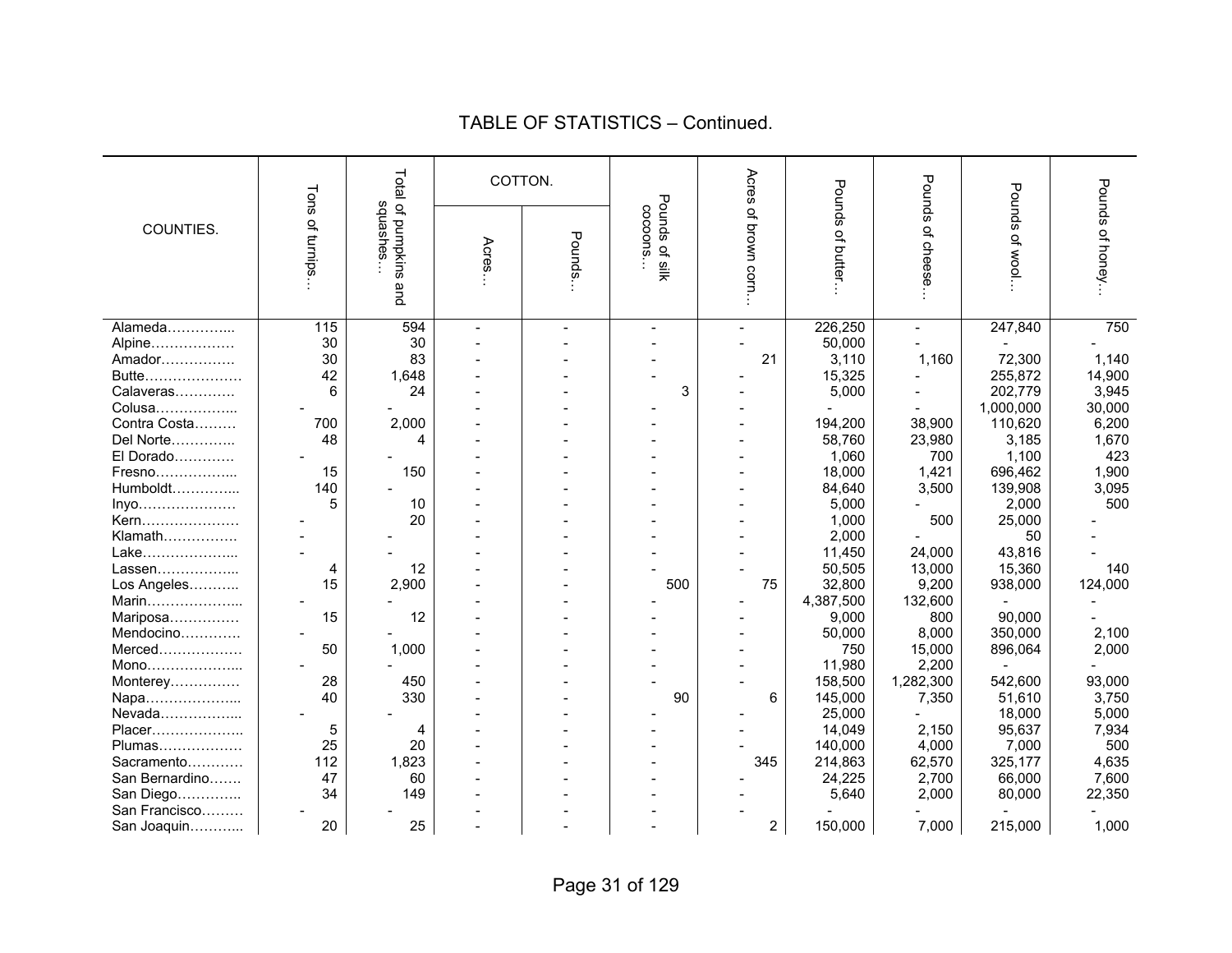| San Luis Obispo | 25    | 300    |  |         |     | 14,060    | 53,150    | 224,724    | 1,000   |
|-----------------|-------|--------|--|---------|-----|-----------|-----------|------------|---------|
| San Mateo       | 20    | 20     |  | 50      |     | 70,000    | 140,000   | 2,600      |         |
| Santa Barbara   | 26    | 560, ا |  |         |     |           | 18,400    | 708,275    | 9,100   |
| Santa Clara     | 125   | 2,223  |  |         |     | 71.200    | 461,165   | 96,731     | 2,520   |
| Santa Cruz      |       | 1,576  |  |         |     | 140,328   | 26,495    | 2,000      |         |
| Shasta          | 18    | 24     |  |         |     | 13,275    |           | 109,852    | 5,510   |
| Sierra          |       | 10     |  |         |     | 75,000    | 11.000    | 2,300      | 3,500   |
| Siskiyou        | 30    | 75     |  |         | 5   | 78,500    | 17.250    | 83,900     | 6,817   |
| Solano          | 20    | 25     |  |         | 10  | 32,375    | 700       | 28,299     | 2,000   |
| Sonoma          | 358   | 6,172  |  |         |     | 762.400   | 356,207   | 272,925    | 1,750   |
| Stanislaus      |       |        |  |         |     | 7,000     |           | 250,000    | 10,000  |
| Sutter          | 4     | 387    |  | 25      | 338 | 27,089    |           | 129,498    | 698     |
| Tehama          | 20    | 14     |  |         | 90  | 20,000    | 3,000     | 953,000    | 3,000   |
| Trinity         |       | 15     |  |         |     | 19,325    | 800       | 400        | 700     |
| Tulare          |       | 66     |  |         |     | 2,310     |           | 856,538    | 7,845   |
| Tuolumne        | 30    | 20     |  |         |     | 100,000   |           | 10,000     | 5,000   |
| Yolo            | 100   | 400    |  | 105,500 |     | 126,000   | 5,000     | 163,620    | 4,150   |
| Yuba            | 20    | 300    |  |         | 25  | 80,000    | 3,000     | 95,000     | 1,800   |
|                 |       |        |  |         |     |           |           |            |         |
| Totals          | 2,324 | 24,535 |  | 106,168 | 917 | 7,734,469 | 2,741,198 | 10,481,042 | 403,922 |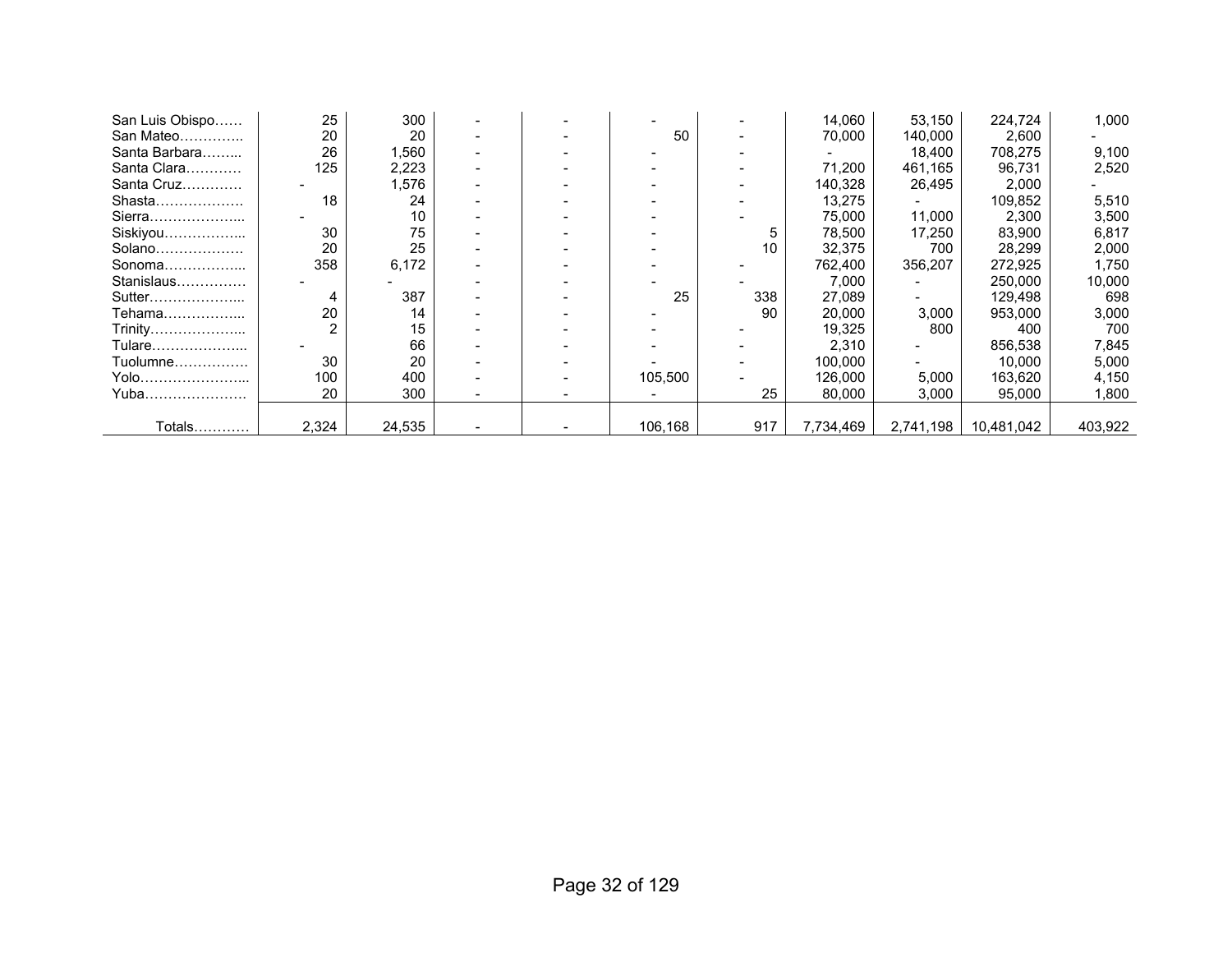| COUNTIES.       | apple trees<br>Number of | peach trees<br>Number of | pear trees<br>Number of | plum tress<br>Number<br>$\overline{a}$ | cherry trees<br>Number of | Number<br>nectarine<br>trees<br>$\overline{Q}$ | Number of<br>trees<br>duince | Number of<br>trees<br>apricot |
|-----------------|--------------------------|--------------------------|-------------------------|----------------------------------------|---------------------------|------------------------------------------------|------------------------------|-------------------------------|
| Alameda         | 50,514                   | 13,570                   | 16,164                  | 11,858                                 | 28,519                    | 3,300                                          | 1,468                        | 3,427                         |
| Alpine          |                          |                          |                         |                                        |                           |                                                |                              |                               |
| Amador          | 38,600                   | 19,460                   | 4,400                   | 5,340                                  | 2,460                     | 860                                            | 2,190                        | 1,875                         |
| Butte           | 36,445                   | 35,385                   | 5,991                   | 4,750                                  | 2,483                     | 1,015                                          | 721                          | 2,171                         |
| Calaveras       | 25,867                   | 9,926                    | 3,102                   | 1,944                                  | 488                       | 497                                            | 673                          | 453                           |
| Colusa          | 30,000                   | 50,000                   | 4,000                   | 3,000                                  | 1,200                     | 1,000                                          |                              | 1,500                         |
| Contra Costa    | 35,000                   | 18,600                   | 9,000                   | 3,600                                  | 3,010                     | 306                                            | 1,780                        | 800                           |
| Del Norte       | 8,215                    | 210                      | 415                     | 450                                    | 315                       | 8                                              | 18                           | 6                             |
| El Dorado       | 85,724                   | 42,993                   | 9,927                   | 11,763                                 | 2,295                     | 967                                            | 763                          | 341                           |
| Fresno          | 2,013                    | 3,329                    | 576                     | 423                                    | 108                       | 123                                            | 121                          | 226                           |
| $Humboldt$      | 59,682                   | 780                      | 1,275                   | 2,380                                  | 1,456                     |                                                | 126                          | 55                            |
| Inyo            | 500                      | 1,500                    | 200                     | 100                                    | 75                        | 50                                             | 40                           | 42                            |
| Kern            | 1,280                    | 1,983                    | 400                     | 286                                    | 94                        | 65                                             | 208                          | 160                           |
| Klamath         | 1,262                    | 481                      | 85                      | 56                                     | 12                        |                                                |                              |                               |
| Lake            | 9,178                    | 4,531                    | 1,368                   | 1,354                                  | 245                       | 50                                             | 28                           | 110                           |
| Lassen          | 7,484                    | 2,569                    | 449                     | 522                                    | 64                        | 45                                             | 83                           | 198                           |
| Los Angeles     | 7,100                    | 11,400                   | 5,200                   | 200                                    | 150                       | 400                                            | 1,100                        | 1,900                         |
| Marin           | 33,290                   | 513                      | 343                     | 472                                    | 265                       |                                                | 197                          | 35                            |
| Mariposa        | 6,500                    | 7,500                    | 1,050                   | 525                                    | 200                       | 120                                            | 150                          | 450                           |
| Mendocino       | 15,000                   | 6,700                    | 900                     | 400                                    | 250                       | 300                                            | 150                          | 200                           |
| Merced          | 3,000                    | 4,000                    | 1,000                   | 500                                    | 200                       | 300                                            | 200                          | 400                           |
| Mono            |                          |                          |                         |                                        |                           |                                                |                              |                               |
| Monterey        | 41,843                   | 14,070                   | 21,254                  | 31,417                                 | 13,864                    | 582                                            | 102                          | 1,407                         |
| Napa            | 61,500                   | 25,800                   | 19,025                  | 7,115                                  | 12,340                    | 9,300                                          | 1,520                        | 1,980                         |
| Nevada          | 28,274                   | 9,076                    | 5,074                   | 1,800                                  | 993                       | 185                                            | 481                          | 59                            |
| Placer          | 49,198                   | 24,519                   | 11,720                  | 3,152                                  | 7,973                     | 1,176                                          | 2,078                        | 725                           |
| Plumas          | 3,000                    | 1,000                    | 300                     | 200                                    | 75                        | 40                                             | 30                           | 50                            |
| Sacramento      | 87,460                   | 98,700                   | 29,772                  | 21,194                                 | 7,250                     | 3,821                                          | 3,860                        | 13,241                        |
| San Bernardino  | 9,652                    | 10,905                   | 978                     | 1,009                                  | 69                        | 152                                            | 309                          | 1,265                         |
| San Diego       | 790                      | 4,678                    | 1,449                   | 132                                    | 655                       | 55                                             | 51                           | 1,345                         |
| San Francisco   |                          |                          |                         |                                        |                           |                                                |                              |                               |
| San Joaquin     | 40,000                   | 25,000                   | 9,000                   | 6,000                                  | 1,000                     | 1,200                                          | 750                          | 2,700                         |
| San Luis Obispo | 1,500                    | 2,000                    | 1,000                   | 500                                    | 200                       | 100                                            | 50                           | 100                           |
| San Mateo       | 6,000                    | 2,750                    | 2,575                   | 2,235                                  | 1,873                     | 1,897                                          | 1,576                        | 1,236                         |
| Santa Barbara   | 4,800                    | 6,100                    | 2,700                   | 600                                    | 140                       | 270                                            | 296                          | 2,200                         |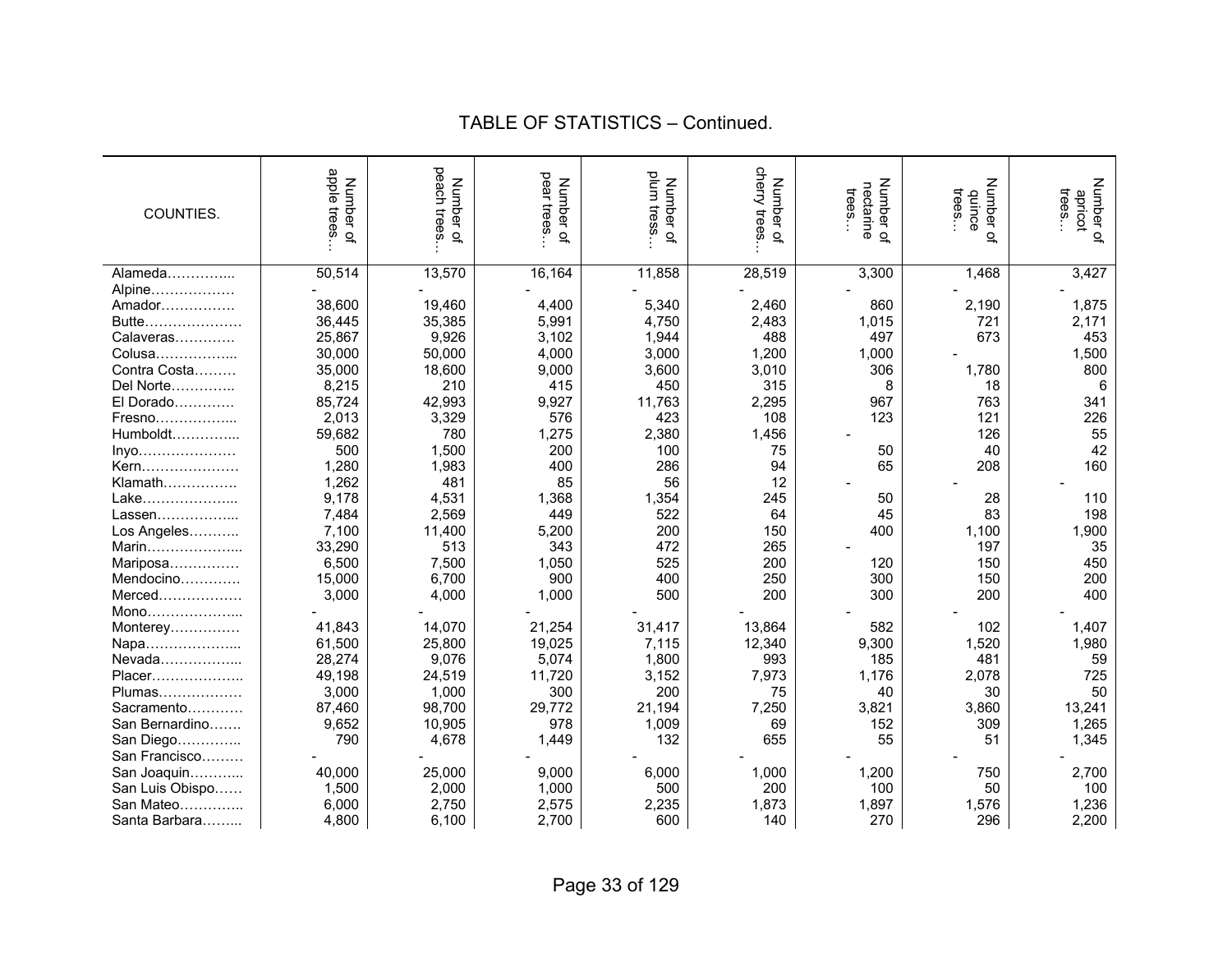| Santa Clara | 106.449   | 44,612  | 33.259  | 31,553  | 19.484  | 1,480  | 2,266  | 3,658  |
|-------------|-----------|---------|---------|---------|---------|--------|--------|--------|
| Santa Cruz  | 32,905    | 5,001   | 3,428   | 4,813   | 1,439   | 92     | 222    | 644    |
| Shasta      | 94,200    | 65,340  | 8,542   | 4,580   | 856     | 738    | 320    | 450    |
| Sierra      | 8,000     | 4,900   | 990     | 394     | 420     | 105    | 120    | 40     |
| Siskiyou    | 60,000    | 5,003   | 1,066   | 614     | 300     | 104    | 67     | 56     |
| Solano      | 17.468    | 10,830  | 4,398   | 4,038   | 6,870   | 1,051  | 1,354  | 27,498 |
| Sonoma      | 29.086    | 62.300  | 16.175  | 44,890  | 8,321   | 1.070  | 2,827  | 1,686  |
| Stanislaus  | 3,000     | 5,000   | 9,500   | 750     | 130     | 90     | 78     | 340    |
| Sutter      | 32.000    | 17.186  | 5,201   | 2,349   | 743     | 1,052  | 896    | 2,165  |
| Tehama      | 7.000     | 28.000  | 2.600   | 400.ا   | 500     | 950    | 380    | 2,000  |
| Trinity     | 19,922    | 2,559   | 2,110   | 889     | 310     | 105    | 65     | 55     |
| Tulare      | 17,328    | 22.241  | 3.935   | 2,075   | 878     | 435    | 342    | 1,727  |
| Tuolumne    | 80.000    | 100.000 | 20,000  | 15,000  | 8,000   | 5,000  | 2,000  | 2,300  |
| Yolo        | 34,942    | 23.638  | 7.675   | 4,942   | 3,648   | 1.020  | 1,884  | 4,550  |
| Yuba        | 38,000    | 25,700  | 8,900   | 5,900   | .900    | 2,300  | 3,000  | 4,500  |
|             |           |         |         |         |         |        |        |        |
| Totals      | 1,370,971 | 882,238 | 297,841 | 249,464 | 144,120 | 43,776 | 36,940 | 92,326 |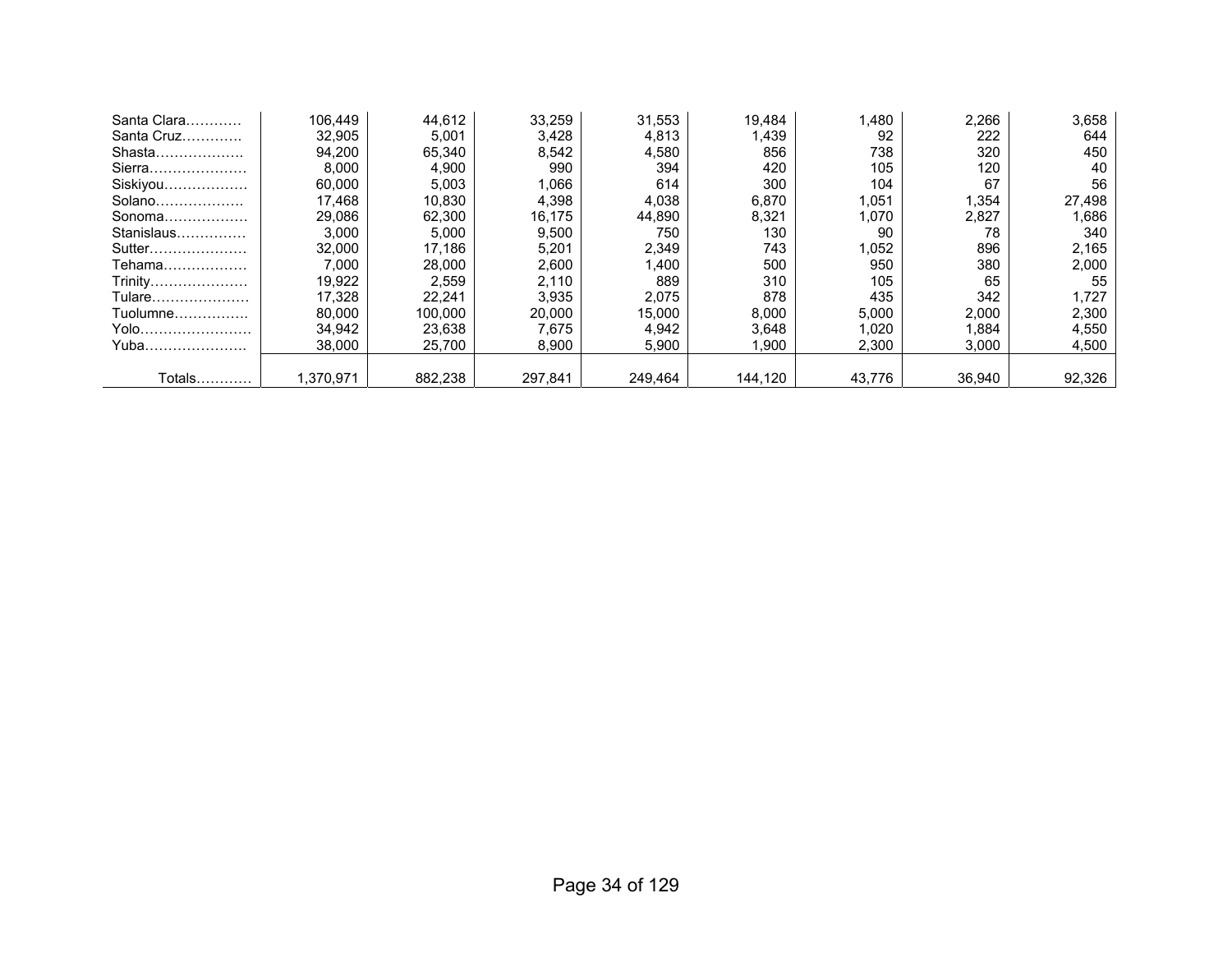| COUNTIES.       | <b>Number</b><br>trees.<br>$\subseteq$<br>ඨි | lemon trees<br>Number<br>$\overline{a}$ | Number of<br>trees.<br>orange | olive tress.<br>Number of | prune<br>Number of<br>trees | Number of<br>mulberry<br>trees. | Number of<br>puouu<br>trees | Number of<br>trees<br>walnut |
|-----------------|----------------------------------------------|-----------------------------------------|-------------------------------|---------------------------|-----------------------------|---------------------------------|-----------------------------|------------------------------|
| Alameda         | 817                                          | 62                                      | 82                            | 587                       | 3,066                       | 1,204                           | 152,956                     | 3,576                        |
| Alpine          |                                              |                                         |                               |                           |                             |                                 |                             |                              |
| Amador          | 1,410                                        | 190                                     | 310                           | 22                        | 178                         | 640                             | 1,710                       | 560                          |
| Butte           | 2,359                                        | 359                                     | 541                           | 88                        | 134                         | 2,464                           | 2,336                       | 1,615                        |
| Calaveras       | 1,441                                        |                                         | 52                            |                           | 60                          | 565                             | 201                         | 104                          |
| Colusa          | 1,000                                        |                                         |                               |                           |                             | 50                              | 500                         | 50                           |
| Contra Costa    | 670                                          | 35                                      | 80                            | 100                       | 100                         | 7,000                           | 300                         | 2,800                        |
| Del Norte       |                                              |                                         |                               |                           |                             |                                 |                             | 32                           |
| El Dorado       | 985                                          |                                         |                               |                           |                             | 5,415                           | 219                         | 119                          |
| Fresno          | 300                                          |                                         | 4                             |                           | 30                          | 12                              | 32                          | 97                           |
| Humboldt        | 8                                            |                                         |                               |                           |                             |                                 | 22                          | 65                           |
| $lny0$          | 12                                           |                                         |                               |                           |                             | 20                              |                             | 30                           |
| Kern            | 390                                          | 40                                      | 35                            | 50                        | 100                         | 50                              | 200                         | 300                          |
| Klamath         |                                              |                                         |                               |                           |                             |                                 |                             |                              |
| Lake            | 60                                           |                                         |                               |                           | 11                          | 3,541                           | 138                         | 71                           |
| Lassen          |                                              |                                         |                               |                           |                             |                                 | 16                          | 101                          |
| Los Angeles     | 2,000                                        | 4,500                                   | 34,300                        | 2,000                     | 120                         | 150,000                         | 700                         | 5,300                        |
| Marin           | 37                                           |                                         |                               |                           |                             |                                 | 43                          |                              |
| Mariposa        | 400                                          |                                         |                               |                           |                             | 200                             | 30                          | 50                           |
| Mendocino       | 75                                           |                                         |                               |                           |                             |                                 | 50                          | 150                          |
| Merced          | 1,000                                        |                                         | 1                             |                           | 20                          | 100                             | 50                          | 20                           |
| Mono            |                                              |                                         |                               |                           |                             |                                 |                             |                              |
| Monterey        | 216                                          | 49                                      |                               | 46                        | 311                         | 2,157                           | 412                         | 183                          |
| Napa            | 875                                          | 30                                      | 70                            | 260                       | 210                         | 58,250                          | 3,470                       | 1,110                        |
| Nevada          | 194                                          |                                         | 1                             |                           | 5                           | 31,021                          | 23                          | 46                           |
| Placer          | 2,497                                        | 13                                      | 43                            | $\overline{7}$            | 304                         | 44,040                          | 778                         | 289                          |
| Plumas          | 15                                           |                                         |                               |                           | 3                           |                                 | 10                          | 3                            |
| Sacramento      | 4,541                                        | 633                                     | 1,039                         | 147                       | 713                         | 84,280                          | 4,638                       | 50,973                       |
| San Bernardino  | 978                                          | 268                                     | 7,111                         | 106                       | 94                          | 379                             | 212                         | 8,199                        |
| San Diego       | 574                                          | 703                                     | 1,833                         | 262                       | 37                          | 126                             | 104                         | 134                          |
| San Francisco   |                                              |                                         |                               |                           |                             |                                 |                             |                              |
| San Joaquin     | 3,000                                        | 35                                      | 30                            | 25                        | 270                         | 450                             | 300                         | 550                          |
| San Luis Obispo | 150                                          | 50                                      | 75                            | 1,000                     | 75                          | 75                              | 50                          | 25                           |
| San Mateo       | 851                                          |                                         |                               |                           |                             | 25,000                          | 650                         | 1,080                        |
| Santa Barbara   | 3,800                                        | 650                                     | 450                           | 7,200                     | 76                          | 22,560                          | 283,400                     | 38,100                       |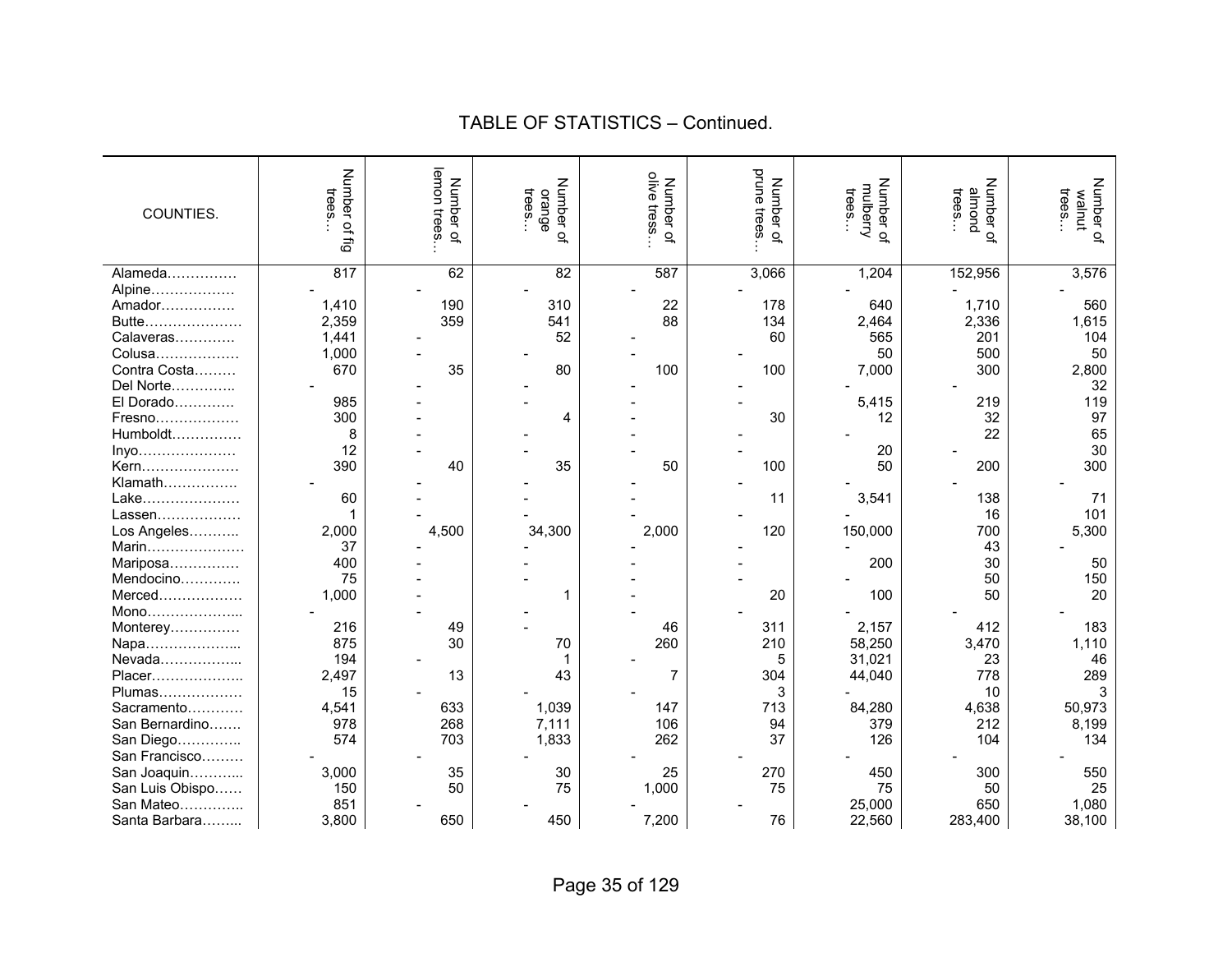| Santa Clara | ,522   | 1,035 | 3,101  | 1,044  | 6,420  | ,564    | 2,933   | 2,770   |
|-------------|--------|-------|--------|--------|--------|---------|---------|---------|
| Santa Cruz  | 256    |       |        | 8      | 155    | 244     | 109     | 469     |
| Shasta      | 634    | 6     | 18     |        |        | 15      | 120     | 100     |
| Sierra      | 12     |       |        |        | 28     | 20      | 15      | 20      |
| Siskiyou    |        |       |        |        |        | 9,416   |         | 351     |
| Solano      | 3,480  |       | 177    | 62     | 268    |         | 5,059   | .727    |
| Sonoma      | .520   |       | 56     |        | 425    | 2,877   | 3,598   | 1.709   |
| Stanislaus  | 600    |       | 20     |        |        |         |         |         |
| Sutter      | 1,975  | 75    | 97     | 10     | 178    | 4,028   | 657     | 1,275   |
| Tehama      | .000   | 4     | 20     | 200    | 5,130  | 300     | 8,000   | 1,020   |
| Trinity     |        |       |        |        |        |         |         | 18      |
| Tulare      | ,825   | 163   | 137    | ⌒      | 31     | 749     | 219     | 314     |
| Tuolumne    | 1,500  |       |        |        |        | 500     | 100     | 100     |
| Yolo        | 5,070  | 21    | 217    | 16     | 315    | 92,820  | 3,300   | 3,310   |
| Yuba        | 2,500  | 50    | 250    | 40     | 50     | 900     | 7,200   | 700     |
|             |        |       |        |        |        |         |         |         |
| Totals      | 52,550 | 8,973 | 50,156 | 13,282 | 18,925 | 553,032 | 484,864 | 129,615 |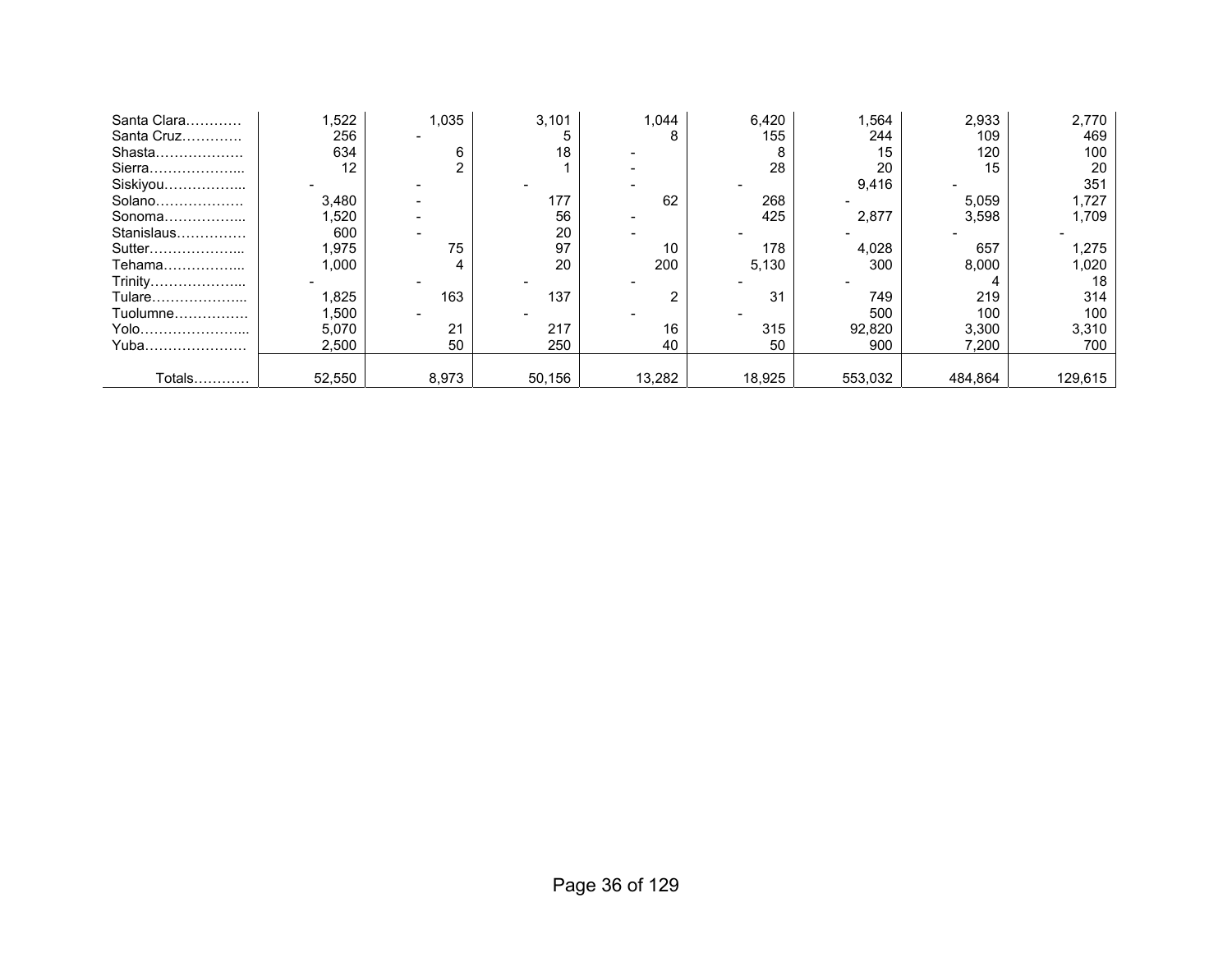| COUNTIES.       | gooseberry<br>Number<br>bushes | Number<br>bushes<br>raspberry | strawberry<br>Number<br>vines | <b>adeu6</b><br>Number | Gallons<br>wine | Gallons<br>brandy. |                         | <b>BREWERIES.</b> |
|-----------------|--------------------------------|-------------------------------|-------------------------------|------------------------|-----------------|--------------------|-------------------------|-------------------|
|                 | 5ť                             | $\Omega$                      | $\overline{a}$                | vines.<br>$\Omega$     | $\Omega$        | Q                  | Number                  | Gallons           |
| Alameda         |                                |                               |                               | 223,102                | 76,000          |                    | 8                       | 221,400           |
| Alpine          |                                |                               |                               |                        |                 |                    | 1                       | 1,000             |
| Amador          |                                |                               |                               | 1,348,600              | 51,100          | 1,950              | 4                       | 28,920            |
| Butte           |                                |                               |                               | 739,861                | 47,482          | 3,400              | 3                       | 14,400            |
| Calaveras       |                                |                               |                               | 460,355                | 65,770          | 1,787              | 5                       | 29,035            |
| Colusa          | 500                            | 100                           | 2,000                         | 200,000                |                 |                    |                         | 10,000            |
| Contra Costa    |                                |                               |                               | 400,000                | 80,000          |                    |                         |                   |
| Del Norte       |                                |                               |                               | 34                     |                 |                    |                         | 6,000             |
| El Dorado       |                                |                               |                               | 1,571,196              | 192,865         | 6,665              | 4                       |                   |
| Fresno          |                                |                               |                               | 15,931                 |                 |                    |                         |                   |
| Humboldt        |                                |                               |                               | 500                    |                 |                    | 2                       |                   |
| Inyo            |                                |                               |                               | 6,000                  |                 |                    | $\overline{2}$          | 16,000            |
| Kern            |                                |                               |                               | 14,773                 |                 |                    | $\overline{2}$          | 3,000             |
| Klamath         |                                |                               |                               | 2,475                  |                 |                    |                         |                   |
| Lake            |                                |                               |                               | 34,841                 |                 |                    |                         |                   |
| Lassen          |                                |                               |                               | 2,844                  |                 |                    |                         |                   |
| Los Angeles     |                                |                               |                               | 4,140,000              | 1,495,000       | 57,600             | $\overline{\mathbf{c}}$ | 32,000            |
| Marin           |                                |                               |                               | 12,493                 | 2,155           |                    | $\mathbf 1$             | 8,000             |
| Mariposa        |                                |                               |                               | 200,000                | 15,000          | 1,000              |                         |                   |
| Mendocino       |                                |                               |                               | 4,200                  |                 |                    | 5                       | 18,000            |
| Merced          |                                |                               |                               | 75,000                 | 14,018          | 1,000              |                         |                   |
| Mono            |                                |                               |                               |                        |                 |                    |                         |                   |
| Monterey        |                                |                               |                               | 201,800                | 7,200           | 2,875              | 3                       | 14,000            |
| Napa            |                                |                               |                               | 2,324,545              | 464,320         | 13,999             | $\overline{2}$          | 38,000            |
| Nevada          |                                |                               |                               | 234,518                | 100,000         | 1,000              | 15                      | 70,000            |
| Placer          |                                |                               |                               | 653,272                | 93,005          | 4,724              | $\overline{7}$          | 74,283            |
| Plumas          | 15,000                         | 800                           | 600,000                       | 500                    |                 |                    |                         |                   |
| Sacramento      |                                |                               |                               | 2,113,336              | 184,666         | 20,560             | 8                       | 252,000           |
| San Bernardino  | 1,833                          | 184                           | 90,540                        | 377,476                | 93,575          | 4,975              | $\overline{2}$          | 5,000             |
| San Diego       |                                |                               |                               | 72,710                 | 3,500           |                    | $\overline{2}$          | 18,000            |
| San Francisco   |                                |                               |                               |                        |                 |                    |                         |                   |
| San Joaquin     |                                |                               |                               | 1,000,000              | 35,000          | 250                | 3                       | 44,700            |
| San Luis Obispo |                                |                               |                               | 50,000                 | 400             |                    | 1                       | 10,600            |
| San Mateo       |                                |                               |                               | 15,000                 |                 |                    | 2                       |                   |
| Santa Barbara   |                                |                               |                               | 1,896,000              | 28,000          | 800                | $\overline{2}$          | 14,400            |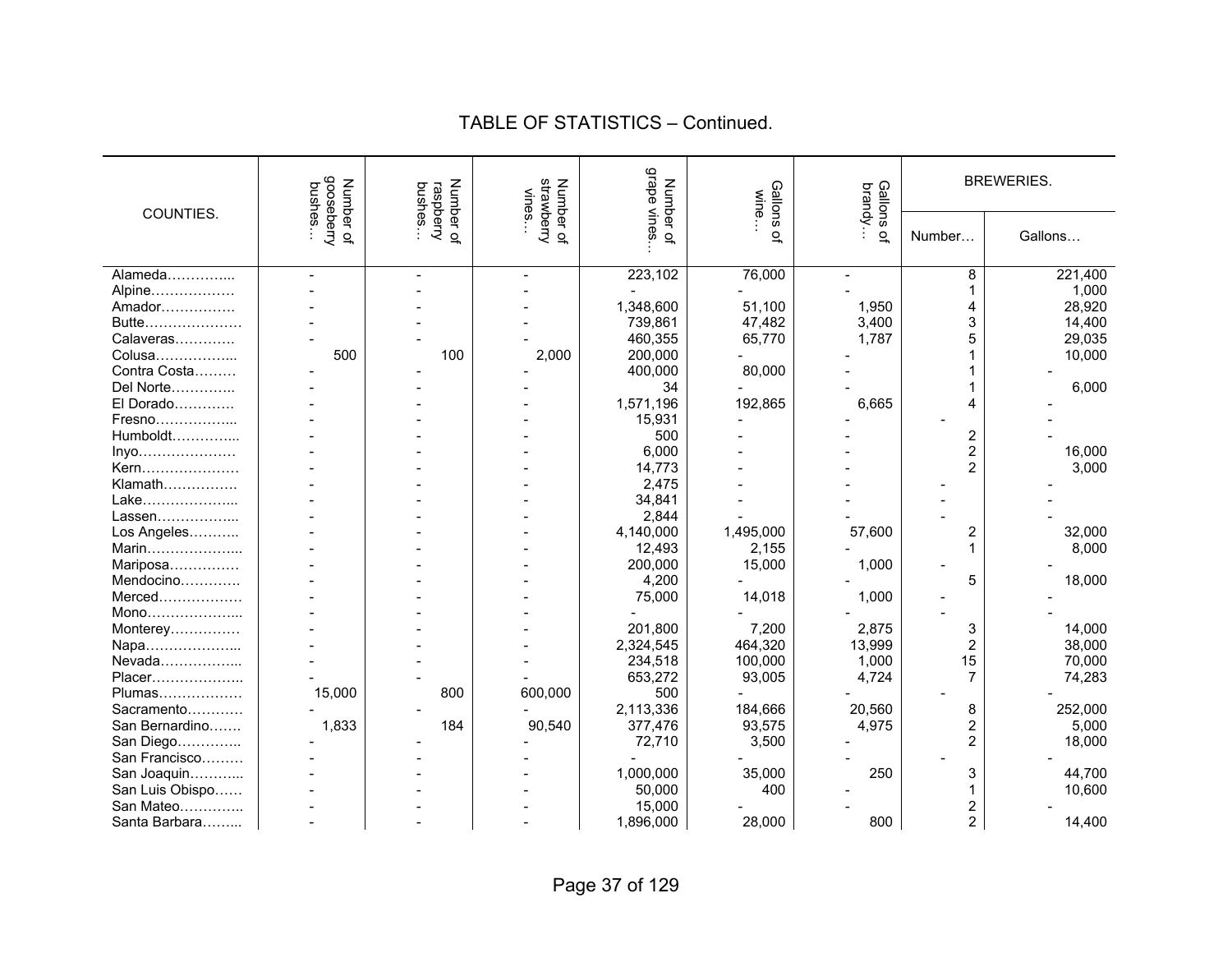| Santa Clara   |        |         |           | 1,060,079  | 121.451   | 2,967   | 6   | 2,500,000 |
|---------------|--------|---------|-----------|------------|-----------|---------|-----|-----------|
| Santa Cruz    |        |         |           | 242.557    | 37,200    | 560     |     | 29.160    |
| Shasta        |        |         |           | 480.596    | 30,180    | 1,240   |     | 10,000    |
| Sierra        |        |         |           | 14,000     | 1,300     |         |     | 3,400     |
| Siskiyou      |        |         |           | 60,000     | 350       |         |     | 29,340    |
| Solano        |        |         |           | 1,005,765  | 127.491   | 5,140   | 3   | 72,800    |
| Sonoma        |        |         |           | 4.798.348  | 876.328   | 1,250   | 4   | 85.109    |
| Stanislaus    |        |         |           | 350,000    | 32.000    | 600     |     |           |
| Sutter        |        |         |           | 567.100    | 63,011    | 6,078   |     | 2,070     |
| Tehama        | 3.854  | 780.000 | 6.832.148 | 1,136,122  | 80.000    | 1.375   |     | 4,800     |
| Trinity       |        |         |           | 15.105     | 275       |         |     | 10,000    |
| Tulare        |        |         |           | 236.782    | 13,910    | 1,890   |     | 11,250    |
| Tuolumne      |        |         |           | 1,500,000  | 82,000    | 1,500   | 6   | 46,500    |
| Yolo          |        |         |           | 546.550    | 18.827    | 500     |     | 37.000    |
| Yuba          |        |         |           | 485.000    | 81,500    | 1.450   |     | 300       |
|               |        |         |           |            |           |         |     |           |
| <b>Totals</b> | 21,187 | 781,084 | 7,524,688 | 30.889.366 | 4.614.879 | 147,135 | 137 | 3.770.467 |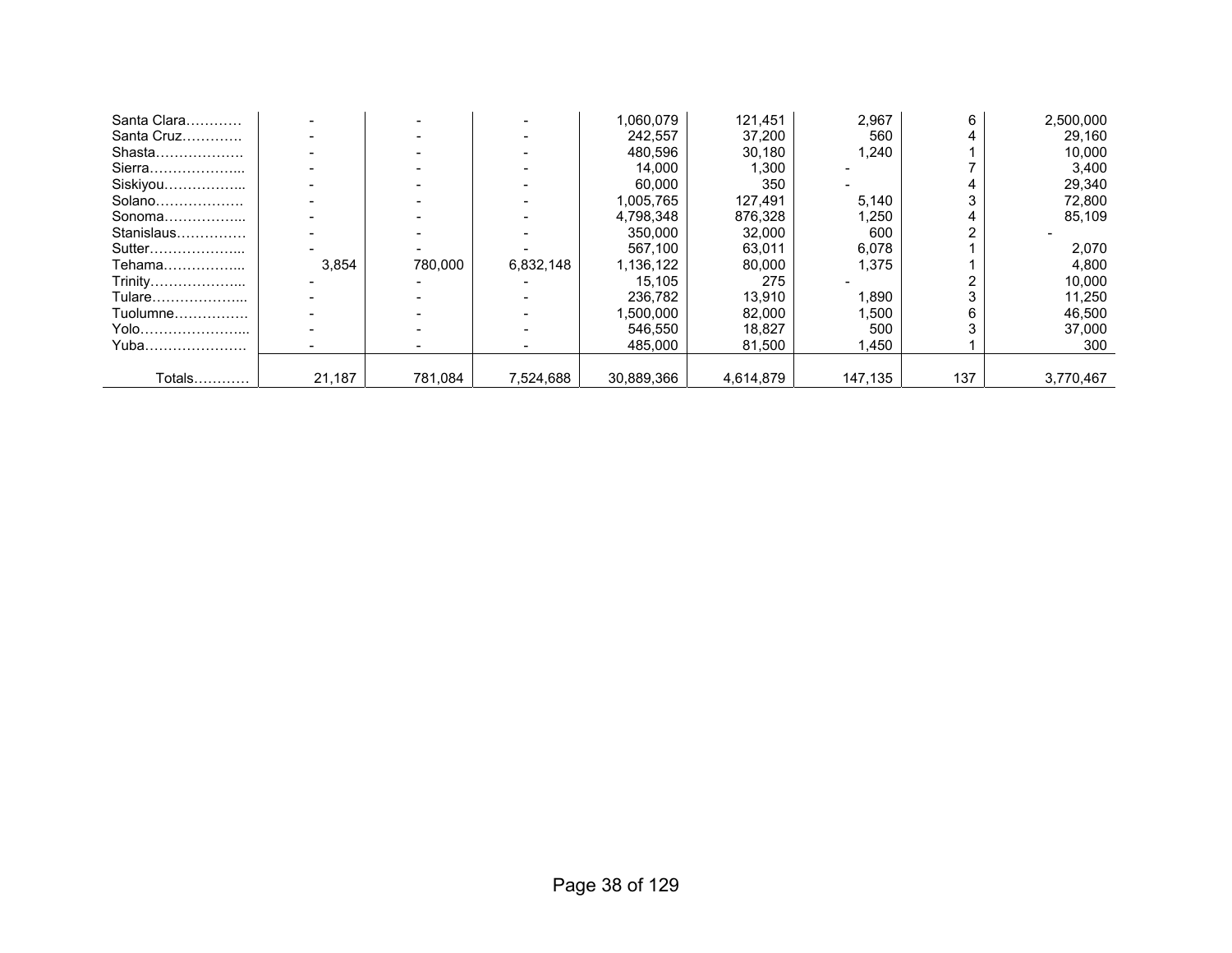| COUNTIES.       | Number<br>horses<br>$\overline{a}$ | Number of<br>asses | Number of<br>mules | Number of<br>SMO <sub>2</sub> | Number of<br>calves | beef cattle<br>Number of | Number of<br>oxen. | Total number<br>of neat<br>cattle |
|-----------------|------------------------------------|--------------------|--------------------|-------------------------------|---------------------|--------------------------|--------------------|-----------------------------------|
| Alameda         | 6,711                              | 631                | 14                 | 5,095                         | 4,740               | 5,203                    | 134                | 22,528                            |
| Alpine          | 180                                | 16                 |                    | 228                           | 200                 | 244                      | 84                 | 756                               |
| Amador          | 3,940                              | 370                | 1                  | 1,564                         | 1,400               | 1,680                    | 160                | 4,804                             |
| Butte           | 6,594                              | 907                | 110                | 4,526                         | 3,542               | 10,331                   | 257                | 18,656                            |
| Calaveras       | 3,448                              | 242                | 24                 | 4,168                         | 3,308               | 2,645                    | 130                | 10,251                            |
| Colusa          | 9,000                              | 1,600              | 50                 | 3,500                         | 3,000               | 9,000                    | 50                 | 15,600                            |
| Contra Costa    | 5,379                              | 493                |                    | 7,816                         | 3,874               | 5,886                    |                    | 17,576                            |
|                 | 696                                | 122                |                    | 1,026                         | 830                 |                          | 74                 | 2,475                             |
| Del Norte       |                                    |                    |                    |                               | 1,480               | 545                      |                    | 10,594                            |
| El Dorado       | 1,924                              | 158                | 21                 | 4,340                         |                     | 4,554                    | 220                |                                   |
| Fresno          | 4,430                              | 439                | 109                | 17,719                        | 17,268              | 4,035                    | 158                | 39,180                            |
| Humboldt        | 7,063                              | 704                | 18                 | 14,117                        | 10,360              | 10,045                   | 513                | 35,338                            |
| $lnyo$          | 3,200                              | 414                | 37                 | 1,046                         |                     | 5,248                    | 161                | 6,455                             |
| Kern            | 4,881                              | 469                | 78                 | 3,849                         | 4,727               | 4,104                    | 306                | 49,813                            |
| Klamath         | 397                                | 464                | 4                  | 673                           | 2,189               | 46                       | 69                 | 2,977                             |
| Lake            | 1,298                              | 110                | 6                  | 2,096                         | 2,197               | 480                      | 53                 | 4,826                             |
| Lassen          | 2,134                              | 226                | $\overline{2}$     | 4,263                         | 3,621               | 6,846                    | 54                 | 4,784                             |
| Los Angeles     | 12,500                             | 2,300              | 240                | 4,100                         | 3,000               | 10,300                   | 300                | 17,700                            |
| Marin           | 2,945                              | 133                |                    | 19,140                        | 5,879               | 457                      | 247                | 35,941                            |
| Mariposa        | 1,558                              | 279                | 54                 | 2,012                         | 1,312               | 359                      | 144                | 7,127                             |
| Mendocino       | 8,222                              | 962                | 26                 | 3,873                         |                     | 1,019                    | 360                | 35,582                            |
| Merced          | 2,916                              | 598                | 21                 | 1,126                         | 290                 | 8,861                    | 15                 | 10,792                            |
| Mono            | 926                                | 103                | 10                 | 3,368                         | 2,837               | 397                      | 125                | 6,727                             |
| Monterey        | 9,217                              | 516                | 29                 | 9,011                         | 4,283               | 28,812                   | 49                 | 32,155                            |
| Napa            | 5,300                              | 520                | 20                 | 4,620                         | 5,335               | 875                      | 40                 | 10,870                            |
| Nevada          | 2,330                              | 118                |                    | 2,314                         | 1,369               | 2,481                    | 285                | 6,449                             |
| Placer          | 3,014                              | 296                | 19                 | 2,636                         | 3,519               | 449                      | 392                | 7,147                             |
| Plumas          | 1,361                              | 138                | 21                 | 3,081                         | 2,900               | 1,495                    | 90                 | 7,566                             |
| Sacramento      | 9,644                              | 330                | 12                 | 7,534                         | 8,669               | 3,214                    | 275                | 19,692                            |
| San Bernardino  | 1,987                              | 197                | 12                 | 2,181                         | 1,632               | 1,365                    | 106                | 5,375                             |
| San Diego       | 6,019                              | 636                | 32                 | 1,792                         | 3,864               | 1,181                    | 265                | 19,095                            |
| San Francisco   |                                    |                    |                    |                               |                     |                          |                    |                                   |
| San Joaquin     | 12,000                             | 900                | 12                 | 4,500                         | 4,750               | 7,500                    | 30                 | 16,780                            |
| San Luis Obispo | 5,071                              | 345                | 77                 | 6,650                         | 8,262               | 1,524                    | 24                 | 44,383                            |
| San Mateo       | 4,208                              | 316                | 11                 | 6,927                         | 3,367               | 2,704                    | 167                | 23,272                            |
| Santa Barbara   | 6,503                              | 650                | 50                 | 4,875                         | 3,850               | 18,870                   | 42                 | 27,637                            |
|                 |                                    |                    |                    |                               |                     |                          |                    |                                   |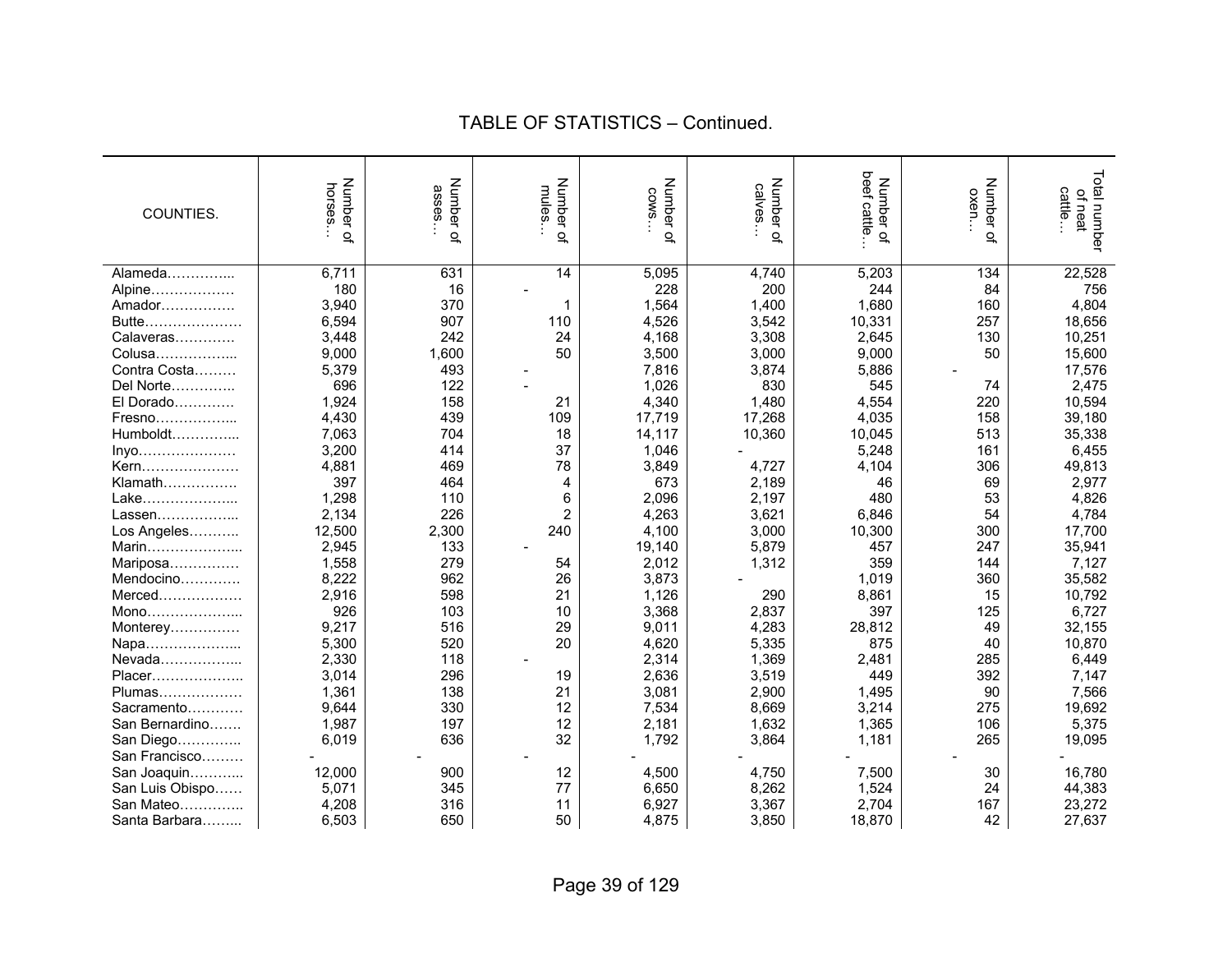| Santa Clara   | 9,801   | 439    | 25   | 10.268  | 4,944   | 9,368   | 93    | 37,837  |
|---------------|---------|--------|------|---------|---------|---------|-------|---------|
| Santa Cruz    | 3,231   | 216    | 10   | 4,200   | 4,663   | .500 ا  | 531   | 10,894  |
| Shasta        | 2.745   | 236    | 21   | 4,307   | 3,658   | 2,158   | 155   | 10,278  |
| Sierra        | 703     | 104    |      | 1.097   | 980     | 1,617   | 129   | 3,823   |
| Siskiyou      | 7,133   | 824    | 20   | 2,498   | 12,954  | 12,500  | 150   | 28,102  |
| Solano        | 5,644   | 070. ا | 10   | 9,786   | 5,087   | 680     | 10    | 15,263  |
| Sonoma        | 11,977  | 641    | 23   | 17,637  | 20,168  | 1,621   | 282   | 39,708  |
| Stanislaus    | 6,932   | 942    | 10   | 7,080   | 1,230   |         |       | 5,870   |
| Sutter        | 6,270   | 545    | 3    | 3,273   | 3,504   | 4,770   | 55    | 11,682  |
| Tehama        | 4,560   | 309    | 9    | 7.114   | 1,954   | 4,125   | 324   | 13,669  |
| Trinity       | 647     | 167    |      | 1,204   | 1,087   | 910     | 100   | 3,201   |
| Tulare        | 7,357   | 307    | 37   | 16,242  | 5,466   | 5,450   | 110   | 27,268  |
| Tuolumne      | 2,335   | 188    | 34   | 2,331   | 4,000   | 1,542   | 95    | 7,968   |
| Yolo          | 7.196   | ,167   | 17   | 3.180   | 1.868   | 4,478   |       | 9,824   |
| Yuba          | 3,752   | 319    | 13   | 4,162   | 1.349   | 4,980   | 116   | 10,607  |
|               |         |        |      |         |         |         |       |         |
| <b>Totals</b> | 237,280 | 24,176 | ,356 | 260,145 | 200.766 | 218.454 | 7,529 | 816,897 |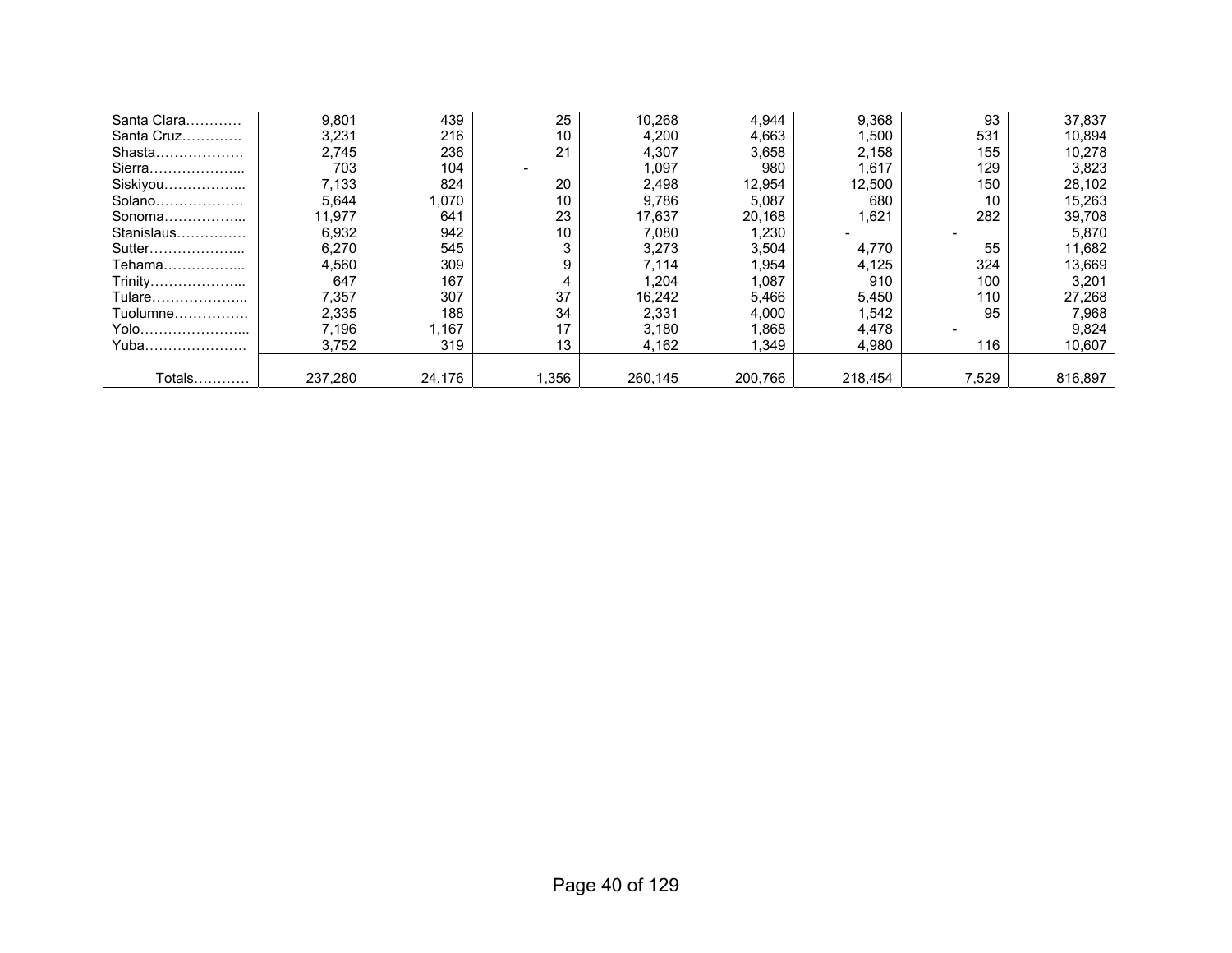| COUNTIES.       | Number<br>sheep<br>$\overline{a}$ | and Angora<br>Number<br>Cashmere<br>goats<br>$\Omega$ | Number of<br>hogs | chickens<br>Number of | Number of<br>turkeys | Number of<br>geese | Number<br>ducks<br>$\Omega$ | Number of<br>hives of<br>bees |
|-----------------|-----------------------------------|-------------------------------------------------------|-------------------|-----------------------|----------------------|--------------------|-----------------------------|-------------------------------|
| Alameda         | 38,360                            | 46                                                    | 2,556             | $\overline{a}$        |                      |                    |                             | 300                           |
| Alpine          |                                   | 400                                                   | 57                |                       |                      |                    |                             | 10                            |
| Amador          | 18,040                            | 17                                                    | 2,140             |                       |                      |                    |                             | 740                           |
| Butte           | 63,968                            | 255                                                   | 15,566            |                       |                      |                    |                             | 545                           |
| Calaveras       | 36,869                            | 2,891                                                 | 4,479             |                       |                      |                    |                             | 624                           |
| Colusa          | 180,000                           | 500                                                   | 16,000            |                       |                      |                    |                             | 1,000                         |
| Contra Costa    | 14,744                            | 27                                                    | 4,209             |                       |                      |                    |                             | 300                           |
| Del Norte       | 430                               |                                                       | 650               |                       |                      |                    |                             | 125                           |
| El Dorado       | 10,594                            | 68                                                    | 2,728             |                       |                      |                    |                             | 368                           |
| Fresno          | 164,266                           | 1,706                                                 | 8,855             |                       |                      |                    |                             | 37                            |
| Humboldt        | 37,477                            | 10                                                    | 5,670             |                       |                      |                    |                             | 264                           |
| Inyo            | 1,100                             |                                                       | 681               |                       |                      |                    |                             | 37                            |
| Kern            | 101,903                           |                                                       | 2,190             |                       |                      |                    |                             | 50                            |
| Klamath         | 17                                |                                                       | 863               |                       |                      |                    |                             | 70                            |
| Lake            | 11,971                            | $\overline{2}$                                        | 1,396             |                       |                      |                    |                             |                               |
| Lassen          | 4,100                             |                                                       | 931               |                       |                      |                    |                             | 5                             |
| Los Angeles     | 341,000                           | 110                                                   | 5,300             |                       |                      |                    |                             | 2,070                         |
| Marin           |                                   |                                                       |                   |                       |                      |                    |                             | 77                            |
| Mariposa        | 53,952                            | 20                                                    | 2,640             |                       |                      |                    |                             |                               |
| Mendocino       | 121,292                           |                                                       | 5,800             |                       |                      |                    |                             | 500                           |
| Merced          | 149,344                           |                                                       | 3,231             |                       |                      |                    |                             | 200                           |
| Mono            | 4,215                             |                                                       | 184               |                       |                      |                    |                             | 5                             |
| Monterey        | 194,720                           | 2,968                                                 | 8,717             |                       |                      |                    |                             | 4,813                         |
| Napa            | 15,870                            | 225                                                   | 5,300             |                       |                      |                    |                             | 300                           |
| Nevada          | 3,589                             |                                                       | 2,105             |                       |                      |                    |                             | 149                           |
| Placer          | 56,086                            |                                                       | 5,082             |                       |                      |                    |                             | 757                           |
| Plumas          | 3,294                             | 60                                                    | 600               |                       |                      |                    |                             | 50                            |
| Sacramento      | 128,328                           |                                                       | 3,880             |                       |                      |                    |                             | 610                           |
| San Bernardino  | 25,735                            | 5                                                     | 603               |                       |                      |                    |                             | 819                           |
| San Diego       | 70,295                            | 864                                                   | 1,133             |                       |                      |                    |                             | 1,136                         |
| San Francisco   |                                   |                                                       |                   |                       |                      |                    |                             |                               |
| San Joaquin     | 55,000                            | 25                                                    | 1,250             |                       |                      |                    |                             | 250                           |
| San Luis Obispo | 250,294                           | 1,160                                                 | 3,802             |                       |                      |                    |                             | 300                           |
| San Mateo       | 1,396                             |                                                       | 4,208             |                       |                      |                    |                             | 500                           |
| Santa Barbara   | 212,320                           |                                                       | 4,100             |                       |                      |                    |                             | 420                           |
|                 |                                   |                                                       |                   |                       |                      |                    |                             |                               |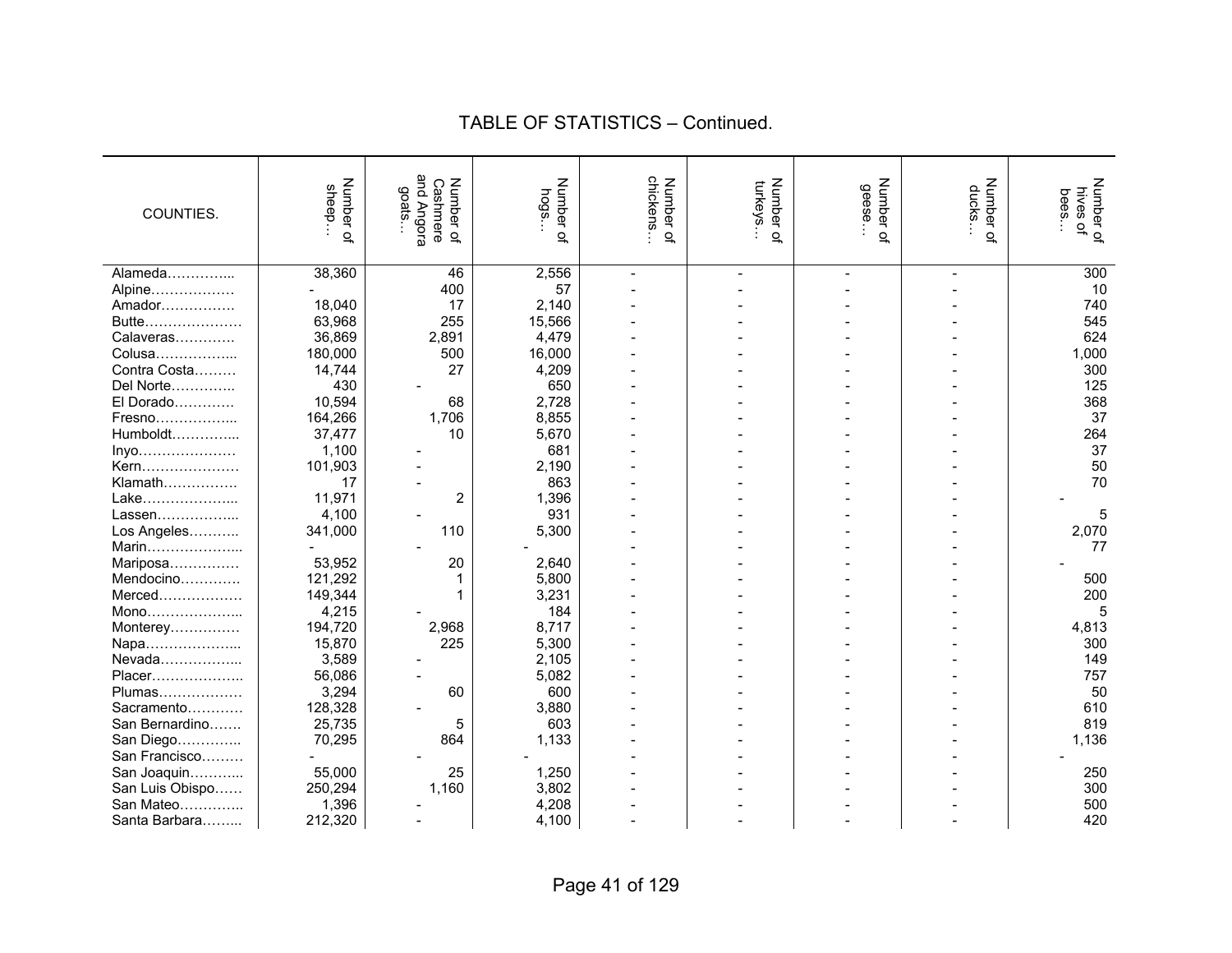| Santa Clara | 45,093    | 247    | 6,880   |  |  | 757    |
|-------------|-----------|--------|---------|--|--|--------|
| Santa Cruz  | 1,755     |        | 3,795   |  |  | 50     |
| Shasta      | 38,734    |        | 7,252   |  |  | 799    |
| Sierra      | 1,151     |        | 858     |  |  | 148    |
| Siskiyou    | 24,874    |        | 1,300   |  |  | 637    |
| Solano      | 41,414    | 110    | 6,500   |  |  | 20     |
| Sonoma      | 90,974    | 693    | 14,899  |  |  | 307    |
| Stanislaus  | 86,000    |        | 2,000   |  |  | 400    |
| Sutter      | 21,683    |        | 7,920   |  |  | 600    |
| Tehama      | 217,000   | 300    | 19,000  |  |  | 300    |
| Trinity     | 160       |        | 453     |  |  | 150    |
| Tulare      | 144,423   |        | 5,643   |  |  | 523    |
| Tuolumne    | 9,775     | 2,659  | 2,177   |  |  | 400    |
| Yolo        | 32.724    |        | 7,890   |  |  | 446    |
| Yuba        | 31,864    |        | 5,584   |  |  | 300    |
|             |           |        |         |  |  |        |
| Totals…………  | 3,158,193 | 15,373 | 219,057 |  |  | 23,268 |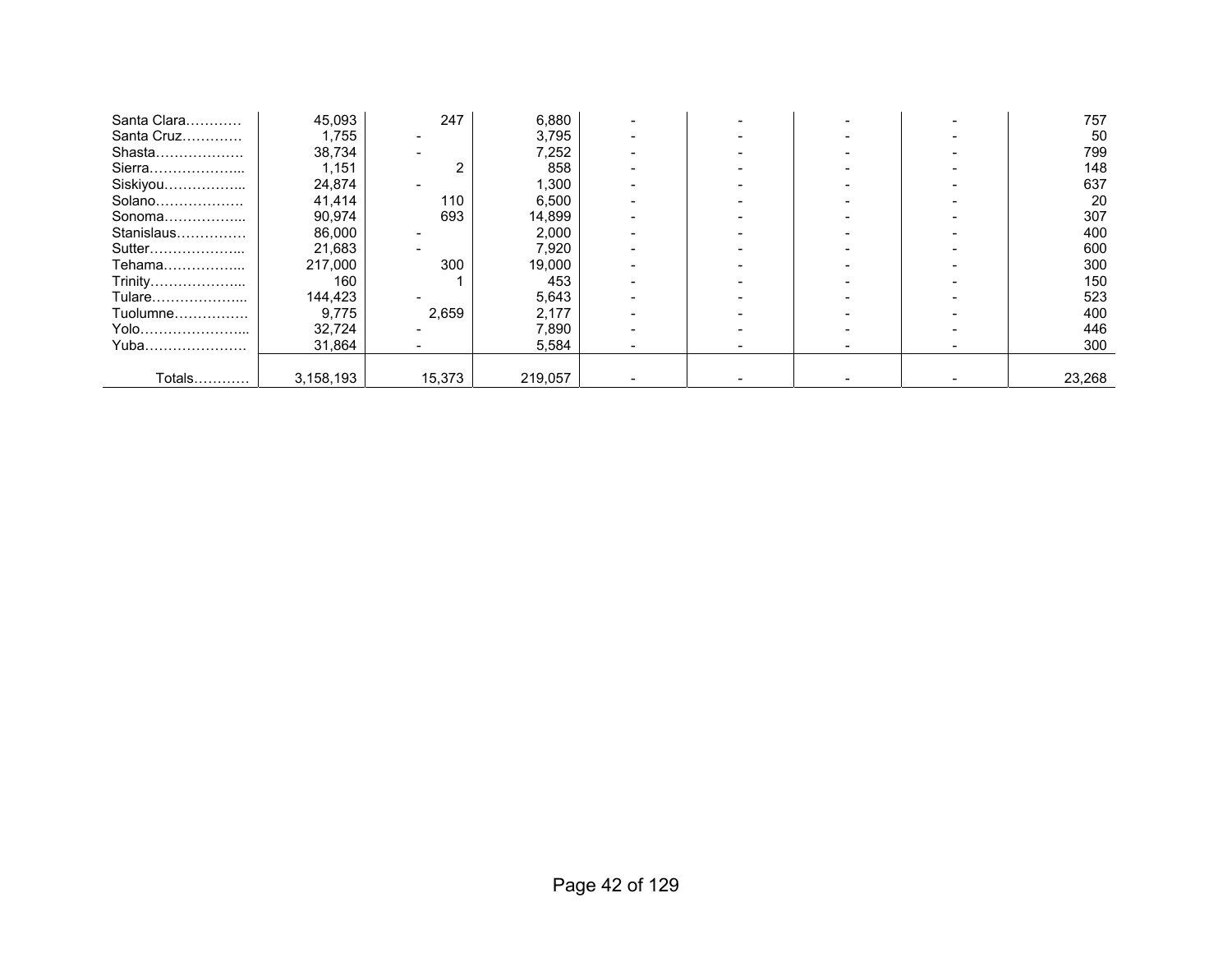|                 |                 |                         | <b>GRIST MILLS.</b>    |                         |                           | <b>Bushels</b>    |                         | SAW MILLS.          |                         |                         |
|-----------------|-----------------|-------------------------|------------------------|-------------------------|---------------------------|-------------------|-------------------------|---------------------|-------------------------|-------------------------|
| COUNTIES.       | power.<br>Steam | stone<br>Run of         | power.<br><b>Water</b> | stone<br>Run of         | Barrels of flour<br>made. | ground.<br>of com | Steam<br>power          | power.<br>Water     | Feet of lumber<br>sawed | No. of shingles<br>made |
| Alameda         | 3               | 9                       | $\overline{2}$         | 3                       | 26,000                    | 2,400             |                         |                     |                         |                         |
| Alpine          |                 |                         |                        |                         |                           |                   | 2                       | $\overline{c}$      | 1,500,000               | 500,000                 |
| Amador          |                 | 3                       | 1                      | $\overline{c}$          | 5,850                     | 12,190            | 3                       |                     | 4,990,640               | 1,396,640               |
| Butte           |                 | 4                       | 3                      | $\overline{7}$          | 75,000                    | 12,950            | 19                      | 3                   | 15,000,000              | 1,000,000               |
| Calaveras       |                 |                         |                        |                         |                           |                   | 4                       | 1                   | 3,198,000               | 3,090,000               |
| Colusa          | 3               | 8                       |                        |                         |                           |                   | $\overline{c}$          |                     | 200,000                 |                         |
| Contra Costa    | 4               | 11                      |                        |                         | 8,000                     | 1,000             |                         |                     |                         |                         |
| Del Norte       |                 |                         |                        | $\overline{2}$          | 600                       | 230               | 2                       | 3                   | 6,300,000               | 200,000                 |
| El Dorado       |                 | $\overline{2}$          |                        |                         |                           |                   | 8                       | $\overline{2}$      | 1,282,900               |                         |
| Fresno          |                 |                         | $\overline{2}$         | 3                       | 5,700                     | 3,500             | $\overline{2}$          | $\mathbf{1}$        | 1,500,000               | 50,000                  |
| Humboldt        |                 | 1                       | 1                      |                         | 3,000                     | 480               | 8                       | $\overline{2}$      | 50,000,000              | 15,200,000              |
|                 |                 |                         | $\overline{c}$         | 4                       | 2,500                     | 3,200             |                         | 3                   | 2,000,000               | 1,000,000               |
| Inyo<br>Kern    |                 |                         | 3                      | 6                       | 8,000                     | 1,000             | 4                       | $\mathbf{1}$        | 3,000,000               | 100,000                 |
| Klamath         |                 |                         |                        |                         |                           |                   | $\overline{2}$          |                     | 4,000,000               |                         |
|                 | $\overline{2}$  | $\overline{2}$          | 1                      | $\overline{\mathbf{c}}$ | 5,800                     | 2,100             | 3                       | 9<br>$\overline{2}$ | 1,940,000               | 1,500,000               |
| Lake            |                 |                         |                        | 3                       | 1,700                     | 450               |                         | $\overline{2}$      | 2,150,000               | 125,000                 |
| Lassen          |                 |                         | $\boldsymbol{2}$<br>5  | 10                      |                           |                   |                         |                     |                         |                         |
| Los Angeles     |                 |                         |                        |                         | 2,600                     | 40,000            | $\overline{\mathbf{c}}$ |                     | 20,000                  |                         |
| Marin           |                 |                         |                        |                         |                           |                   | 1                       |                     |                         |                         |
| Mariposa        |                 |                         |                        |                         |                           |                   | $\overline{7}$          |                     | 1,600,000               | 200,000                 |
| Mendocino       | 4               | 5                       | 3                      | 3                       |                           |                   | 16                      | 3                   | 49,600,000              | 30,500,000              |
| Merced          |                 |                         | 3                      | 8                       | 9,000                     | 5,000             |                         |                     |                         |                         |
| $Mono$          |                 |                         |                        | $\overline{2}$          | 750                       | 150               | 2                       | 3                   | 600,000                 | 50,000                  |
| Monterey        | 2               | 2                       |                        |                         | 1,980                     | 280               |                         |                     |                         |                         |
| Napa            | $\overline{c}$  | 6                       | $\overline{2}$         | 3                       | 14,370                    | 5,650             | 1                       |                     | 60,000                  |                         |
| Nevada          |                 | 4                       |                        |                         | 20,530                    | 1,800             | 17                      | 4                   | 32,300,000              | 7,000,000               |
| Placer          |                 | $\overline{\mathbf{c}}$ |                        |                         | 21,000                    | 1,800             | 17                      | 5                   | 5,800,000               | 1,200,000               |
| Plumas          |                 | $\overline{2}$          |                        |                         | 1,500                     |                   | 3                       | 13                  | 3,000,000               | 350,000                 |
| Sacramento      | 4               | 18                      |                        | 1                       | 227,300                   | 14,100            | $\overline{\mathbf{c}}$ |                     |                         |                         |
| San Bernardino  |                 |                         | 3                      | 6                       | 7,350                     | 8,000             | 4                       |                     | 3,000,000               | 500,000                 |
| San Diego       |                 | 3                       | $\overline{2}$         | 3                       | 300                       | 5,000             |                         | 1                   | 350,000                 | 100,000                 |
| San Francisco   |                 |                         |                        |                         |                           |                   |                         |                     |                         |                         |
| San Joaquin     | 4               | 17                      |                        |                         | 65,000                    | 4,000             |                         |                     |                         |                         |
| San Luis Obispo | 1               | $\mathbf{1}$            | 3                      | 6                       | 3,000                     | 1,200             | $\overline{c}$          |                     | 518,000                 |                         |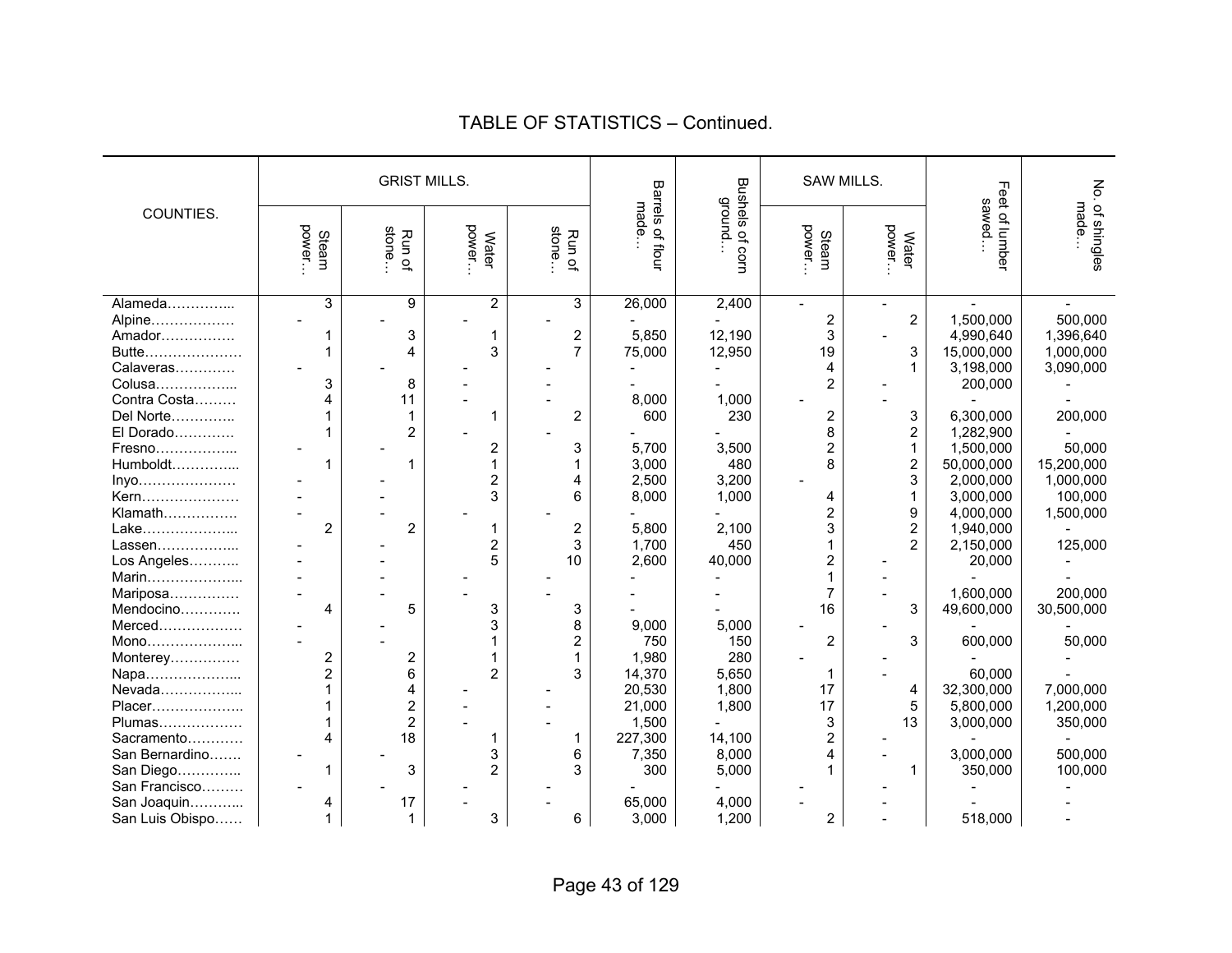| San Mateo     |    |     |    |     |          |         |     |                | 10,000,000  | 12,000,000  |
|---------------|----|-----|----|-----|----------|---------|-----|----------------|-------------|-------------|
| Santa Barbara |    |     |    |     |          |         |     |                |             |             |
| Santa Clara   |    | 22  |    |     | 65,550   | 2,830   |     | 2              | 15,000,000  |             |
| Santa Cruz    |    |     |    |     | 21,683   | 3,929   | 13  |                | 12,500,000  | 7,000,000   |
| Shasta        |    |     |    |     | 8,000    | 1,350   |     | 14             | 5,225,000   |             |
| Sierra        |    |     |    |     | 228      |         | 10  |                | 5,500,000   | 482,000     |
| Siskiyou      |    |     |    | 10  | 20.561   | 1,500   |     | 13             | 52.000.000  | 100,000,000 |
| Solano        |    | 10  |    |     | 115,000  | 6,000   |     |                |             |             |
| Sonoma        |    | 26  |    | 3   | 75,063   | 6,399   | 13  |                | 14,693,327  | 4,286,890   |
| Stanislaus    |    |     |    |     | 29,000   | 800     |     |                |             |             |
| Sutter        |    |     |    |     |          |         |     |                |             |             |
| Tehama        |    |     |    | 8   | 46,212   | 2,230   |     | $\overline{2}$ | 10,000,000  | 300,000     |
| Trinity       |    |     |    |     |          | 75      |     |                | 950.000     |             |
| Tulare        |    |     |    |     | 8,867    | 468     |     |                | 250,000     | 250,000     |
| Tuolumne      |    |     |    | 8   | 11,000   | 2,000   |     |                | 4,000,000   | 2,000,000   |
| Yolo          |    |     |    |     | 43,200   | 750     |     |                |             |             |
| Yuba          |    | 12  |    |     | 80,000   | 19,000  |     | 4              | 2,864,000   |             |
|               |    |     |    |     |          |         |     |                |             |             |
| Totals        | 69 | 199 | 72 | 138 | ,041,194 | 173,811 | 198 | 124            | 326,891,867 | 190,300,530 |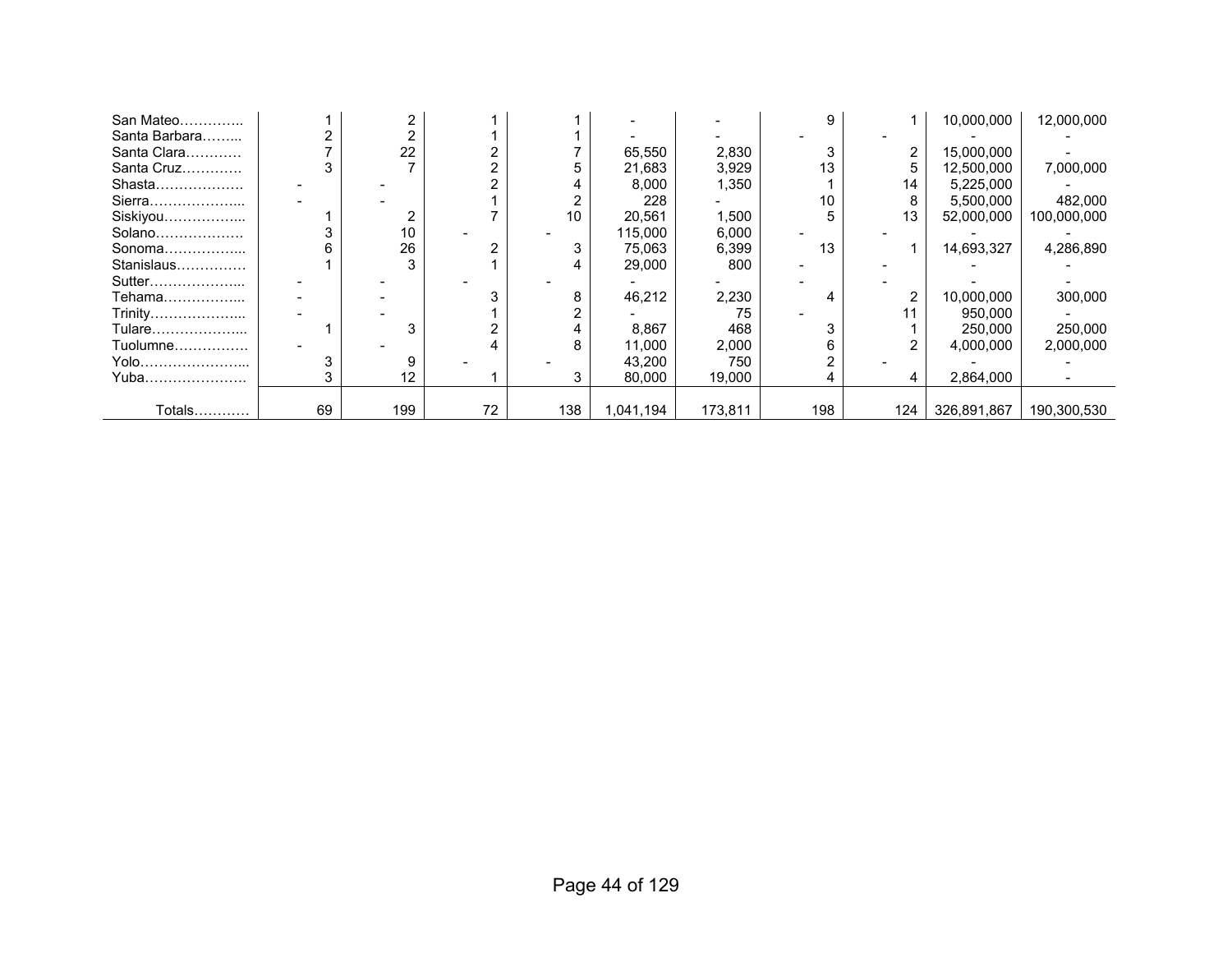#### QUARTZ MILLS. MINING DITCHES. **IRRIGATING** DITCHES. WOOLLEN MILLS. COTTON MILLS. COAL. | RAILROADS . COUNTIES. Number… crushed… Tons Number… length… Miles in inches… per day – Amount of water used Number… irrigated… Acres Number… used… wool Pounds of Number… used… cotton Pounds of mined… Tons Number… length… Miles in Alameda…………... - - - - - - - - - - - - 3 92 ¾  $92\frac{3}{4}$ Alpine……………… | 4 | - | - | - | 2 | 2,000 | - | - | - | - | - | - | -Amador……………. | 24 | 252,000 | 46 | 470 | 5,980 | - | - | - | - | - | - | -Butte………………… 17 - 10 219 30,600 6 2,000 - - - - - 2 58 Calaveras…………. | 26 | 37,105 | 22 | 482 | 3,050 | - | - | - | - | - | - | - | - | 1 | 66/100 Colusa……………... - - - - - - - - - - - - - - Contra Costa……… - - - - - - - - - - - 120,000 2 11 ½ Del Norte………….. - - 25 42 5,300 6 150 - - - - - 2 4 El Dorado…………. | 40 | - | 54 | 850 | 6,720 | 27 | 1,320 | - | - | - | - | - | - | 1 | 18  $\frac{3}{4}$ Fresno………………... | 2 | 100 | - | 2 | 2 | 40 | 10 | 3,000 | - | - | - | - | - | - | - | 31 ½ Humboldt…………... - - - - - - - - - - - - 1 2 Inyo………………… 3 8,000 - - - - - - - - - - - - Kern………………… | 13 | 8,000 | - | - - | - | 3 | 10,000 | - | - - | - | - | - | - | -Klamath……………. | 4 | 6,000 | 60 | 100 | 10,000 | 30 | 700 | - | - - | -Lake………………... - - - - - - - - - - - - - - Lassen………………... | 1 | 75 | 3 | 8 | 400 | 2 | 1,100 | - | - | - | - | - | - | -Los Angeles……….. | 1 | 3,000 | 4 | 21 | 2,860 | 52 | 27,700 | - | - | - | - | - | - | 1 | 20 ½ Marin………………... - - - - - - - - - - - - 1 3 ½ Mariposa…………… | 34 | 18,000 | 10 | 66 | 66 | 60 | 250 | - | - | - | - | - | - | -Mendocino…………. - - - - - - - - - - - - - - Merced……………… | - | - | - | - | - | - | 6 | 10,000 | <sup>-</sup> | - | - | - | - | - | 1 | 3<sup>31</sup> | 45/100 Mono………………... 3 900 1 4 300 - - - - - - - - - Monterey……………  $\begin{vmatrix} - & - & - & - \\ - & - & - & - \end{vmatrix}$  -  $\begin{vmatrix} - & - & - \\ - & - & - \end{vmatrix}$  -  $\begin{vmatrix} - & - & - \\ - & - & - \end{vmatrix}$  -  $\begin{vmatrix} - & - & - \\ - & - & - \end{vmatrix}$  -  $\begin{vmatrix} - & - & - \\ - & - & - \end{vmatrix}$  -  $\begin{vmatrix} 1 & 18 \\ 2 & 41 \end{vmatrix}$ Napa………………... - - - - - - - - - - - - 2 41 Nevada………………... | 46 | 105,633 | 74 | 667 | 36,225 | 10 | 1,000 | - | - - | - | - | - | - | - | 1 | 30 ¼ Placer……………….. 12 9,000 52 364 - 5 1,750 - - - - - 3 112 ¾ Plumas……………… | 14 | 30,000 | - | 800 | 25,000 | 40 | 2,200 | - | - | - | - | - | - | - | -Sacramento………… - - 4 97 5,700 1 10 1 - - - - 4 63 San Bernardino……. | 2 | - | 1 | 3 | 130 | 11 | 3,000 | - | - | - | - | - | - | -San Diego………….. 7 10,000 - - - - - - - - - - - - San Francisco……… - - - - - - - 2 3,700,000 - - - - - San Joaquin………... - - - - - 2 3,500 1 45,000 - - - 4 94 56/100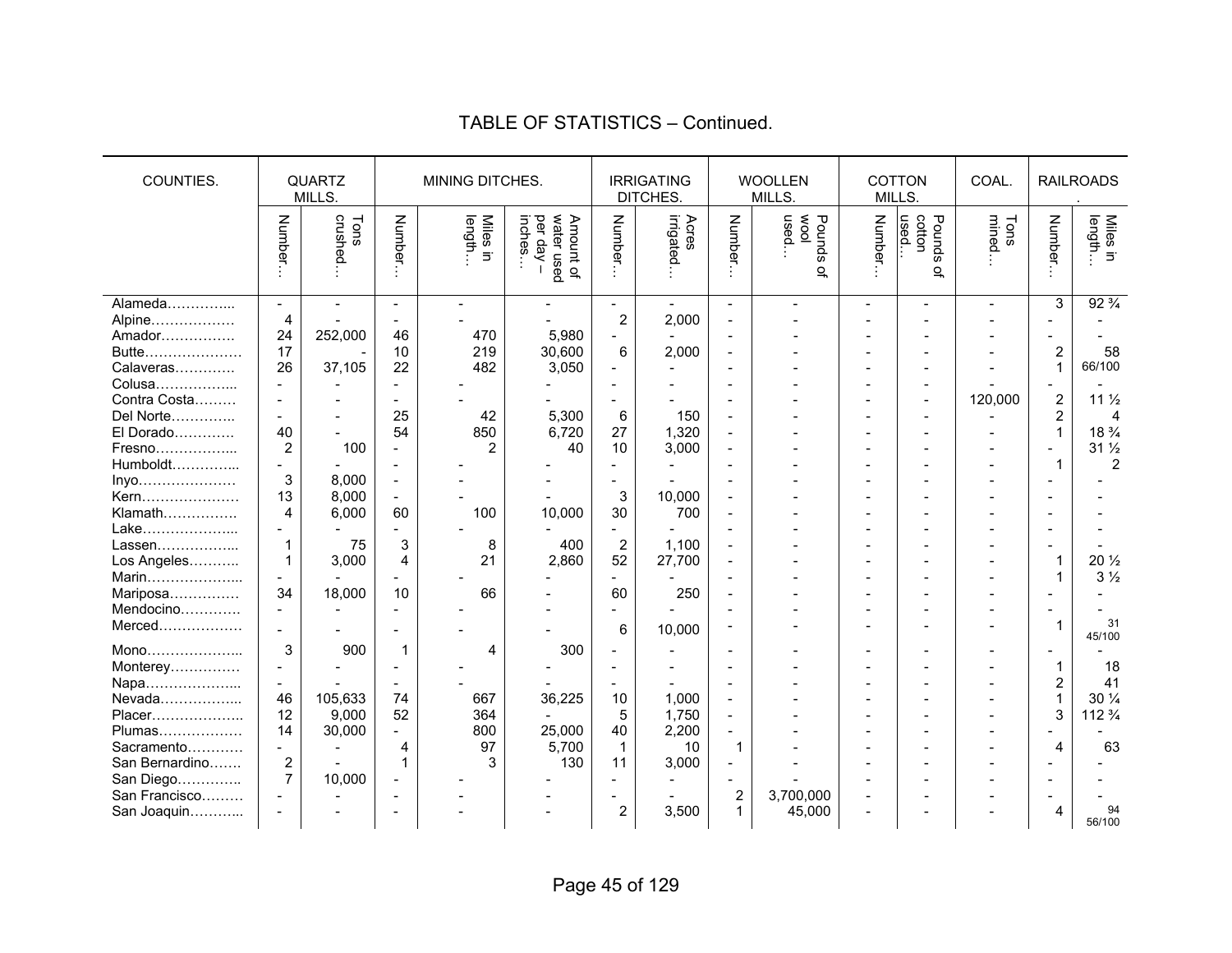| San Luis Obispo |          |         |     |       |         | $\overline{2}$           | 400     |                          |           |  |         |                |                 |
|-----------------|----------|---------|-----|-------|---------|--------------------------|---------|--------------------------|-----------|--|---------|----------------|-----------------|
| San Mateo       |          |         |     |       |         |                          |         |                          |           |  |         |                | 25<br>5/100     |
| Santa Barbara   |          |         |     |       |         |                          | 2,500   |                          |           |  |         |                |                 |
| Santa Clara     |          |         |     |       |         | 5                        | 465     | $\overline{2}$           | 195,000   |  |         |                | 70              |
| Santa Cruz      |          |         |     |       |         |                          |         |                          |           |  |         |                | $2\frac{1}{4}$  |
| Shasta          | 5        | 800     | 86  | 363   | 12,250  | 75                       | 2,140   |                          |           |  |         |                |                 |
| Sierra          | 24       | 74,000  | 50  | 213   | 2,800   | $\overline{\phantom{0}}$ |         |                          |           |  |         |                |                 |
| Siskiyou        | 3        | 3,000   | 18  | 220   | 10,800  | 24                       | 6,045   |                          |           |  |         |                |                 |
| Solano          |          |         |     |       |         |                          |         |                          |           |  |         | $\overline{2}$ | $45\frac{1}{2}$ |
| Sonoma          |          |         |     |       |         | $\overline{\phantom{0}}$ |         |                          |           |  |         |                | 62              |
| Stanislaus      |          |         | 2   | 10    | 500     |                          |         |                          |           |  |         |                | 33              |
| Sutter          |          |         |     |       |         |                          | 360     |                          |           |  |         |                | 34              |
| Tehama          | $\equiv$ |         |     |       | 160     | 40                       | 2,000   |                          |           |  |         |                | 47              |
| Trinity         |          |         | 224 | 430   | 47,850  |                          |         |                          |           |  |         |                |                 |
| Tulare          | 2        | 300     |     |       |         | 13                       | 6,500   |                          |           |  |         |                | 40              |
| Tuolumne        | 20       | 7,000   | 4   | 100   | 2,400   | 100                      | 5,000   | $\overline{\phantom{0}}$ |           |  |         |                |                 |
| Yolo            |          |         |     |       |         | 12                       | 15,000  |                          |           |  |         |                | 32              |
| Yuba            |          |         | 21  | 80    | 5,000   | 10                       | 1,000   |                          | 251,000   |  |         | 2              | 26<br>87/100    |
| Totals          | 311      | 572,913 | 772 | 5,618 | 214,065 | 546                      | 111,090 | 7                        | 4,191,000 |  | 120,000 | 51             | 1,042<br>14/100 |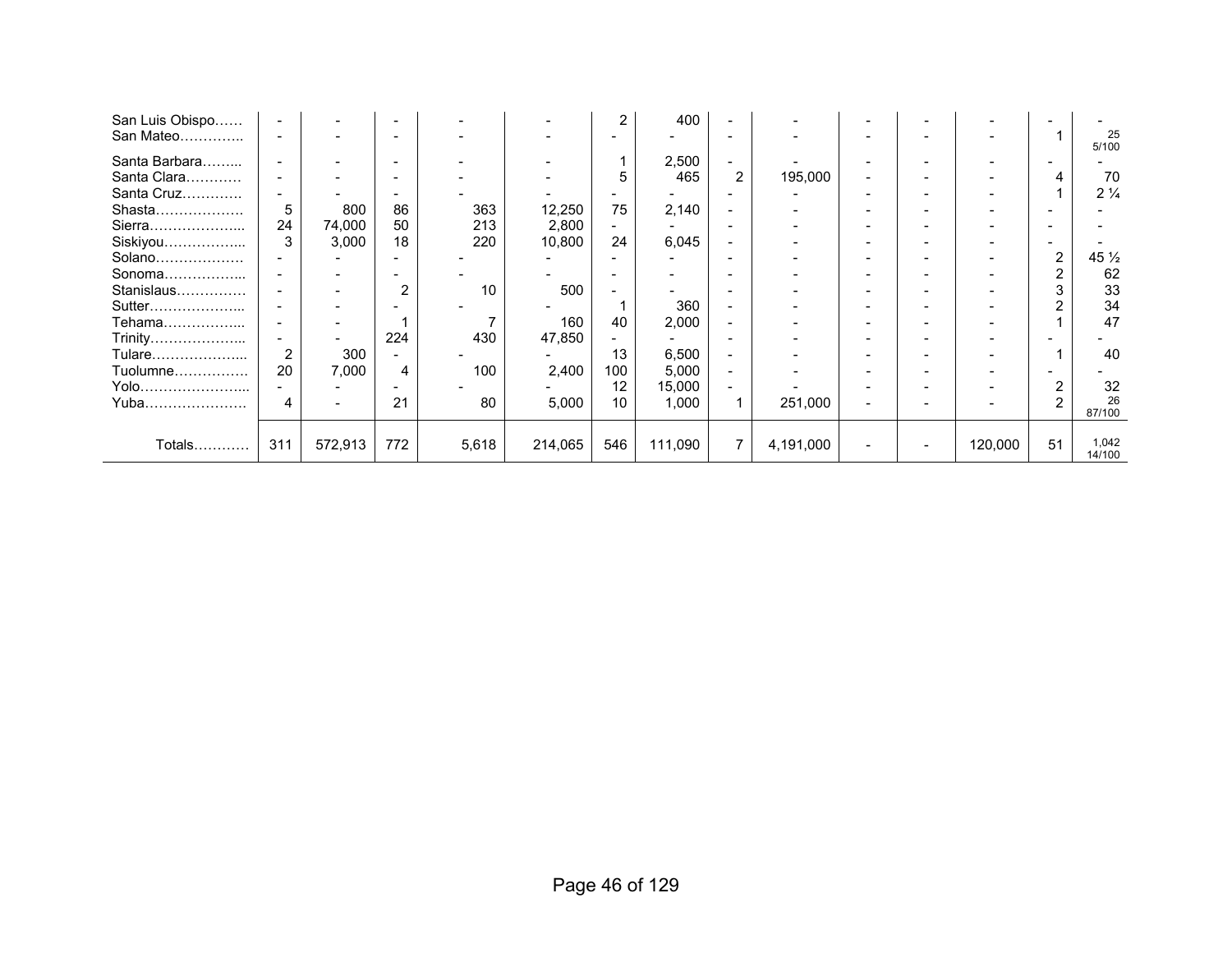|                |             |                   | ASSESSED VALUE OF PROPERTY - 1872. |                    |                                |                   |                    |
|----------------|-------------|-------------------|------------------------------------|--------------------|--------------------------------|-------------------|--------------------|
| COUNTIES.      | Real estate | Improvements      | property<br>Personal               | valuation<br>Total | Estimated total<br>population. | Registered voters | Poll tax collected |
| Alameda        | 27,486,940  | 5,498,020         | 6,748,655                          | 39,733,615         | 35,000                         | 6,474             | 8,086              |
| Alpine         | 161,700     | 121,845           | 215,863                            | 499,408            | 800                            | 240               | 202                |
| Amador         | 1,839,348   | 700,055           | 3,016,019                          | 5,555,422          | 11,360                         | 3,140             | 3,450              |
| Butte          | 3,483,369   | 1,121,150         | 2,565,567                          | 7,170,086          | 12,500                         | 3,931             | 7,124              |
| Calaveras      | 234,256     | 497,748           | 778,149                            | 1,510,153          | 9,986                          | 3,150             | 1,425              |
| Colusa         | 5,595,019   |                   | 2,832,994                          | 8,428,013          | 8,000                          | 2,700             | 1,000              |
| Contra Costa   | 4,905,703   | 824,310           | 1,820,208                          | 7,550,221          | 10,000                         | 2,650             | 3,000              |
| Del Norte      | 170,467     | 185,615           | 330.643                            | 686,725            | 2,500                          | 537               | 1,277              |
| El Dorado      | 414,327     | 911,088           | 1,077,038                          | 2,402,453          | 9,600                          | 4,624             | 2,725              |
| Fresno         | 3,139,934   | 267,378           | 1,849,849                          | 5,257,161          | 4,250                          | 800               | 732                |
| $Humboldt$     | 1,803,871   | 778,245           | 2,218,476                          | 4,800,592          | 11,500                         | 2,744             | 2,900              |
| Inyo           | 298,734     | 208,048           | 1,023,739                          | 1,430,521          | 2,100                          | 700               | 400                |
| Kern           | 1,088,432   | 234,282           | 1,443,293                          | 2,766,007          | 4,000                          | 900               | 281                |
| Klamath        | 243,344     | 72,979            | 292,583                            | 608,906            | 3,300                          | 410               | 699                |
| Lake           | 890,634     | 313,087           | 587,649                            | 1,791,370          | 2,969                          | 1,141             | 1,185              |
| Lassen         | 125,488     | 149,962           | 662,606                            | 938,056            | 1,500                          | 418               | 323                |
| Los Angeles    | 5,264,888   | 1,779,596         | 3,510,108                          | 10,554,592         | 17,400                         | 4,530             | 3,600              |
| Marin          | 7,976,487   | 1,260,950         | 2,221,004                          | 11,458,441         |                                |                   |                    |
| Mariposa       | 410,755     | 397,299           | 672,879                            | 1,480,933          | 4,560                          | 1,300             | 1,366              |
| Mendocino      | 1,985,184   | 749,655           | 2,573,884                          | 5,308,723          | 11,000                         | 3,000             | 3,400              |
| $Merced$       | 4,918,243   | 422.860           | 1,889,634                          | 7,230,737          | 3,500                          | 1,066             | 380                |
| Mono           | 79,615      | 99,320            | 283,360                            | 362,295            | 550                            | 453               | 236                |
| Monterey       | 8,266,989   | 830,601           | 3,246,185                          | 12,343,775         | 10,887                         | 2,596             | 2,712              |
| Napa           | 4,264,775   | 1,794,000         | 2,176,812                          | 8,235,587          | 11,200                         | 2,297             | 1,318              |
| Nevada         | 3,768,045   | 1,581,531         | 2,691,892                          | 8,041,468          | 19,134                         | 6,100             | 10,780             |
| Placer         | 4,514,477   |                   | 1,936,910                          | 6,451,387          | 14,000                         | 3,312             | 3,145              |
| Plumas         | 165,852     | 237,844           | 720,175                            | 1,123,871          | 7,000                          | 1,280             | 1,265              |
| Sacramento     | 8,672,094   | 7,280,395         | 12,939,787                         | 28,892,276         | 35,000                         | 7,500             | 11,400             |
| San Bernardino | 672,396     | 256,336           | 517,549                            | 1,446,281          | 7,000                          | 1,583             | 383                |
| San Diego      | 1,582,684   | 228,580           | 807,664                            | 2,618,928          | 7,359                          | 1,998             | 450                |
| San Francisco  | 187,289,301 | with improvements | 110,595,941                        | 297,885,242        | 175,000                        |                   | 35,000             |
| San Joaquin    | 11,177,342  | 4,018,185         | 5,327,459                          | 20,522,986         | 25,000                         | 5,250             | 4,760              |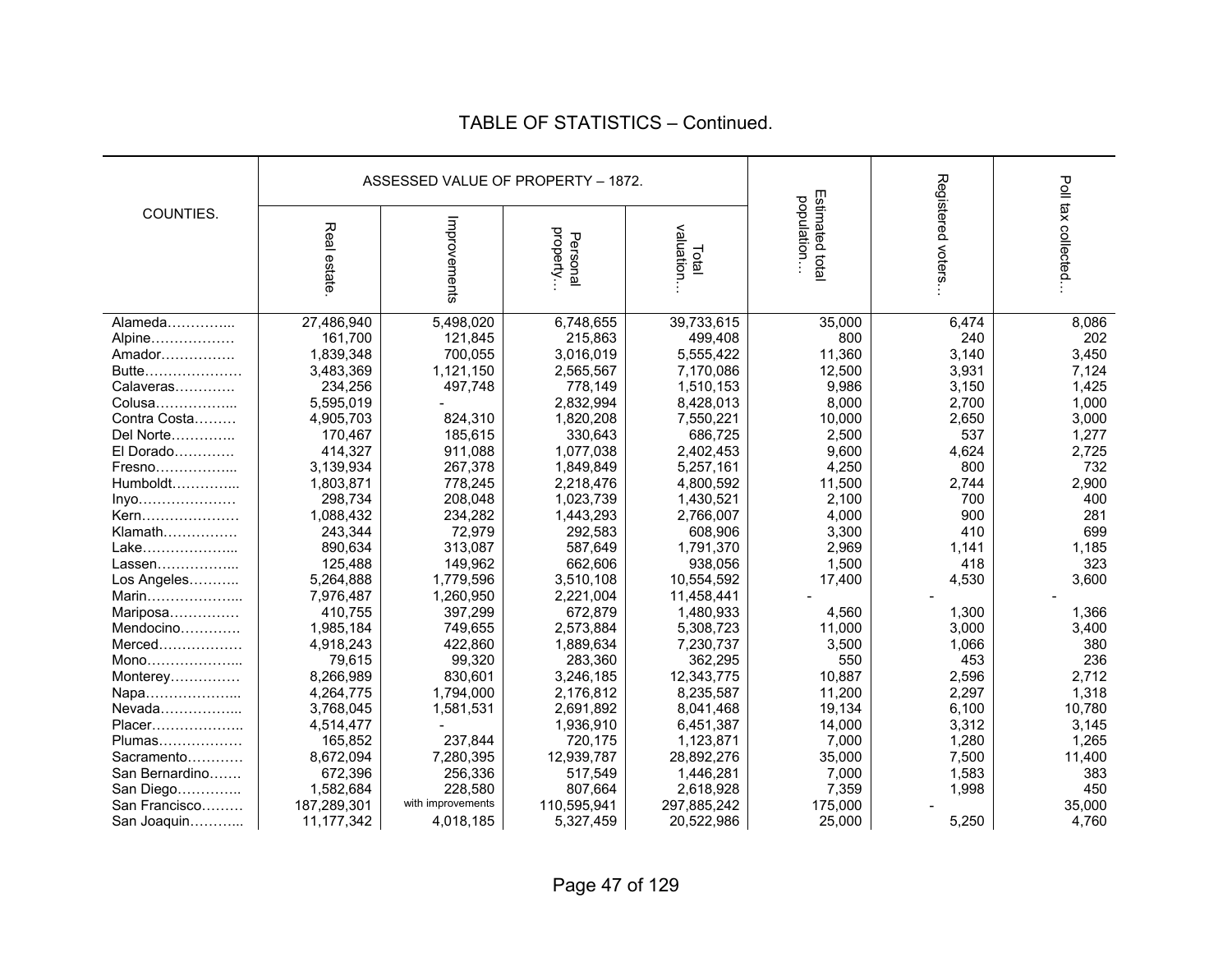| San Luis Obispo | 1,739,317   | 249,145    | 1,565,650   | 3,554,112   | 6,000   | 2,000   | 600     |
|-----------------|-------------|------------|-------------|-------------|---------|---------|---------|
| San Mateo       | 7,864,165   | 904.680    | 1,251,890   | 10,020,735  | 7.370   | 2,000   | 1,326   |
| Santa Barbara   | 3,404,592   | 651,809    | 1,943,831   | 6,000,232   | 8,400   | 1,860   |         |
| Santa Clara     | 18,132,250  | 5,457,222  | 6,431,894   | 30,021,366  | 27,000  | 5,510   | 24,320  |
| Santa Cruz      | 3,751,688   | 1,237,899  | 2,232,125   | 7,221,712   | 9,000   | 2,257   | 4,266   |
| Shasta          | 323,303     | 228,003    | 1,001,487   | 1,552,793   | 6,000   | 1.630   | 2,350   |
| Sierra          | 861.875     | 643.640    | 818.344     | 2,323,859   | 5,800   | 2,200   | 3,600   |
| Siskiyou        | 744,811     | 465,947    | 2,479,015   | 3,689,773   | 8,000   | 2,131   | 1,951   |
| Solano          | 7,241,720   | 1,697,757  | 2,729,260   | 11,668,737  | 16,571  | 5,062   | 4,000   |
| Sonoma          | 10,763,799  | 3,085,264  | 6,038,287   | 19,887,350  | 25,000  |         | 4,119   |
| Stanislaus      | 4,173,450   | 590.654    | 2,141,941   | 6,906,045   | 6,500   | 2,000   | 610     |
| Sutter          | 3,006,101   | 455,115    | 1,230,315   | 4,691,531   | 6,550   | 1,307   |         |
| Tehama          | 1,646,967   | 292,805    | 1,829,095   | 3,768,867   | 6,500   | 1.635   | 1,100   |
| Trinity         | 165.842     | 124.307    | 420.309     | 710.458     | 3,275   | 860     | 1.060   |
| Tulare…………………   | 1,113,565   | 397,241    | 1,639,384   | 3,150,190   | 7,400   | 1,384   | 1,680   |
| Tuolumne        | 421,320     | 316,795    | 696,035     | 1,434,150   | 8,000   | 2,800   | 1,400   |
| Yolo            | 5,161,728   | 945,163    | 2,535,894   | 8,642,785   | 11,000  | 4,428   | 3,476   |
| Yuba            | 1,567,450   | .597,605   | 2,450,580   | 5,615,635   | 11,500  | 3,795   | 3,671   |
|                 |             |            |             |             |         |         |         |
| Totals          | 374.774.636 | 54.098.925 | 217.072.990 | 645.946.561 | 657,821 | 119.683 | 174,533 |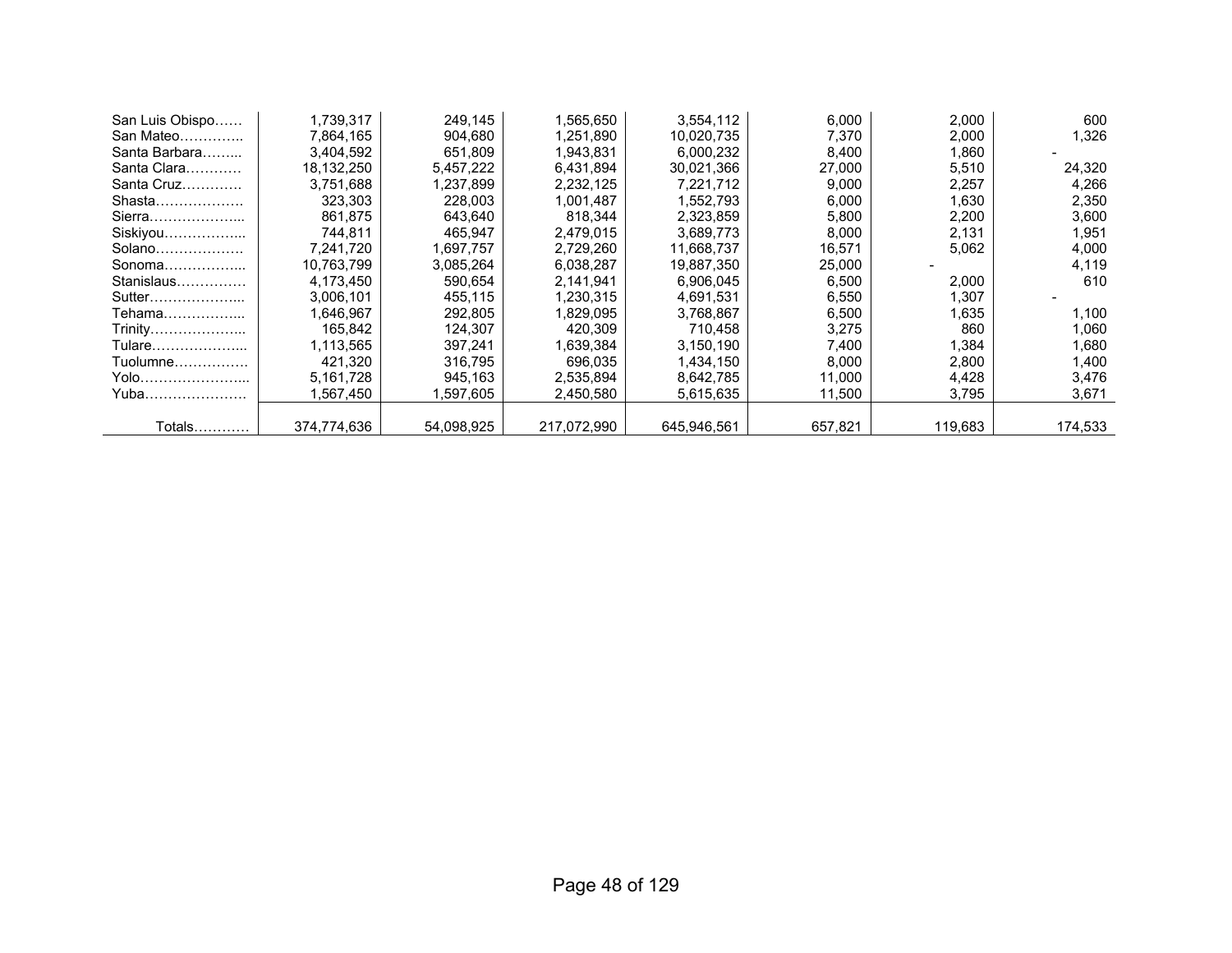**STATISTICAL TABLES FOR 1873.**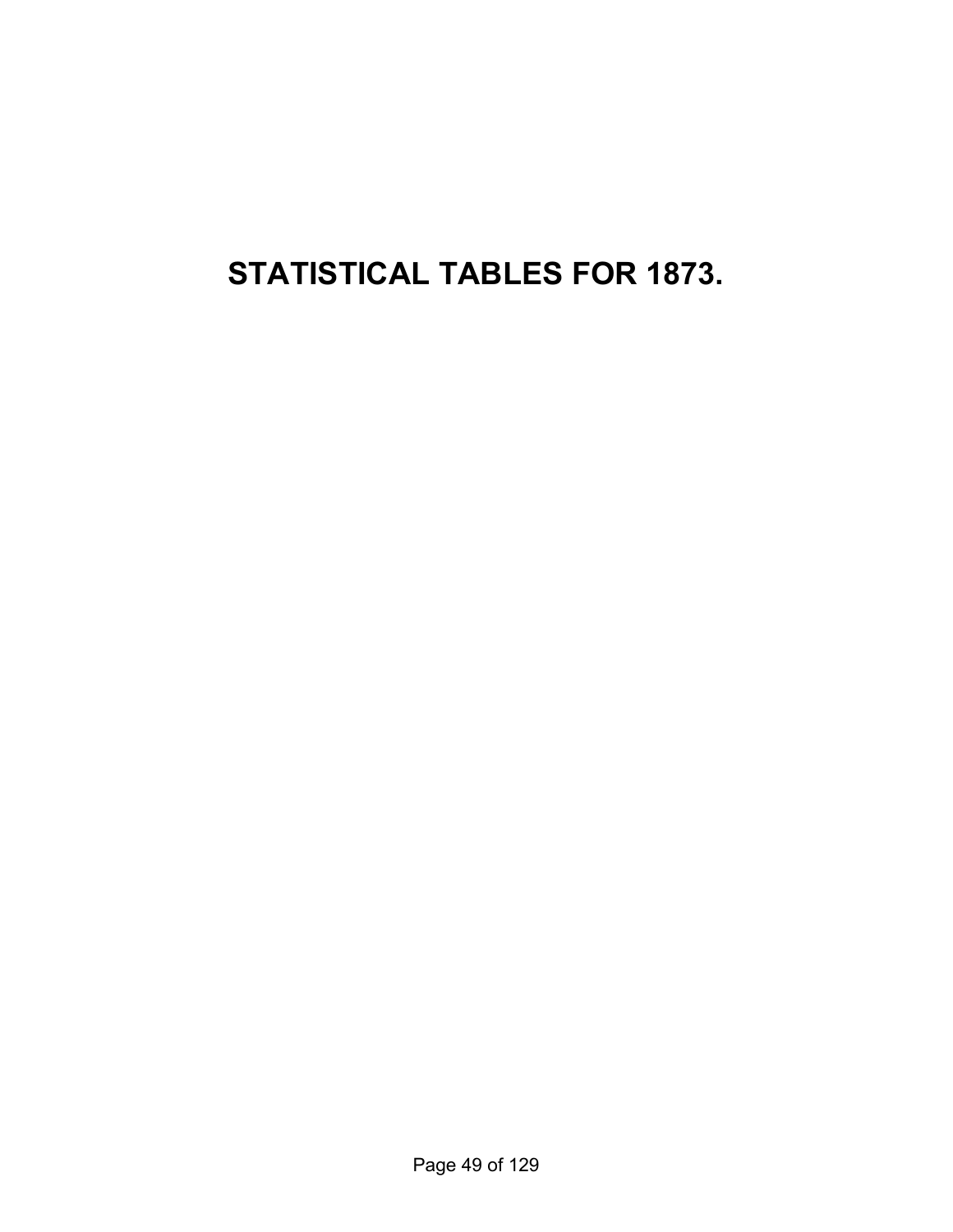# TABLE OF STATISTICS.

#### *Industrial and other statistical information for the year eighteen hundred and seventy-three, as reported to the Surveyor General by the several County Assessors, embracing the entire State.*

| COUNTIES.    | Acres<br>Acres<br>$\vec{\sigma}$<br>jand<br><b>1872</b><br>1872 |                         | WHEAT.  |           |        | <b>BARLEY.</b> | Acres<br>$\vec{\sigma}$<br>1873 | Acres<br>of wheat<br>1873 | 1873                    |
|--------------|-----------------------------------------------------------------|-------------------------|---------|-----------|--------|----------------|---------------------------------|---------------------------|-------------------------|
|              | of land inclosed<br>$\overline{5}$                              | cultivated<br>$\exists$ | Acres   | Bushels   | Acres  | <b>Bushels</b> | land cultivated<br>Ξ.           | uwos<br>Ξ.                | Acres of barley sown in |
| Alameda      | 122,180                                                         | 117,767                 | 71,942  | 1,711,807 | 14,195 | 595,257        | 112,000                         | 75,000                    | 13,500                  |
| Alpine       | 10,000                                                          | 2,862                   | 500     | 7,500     | 650    | 10,400         |                                 | 500                       | 700                     |
| Amador       | 60,184                                                          | 6,713                   | 845     | 21,125    | 1,520  | 45,360         |                                 |                           |                         |
| Butte        | 171,061                                                         | 83,606                  | 46,636  | 932,720   | 16,040 | 449,138        |                                 | 49,400                    | 15,600                  |
| Calaveras    | 48,035                                                          | 11,200                  | 542     | 6,499     | 1,696  | 30,838         |                                 | 800                       | 2,200                   |
| Colusa       | 250,000                                                         | 165,000                 | 150,000 | 3,000,000 | 10,000 | 220,200        |                                 | 200,000                   | 10,000                  |
| Contra Costa | 174,289                                                         | 83,890                  | 61,748  | 1,887,320 | 16,296 | 664,254        |                                 |                           |                         |
| Del Norte    | 10,710                                                          | 1,820                   | 210     | 3,930     | 190    | 5,800          |                                 | 243                       | 175                     |
| El Dorado    | 68,000                                                          | 10,643                  | 502     | 4,321     | 619    | 6,023          |                                 | 500                       | 400                     |
| Fresno       | 55,734                                                          | 18,506                  | 8,972   | 92,968    | 9,451  | 142,689        |                                 | 17,683                    | 12,295                  |
| Humboldt     | 49,205                                                          | 15,160                  | 1,510   | 37,750    | 582    | 17,460         |                                 | 1,645                     | 790                     |
| Inyo         |                                                                 | 6,443                   | 1,080   | 17,645    | 2,520  | 22,326         | 5,480                           | 628                       | 1,648                   |
| Kern         | 26,811                                                          | 9,652                   | 2,244   | 38,433    | 2,363  | 60,146         |                                 | 4,000                     | 4,500                   |
| Klamath      | 8,000                                                           | 2,400                   | 200     | 4,000     | 60     | 700            |                                 | 210                       | 55                      |
| Lake         | 31,550                                                          | 7,338                   | 3,450   | 70,276    | 2,014  | 49,193         |                                 |                           |                         |
| Lassen       | 23,025                                                          | 4,988                   | 1,758   | 32,327    | 1,859  | 47,717         |                                 | 1,975                     | 2,250                   |
| Los Angeles  | 46,000                                                          | 48,700                  | 500     | 10,700    | 11,800 | 348,000        |                                 | 650                       | 12,900                  |
| Marin        | 287,186                                                         | 16,485                  | 2.469   | 46,210    | 852    | 23,456         |                                 |                           |                         |
| Mariposa     |                                                                 |                         |         |           |        |                |                                 |                           |                         |
| Mendocino    |                                                                 |                         |         |           |        |                |                                 |                           |                         |
| $Merced$     | 86,192                                                          |                         | 200,000 | 1,426,897 | 75,000 | 306,967        |                                 | 144,490                   | 17,427                  |
| Mono         | 5,995                                                           | 710                     | 200     | 3,100     | 275    | 3,085          |                                 | 215                       | 280                     |
| Monterey     | 354,640                                                         | 195,200                 | 116,550 | 2,331,000 | 48,250 | 1,447,500      |                                 | 127,750                   | 39,200                  |
| Napa         | 109,730                                                         | 48,735                  | 31,780  | 395,350   | 4,070  | 81,400         |                                 | 33,150                    | 3,840                   |
| Nevada       |                                                                 |                         |         |           |        |                |                                 |                           |                         |
| Placer       | 52,813                                                          | 33,966                  | 15,912  | 212,650   | 4,767  | 70,240         |                                 | 16,637                    | 5,267                   |
| Plumas       | 48,220                                                          | 3,900                   | 1,203   | 19,075    | 669    | 16,368         |                                 |                           |                         |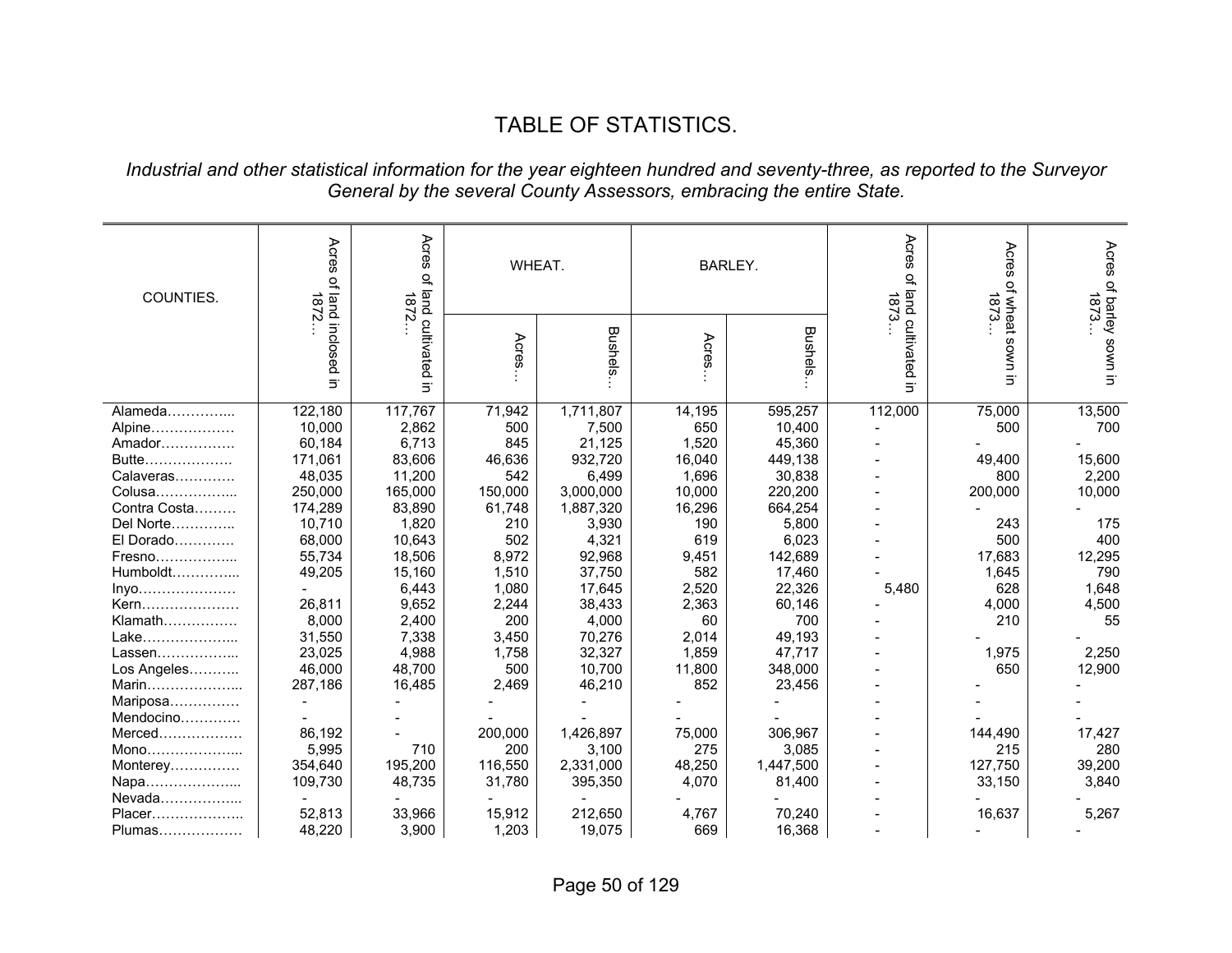| Sacramento      | 294,621   | 64,716    | 7,662     | 122,757      | 21,967  | 293,866   |         | 7,844     | 23,253  |
|-----------------|-----------|-----------|-----------|--------------|---------|-----------|---------|-----------|---------|
| San Bernardino  | 21,500    | 9,000     | 2,419     | 20,013       | 3,757   | 25,000    |         | 2,500     | 4,000   |
| San Diego       | 8,546     | 10,491    | 2,342     | 11,442       | 5,937   | 17,817    |         | 2,500     | 6,000   |
| San Francisco   |           |           |           |              |         |           |         |           |         |
| San Joaquin     | 275,000   | 225,000   | 186,125   | 2,667,800    | 29,375  | 538,840   |         | 190,000   | 33,000  |
| San Luis Obispo | 120,000   | 30,000    | 3,000     | 45,00        | 20,000  | 400,000   |         | 3,500     | 25,000  |
| San Mateo       | 79,130    | 31,534    | 5,852     | 127,001      | 5,460   | 169,713   |         | 6,097     | 5,813   |
| Santa Barbara   | 31,270    | 15,285    | 1,900     | Cut for hay. | 2,210   | 66,300    |         | 5,797     | 2,790   |
| Santa Clara     | 501,723   | 185,657   | 172,573   | 1,578,843    | 12,444  | 121,137   |         | 163,789   | 13,437  |
| Santa Cruz      | 69,170    | 18,496    | 7,480     | 193,480      | 3,336   | 132,012   |         | 7,890     | 4,420   |
| Shasta          | 57,000    | 31,350    | 7,672     | 104,250      | 7,640   | 152,740   |         | 8,280     | 7,645   |
| Sierra          | 37,106    | 3,340     | 1,190     | 16,120       | 1,036   | 20,410    |         | 1,320     | 1,090   |
| Siskiyou        | 125,000   | 45,000    | 10,313    | 164,695      | 2,344   | 46,880    |         | 12,413    | 2,917   |
| Solano          | 153,216   | 88,744    | 60,698    | 616,235      | 14,825  | 59,385    |         |           |         |
| Sonoma          | 359.405   | 56,002    | 18,871    | 312,321      | 6,165   | 135,946   |         | 28,786    | 5,969   |
| Stanislaus      | 45,000    | 401,000   | 360,000   | 5,000,000    | 40,000  | 800,000   |         | 365,000   | 35,500  |
| Sutter          | 234,450   | 120,830   | 60,060    | 885,744      | 12,120  | 251,878   |         | 100,785   | 20,132  |
| Tehama          |           |           |           |              |         |           |         |           |         |
| Trinity         | 9,107     | 5,519     | 709       | 10,101       | 73      | 783       |         | 690       | 583     |
| Tulare          | 64,371    | 32,882    | 11,559    | 97,729       | 17,848  | 129,240   |         | 15,412    | 23,797  |
| $Tuolumne$      |           |           | 5,500     | 82,500       | 1,000   | 9,000     | 40,000  | 4,500     | 900     |
| Ventura         |           |           |           |              |         |           |         |           |         |
| Yolo            | 76,640    | 155,355   | 79,040    | 1,533,333    | 12,340  | 244,800   | 163,460 | 80,725    | 11,320  |
| Yuba            | 116,717   | 51,127    | 13,950    | 186,700      | 8,600   | 125,200   |         | 13,318    | 8,869   |
|                 |           |           |           |              |         |           |         |           |         |
| Totals          | 4,843,532 | 2,477,012 | 1,739,668 | 26,089,667   | 454,215 | 8,405,464 | 320,940 | 1,696,622 | 379,462 |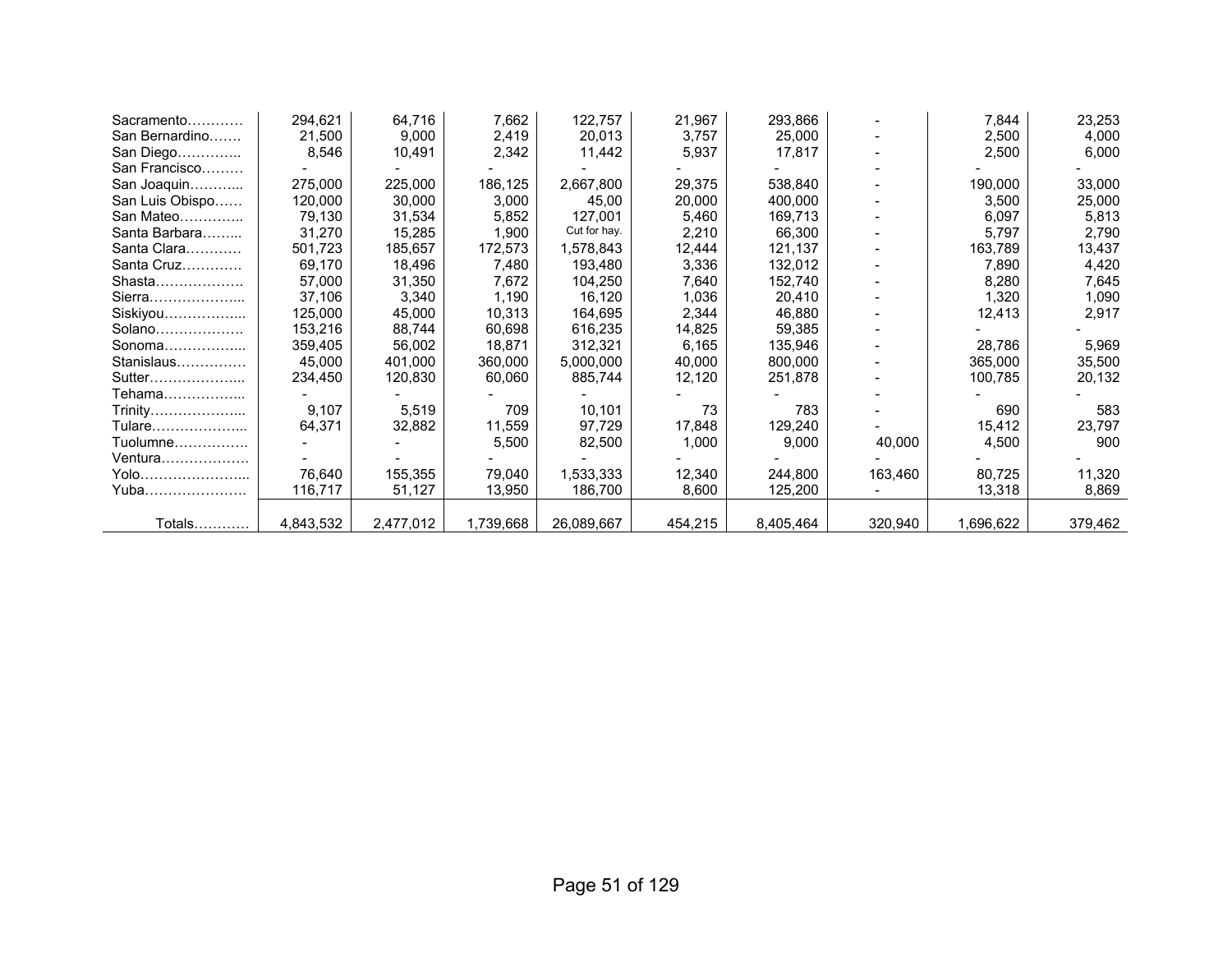|                 | OATS.         |                | RYE.           |         | CORN.          |                 | <b>BUCKWHEAT.</b> |         | PEAS. |                |
|-----------------|---------------|----------------|----------------|---------|----------------|-----------------|-------------------|---------|-------|----------------|
| COUNTIES.       | Acres         | <b>Bushels</b> | Acres          | Bushels | Acres          | <b>Bushels.</b> | Acres             | Bushels | Acres | <b>Bushels</b> |
| Alameda         | 1,330         | 39,828         |                |         | 1,365          | 40,790          | 4                 | 15      | 150   | 3,000          |
| Alpine          | 400           | 7,200          | 50             | 600     | 100            | 2,250           |                   |         | 10    | 200            |
| Amador          |               |                |                |         | 475            | 19,028          |                   |         |       |                |
| Butte           | 346           | 12,100         | 340            | 5,400   | 70             | 24,600          |                   |         |       |                |
| Calaveras       |               |                |                |         | 249            | 6,370           |                   |         |       |                |
| Colusa          | 1,000         | 25,000         |                |         | 500            | 5,000           |                   |         |       |                |
| Contra Costa    | 4,312         | 161,363        | 72             | 1,676   | 176            | 9,420           |                   |         | 8     | 200            |
| Del Norte       | 544           | 15,300         |                |         | 39             | 1,890           |                   |         | 64    | 1,520          |
| El Dorado       | 150           | 718            | 166            | 401     | 40             | 113             |                   |         |       |                |
| Fresno          | 936           | 140            | 46             | 285     | 226            | 6,140           |                   |         |       |                |
| Humboldt        | 4,685         | 234,250        |                |         | 168            | 7,355           | 8                 | 200     | 1,041 | 62,460         |
| Inyo            | 450           | 4,500          |                |         | 1,600          | 23,922          |                   |         |       |                |
| Kern            | 214           | 6,191          | 130            | 2,485   | 1,039          | 19,830          | 26                | 362     | 62    | 871            |
| Klamath         | 100           | 1,300          | 20             | 150     | 70             | 900             |                   |         |       |                |
| Lake            | 125           | 2,225          | 5              | 115     | 225            | 5,720           |                   |         |       |                |
| Lassen          | 1,356         | 37,013         |                |         | 3              | 123             | 1                 | 26      | -1    | 54             |
| Los Angeles     | 370           | 250            | 150            | 4,200   | 12,000         | 562,000         | 70                | 1,600   | 95    | 2,370          |
| Marin           | 9,654         | 231,464        |                |         |                |                 |                   |         |       |                |
| Mariposa        |               |                |                |         |                |                 |                   |         |       |                |
| Mendocino       |               |                |                |         |                |                 |                   |         |       |                |
| Merced          |               | 250            |                |         |                | 9,240           |                   |         |       |                |
| Mono            | 205           | 4,100          |                |         |                |                 |                   |         |       |                |
| Monterey        | 500           | 1,500          | 200            | 4,000   | 1,550          | 46,500          | 160               | 4,800   | 150   | 4,500          |
| Napa            | 1,590         | 48,150         | 35             | 525     | 2,230          | 78,050          |                   |         | 5     | 110            |
| Nevada          |               |                |                |         |                |                 |                   |         |       |                |
| Placer          | 4,950         | Cut for hay.   | 250            | 3,176   | 48             | 1,570           |                   |         |       |                |
| Plumas          | 1,688         | 58,610         |                |         | $4\frac{1}{4}$ | 80              |                   |         | 3     | 100            |
| Sacramento      | 2,528         | 48,486         | $\overline{7}$ | 140     | 1,954          | 62,960          | 71                | 1,730   | 15    | 850            |
| San Bernardino  | 26            | 750            |                |         | 800            | 19,880          |                   |         |       |                |
| San Diego       | $\frac{1}{4}$ | 20             | $7\frac{1}{4}$ | 83      | 338            | 7,970           | 1                 | 10      | 10    | 300            |
| San Francisco   |               |                |                |         |                |                 |                   |         |       |                |
| San Joaquin     | 79            | 2,850          | 331            | 3,950   | 1,495          | 41,850          |                   |         | 10    | 350            |
| San Luis Obispo |               |                |                |         | 300            | 7,500           |                   |         | 20    | 400            |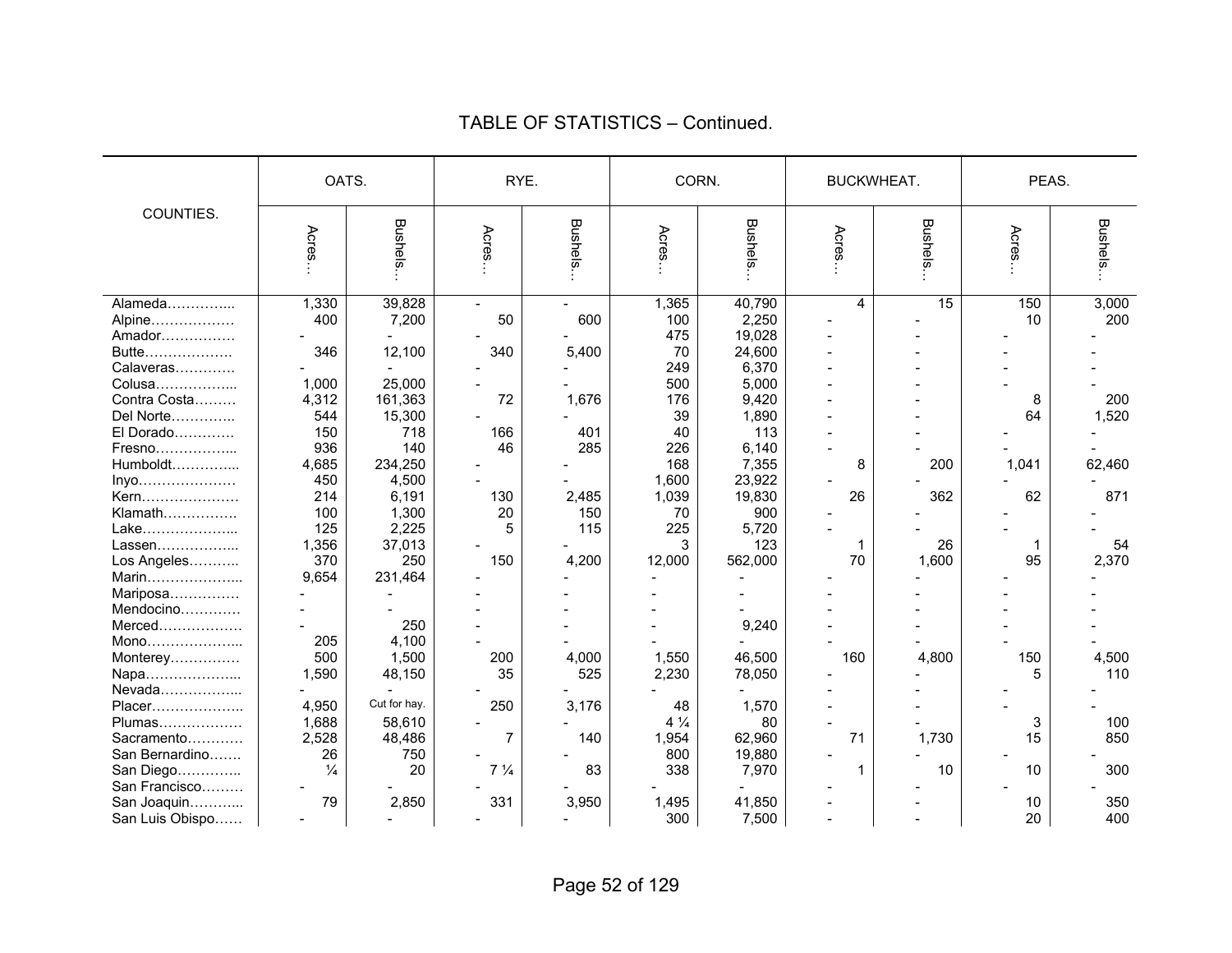| San Mateo     | 8,857  | 340,655      | 40    | 800    | 35     | 955       | 9   | 275    |                   |        |
|---------------|--------|--------------|-------|--------|--------|-----------|-----|--------|-------------------|--------|
| Santa Barbara | 100    | Cut for hay. |       |        | 1,100  | 44,000    |     |        |                   |        |
| Santa Clara   | 734    | 11,343       | 233   | 2,269  | 134    | 5,816     |     |        |                   | 83     |
| Santa Cruz    | 2,112  | 69,584       | 123   | 2,706  | 1,246  | 22,528    | 28  | 664    |                   |        |
| Shasta        | 231    | 5,204        |       |        | 125    | 2,630     |     |        |                   |        |
| Sierra        | 590    | 12,100       |       |        |        |           |     |        |                   |        |
| Siskiyou      | 4,500  | 112,500      | 45    | 675    | 120    | 4,756     | 43  | 645    | 34                | 510    |
| Solano        | 500    | 3,165        |       |        | 625    | 3,840     |     |        | 50                | 118    |
| Sonoma        | 4,407  | 92,410       |       | 100    | 4,556  | 122,268   | 12  | 270    |                   |        |
| Stanislaus    |        |              |       |        | 200    | 10,500    |     |        |                   |        |
| Sutter        | 300    | 8,765        |       |        | 1,025  | 25,625    | 50  | 1,500  |                   |        |
| Tehama        |        |              |       |        |        |           |     |        |                   |        |
| Trinity       |        |              | 10    | 100    | 40     | 295       |     |        |                   | 50     |
| Tulare        | 1,272  | 31,811       | 200   | 4,400  | 650    | 13,500    |     |        |                   |        |
| Tuolumne      | 150    | 1,459        | 70    | 1,100  | 175    | 3,000     |     |        | $12 \overline{ }$ | 4,000  |
| Ventura       |        |              |       |        |        |           |     |        |                   |        |
|               |        |              |       |        | 80     | 1,600     |     |        | 18                | 450    |
| Yuba          | 676    | 11,210       |       |        | 850    | 35,500    | 35  | 1,660  |                   |        |
|               |        |              |       |        |        |           |     |        |                   |        |
| Totals        | 61,967 | 1,643,964    | 2,533 | 39,336 | 38,025 | 1,307,864 | 518 | 13,757 | 1.764             | 82,496 |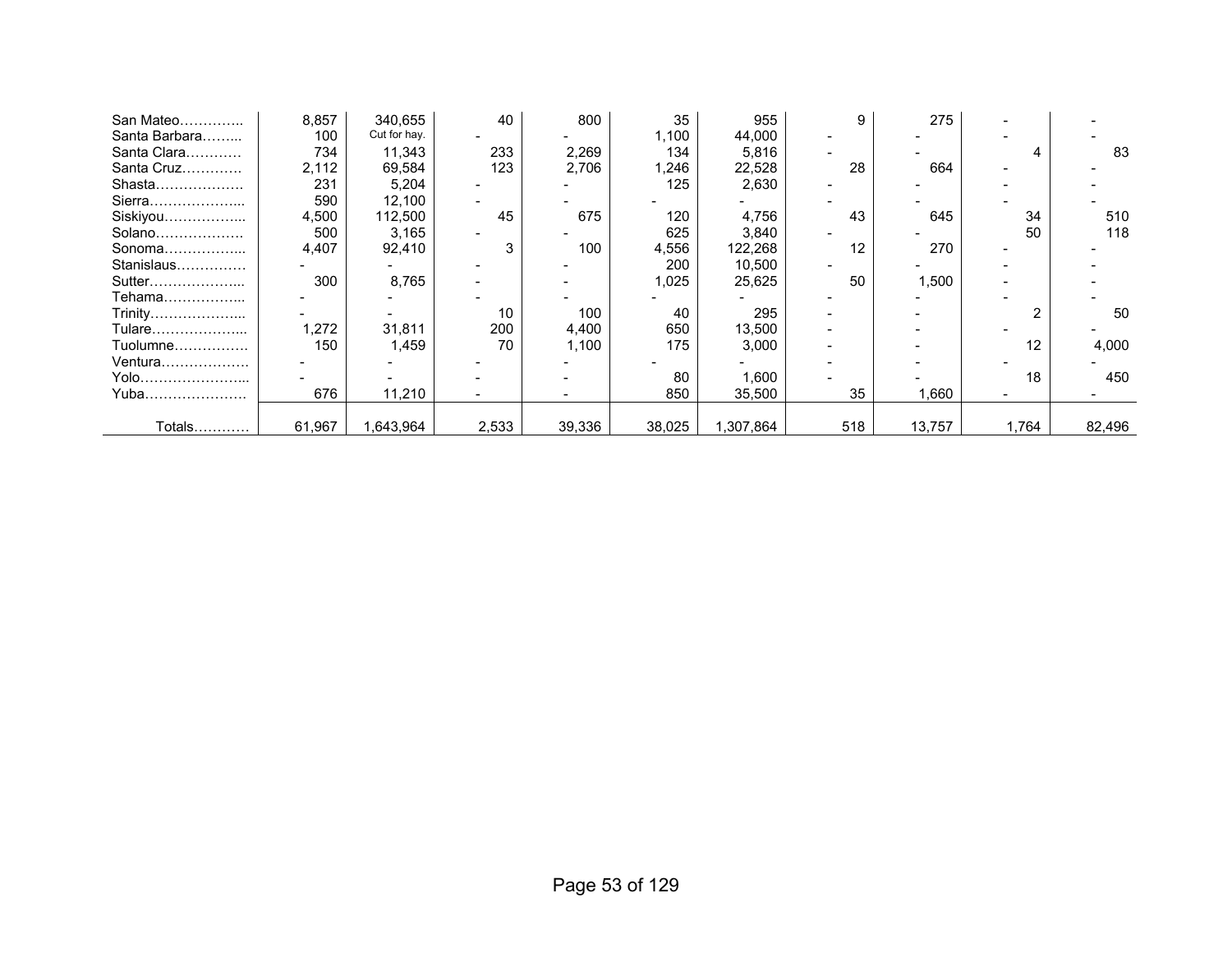|                                                                                          | PEANUTS.     |                 | <b>BEANS.</b>                   |                                             | CASTOR BEANS.        |                                   | POTATOES.                                         |                                                     | SWEET POTATOES.                      |                                   |
|------------------------------------------------------------------------------------------|--------------|-----------------|---------------------------------|---------------------------------------------|----------------------|-----------------------------------|---------------------------------------------------|-----------------------------------------------------|--------------------------------------|-----------------------------------|
| COUNTIES.                                                                                | Acres        | Pounds          | Acres.                          | <b>Bushels</b>                              | Acres                | <b>Bushels</b>                    | Acres                                             | <b>Bushels</b>                                      | Acres.                               | <b>Bushels</b>                    |
| Alameda<br>Alpine<br>Amador<br>Butte<br>Calaveras<br>Colusa<br>Contra Costa<br>Del Norte | $\sim$<br>20 | 6,000           | 405<br>5<br>15<br>5<br>172<br>8 | 13,960<br>125<br>540<br>100<br>5,490<br>160 | $\overline{a}$<br>10 | $\overline{\phantom{a}}$<br>3,000 | 325<br>50<br>50<br>100<br>256<br>40<br>174<br>147 | 325<br>100<br>220<br>250<br>640<br>80<br>890<br>521 | $\overline{a}$<br>5<br>25<br>20<br>4 | 22<br>75<br>50<br>30              |
| El Dorado<br>Fresno<br>Humboldt<br>Inyo<br>Kern<br>Klamath                               | 22           | 4,465           | 45<br>1<br>322<br>99<br>30      | 245<br>10<br>4,830<br>2,802<br>800          |                      |                                   | 27<br>3,148<br>350<br>145<br>70                   | 91<br>21,480<br>350<br>413<br>90                    | 16<br>50                             | 25<br>50                          |
| Lake<br>Lassen<br>Los Angeles<br>Marin<br>Mariposa                                       | 92           | 83,700          | 2<br>1,090                      | 41<br>21,800                                | 110                  | 110,720                           | 27<br>46<br>1,570<br>1,014                        | 63<br>185<br>7,800<br>1,541                         | 150                                  | 900                               |
| Mendocino<br>Merced<br>Mono<br>Monterey<br>Napa                                          |              | 14,000          | 1,350<br>6                      | 4,300<br>3,375<br>95                        |                      |                                   | 30<br>2,150<br>55                                 | 18<br>50<br>3,225<br>149                            |                                      | 8                                 |
| Nevada<br>Placer<br>Plumas<br>Sacramento<br>San Bernardino<br>San Diego                  | 15           | 3,721<br>20,000 | 550<br>8<br>33                  | 14,310<br>320<br>1,369                      |                      |                                   | 300<br>30<br>98<br>1,296<br>60<br>178             | 1,000<br>25<br>292<br>5,664<br>172<br>235           | 592<br>15<br>3                       | 2,173<br>$30\,$<br>$\overline{2}$ |
| San Francisco<br>San Joaquin<br>San Luis Obispo                                          |              | ۳               | 20<br>300                       | 775<br>1,200                                | $\sim$               |                                   | 175<br>120                                        | 593<br>480                                          |                                      |                                   |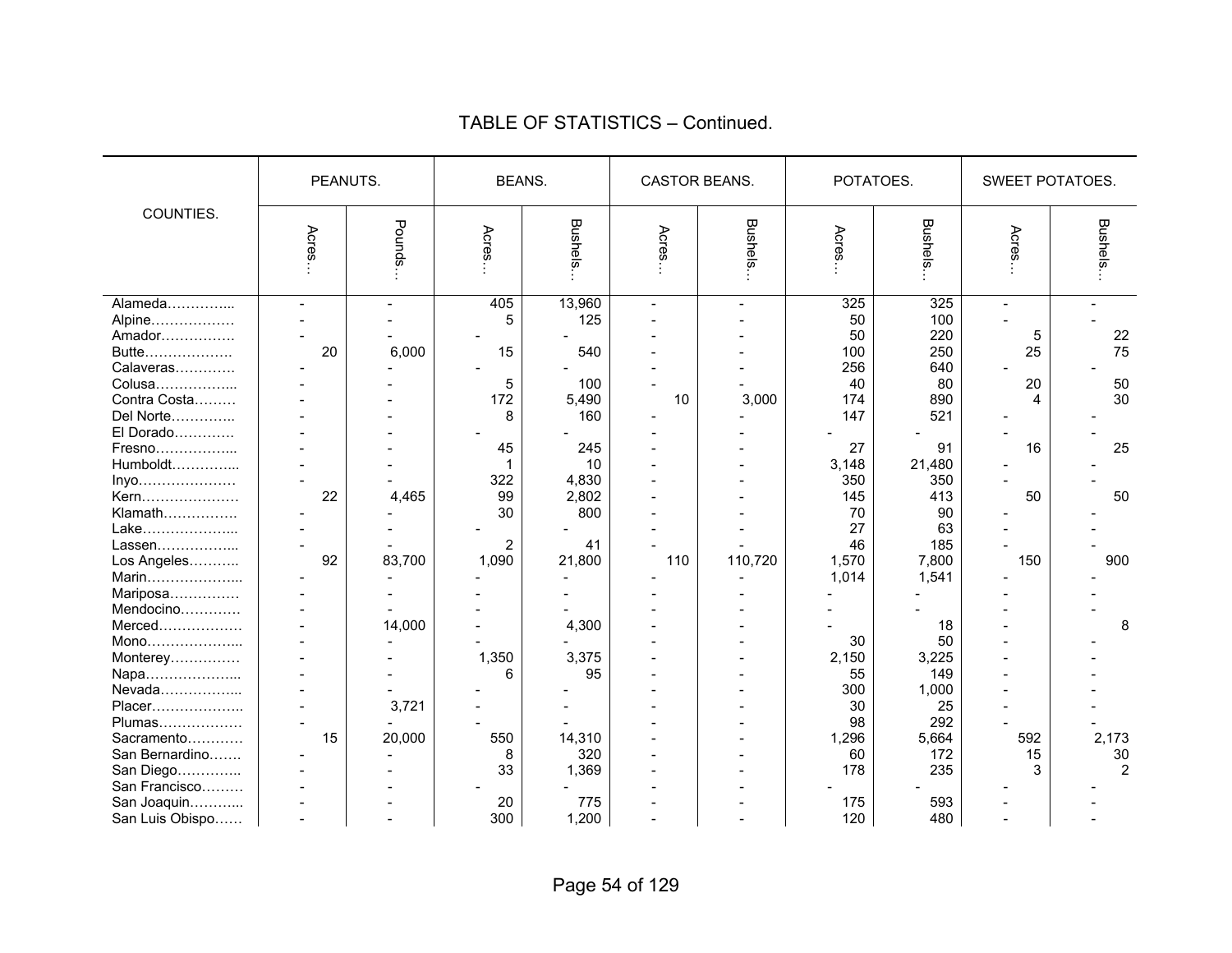| San Mateo     |     |         | 53    | 1,830   |     |         | 3,169  | 8,242  |       |       |
|---------------|-----|---------|-------|---------|-----|---------|--------|--------|-------|-------|
| Santa Barbara |     |         | 250   | 1,250   |     |         | 100    | 200    |       |       |
| Santa Clara   |     |         |       |         |     |         | 183    | 3,412  |       | 30    |
| Santa Cruz    |     |         | 228   | 3,776   |     |         | 550    | 1,852  |       |       |
| Shasta        |     |         | 18    | 343     |     |         | 224    | 556    |       |       |
| Sierra        |     |         |       |         |     |         | 120    | 340    |       |       |
| Siskiyou      |     |         | 67    | 340. ا  |     |         | 324    | 197    |       |       |
| Solano        |     |         | 30    | 360     | 20  | 4,212   |        |        |       |       |
| Sonoma        |     |         |       | 5       |     |         | 3,725  | 7,840  |       |       |
| Stanislaus    |     |         |       |         |     |         |        |        |       |       |
| Sutter        |     | 700     | 150   | 3,750   | 40  | 35,000  | 200    | 400    | 325   | 1,625 |
| Tehama        |     |         |       |         |     |         |        |        |       |       |
| Trinity       |     |         | 26    | 426     |     |         | 109    | 338    |       |       |
| Tulare        |     |         | 40    | 900     |     |         | 478    | 500    | 26    | 60    |
| Tuolumne      |     |         | 400   | 7,000   |     |         | 400    | 4,500  |       |       |
| Ventura       |     |         |       |         |     |         |        |        |       |       |
| Yolo          | 30  | 35,000  | 312   | 12,480  |     |         | 60     | 240    | 70    | 350   |
| Yuba          |     |         | 30    | 1,500   | 120 | 81,000  | 73     | 260    | 14    | 100   |
|               |     |         |       |         |     |         |        |        |       |       |
| Totals        | 180 | 167,586 | 6,091 | 111,607 | 300 | 233,932 | 21,746 | 75,819 | 1,324 | 5,519 |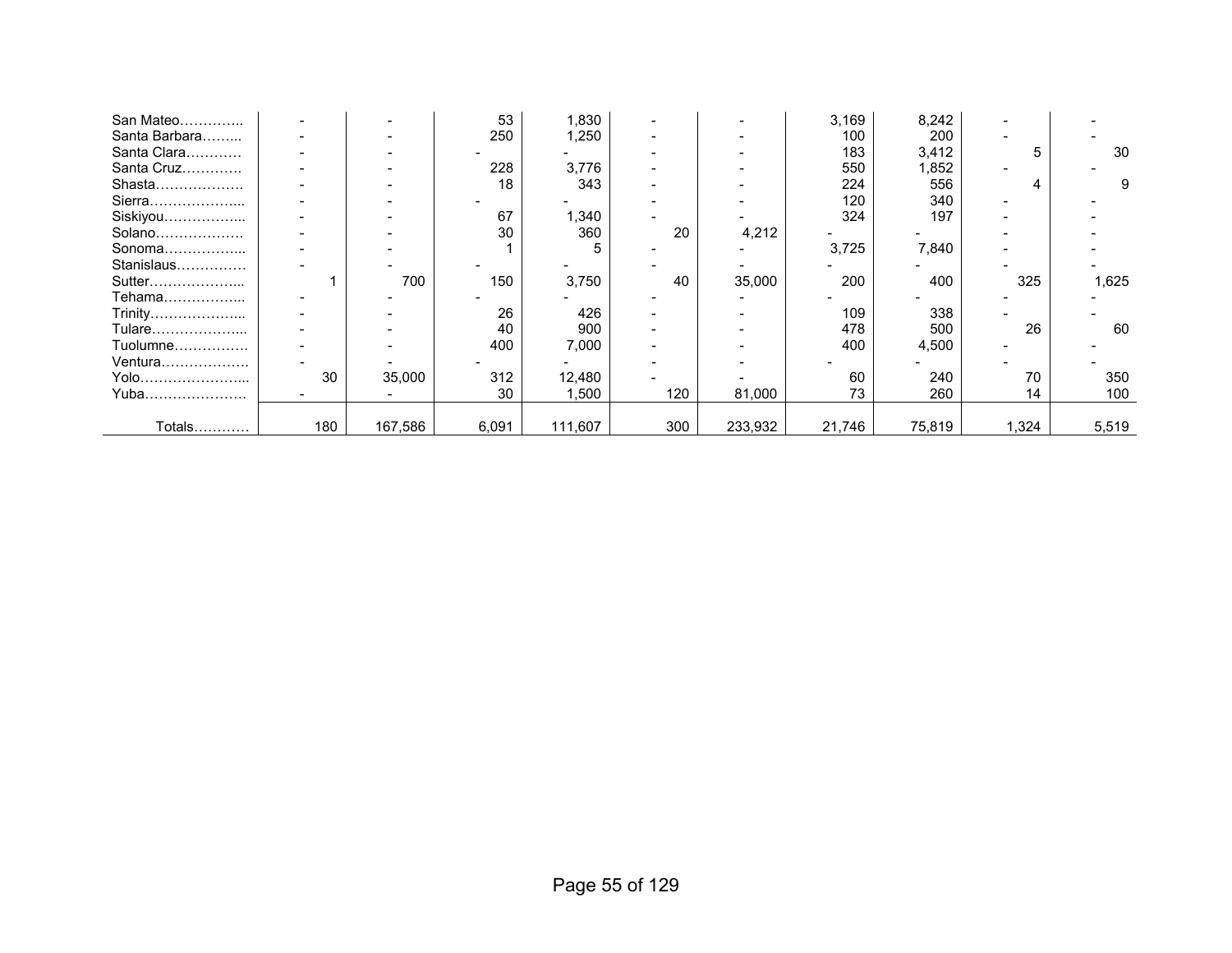|                 | ONIONS.        |                 | HAY.   |        |                | FLAX.        | HOPS. |         | TOBACCO. |                | <b>SUGAR</b><br>BEETS. |
|-----------------|----------------|-----------------|--------|--------|----------------|--------------|-------|---------|----------|----------------|------------------------|
| COUNTIES.       | Acres          | <b>Bushels.</b> | Acres  | Tons   | Acres          | Pounds       | Acres | Pounds. | Acres    | Pounds         | Tons.                  |
| Alameda         | 270            | 16,900          | 8,929  | 19,046 | $\sim$         |              | 28    | 24,500  |          | $\overline{a}$ | 10,260                 |
| Alpine          | $\overline{2}$ | 100             | 1,095  | 1,095  |                |              |       |         |          |                |                        |
| Amador          |                |                 | 3,873  | 4,238  |                |              | 18    | 17,200  |          |                |                        |
| Butte           | 30             | 1,800           | 18,000 | 15,600 |                |              |       |         |          |                | 400                    |
| Calaveras       | 75             | 3,000           | 6,737  | 6,398  |                |              |       |         |          |                |                        |
| Colusa          | 5              | 150             | 4,000  | 6,000  |                |              |       |         |          |                |                        |
| Contra Costa    | 18             | 3,150           | 19,123 | 25,308 |                |              |       |         |          |                | 3,087                  |
| Del Norte       | 2              | 200             | 786    | 1,124  |                |              |       |         |          |                | 24                     |
| El Dorado       |                |                 | 3,557  | 1,724  |                |              |       |         |          |                |                        |
| Fresno          | 5              | 85              | 2,122  | 3,434  |                |              |       |         |          |                |                        |
| Humboldt        | 2 <sub>2</sub> | 250             | 3,406  | 6,485  |                |              |       |         |          |                | 410                    |
| Inyo            | 20             | 240             | 2,000  | 2,000  |                |              |       |         |          |                | 11                     |
| Kern            | 34             | 1,690           | 2,952  | 3,801  |                |              |       |         |          |                | 36                     |
| Klamath         | 4              | 90              | 1,450  | 5,050  |                |              |       |         |          |                |                        |
| Lake            |                |                 | 3,843  | 4,867  |                |              | 12    | 2,715   |          |                |                        |
| Lassen          | 3              | 286             | 6,605  | 10,327 |                |              |       |         |          |                | 12                     |
| Los Angeles     | 97             | 34,600          | 2,970  | 7,430  | 2              |              | 40    | 60,000  | 50       | 25,000         |                        |
| Marin           |                |                 | 2,496  | 2,963  |                |              |       |         |          |                |                        |
| Mariposa        |                |                 |        |        |                |              |       |         |          |                |                        |
| Mendocino       |                |                 |        |        |                |              |       |         |          |                |                        |
| Merced          |                | 20              |        | 4,517  |                |              |       | 16,000  |          |                |                        |
| Mono            |                |                 | 4,000  | 4,500  |                |              |       |         |          |                |                        |
| Monterey        | 5              | 375             | 11,000 | 33,000 | 2,900          | Cut for seed | 25    |         | 105      |                |                        |
| Napa            | 4              | 320             | 9,120  | 11,150 |                |              | 45    | 81,220  |          |                | 185                    |
| Nevada          |                |                 | 3,000  | 2,750  |                |              |       |         |          |                |                        |
| Placer          |                |                 | 5,845  | 8,000  |                |              |       |         |          |                |                        |
| Plumas          | 1              | 25              | 20,513 | 20,582 |                |              |       |         |          |                | 15                     |
| Sacramento      | 49             | 6,199           | 29,973 | 24,925 |                | 170          | 154   | 181,260 |          |                | 12,655                 |
| San Bernardino  | 5              | 1,650           | 900    | 2,100  | $\overline{a}$ |              |       |         |          |                | 20                     |
| San Diego       | 10             | 500             | 1,459  | 642    |                |              |       |         |          |                | 100                    |
| San Francisco   |                |                 |        |        |                |              |       |         |          |                |                        |
| San Joaquin     | 10             | 1,725           | 17,500 | 16,750 |                |              | 19    | 10,700  |          |                |                        |
| San Luis Obispo | 6              | 500             | 20,000 | 30,000 |                |              |       |         |          |                | 500                    |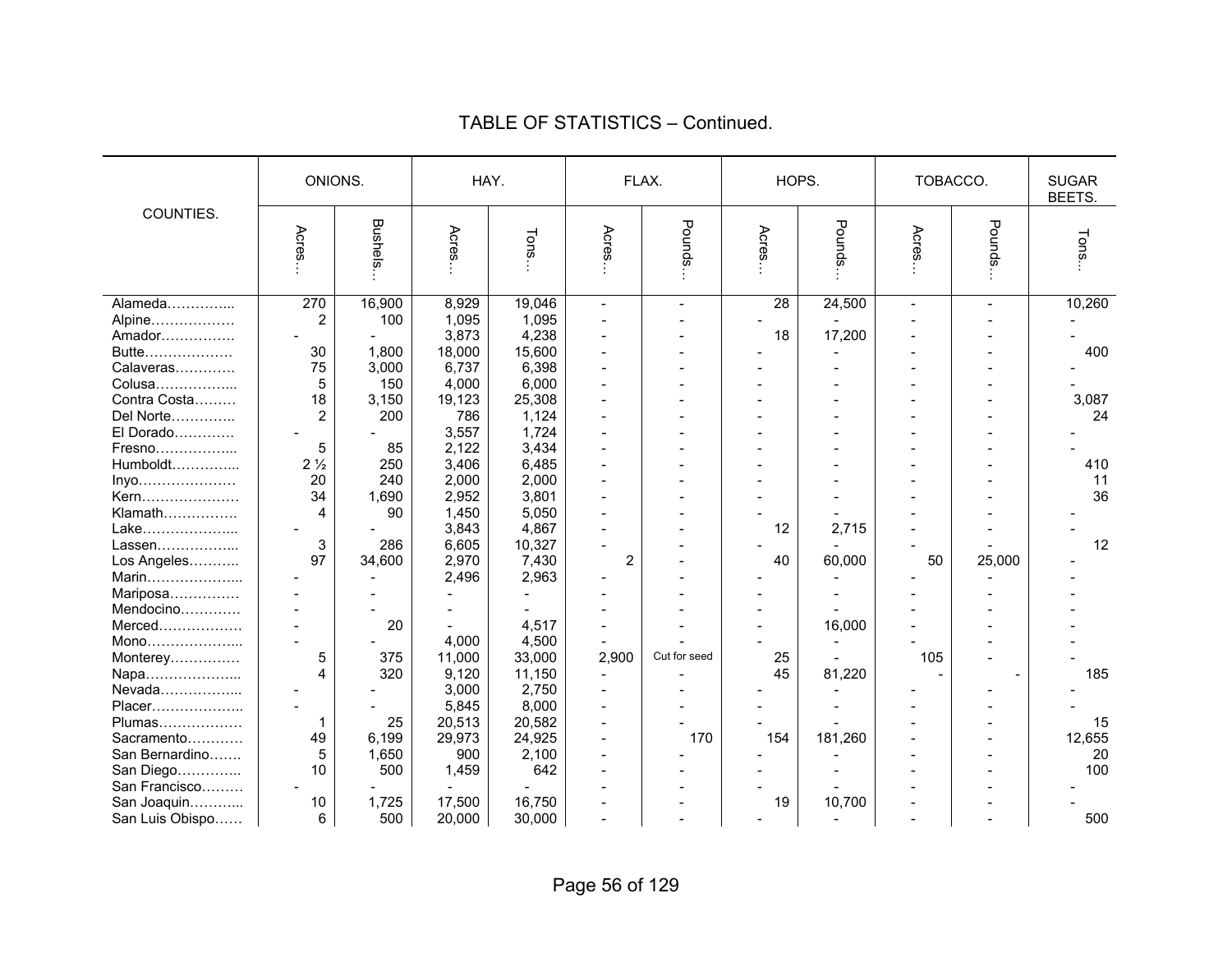| San Mateo     | 17             | 1,720  | 7,892   | 12,538  | 140   | 140,000   | 14                            | 14,000  |     |        | 1,716  |
|---------------|----------------|--------|---------|---------|-------|-----------|-------------------------------|---------|-----|--------|--------|
| Santa Barbara |                |        |         |         |       |           |                               |         |     |        |        |
| Santa Clara   | 46             | 5,630  | 25,322  | 46,978  |       |           | 89                            | 46,259  |     |        |        |
| Santa Cruz    |                |        | 2,411   | 3,013   | 917   | 994,586   | 60                            | 21,200  |     |        | 38     |
| Shasta        | 3              | 185    | 8,350   | 8,764   |       |           |                               |         |     |        |        |
| Sierra        | 14             | 700    | 10,370  | 11,210  |       |           |                               |         |     |        |        |
| Siskiyou      | 15             | 900    | 7,314   | 10.921  |       |           |                               |         |     |        |        |
| Solano        |                |        | 11,996  | 12,348  |       |           |                               |         |     |        | 130    |
| Sonoma        |                |        | 19,694  | 24,593  |       |           | 7 <sup>1</sup> / <sub>2</sub> | 5,200   |     |        | 9      |
| Stanislaus    |                |        | 1,000   | 1,000   |       |           |                               |         |     |        |        |
| Sutter        | 12             | 1,200  | 12,275  | 24,550  |       |           | 20                            | 1,550   |     |        |        |
| Tehama        |                |        |         |         |       |           |                               |         |     |        |        |
| Trinity       | $4\frac{1}{2}$ | 370    | 2,214   | 2,370   |       |           |                               |         |     |        |        |
| Tulare………………… |                |        | 5,800   | 3,400   |       |           |                               |         |     |        |        |
| Tuolumne      | 150            | 3,000  | 20,000  | 25,000  |       |           |                               |         | 25  | 4,000  | 22     |
| Ventura       |                |        |         |         |       |           |                               |         |     |        |        |
| Yolo          | 22             | 3,760  | 9,063   | 12,328  |       |           |                               |         |     |        | 300    |
| Yuba          |                |        | 14,570  | 10,460  |       |           |                               |         |     |        |        |
|               |                |        |         |         |       |           |                               |         |     |        |        |
| Totals        | 940            | 91,320 | 375,615 | 495,279 | 3,959 | 1,134,756 | 531                           | 481,804 | 180 | 29,000 | 29,930 |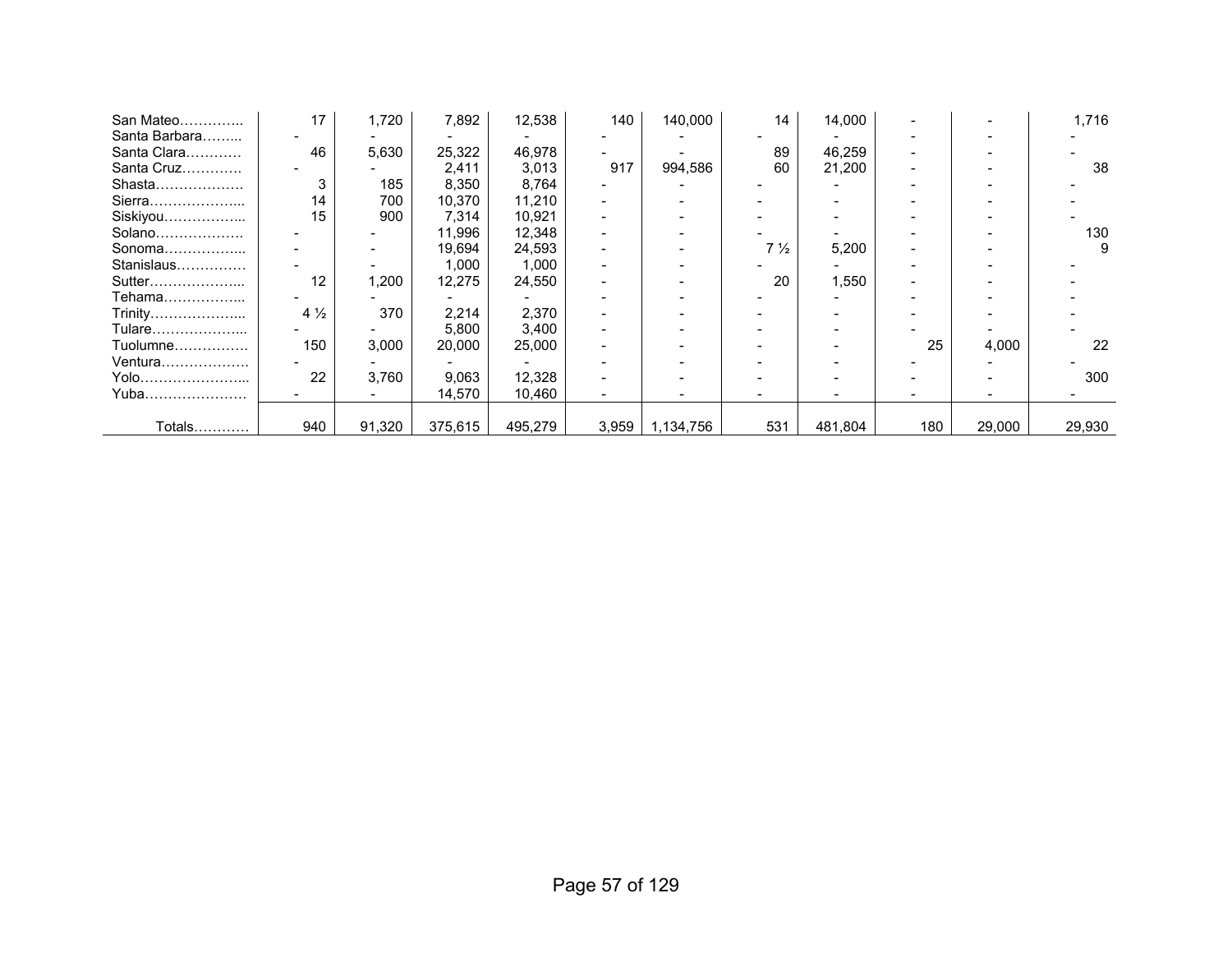|                | COTTON.        |         |                   | Pounds                   |                 |                               |                 |
|----------------|----------------|---------|-------------------|--------------------------|-----------------|-------------------------------|-----------------|
| COUNTIES.      | Acres          | Pounds. | Pounds of butter. | of cheese                | Pounds of wool. | Number of hives<br>bees.<br>읷 | Pounds of honey |
| Alameda        | $\overline{a}$ | ٠       | 162,750           | $\overline{\phantom{a}}$ | 182,315         | 197                           | 1,650           |
| Alpine         |                |         | 60,000            |                          | 800             | 32                            | 400             |
| Amador         |                |         |                   |                          | 113,400         |                               |                 |
| Butte          |                |         | 16,000            |                          | 362,400         | 587                           | 4,000           |
| Calaveras      |                |         | 28,650            | 500                      | 211,417         | 446                           | 3,500           |
| Colusa         |                |         | 5,000             |                          | 800,000         | 580                           | 2,000           |
| Contra Costa   |                |         | 149,991           | 68,816                   | 40,050          | 151                           | 4,250           |
| Del Norte      |                |         | 45,320            | 49,020                   | 2,046           | 156                           | 1,320           |
| El Dorado      |                |         | 12,176            | 794                      | 6,205           |                               |                 |
| Fresno         | 147            | 8,084   | 5,300             | 500                      | 1,122,192       | 96                            | 2,650           |
| Humboldt       |                |         | 86,670            | 2,000                    | 160,244         | 247                           | 2,975           |
| Inyo           |                |         | 5,000             |                          | 3,700           | 128                           | 896             |
| Kern           | 40             | 20,000  | 4,000             | 1,000                    | 1,000,000       | 90                            | 1,000           |
| Klamath        |                |         | 2,000             |                          |                 | 25                            | 500             |
| Lake           |                |         | 10,830            | 26,000                   | 75,315          | 236                           | 2,960           |
| Lassen         |                |         | 47,895            | 7,340                    | 51,485          | 12                            | 560             |
| Los Angeles    |                |         | 33,000            | 9,300                    | 1,436,000       | 2,720                         | 163,200         |
| Marin          |                |         | 2,312,493         | 43,000                   | 6,413           |                               |                 |
| Mariposa       |                |         |                   |                          |                 |                               |                 |
| Mendocino      |                |         |                   |                          |                 |                               |                 |
| Merced         |                | 120,000 | 27,716            | 43,200                   | 27,716          | 156                           | 2,500           |
| Mono           |                |         | 12,310            | 1,500                    |                 |                               |                 |
| Monterey       |                |         | 28,720            | 15,110                   |                 |                               |                 |
| Napa           |                |         | 138,300           | 15,400                   | 75,130          | 320                           | 2,600           |
| Nevada         |                |         | 25,000            | 50                       | 3,000           | 488                           | 5,000           |
| Placer         |                |         | 7,000             | 2,500                    | 100,500         | 380                           | 1,050           |
| Plumas         |                |         | 224,950           |                          | 10,165          | 100                           | 1,655           |
| Sacramento     |                |         | 229,420           | 71,675                   | 346,200         | 426                           | 2,585           |
| San Bernardino |                |         | 20,000            | 2,500                    | 85,000          | 884                           | 10,000          |
| San Diego      |                |         | 5,965             | 1,200                    | 86,700          | 1,854                         | 31,215          |
| San Francisco  |                |         |                   |                          |                 |                               |                 |
| San Joaquin    |                |         | 175,000           | 10,000                   | 274,265         | 1,675                         | 4,500           |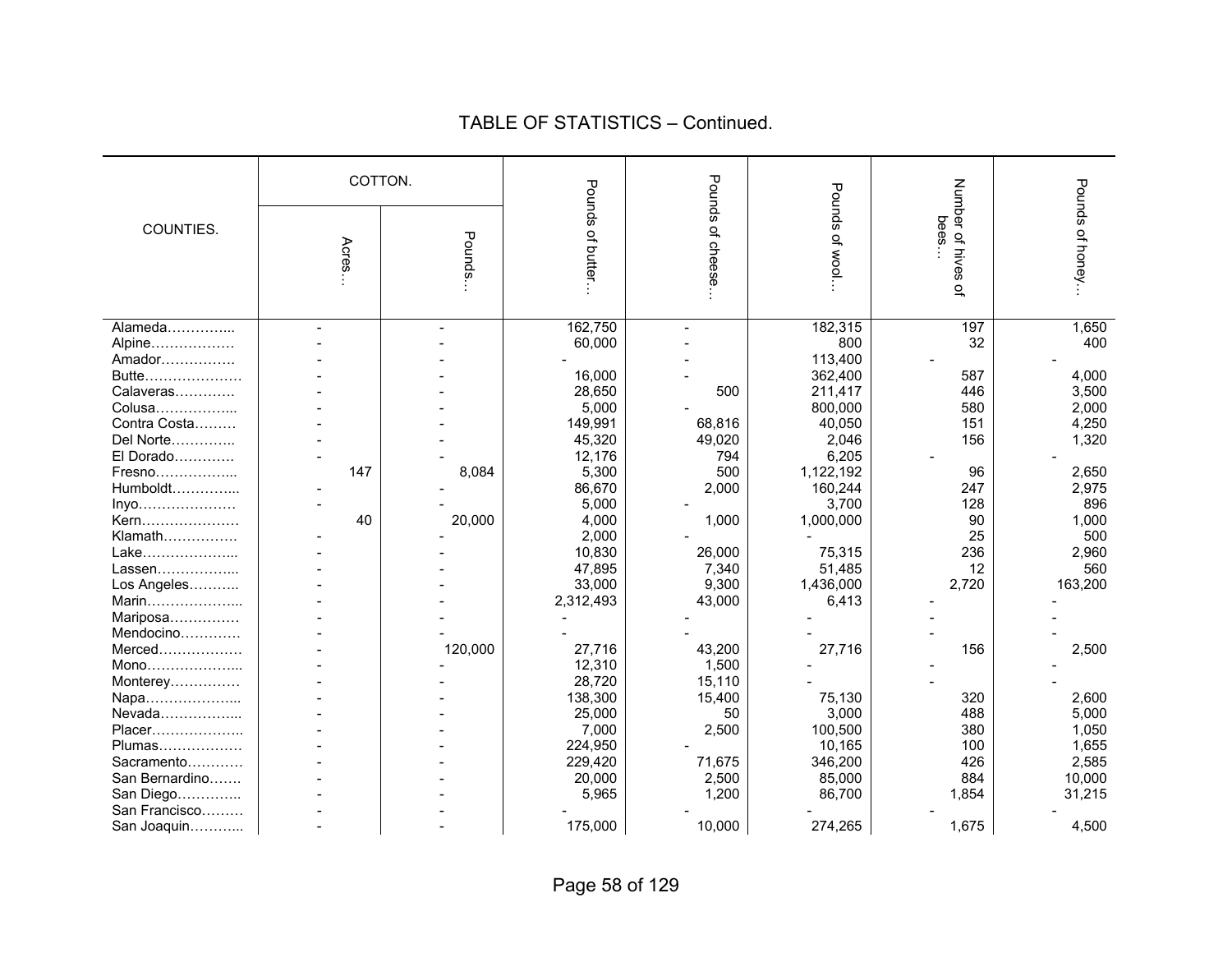| San Luis Obispo |     |         | 82,900    | 88,390    | 811,932    | 657    | 1,000   |
|-----------------|-----|---------|-----------|-----------|------------|--------|---------|
| San Mateo       |     |         | 138,253   | 275,617   |            | 213    | 950     |
| Santa Barbara   |     |         | 1,400     | 17,000    | 1,397,380  | 107    | 1,000   |
| Santa Clara     |     |         | 83,825    | 492,376   | 98,347     | 128    | 2,633   |
| Santa Cruz      |     |         | 131,456   | 26,530    | 650        |        |         |
| Shasta          |     |         | 15,250    |           | 125,000    | 531    | 4,330   |
| Sierra          |     |         | 91,000    | 12,700    | 3,874      | 154    | 3,700   |
| Siskiyou        |     |         | 77,964    | 18,114    |            | 680    | 6,944   |
| Solano          |     |         | 31,560    | 750       | 29,765     | 63     | 2,325   |
| Sonoma          |     |         | 443,680   | 37,200    | 52,750     | 235    | 412     |
| Stanislaus      |     |         | 6,650     |           | 637,400    | 285    | 7,400   |
| Sutter          |     |         | 65,075    |           | 135,973    | 1,785  | 1,285   |
| Tehama          |     |         |           |           |            |        |         |
| Trinity         |     |         | 15,000    | 700       |            | 69     | 200     |
| Tulare          |     |         | 5,000     |           | 722,115    | 557    | 6,340   |
| Tuolumne        |     |         | 80,000    |           | 9,000      | 434    | 4,000   |
| Ventura         |     |         |           |           |            |        |         |
| Yolo            |     |         | 131,000   | 3,000     | 50,160     | 473    | 5,231   |
| Yuba……………………    |     |         | 40,000    |           | 100,000    | 150    | 800     |
|                 |     |         |           |           |            |        |         |
| Totals…………      | 187 | 148,084 | 5,321,469 | 1,343,782 | 10,757,004 | 18,506 | 301,516 |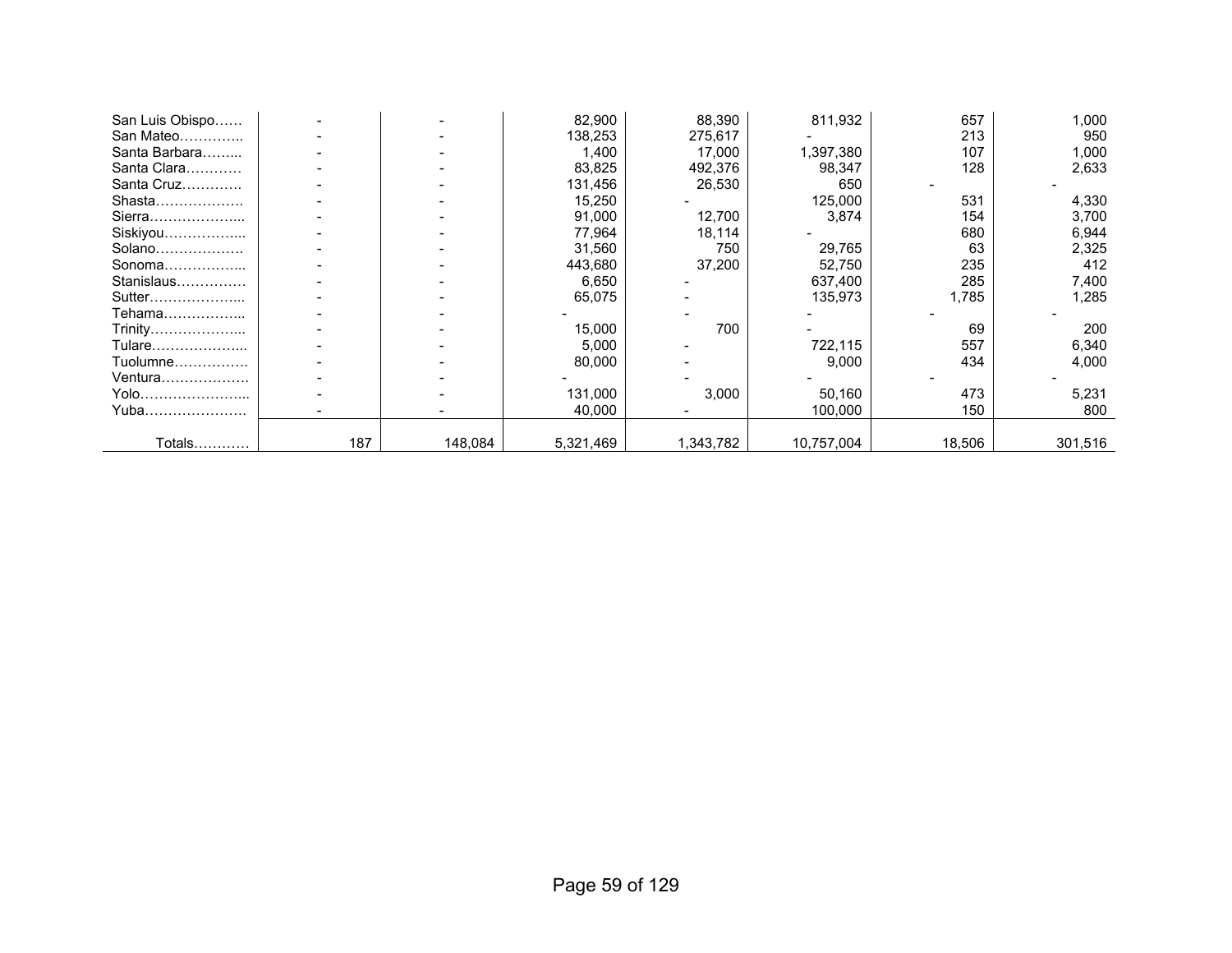| COUNTIES.       | apple trees<br>Number<br>$\overline{a}$ | peach trees<br>Number<br>$\overline{a}$ | pear trees<br>Number of | plum tress<br>Number of | cherry trees<br>Number of | Number<br>nectarine<br>trees.<br>$\overline{a}$ | Number<br>trees<br>duince<br>$\overline{a}$ | Number of<br>trees<br>apricot |
|-----------------|-----------------------------------------|-----------------------------------------|-------------------------|-------------------------|---------------------------|-------------------------------------------------|---------------------------------------------|-------------------------------|
| Alameda         | 52,790                                  | 13,507                                  | 16,690                  | 14,559                  | 25,879                    | 1,422                                           | 1,289                                       | 6,308                         |
| Alpine          | 100                                     | 50                                      |                         |                         |                           |                                                 |                                             |                               |
| Amador          | 35,670                                  | 19,480                                  | 11,320                  | 3,270                   | 1,740                     | 820                                             | 935                                         | 2,473                         |
| Butte           | 34,280                                  | 31,540                                  | 6,210                   | 4,670                   | 1,860                     | 1,100                                           | 638                                         | 2,370                         |
| Calaveras       | 27,303                                  | 12,107                                  | 3,934                   | 2,483                   | 547                       | 389                                             | 778                                         | 568                           |
| Colusa          | 71,450                                  | 90,645                                  | 15,000                  | 9,450                   | 8,500                     | 3,400                                           | 3,000                                       | 4,240                         |
| Contra Costa    | 36,798                                  | 16,630                                  | 8,252                   | 4,810                   | 3,133                     | 416                                             | 1,635                                       | 1,076                         |
| Del Norte       | 7,051                                   | 200                                     | 316                     | 345                     | 262                       | 10                                              | 17                                          | 12                            |
| El Dorado       | 81,581                                  | 25,591                                  | 22,913                  | 8,375                   | 1,511                     | 892                                             | 424                                         | 196                           |
| Fresno          | 2,332                                   | 4,564                                   | 472                     | 320                     | 103                       | 51                                              | 34                                          | 184                           |
| Humboldt        | 62,470                                  | 2,000                                   | 1,700                   | 2,460                   | 1,506                     |                                                 | 120                                         | 100                           |
| Inyo            | 500                                     | 1,500                                   | 200                     | 100                     | 75                        | 50                                              | 40                                          | 42                            |
| Kern            | 2,997                                   | 3,833                                   | 580                     | 606                     | 249                       | 335                                             | 252                                         | 237                           |
| Klamath         | 4,000                                   | 2,000                                   | 200                     | 450                     | 170                       | 70                                              | 40                                          | 35                            |
| Lake            | 9,784                                   | 4,223                                   | 1,748                   | 1,350                   | 223                       | 122                                             | 36                                          | 150                           |
| Lassen          | 7,831                                   | 3,069                                   | 579                     | 456                     | 115                       | 31                                              | 98                                          | 204                           |
| Los Angeles     | 7,400                                   | 13,000                                  | 5,000                   | 250                     | 150                       | 150                                             | 1,100                                       | 2,000                         |
| Marin           | 29,392                                  | 316                                     | 971                     | 763                     | 314                       | 17                                              | 168                                         | 17                            |
| Mariposa        |                                         |                                         |                         |                         |                           |                                                 |                                             |                               |
| Mendocino       |                                         |                                         |                         |                         |                           |                                                 |                                             |                               |
| Merced          | 10,732                                  | 6,738                                   | 1,754                   | 865                     | 316                       | 82                                              | 155                                         | 640                           |
| Mono            |                                         |                                         |                         |                         |                           |                                                 |                                             |                               |
| Monterey        | 5,780                                   | 2,100                                   | 1,850                   | 840                     | 380                       | 90                                              | 120                                         | 280                           |
| Napa            | 63,420                                  | 24,270                                  | 20,460                  | 7,230                   | 13,115                    | 9,240                                           | 1,610                                       | 1,995                         |
| Nevada          | 56,753                                  | 21,509                                  | 8,169                   | 4,999                   | 3,285                     | 722                                             | 1,285                                       | 255                           |
| Placer          | 48,905                                  | 24,108                                  | 11,879                  | 14,309                  | 7,907                     | 1,143                                           | 1,979                                       | 809                           |
| Plumas          | 3,066                                   | 3,429                                   | 594                     | 232                     | 400                       | 34                                              | 9                                           | 11                            |
| Sacramento      | 99,556                                  | 100,002                                 | 32,116                  | 19,214                  | 6,829                     | 3,625                                           | 3,699                                       | 13,565                        |
| San Bernardino  | 11,500                                  | 13,000                                  | 1,510                   | 1,400                   | 75                        | 225                                             | 375                                         | 1,565                         |
| San Diego       | 1,634                                   | 6,152                                   | 348                     | 700                     | 635                       | 126                                             | 63                                          | 136                           |
| San Francisco   |                                         |                                         |                         |                         |                           |                                                 |                                             |                               |
| San Joaquin     | 4,000                                   | 18,000                                  | 12,000                  | 6,000                   | 1,000                     | 1,000                                           | 750                                         | 2,500                         |
| San Luis Obispo | 4,000                                   | 1,100                                   | 1,200                   | 550                     | 200                       | 100                                             | 60                                          | 120                           |
| San Mateo       | 11,004                                  | 2,248                                   | 2,111                   | 1,008                   | 715                       | 147                                             | 220                                         | 671                           |
| Santa Barbara   | 5,646                                   | 1,589                                   | 1,525                   | 853                     | 174                       | 114                                             | 285                                         | 1,694                         |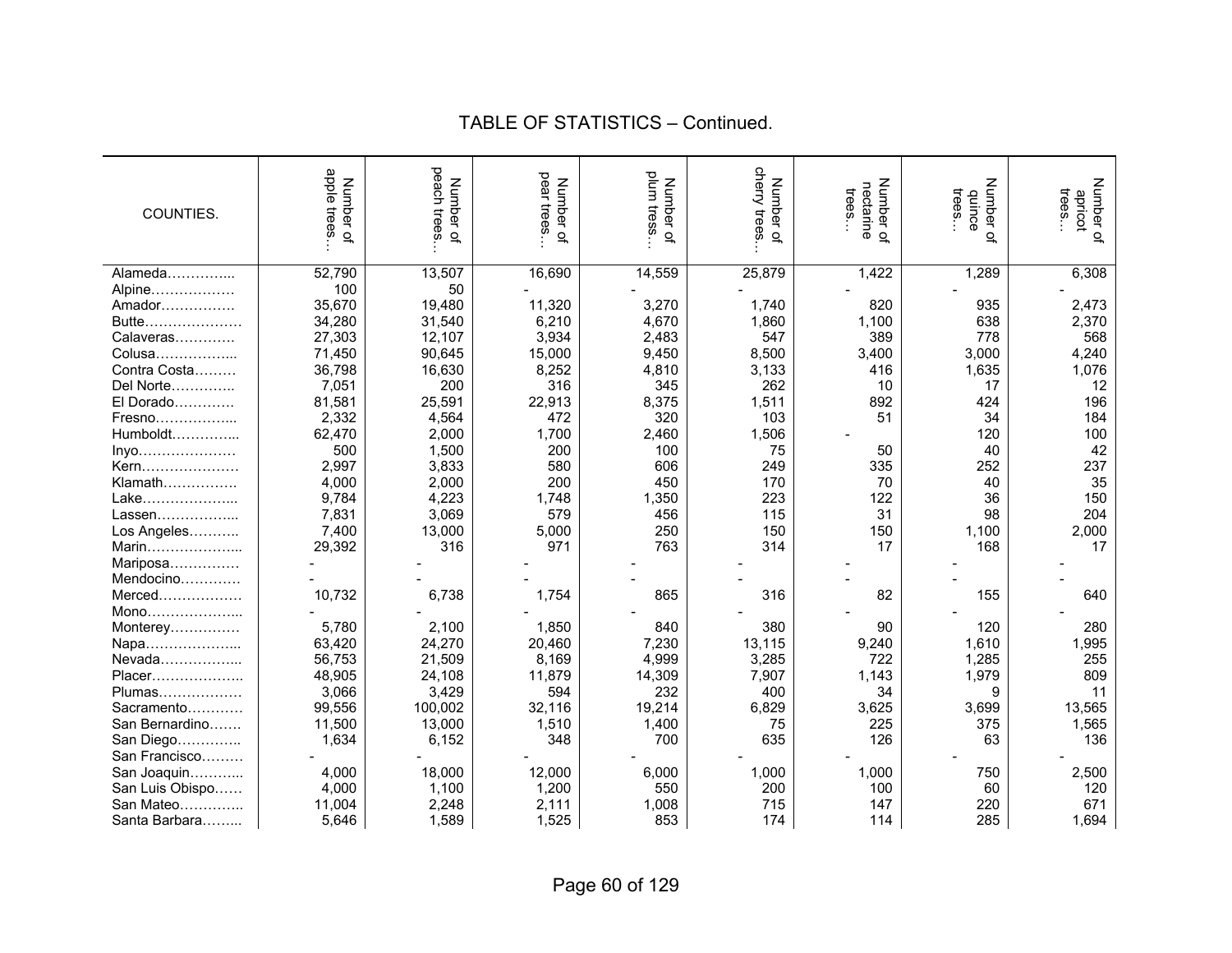| Santa Clara | 104.372   | 45.836  | 36.117  | 30.412  | 19.397  | 1,518  | 2.195  | 3,749  |
|-------------|-----------|---------|---------|---------|---------|--------|--------|--------|
| Santa Cruz  | 33,150    | 5,200   | 3,470   | 4,825   | 1,485   | 98     | 238    | 656    |
| Shasta      | 84,250    | 64.866  | 8.760   | 4,542   | 786     | 715    | 410    | 530    |
| Sierra      | 8,470     | 5,110   | 1,036   | 410     | 490     | 105    | 138    | 40     |
| Siskiyou    | 51.614    | 6,213   | .866    | 983     | 309     | 123    | 83     | 113    |
| Solano      | 17.470    | 10.860  | 4.413   | 4,160   | 6,935   | 1,083  | 1.360  | 27,513 |
| Sonoma      | 487.955   | 171.921 | 35,893  | 45.182  | 20.431  | 1.710  | 6,636  | 4,345  |
| Stanislaus  | 4,500     | 6.750   | 1.500   | 800     | 450     |        | 50     | 750    |
| Sutter      | 25,000    | 18.186  | 6,211   | 2,949   | 1.843   | 1.175  | 975    | 3,165  |
| Tehama      |           |         |         |         |         |        |        |        |
| Trinity     | 13.470    | 4,860   | 1.775   | 1.163   | 320     | 115    | 54     | 35     |
| Tulare      | 19,217    | 23,240  | 4,663   | 2,174   | 890     | 450    | 340    | 1,840  |
| Tuolumne    | 70.000    | 85,000  | 18,000  | 13,000  | 7,000   | 4,500  | 2,000  | 2,500  |
| Ventura     |           |         |         |         |         |        |        |        |
| Yolo        | 38,164    | 21,274  | 6,973   | 3,348   | 3,722   | A62,   | 1,972  | 5,072  |
| Yuba        | 35,530    | 18,590  | 6,741   | 4,242   | 1,200   | 1,000  | 2,136  | 3,716  |
|             |           |         |         |         |         |        |        |        |
| Totals      | 1,828,887 | 956,386 | 328,719 | 231,107 | 146.626 | 40,247 | 39,801 | 98,477 |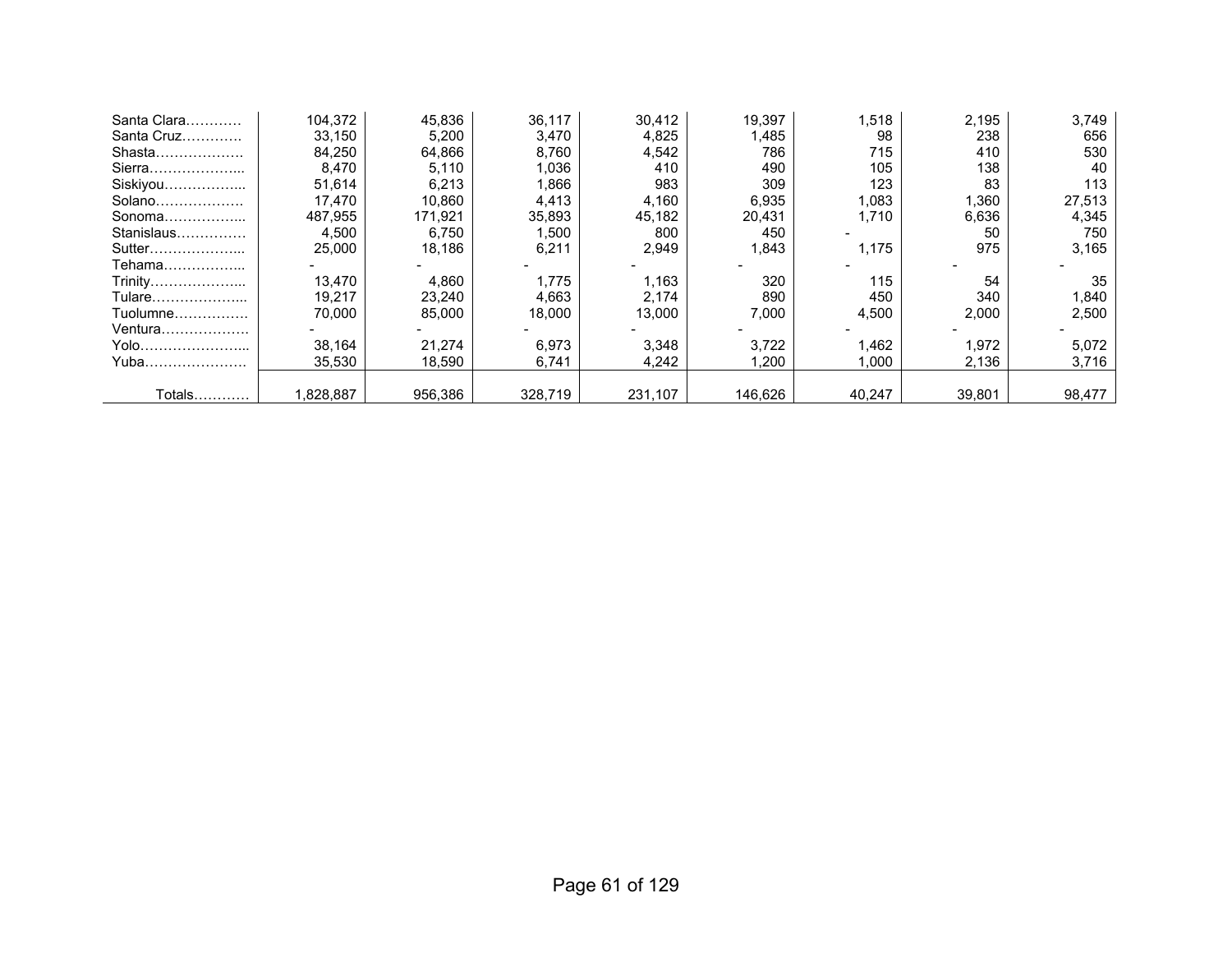| COUNTIES.       | Number of fig<br>trees | lemon trees<br>Number of | Number of<br>trees<br>orange | olive<br>Number of<br>tress | prune<br>Number of<br>trees | Number of<br>mulberry<br>trees | Number of<br>puouu<br>trees. | Number of<br>trees.<br>walnut |
|-----------------|------------------------|--------------------------|------------------------------|-----------------------------|-----------------------------|--------------------------------|------------------------------|-------------------------------|
| Alameda         | 613                    | 25                       | 67                           | 540                         | 2,728                       | 125                            | 55,385                       | 1,382                         |
| Alpine          |                        |                          |                              |                             |                             |                                |                              |                               |
| Amador          | 1,079                  | 41                       | 154                          | 16                          | 172                         | 8,386                          | 1,075                        | 483                           |
| Butte           | 2,650                  | 480                      | 800                          | 150                         | 275                         | 2,500                          | 2,400                        | 1,420                         |
| Calaveras       | 1,630                  | 4                        | 77                           | 4                           | 71                          | 502                            | 220                          | 156                           |
| Colusa          | 5,620                  | 50                       | 250                          |                             | 15                          | 300                            | 3,000                        | 450                           |
| Contra Costa    | 841                    | 22                       | 75                           | 83                          | 169                         | 6,311                          | 670                          | 2,966                         |
| Del Norte       |                        |                          |                              |                             |                             |                                |                              | 10                            |
| El Dorado       | 579                    |                          |                              |                             |                             |                                | 133                          |                               |
| Fresno          | 431                    | 18                       | 129                          |                             | 21                          | 54                             | 149                          | 219                           |
| Humboldt        | 20                     |                          |                              |                             |                             | 20                             | 20                           | 52                            |
| Inyo            | 12                     |                          |                              |                             |                             | 40                             |                              | 50                            |
| Kern            | 404                    | 172                      | 193                          | 168                         | 153                         | 367                            | 337                          | 486                           |
| Klamath         |                        |                          |                              |                             |                             |                                | 6                            |                               |
| Lake            | 64                     |                          |                              |                             | 22                          | 5,007                          | 257                          | 122                           |
| Lassen          |                        |                          |                              |                             |                             |                                | 5                            | 117                           |
| Los Angeles     | 2,100                  | 4,900                    | 34,700                       | 2,000                       | 120                         | 120,000                        | 780                          | 5,300                         |
| Marin           | 78                     |                          |                              |                             |                             | 11                             | 29                           | 218                           |
| Mariposa        |                        |                          |                              |                             |                             |                                |                              |                               |
| Mendocino       |                        |                          |                              |                             |                             |                                |                              |                               |
| Merced          | 980                    | 15                       | 40                           | 25                          | 82                          | 680                            | 236                          | 189                           |
| Mono            |                        |                          |                              |                             |                             |                                |                              |                               |
| Monterey        | 120                    |                          | 25                           | 70                          |                             | 50                             | 65                           | 125                           |
| Napa            | 915                    | 55                       | 90                           | 635                         | 430                         | 40,270                         | 4,130                        | 1,265                         |
| Nevada          | 843                    |                          | 6                            |                             | 102                         | 52,926                         | 199                          | 455                           |
| Placer          | 2,521                  | 15                       | 75                           | 140                         | 387                         | 46,988                         | 859                          | 547                           |
| Plumas          | 3                      |                          |                              |                             |                             |                                |                              |                               |
| Sacramento      | 4,670                  | 841                      | 999                          | 128                         | 1,026                       | 46,804                         | 4,525                        | 49,274                        |
| San Bernardino  | 1,120                  | 1,268                    | 27,000                       | 110                         | 114                         | 419                            | 300                          | 10,000                        |
| San Diego       | 610                    | 760                      | 1,807                        | 288                         | 38                          | 124                            | 473                          | 147                           |
| San Francisco   |                        |                          |                              |                             |                             |                                |                              |                               |
| San Joaquin     | 2,500                  | 50                       | 50                           | 25                          | 275                         | 550                            | 300                          | 500                           |
| San Luis Obispo | 250                    | 50                       | 75                           | 1,200                       | 100                         | 75                             | 100                          | 50                            |
| San Mateo       | 207                    | 33                       | 139                          | 120                         | 194                         | 14,247                         | 400                          | 733                           |
| Santa Barbara   | 662                    | 422                      | 368                          | 4,445                       | 56                          | 1,103                          | 62,143                       | 6,613                         |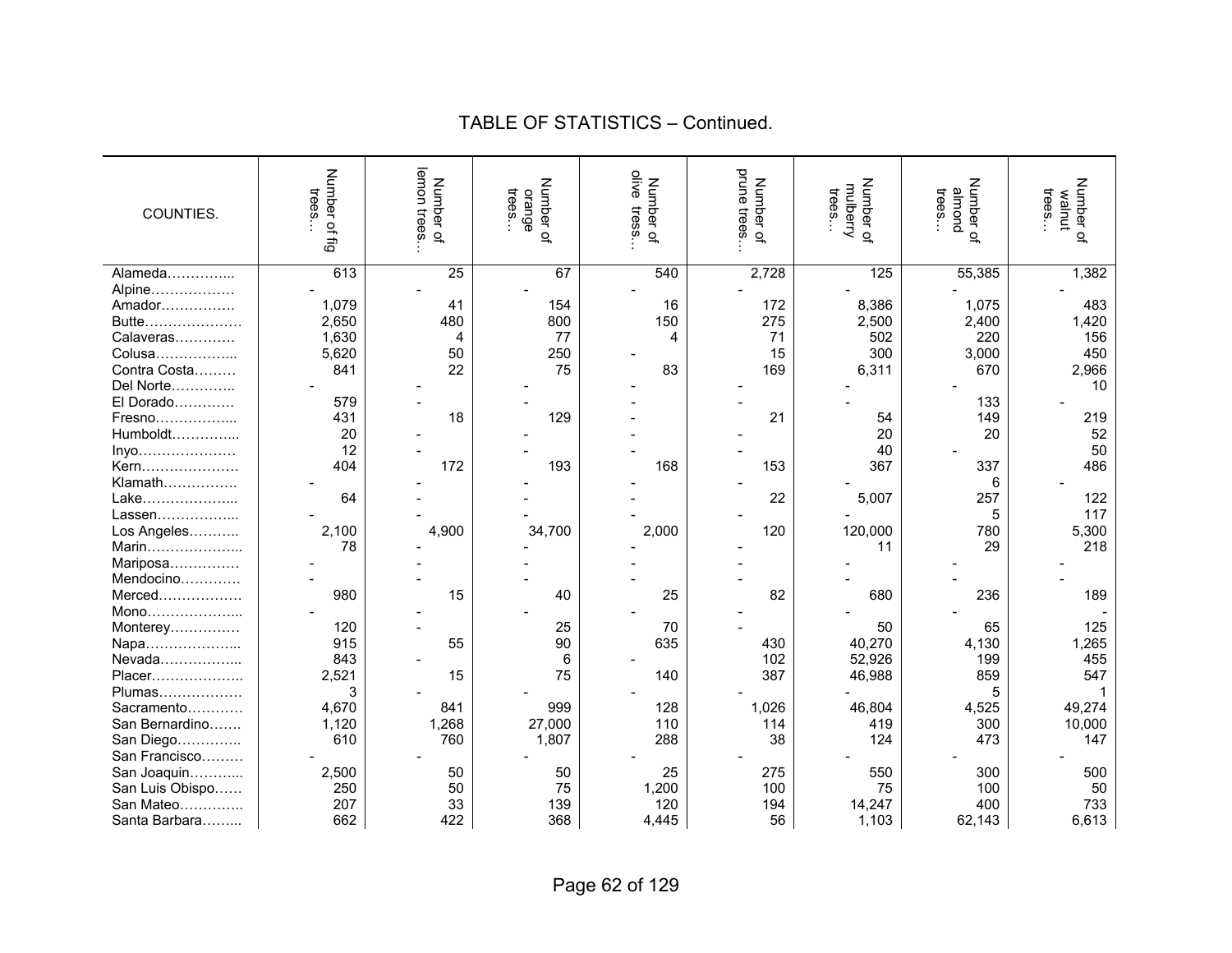| Santa Clara | ,438   | 1,029  | 3,073  | 1,126  | 6,531  | 1,672   | 2,896   | 2,687   |
|-------------|--------|--------|--------|--------|--------|---------|---------|---------|
| Santa Cruz  | 264    |        |        | 8      | 162    |         | 120     | 474     |
| Shasta      | 725    | 6      | 18     |        | 8      | 125     | 150     | 325     |
| Sierra      | 12     |        |        |        | 28     | 20      | 38      | 105     |
| Siskiyou    |        |        |        |        |        | 9,214   |         |         |
| Solano      | 3,512  |        | 178    | 65     | 273    |         | 5,080   | 1,742   |
| Sonoma      | 4,716  | 229    | ,172   | 3      | 340    | 7,201   | 6,042   | 14,442  |
| Stanislaus  | 950    |        | 12     |        |        | 40      | 150     |         |
| Sutter      | .975   | 95     | 110    | 10     | 178    | 4,825   | 725     | 1,585   |
| Tehama      |        |        |        |        |        |         |         |         |
| Trinity     |        |        |        |        |        |         |         |         |
| Tulare      | 1,975  | 116    | 145    | 17     | 41     | 900     | 250     | 400     |
| Tuolumne    | .800   |        |        |        |        | 700     | 130     |         |
| Ventura     |        |        |        |        |        |         |         |         |
| Yolo        | 3,432  | 32     | 232    | 23     | 301    | 33,460  | 4,960   | 3,776   |
| Yuba        | 2,000  | 30     | 200    | 25     | 230    | 600     | 8,500   | 500     |
|             |        |        |        |        |        |         |         |         |
| Totals…………  | 54,321 | 10,760 | 72,247 | 11,424 | 14,642 | 406,626 | 167,240 | 109,380 |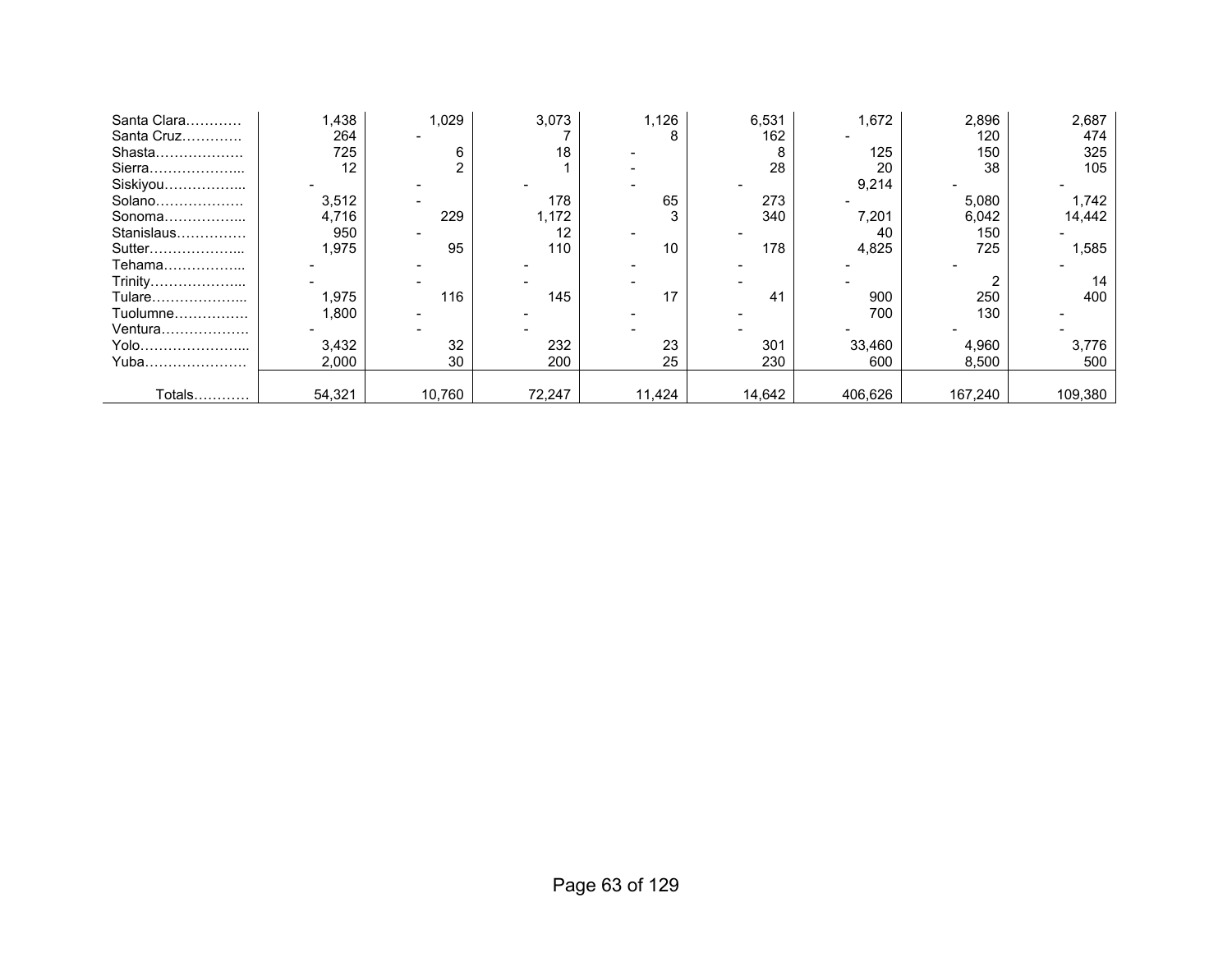|                 | grape vines<br>Number of<br>Gallons<br>wine |           | Gallons<br>brandy | <b>DISTILLERIES</b> |         | <b>BREWERIES.</b>       |           |  |
|-----------------|---------------------------------------------|-----------|-------------------|---------------------|---------|-------------------------|-----------|--|
| COUNTIES.       |                                             | $\Omega$  | $\Omega$          | Number              | Gallons | Number                  | Gallons   |  |
| Alameda         | 321,390                                     | 50,225    | 10,000            |                     |         | 9                       | 211,670   |  |
| Alpine          |                                             |           |                   |                     |         |                         | 1,500     |  |
| Amador          | 1.680,000                                   | 35,700    | 1,250             |                     |         |                         | 60,000    |  |
| Butte           | 620,000                                     | 24,300    | 3,400             | 2                   | 16,000  |                         | 20,000    |  |
| Calaveras       | 558,054                                     | 80,191    | 1,717             | 18                  | 1,080   | 6                       | 28,735    |  |
| Colusa          | 250,000                                     |           |                   |                     |         |                         | 20,000    |  |
| Contra Costa    | 478,267                                     | 89,190    |                   | 1                   |         |                         |           |  |
| Del Norte       | 200                                         |           |                   |                     |         |                         | 7,500     |  |
| El Dorado       | 1,444,950                                   | 103,060   | 3,320             | 6                   |         |                         |           |  |
| Fresno          | 20,832                                      |           |                   |                     |         |                         |           |  |
| Humboldt        | 3,335                                       |           |                   |                     |         | $\overline{\mathbf{c}}$ |           |  |
| Inyo            | 10,000                                      |           |                   |                     |         | $\overline{2}$          | 12,000    |  |
| Kern            | 25,547                                      |           | 440               |                     |         | 3                       | 8,000     |  |
| Klamath         | 2,000                                       | 1,000     |                   |                     |         |                         |           |  |
| Lake            | 46,735                                      |           |                   |                     |         |                         |           |  |
| Lassen          | 2,986                                       |           |                   |                     |         |                         |           |  |
| Los Angeles     | 4,220,000                                   | 1,508,000 | 60,100            | 43                  | 68,700  | 2                       | 35,000    |  |
| Marin           | 9,654                                       | 1,623     |                   |                     |         |                         |           |  |
| Mariposa        |                                             |           |                   |                     |         |                         |           |  |
| Mendocino       |                                             |           |                   |                     |         |                         |           |  |
| $Merced$        | 183,076                                     | 7,670     | 73                | 1                   |         |                         |           |  |
| Mono            |                                             |           |                   |                     |         |                         | 1,300     |  |
| Monterey        | 102,000                                     | 9,000     | 400               |                     | 400     |                         |           |  |
| Napa            | 2,962,315                                   | 423,125   | 5,718             |                     |         | 2                       |           |  |
| Nevada          | 340,504                                     | 19,464    | 3,066             | 12                  | 3,066   | 15                      | 126,147   |  |
| Placer          | 785,975                                     | 49,581    | 4,550             | 12                  |         | 7                       | 96,000    |  |
| Plumas          | 250                                         |           |                   |                     |         | 3                       | 4,550     |  |
| Sacramento      | 2,288,120                                   | 240,702   | 24,180            | 17                  | 24,180  | 8                       | 273,000   |  |
| San Bernardino  |                                             | 100,000   | 4,000             | 5                   | 4,000   |                         | 6,000     |  |
|                 | 425,000<br>86,244                           | 2,000     |                   |                     |         |                         | 15,000    |  |
| San Diego       |                                             |           |                   |                     |         | 2                       |           |  |
| San Francisco   |                                             |           |                   | 3                   | 750,000 | 38                      | 6,600,000 |  |
| San Joaquin     | 1,000,000                                   | 70,000    |                   |                     |         | 3                       | 46,000    |  |
| San Luis Obispo | 55,000                                      | 400       |                   |                     |         |                         | 12,958    |  |
| San Mateo       | 40,094                                      |           |                   |                     |         | 2                       | 33,000    |  |
| Santa Barbara   | 115,733                                     | 11,650    |                   | $\overline{c}$      |         | 1                       | 5,000     |  |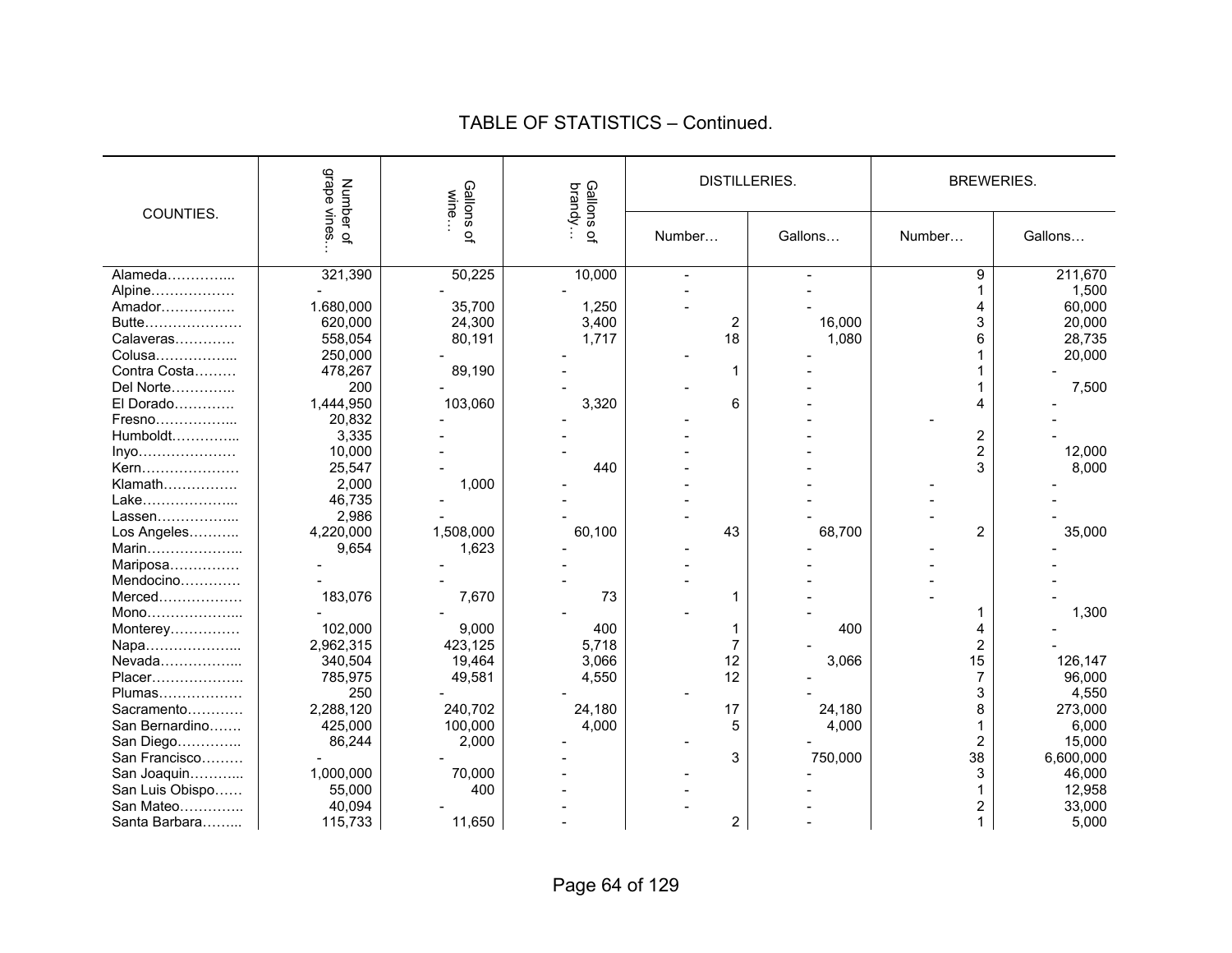| Santa Clara   | 1,182,093  | 117,963   | 97,672  |     | 29,176  |     | 2,500,000  |
|---------------|------------|-----------|---------|-----|---------|-----|------------|
| Santa Cruz    | 251,275    | 68,500    | 900     |     | 900     |     | 34,120     |
| Shasta        | 495,354    | 31,450    | 800     |     | 800     |     | 12,000     |
| Sierra        | 15,600     | 1,560     |         |     |         |     | 3,400      |
| Siskiyou      | 83,705     | 458       |         |     |         |     | 35,330     |
| Solano        | 1,063,714  | 138,742   | 5,040   |     | 1,200   |     | 113,850    |
| Sonoma        | 3,450,938  | 655,632   | 21,831  |     |         |     | 45,800     |
| Stanislaus    | 225,000    | 50,500    | 1,500   |     | 3,000   |     | 7,560      |
| Sutter        | 668,190    | 58,000    | 7,085   |     | 7,085   |     | 1.780      |
| Tehama        |            |           |         |     |         |     |            |
| Trinity       | 18,640     | 560       |         |     | 300     |     | 10,000     |
| Tulare        | 276,480    | 1,200     |         |     |         |     | 11,550     |
| Tuolumne      | 1,700,000  | 90,000    | 2,263   | 10  |         |     | 42,720     |
| Ventura       |            |           |         |     |         |     |            |
| Yolo          | 493,264    | 18,180    | 1,970   |     |         |     | 39,373     |
| Yuba          | 480,000    | 46,675    | 13,080  |     |         |     |            |
|               |            |           |         |     |         |     |            |
| <b>Totals</b> | 28,482,514 | 4,106,301 | 274,355 | 171 | 909,887 | 172 | 10,480,843 |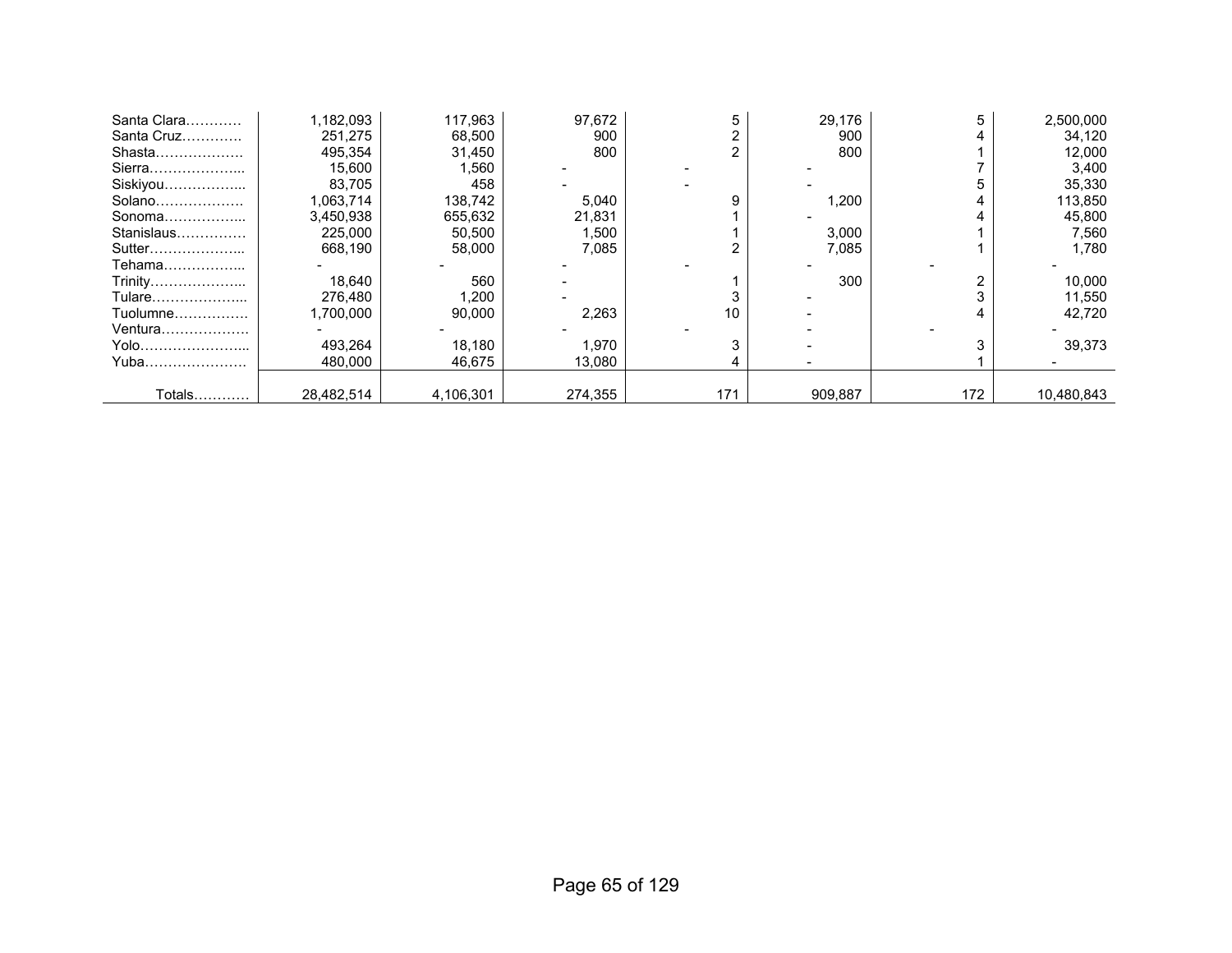| COUNTIES.       | Number of<br>horses. | Number of<br>mules | Number of<br>asses | Number of<br><b>COWS</b> | Number of<br>calves | beef cattle<br>Number of | Number of<br>oxen | Total number<br>of neat<br>cattle |
|-----------------|----------------------|--------------------|--------------------|--------------------------|---------------------|--------------------------|-------------------|-----------------------------------|
| Alameda         | 7,965                | 672                | 8                  | 6,001                    | 5,735               | 1,837                    | 241               | 13,814                            |
| Alpine          | 112                  | 14                 |                    | 234                      | 212                 | 182                      | 68                | 696                               |
| Amador          | 3,152                | 209                | 7                  | 2,872                    | 1,540               | 3,652                    | 116               | 8,180                             |
| Butte           | 5,174                | 825                | 41                 | 3,072                    | 1,973               | 11,288                   | 284               | 16,617                            |
| Calaveras       | 3,169                | 218                | 22                 | 4,150                    | 2,786               | 3,435                    | 142               | 10,513                            |
| Colusa          | 7,310                | 1,296              | 24                 | 2,142                    | 1,225               | 6,705                    | 25                | 10,097                            |
| Contra Costa    | 5,315                | 576                | 12                 | 7,869                    | 4,279               | 5,900                    | $\overline{2}$    | 18,050                            |
| Del Norte       | 666                  | 112                |                    | 962                      | 730                 | 713                      | 70                | 2,475                             |
| El Dorado       | 1,448                | 107                | 12                 | 3,817                    | 1,060               | 3,861                    | 167               | 8,905                             |
| Fresno          | 4,997                | 413                | 38                 | 22,414                   | 4,292               | 2,310                    | 83                | 29,099                            |
| Humboldt        | 6,638                | 869                | 27                 | 12,250                   | 10,470              | 5,719                    | 150               | 28,589                            |
| Inyo            | 3,349                | 614                | 56                 | 1,054                    | 1,597               | 424                      | 196               | 13,520                            |
| Kern            | 4,916                | 1,339              | 118                | 1,263                    | 165                 | 2,983                    | 266               | 39,789                            |
| Klamath         | 500                  | 400                |                    | 900                      | 600                 | 1,800                    | 100               | 3,400                             |
| Lake            | 1,224                | 259                | 5                  | 1,895                    | 1,554               | 886                      | 48                | 4,383                             |
| Lassen          | 4,198                | 176                |                    | 13,589                   | 6,553               | 6,876                    | 174               | 27,193                            |
| Los Angeles     | 12,000               | 2,000              | 170                | 4,130                    | 3,000               | 8,900                    | 280               | 16,310                            |
| Marin           | 2,261                | 101                |                    | 19,731                   | 6,665               | 374                      | 262               | 34,251                            |
| Mariposa        |                      |                    |                    |                          |                     |                          |                   |                                   |
| Mendocino       |                      |                    |                    |                          |                     |                          |                   |                                   |
| Merced          | 4,787                | 843                | 4                  | 1,206                    | 1,611               | 6,506                    | 539               | 9,862                             |
| Mono            | 1,307                | 95                 | 6                  | 6,348                    | 3,785               | 277                      | 83                | 10,493                            |
| Monterey        | 8,133                | 404                | 15                 | 49,221                   | 11,467              | 2,351                    | 11                | 63,050                            |
| Napa            | 5,278                | 565                | 17                 | 3,053                    | 6,000               | 2,339                    | 32                | 11,424                            |
| Nevada          | 2,633                | 111                | 3                  | 2,761                    | 1,566               | 2,935                    | 292               | 7,554                             |
| Placer          | 2,622                | 283                | 14                 | 2,720                    | 1,343               | 2,113                    | 411               | 6,207                             |
| Plumas          | 1,856                | 143                | 13                 | 5,076                    | 4,814               | 963                      | 224               | 11,077                            |
| Sacramento      | 9,139                | 294                | 9                  | 7,803                    | 7,249               | 2,533                    | 199               | 17,784                            |
| San Bernardino  | 3,913                | 233                | 15                 | 1,731                    | 705                 | 175                      | 79                | 8,633                             |
| San Diego       | 5,570                | 556                | 31                 | 2,380                    | 2,673               | 8,100                    | 162               | 13,215                            |
| San Francisco   |                      |                    |                    |                          |                     |                          |                   |                                   |
| San Joaquin     | 9,201                | 914                | 18                 | 5,037                    | 5,131               | 8,538                    | 26                | 18,732                            |
| San Luis Obispo | 5,000                | 360                | 40                 | 7,205                    | 16,036              | 1,986                    | 28                | 60,978                            |
| San Mateo       | 3,666                | 304                |                    | 6,950                    | 4,020               | 3,619                    | 202               | 14,791                            |
| Santa Barbara   | 4,396                | 284                | 13                 | 8,626                    | 3,433               | 15,145                   | 48                | 27,252                            |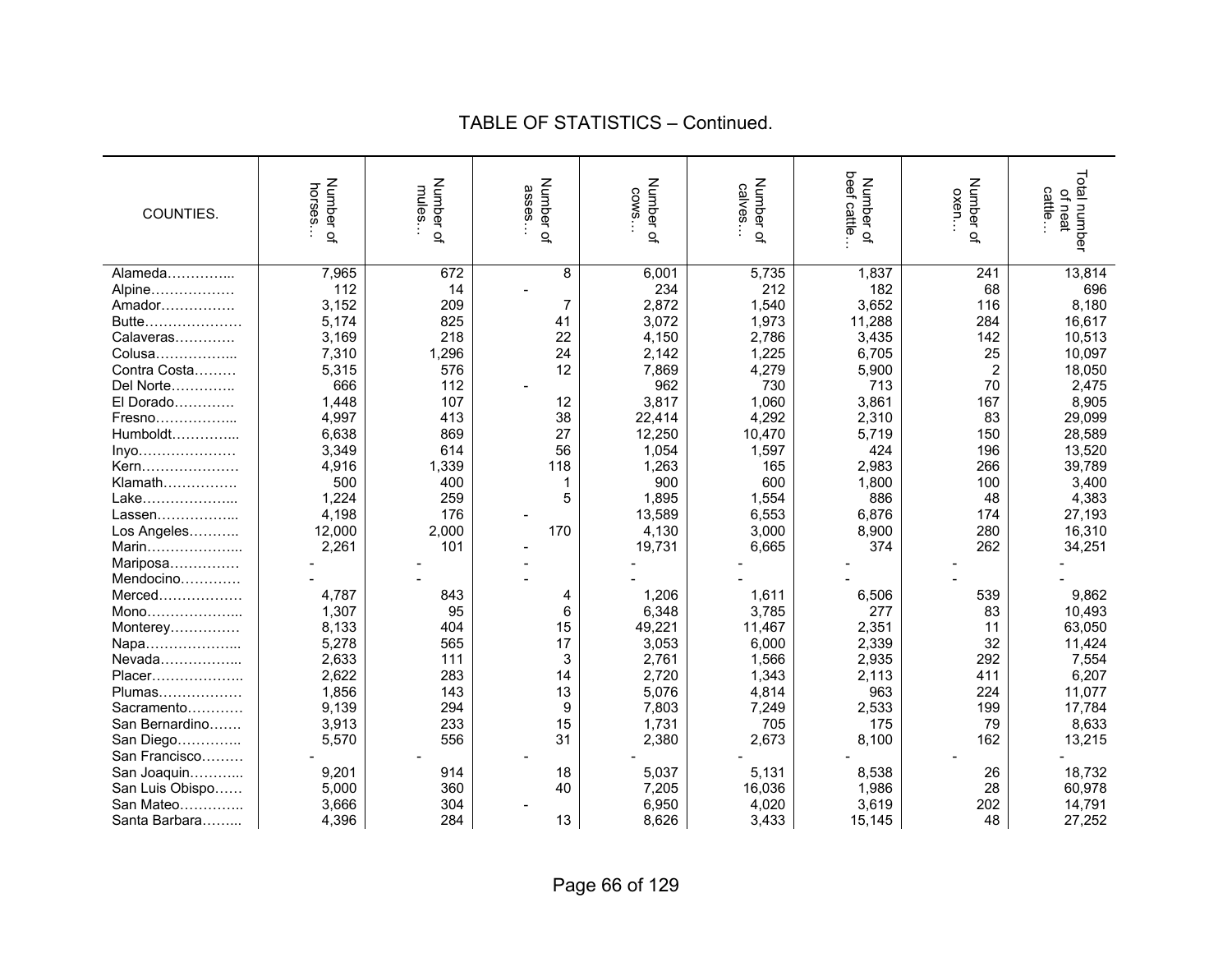| Santa Clara | 10.186  | 547    | 25  | 11,167  | 4,807   | 11,228  | 39    | 40,471  |
|-------------|---------|--------|-----|---------|---------|---------|-------|---------|
| Santa Cruz  | 3,565   | 164    |     | 4,108   | 1.783   | 235     | 610   | 6,736   |
| Shasta      | 2.747   | 226    | 18  | 4,849   | 3,400   | 2,175   | 155   | 10,579  |
| Sierra      | 894     | 119    |     | 1,280   | 1.094   | 1,116   | 152   | 3,642   |
| Siskiyou    | 7,020   | 824    | 45  | 22,011  | 12.704  | 19,056  | 200   | 53,971  |
| Solano      | 6,760   | 764    | 8   | 4,612   | 3,340   | 4,670   |       | 12,622  |
| Sonoma      | 10.979  | 818    | 17  | 18.018  | 17,542  | 1.172   | 307   | 37,039  |
| Stanislaus  | 7,607   | 1,196  | 17  | 4,430   | 3,190   |         |       | 7,620   |
| Sutter      | 5.603   | 508    | 2   | 3,075   | 5,489   | 2,570   | 55    | 11,189  |
| Tehama      |         |        |     |         |         |         |       |         |
| Trinity     | 868     | 350    |     | 547     | 413     | 2,388   | 78    | 3,426   |
| Tulare      | 7,709   | 454    | 64  | 16,189  | 8,621   | 7,812   | 187   | 32,809  |
| Tuolumne    | 2.750   | 187    | 29  | 2,501   | 319     | 4,058   | 102   | 6,980   |
| Ventura     |         |        |     |         |         |         |       |         |
| Yolo        | 6,534   | 896    |     | 6,434   | 1,483   | 33      |       | 8,215   |
| Yuba        | 3,446   | 349    | 8   | 4,879   | 1,906   | 3,786   | 110   | 10,681  |
|             |         |        |     |         |         |         |       |         |
| Totals      | 214,463 | 23,071 | 882 | 322,562 | 190.390 | 174,624 | 7,005 | 814,212 |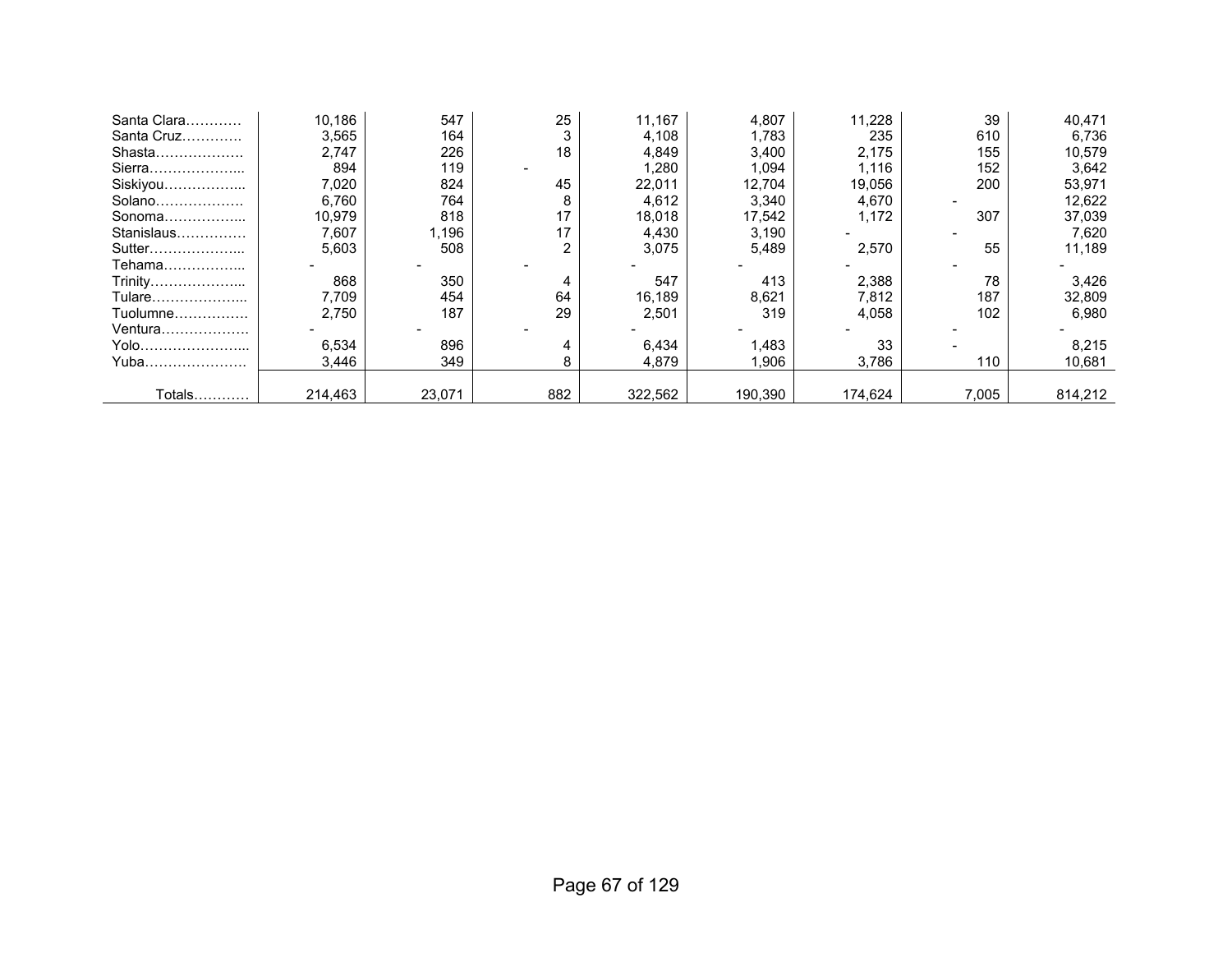|                 |                    | and Angora                     |                   |                       |                      |                 |                    |                             |
|-----------------|--------------------|--------------------------------|-------------------|-----------------------|----------------------|-----------------|--------------------|-----------------------------|
| COUNTIES.       | Number of<br>sheep | Number of<br>Cashmere<br>goats | Number of<br>hogs | chickens<br>Number of | Number of<br>turkeys | Number<br>geese | Number of<br>ducks | Number of<br>hives<br>bees. |
|                 |                    |                                |                   |                       |                      |                 |                    | ā,                          |
|                 |                    |                                |                   |                       |                      | $\overline{a}$  |                    |                             |
|                 |                    |                                |                   |                       |                      |                 |                    |                             |
| Alameda         | 27,883             | 5                              | 4,445             |                       |                      | $\overline{a}$  |                    |                             |
| Alpine          | 330                |                                | 78                |                       |                      |                 |                    |                             |
| Amador          | 18,826             |                                | 3,737             |                       |                      |                 |                    |                             |
| Butte           | 65,891             | 205                            | 13,225            |                       |                      |                 |                    |                             |
| Calaveras       | 35,316             | 3,134                          | 4,053             |                       |                      |                 |                    |                             |
| Colusa          | 174,017            | $\overline{2}$                 | 17,637            |                       |                      |                 |                    |                             |
| Contra Costa    | 13,270             | 31                             | 4,352             |                       |                      |                 |                    |                             |
| Del Norte       | 400                |                                | 758               |                       |                      |                 |                    |                             |
| El Dorado       | 13,417             | 280                            | 22,074            |                       |                      |                 |                    |                             |
| Fresno          | 281,808            | 2,436                          | 8,474             |                       |                      |                 |                    |                             |
| Humboldt        | 38,777             | 14                             | 7,204             |                       |                      |                 |                    |                             |
| $lnyo$          | 5,446              |                                | 1,220             |                       |                      |                 |                    |                             |
| Kern            | 127,020            |                                | 2,616             |                       |                      |                 |                    |                             |
| Klamath         |                    |                                | 900               |                       |                      |                 |                    |                             |
| Lake            | 16,622             |                                | 4,192             |                       |                      |                 |                    |                             |
| Lassen          | 20,093             |                                | 981               |                       |                      |                 |                    |                             |
| Los Angeles     | 478,700            | 110                            | 5,800             |                       |                      |                 |                    |                             |
| Marin           | 2,039              |                                | 784               |                       |                      |                 |                    |                             |
| Mariposa        |                    |                                |                   |                       |                      |                 |                    |                             |
| Mendocino       |                    |                                |                   |                       |                      |                 |                    |                             |
| Merced          | 266,599            |                                | 3,916             |                       |                      |                 |                    |                             |
| Mono            | 1,992              |                                | 280               |                       |                      |                 |                    |                             |
| Monterey        | 256,022            | 95                             | 10,512            |                       |                      |                 |                    |                             |
| Napa            | 23,035             |                                | 3,408             |                       |                      |                 |                    |                             |
| Nevada          | 2,182              | 1,373                          | 2,217             |                       |                      |                 |                    |                             |
| Placer          | 40,451             | 66                             | 3,615             |                       |                      |                 |                    |                             |
| Plumas          | 4,000              | 487                            | 715               |                       |                      |                 |                    |                             |
| Sacramento      | 150,572            | 764                            | 4,722             |                       |                      |                 |                    |                             |
| San Bernardino  | 49,927             | 322                            | 1,480             |                       |                      |                 |                    |                             |
| San Diego       | 52,915             | 892                            | 1,270             |                       |                      |                 |                    |                             |
| San Francisco   |                    |                                |                   |                       |                      |                 |                    |                             |
| San Joaquin     | 57,938             | 13                             | 1,300             |                       |                      |                 |                    |                             |
| San Luis Obispo | 202,983            | 1,275                          | 4,445             |                       |                      |                 |                    |                             |
| San Mateo       | 843                |                                | 3,163             |                       |                      |                 |                    |                             |
| Santa Barbara   | 231,773            | 60                             | 1,725             |                       |                      |                 |                    |                             |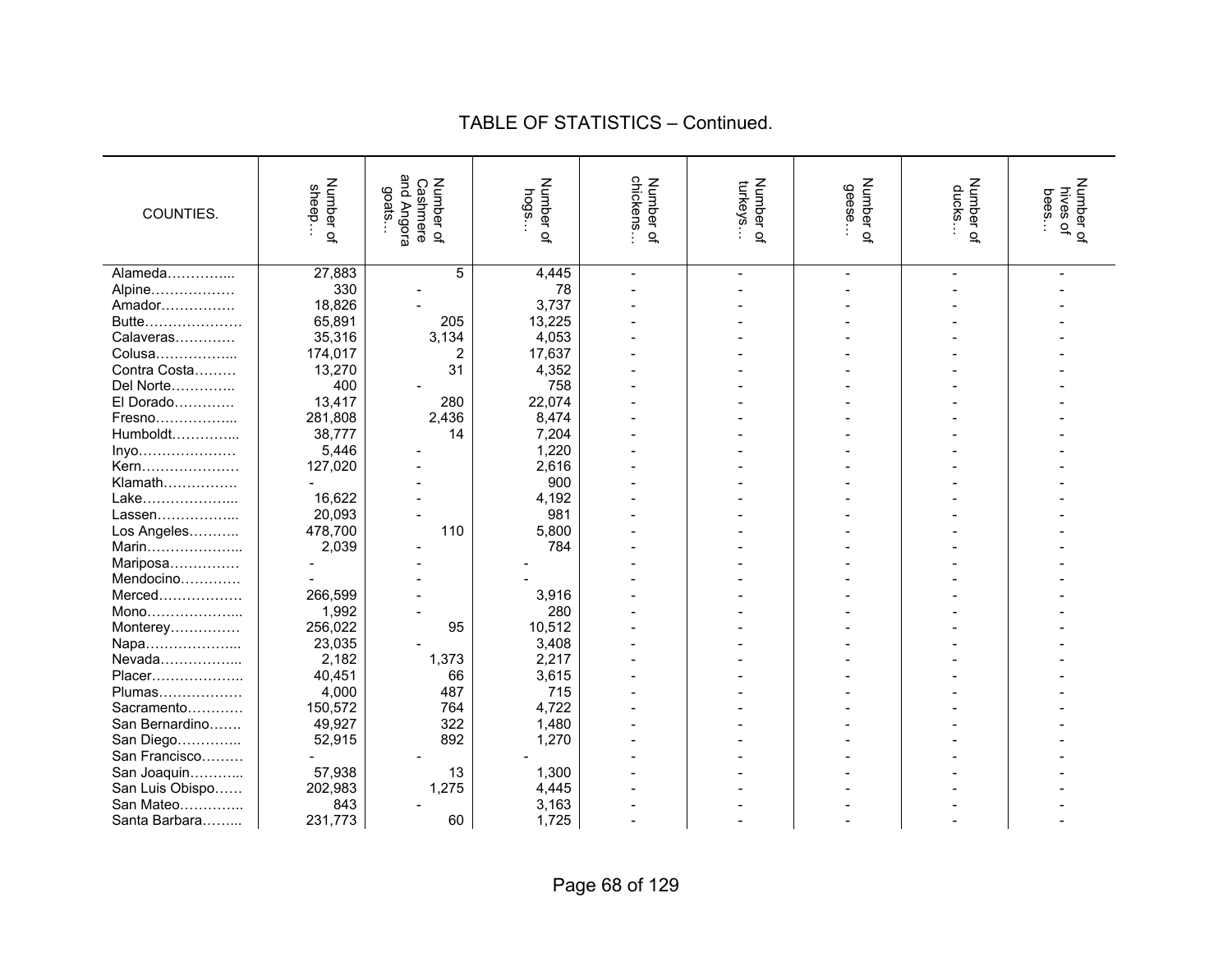| Santa Clara | 41,282    | 1,239  | 7,013   |  |  |  |
|-------------|-----------|--------|---------|--|--|--|
| Santa Cruz  | 553       |        | 2,435   |  |  |  |
| Shasta      | 38,734    |        | 7,152   |  |  |  |
| Sierra      | 1,892     | 5      | 1,110   |  |  |  |
| Siskiyou    | 25,172    |        | 1.619   |  |  |  |
| Solano      | 26,727    |        | 6,299   |  |  |  |
| Sonoma      | 93,594    | 936    | 14,279  |  |  |  |
| Stanislaus  | 134,505   |        |         |  |  |  |
| Sutter      | 29,234    |        | 3,194   |  |  |  |
| Tehama      |           |        |         |  |  |  |
| Trinity     | 13,330    |        | 590     |  |  |  |
| Tulare      | 178,078   | 1,700  | 7,518   |  |  |  |
| Tuolumne    | 15,113    | 2,859  | 1,930   |  |  |  |
| Ventura     |           |        |         |  |  |  |
| Yolo        | 33,440    |        | 12,394  |  |  |  |
| Yuba        | 34,334    | ົ      | 4,700   |  |  |  |
|             |           |        |         |  |  |  |
| Totals      | 3,337,155 | 18,307 | 215,531 |  |  |  |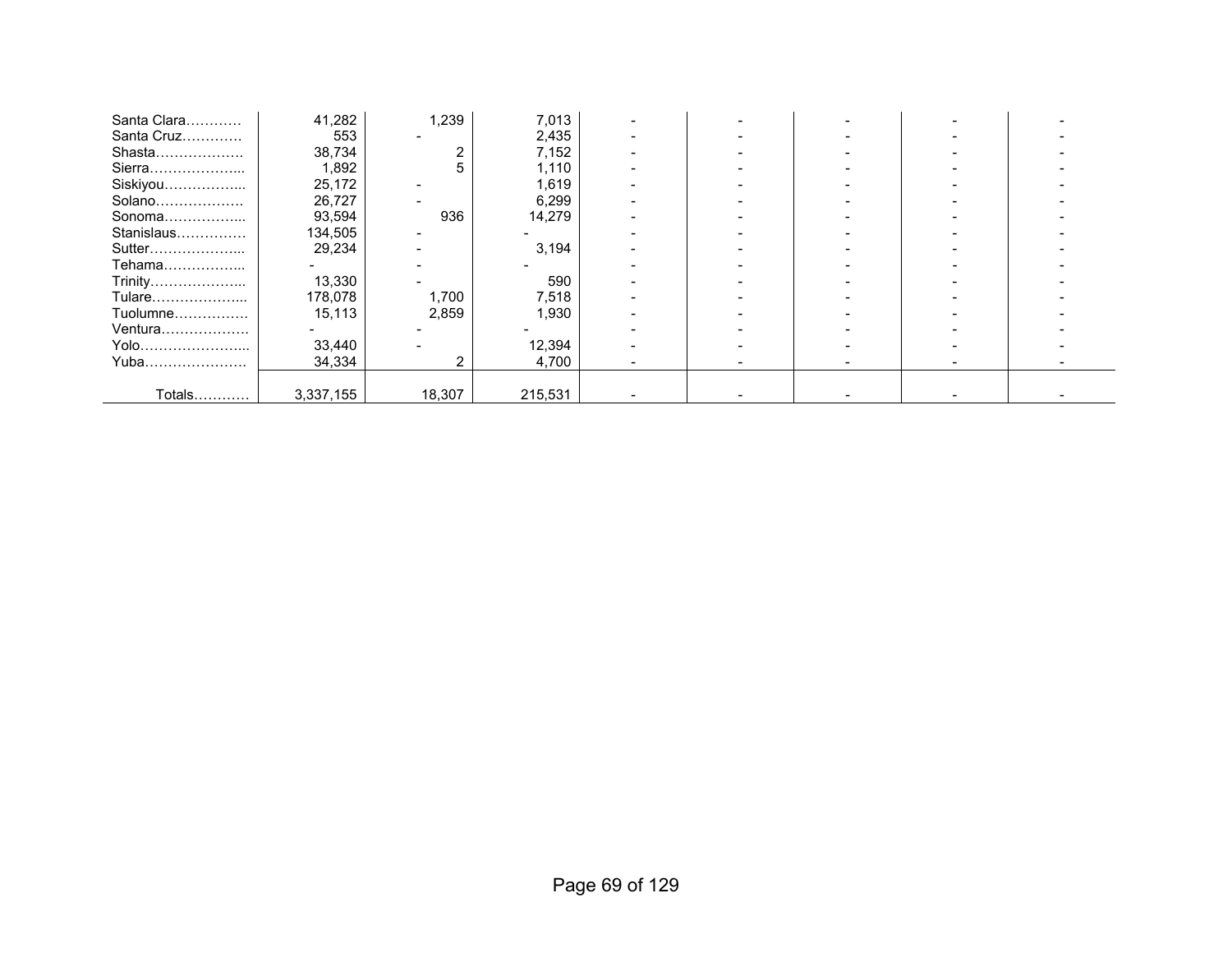#### Buenes of the street is the street in the street in the street in the street in the street in the street in the street in the street in the street in the street in the street in the street in the street in the street in th SAW MILLS. COUNTIES. Steam power… Run of stone… Water power… Run of stone… Barrels of flour made… Bushels of corn Bushels of corn<br>ground… Steam power… Water power… Feet of lumber Feet of lumber<br>sawed… No. of shingles No. of shingles<br>made… Alameda…………... 3 9 1 2 26,660 1,900 - - - - Alpine……………… | - | - | - | - | - | - | 2 | 2 | 1,300,000 | 500,000 Amador…………… | 1 | 3 | 1 | 2 | 4,280 | 19,028 | 3 | - | 3,000,000 | 473,000 Butte………………… | 1 4 4 3 7 83,000 10,000 17 2 16,000,000 1,500,000 1,500,000 1<br>Calaveras………… | - 1 - 1 - 1 - 1 - 1 - 1 - 1 - 4 2 2,962,000 3,862,500 Calaveras………….. | - | - | - | - | - | - | - | 4 | 2 Colusa………………... │ 3│ 6│ - │ - │ 15,000│ 1,000│ 2│ - │ 2,000,000│ 20,000 Contra Costa……… | 4 | 11 | - | - | - | - | - | - | -Del Norte………….. 1 1 1 2 500 50 2 5 9,000,000 100,000 El Dorado………… | - | - | - | 1 | 2 | - | - | 8 | 4 | 1,282,900<br>Fresno……………… | - | - | 1 | 2 | 75 | - | 2 | - | 250,000 Fresno……………... - - 1 2 75 - 2 - 250,000 - Humboldt…………… │ 1 │ 1 │ 2 │ 2 │ 4,200 │ 700 │ 8 │ 2 │ 43,000,000 │10,500,000<br>Invo………………… │ - - 2 │ 6 │ 5.000 │ 11.961 │ 3 1.210.000 │ 200.000 Inyo………………… - - 2 6 5,000 11,961 - 3 1,210,000 200,000 Kern………………… | - | - | 3| 6| 8,000| 2,000| 2| 3| 4,000,000| 40,000 Klamath……………. - - - - - - 2 9 3,500,000 40,000 Lake………………... 2 3 1 2 6,000 1,200 6 2 1,856,000 95,000 Lassen………………... │ - │ - │ 2 │ 3 │ 2.970 │ 100 │ 1 │ 2 │ 2.750.000 │ 98.000  $\textsf{Log Angeles}$ ............ | - | - | 5 | 10 | 3,800 | 46,000 | 2 | - | 20,000 | -Marin...................... Mariposa............... Mendocino…………. - - - - - - - - - - Merced……………… | - | - | - | 2 | 5 Mono………………... - - 1 2 500 200 2 3 400,000 50,000 Monterey…………… 4 7 - 2 - 3 Napa………………... 2 6 2 3 11,875 9,780 1 - 17,000 - Nevada………………... | 1 1 4 - | - | 13,000 1,500 18 7 45,000,000 14,438,000<br>Placer…………………. | 1 3 - 1 - 21.000 1.800 1.800 16 5 20.500.000 1.900.000 Placer………………… | 1 | 3 | - | - | 21,000 | 1,800 | 16 | 5 | 20,500,000 | 1,900,000 Plumas……………… | 1 | 2 | - | - | 70 | - | 4 | 5 | 4,000,000 Sacramento………… | 4 | 19 | 1 | 186,700 | 33,670 | 3 San Bernardino……. | - | - | 4 | 8 | 8,500 | 8,000 | 5 | - | 2,800,000 | 250,000 | 250,000 | 250,000 | 250,000 <br>San Diego…………… | 1 | 3 | - | - | 1,600 | 800 | 1 | 1 | 375,000 | 50,000 San Diego………….. 1 3 - - 1,600 800 1 1 375,000 50,000 San Francisco……… 12 | - | - | 479.000 | - | - | - | -San Joaquin………….. | 4 | 17 | - | - | 77,000 | 6,000<br>San Luis Obispo……. | 1 | 1 | 3 | 6 | 5.000 | 2.500 San Luis Obispo…… | 1 | 1 | 3 | 6 | 5,000 | 2,500 | 1 | - | 500,000 | -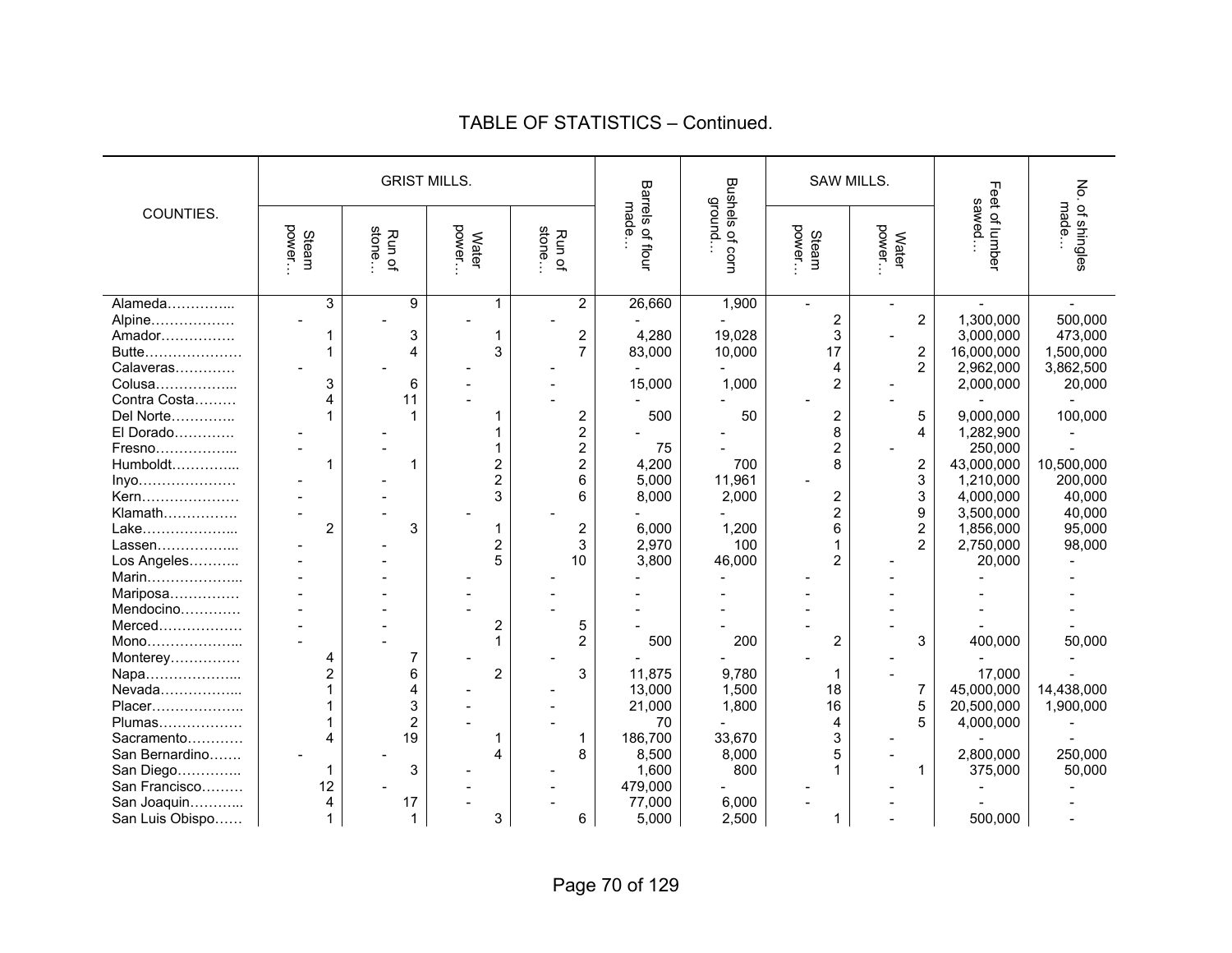| San Mateo     |    |     |    |     | 3,000     |          | 14  |     | 740,084     | 37,883,000 |
|---------------|----|-----|----|-----|-----------|----------|-----|-----|-------------|------------|
| Santa Barbara |    |     |    |     | 1,000     | 3,000    |     |     |             |            |
| Santa Clara   |    | 22  |    |     | 63,345    | 2,932    | ົ   | 2   | 19,009,865  |            |
| Santa Cruz    |    |     |    |     | 22,130    | 4,105    | 13  | h.  | 8,700,000   | 6,500,000  |
| Shasta        |    |     |    |     | 7,500     | 1,425    |     | 14  | 6,500,000   |            |
| Sierra        |    |     |    |     | 254       |          | 11  | 8   | 6,300,000   | 34,000     |
| Siskiyou      |    |     |    | 10  | 19,479    | 3,500    |     | 13  | 3,500,000   | 1,000,000  |
| Solano        |    | 10  |    |     |           |          |     |     |             |            |
| Sonoma        |    | 15  |    |     | 21,200    | 8,400    | 8   |     | 6,300,000   |            |
| Stanislaus    |    |     |    |     | 15,000    | 5,000    |     |     |             |            |
| Sutter        |    |     |    |     | 10,000    | 600      |     |     |             |            |
| Tehama        |    |     |    |     |           |          |     |     |             |            |
| Trinity       |    |     |    |     |           |          |     | 9   | 1,200,000   |            |
| Tulare        |    | 3   |    |     | 12,863    | 1,100    |     |     | 3,700,000   | 325,000    |
| Tuolumne      |    |     |    |     | 13,000    | 21,000   |     |     | 5,000,000   | 180,000    |
| Ventura       |    |     |    |     |           |          |     |     |             |            |
| Yolo          |    | 9   |    |     | 52,700    | 963      |     |     |             |            |
| Yuba          |    | 12  |    |     | 100.000   | 20,000   |     | 4   | 3.000.000   |            |
|               |    |     |    |     |           |          |     |     |             |            |
| Totals        | 72 | 193 | 64 | 125 | 1,305,201 | 230,2114 | 184 | 116 | 228,672,849 | 80,038,500 |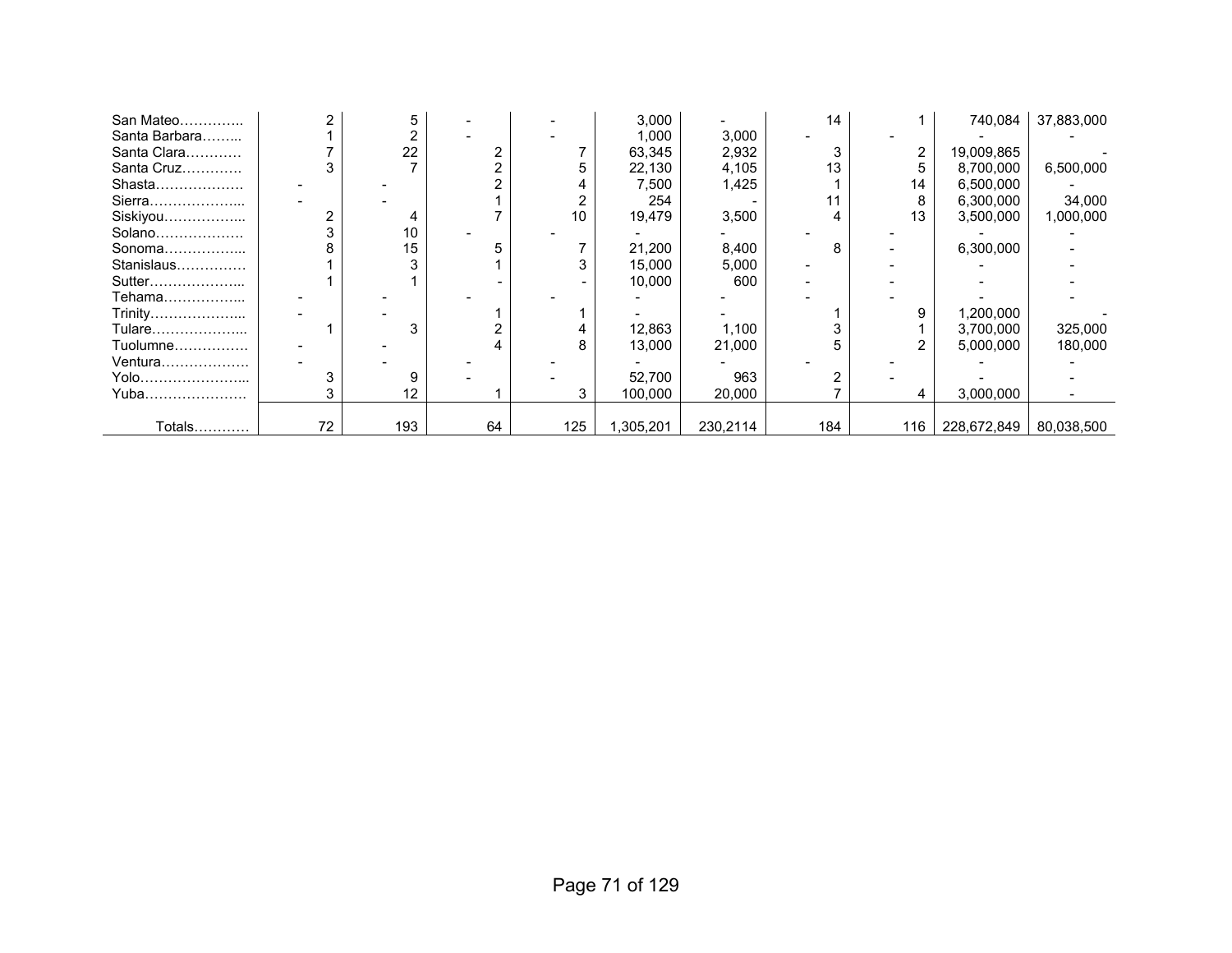#### QUARTZ MILLS. MINING DITCHES. **IRRIGATING** DITCHES. WOOLLEN MILLS. COTTON MILLS. COAL. | RAILROADS . COUNTIES. Number… crushed… Tons Number… length… Miles in inches… per day – Amount of water used Number… irrigated… Acres Number… used… wool Pounds of Number… used… cotton Pounds of mined… Tons Number… length… Miles in Alameda…………... - - - - - - - - - - - - 3 95 Alpine……………… | 5 | - | - | - | 2 | 2,000 | - | - | - | - | - | - | - | -Amador……………. | 15 | 81,000 | 9 | 148 | 12,000 | - | - | - | - | - | - | 5,360 | -Butte………………… | 8 | 10,000 | 11 | 285 | 5,000 | 7 | 3,300 | - | - | - | - | - | - | 2 | 58 Calaveras…………. | 34 | 28,960 | 22 | 490 | 3,670 | - | - | - | - | - | - | - | - | 1 | 50/100 Colusa……………... - - - - - - - - - - - - - - Contra Costa……… - - - - - - - - - - - 140,000 2 11 50/100 Del Norte…………... | - | - | 30 | 114 | 2,200 | 4 | 130 | - | - | - | - | - | - | 2 | 4 El Dorado…………. | 40 | - | 54 | 850 | 6,720 | 20 | 1,320 | - | - | - | - | - | - | <sub>75/100</sub> Fresno………………... | - | - | 3 | 5 | - | 7 | 170 | - | - | - | - | - | 1 | 61 Humboldt…………... - - - - - - - - - - - - 1 2 Inyo………………… 3 5,000 4 50 10,000 5 6,000 - - - - - - - Kern………………… 15 - - - - - - - - - - - - - Klamath……………. 3 10,000 70 90 15,000 6 400 - - - - - 2 2 ـ | Lake………………….. | - | - | - | - | - | - | - | - | - | - | - | - | - | -Lassen……………….. | 1 | 200 | 5 | 12 | 700 | 3 | 1,300 | - | - | - | - | - | - | - | - | -<br>Los Angeles | 1 | 5,000 | 4 | 21 | 2860 | 52 | 22,900 | 1 | - | - | - | - | - | 1 | - 20 Los Angeles……….. 1 5,000 4 21 2,860 52 22,900 1 - - - - 1 20 50/100 50/100 Marin………………... - - - - - - - - - - - - 1 3 50/100 Mariposa…………… - - - - - - - - - - - - - - Mendocino…………. - - - - - - - - - - - - - - 36 Merced……………… - - - - - - - - | - | - | - | - | 1| 36 75/100 Mono………………... 3 1,400 1 4 300 - - - - - - - - - Monterey…………… - - - - - - - - - - - - 1 71 Napa………………... - - - - - - - - - - - - 2 41 Nevada……………... - - 76 707 38,000 - - - - - - - 1 30 25/100 Placer……………….. 14 22,750 53 417 14,110 6 1,750 - - - - - 2 112 75/100 Plumas……………… 8 33,500 30 200 20,000 - - - - - - - - - - - -<br>Sacramento………… - - 5 97 5,700 2 37 1 280,000 - - - -Sacramento………… - - 5 97 5,700 2 37 1 280,000 - - - 4 63 San Bernardino……. | 2 | - | 1 | 4 | 130 | 11 | 3,500 | - | - | - | - | - | - | -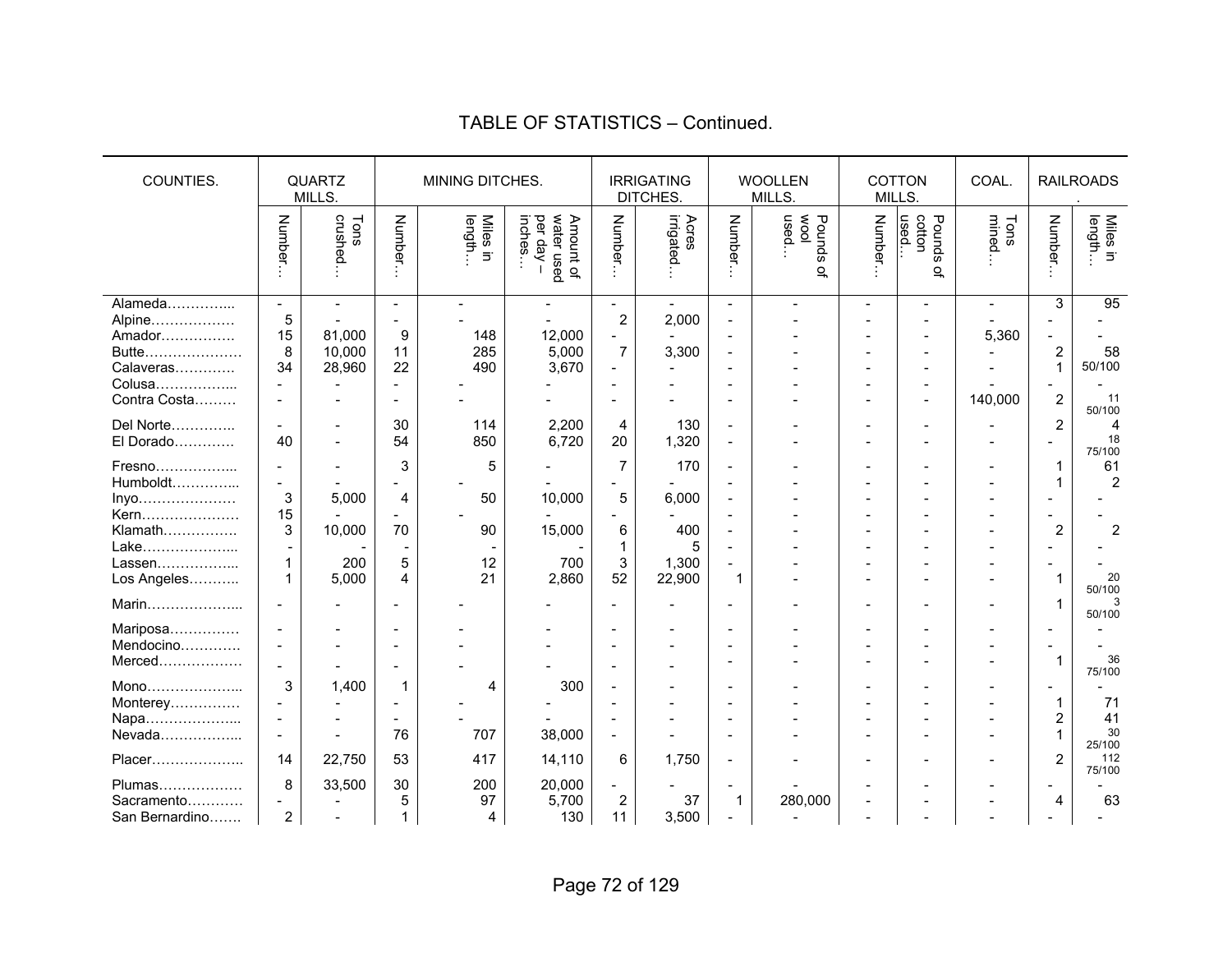| San Diego<br>San Francisco<br>San Joaquin | $\overline{7}$<br>$\overline{\phantom{a}}$ | 10,500                   | $\overline{\phantom{0}}$ |       |         | $\overline{\phantom{0}}$<br>$\overline{2}$           | 4,500   | $\overline{\mathbf{c}}$<br>$\mathbf{1}$ | 4,000,000<br>100,000 |   |                          |         |                | 12<br>94                 |
|-------------------------------------------|--------------------------------------------|--------------------------|--------------------------|-------|---------|------------------------------------------------------|---------|-----------------------------------------|----------------------|---|--------------------------|---------|----------------|--------------------------|
| San Luis Obispo                           | $\overline{\phantom{a}}$                   | $\blacksquare$           |                          |       |         | $\overline{\phantom{a}}$                             |         |                                         |                      |   |                          |         |                | 50/100                   |
| San Mateo<br>Santa Barbara                |                                            | $\overline{\phantom{a}}$ |                          |       |         | $\overline{\phantom{a}}$<br>$\overline{\phantom{a}}$ |         |                                         |                      |   |                          |         |                | 25                       |
| Santa Clara                               |                                            |                          |                          |       |         | 5                                                    | 872     | $\overline{2}$                          | 168,750              |   |                          |         | 4              | 72<br>25/100             |
| Santa Cruz                                | $\overline{\phantom{a}}$                   | ٠                        |                          |       |         | $\overline{\phantom{0}}$                             |         |                                         |                      |   |                          |         |                | 2<br>25/100              |
| Shasta                                    | $\overline{2}$                             | 500                      | 78                       | 325   | 11,650  | 73                                                   | 2,100   |                                         |                      |   |                          |         |                | 18<br>80/100             |
| Sierra                                    | 24                                         | 68,000                   | 50                       | 213   | 2,800   | 24                                                   | 600     |                                         |                      |   |                          |         |                |                          |
| Siskiyou<br>Solano                        | 3                                          | 1,000                    | 18                       | 220   | 9,000   | 260                                                  | 35,000  |                                         |                      |   |                          |         | $\overline{2}$ | 45<br>50/100             |
| $Sonoma$                                  |                                            |                          |                          |       |         |                                                      |         |                                         |                      |   |                          |         |                | 56                       |
| Stanislaus                                |                                            |                          | 2                        | 14    | 500     |                                                      | 350     |                                         |                      |   |                          |         |                | 33                       |
| Sutter                                    |                                            |                          |                          |       |         |                                                      | 360     |                                         |                      |   |                          |         | 2              | 34                       |
| Tehama                                    |                                            |                          |                          |       |         |                                                      |         |                                         |                      |   |                          |         |                |                          |
| Trinity                                   | $\overline{a}$                             |                          | 225                      | 422   | 46,950  | $\overline{\phantom{a}}$                             |         |                                         |                      |   |                          |         |                | 33                       |
| Tulare                                    | $\overline{2}$                             | 500                      |                          |       |         | 19                                                   | 7,400   |                                         |                      |   |                          |         |                | 25/100                   |
| Tuolumne                                  | 23                                         | 12,000                   | 4                        | 100   | 2,400   | 100                                                  | 5,500   |                                         |                      |   |                          |         |                |                          |
| Ventura                                   | $\overline{\phantom{a}}$                   |                          |                          |       |         |                                                      |         |                                         |                      |   |                          |         |                |                          |
| Yolo                                      |                                            |                          |                          |       |         | 2                                                    | 7,000   |                                         |                      |   |                          |         | $\overline{c}$ | 32                       |
| Yuba                                      |                                            | $\blacksquare$           | 20                       | 75    | 4,500   | 10                                                   | 800     | $\mathbf 1$                             | 260,000              | - |                          |         | $\overline{2}$ | $\overline{2}$<br>87/100 |
| Totals                                    | 213                                        | 290,310                  | 775                      | 4,863 | 214,190 | 622                                                  | 116,294 | 8                                       | 4,808,750            |   | $\overline{\phantom{a}}$ | 143,360 |                | 1,117<br>95/100          |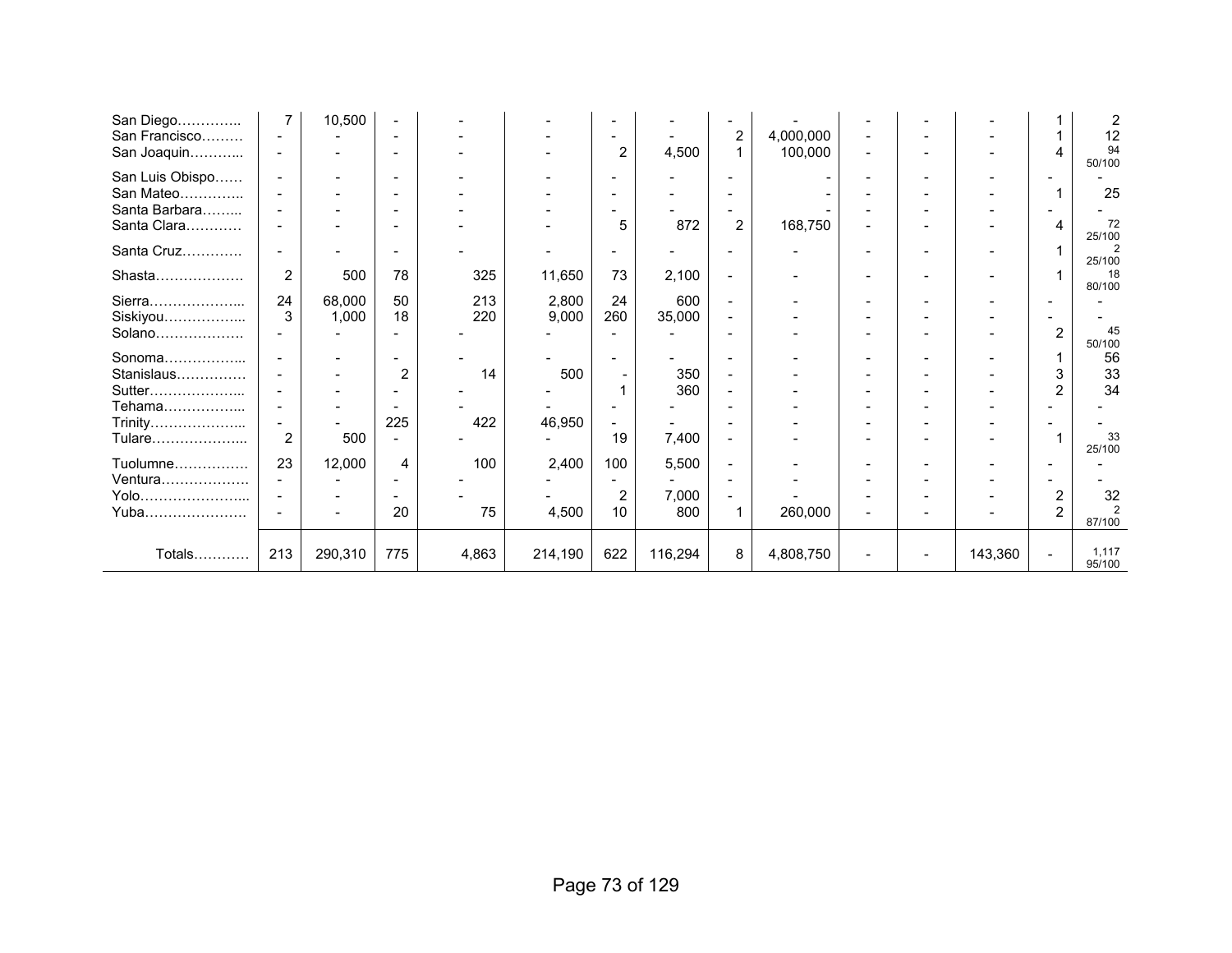|                |                           | ASSESSED VALUE OF PROPERTY. |                         |                           |                                |                   | Poll tax collected |
|----------------|---------------------------|-----------------------------|-------------------------|---------------------------|--------------------------------|-------------------|--------------------|
| COUNTIES.      | Real estate               | Improvements                | property<br>Personal    | valuation<br>Total        | Estimated total<br>population. | Registered voters |                    |
| Alameda        | 24,997,305                | 5,616,365                   | 4,314,695               | 34,928,365                | 39,500                         | 6,304             | 13,592             |
| Alpine         | 258,085                   | 12,900                      | 326,410                 | 597,395                   | 1,050                          | 350               | 361                |
| Amador         | 1,239,940                 | 711,080                     | 739,220                 | 2,690,240                 | 10,500                         | 3,176             | 3,600              |
| Butte          | 4,587,738                 | 1,554,762                   | 1,650,997               | 7,793,497                 | 15,000                         | 3,962             | 4,308              |
| Calaveras      | 370,813                   | 472,354                     | 715,639                 | 1,558,806                 | 9,500                          | 2,758             | 1,406              |
| Colusa         | 5,759,731                 | 489,710                     | 1,890,269               | 8,139,710                 | 13,000                         | 2,500             | 1,600              |
| Contra Costa   | 4,854,190                 | 821,818                     | 1,328,453               | 7,004,461                 | 10,300                         | 2,670             | 4,733              |
| Del Norte      | 207,790                   | 198,205                     | 233,850                 | 639,845                   | 2,300                          | 492               | 1,240              |
| El Dorado      | 479,471                   | 777,315                     | 864,245                 | 2,121,031                 | 9,220                          | 2,800             | 2,844              |
| Fresno         | 3,915,733                 | 516,326                     | 2,116,534               | 6,548,593                 | 7,300                          | 950               | 1,455              |
| $Humboldt$     | 1,619,702                 | 748,495                     | 1,304,529               | 3,672,726                 | 11,600                         | 2,484             | 3,028              |
| $inyo$         | 291,279                   | 255,617                     | 851,392                 | 1,398,288                 | 2,500                          | 782               | 700                |
| Kern           | 1,391,718                 | 238,321                     | 1,328,637               | 3,958,676                 | 5,000                          | 866               | 854                |
| Klamath        | 272,219                   | 107,712                     | 183,864                 | 563,795                   | 1,800                          | 415               | 809                |
| Lake           | 876,325                   | 342,478                     | 452,420                 | 1,671,223                 | 3,200                          | 1,140             | 1,400              |
| Lassen         | 218,810                   | 158,121                     | 826,205                 | 1,203,136                 | 1,700                          | 913               | 384                |
| Los Angeles    | 5,367,505                 | 1,829,020                   | 2,658,068               | 9,854,593                 | 19,200                         | 5,434             | 4,450              |
| Marin          | 5,914,211                 | 1,217,255                   | 1,366,707               | 8,438,173                 | 9,000                          | 1,698             | 3,108              |
| Mariposa       |                           |                             |                         |                           |                                |                   |                    |
| Mendocino      |                           |                             |                         |                           |                                |                   |                    |
| Merced         | 4,143,855                 | 437,505                     | 1,557,843               | 6,139,203                 | 3,500                          | 1,520             | 716                |
| Mono           | 70,330                    | 98,845                      | 285,084                 | 454,259                   | 600                            | 261               | 269                |
| Monterey       | 7,355,739                 | 904,859                     | 3,130,166               | 11,390,764                | 10,500                         | 4,000             | 1,480              |
| Napa           | 4,469,175                 | 1,848,570                   | 1,276,240               | 7,593,985                 | 13,455                         | 2,990             | 3,988              |
| Nevada         | 4,275,922                 | 1,547,742                   | 1,516,000               | 7,339,664                 | 19,500                         | 6,598             | 7,760              |
| Placer         | 3,339,953                 | 400,555                     | 1,732,407               | 5,472,915                 |                                | 3,597             | 3,667              |
| Plumas         | 894,508                   | 443,796                     | 536,364                 | 1,874,668                 | 4,500                          | 1,300             | 1,350              |
| Sacramento     | 8,867,561                 | 6,678,885<br>255,797        | 5,365,786<br>389,478    | 20,912,232                | 36,000                         | 7,000             | 11,208<br>664      |
| San Bernardino | 754,102                   | 252,245                     | 607,306                 | 1,399,377<br>2,899,773    | 7,250<br>9,600                 | 1,650<br>2,255    | 728                |
| San Diego      | 2,040,222                 | 38,087,105                  |                         |                           | 175,000                        | 42,642            | 47,000             |
| San Francisco  | 131,417,024<br>10,768,562 | 3,980,684                   | 46,205,649<br>3,482,321 | 215,709,778<br>18,231,567 | 25,000                         | 5,000             | 7,162              |
| San Joaquin    |                           |                             |                         |                           |                                |                   |                    |

#### TABLE OF STATISTICS – Continued.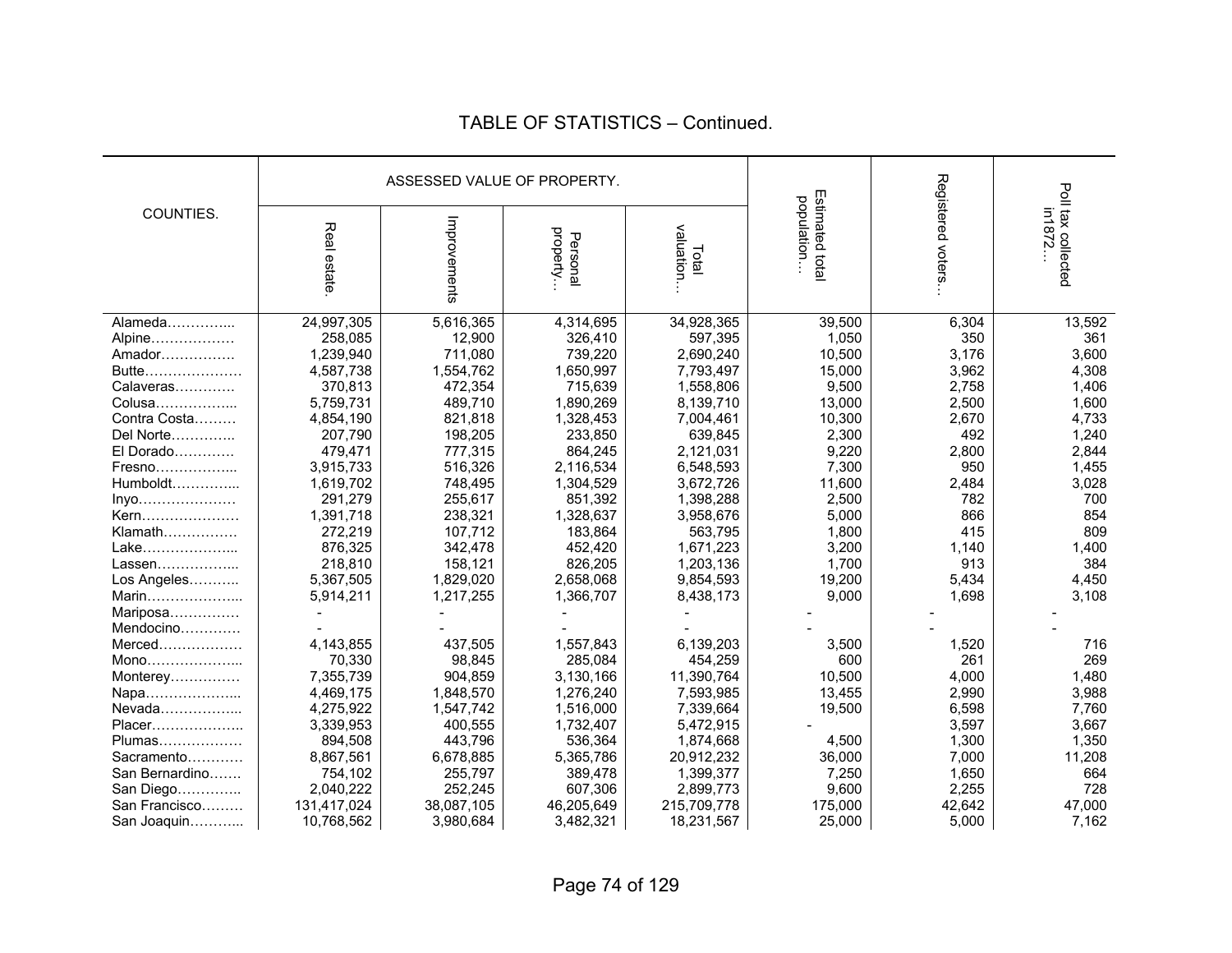| San Luis Obispo | 2,404,863   | 316.133    | 1,326,062   | 4,047,058   | 6,500   | 2,100   | 1,400   |
|-----------------|-------------|------------|-------------|-------------|---------|---------|---------|
| San Mateo       | 7.515.665   | 1,247,340  | 951.930     | 9,714,935   | 7.500   | 1,750   | 2,910   |
| Santa Barbara   | 3,057,012   | 572,240    | 1,461,360   | 5,090,612   | 10,000  | 1,350   | 1,500   |
| Santa Clara     | 18,484,023  | 5,532,327  | 7,306,076   | 31,322,426  | 28,500  | 7,928   | 17,003  |
| Santa Cruz      | 3,839,458   | 1,217,656  | 1,094,094   | 6,151,208   | 9,000   | 2,843   | 4,698   |
| Shasta          | 500.320     | 375,389    | 895,868     | 1,771,577   | 6,200   | 1,680   | 3,033   |
| Sierra          | 883,370     | 650,998    | 471,074     | 2,005,442   | 5,200   | 2,100   | 2,300   |
| Siskiyou        | 1,080,728   | 560,235    | 2,053,430   | 3,694,393   | 8,000   | 2,751   | 1,845   |
| Solano          | 6,302,902   | 1,768,929  | 1,863,784   | 9,935,615   |         | 5,620   | 9,300   |
| Sonoma          | 9,408,462   | 3,142,855  | 2,949,178   | 15,500,495  | 26,500  |         | 7,200   |
| Stanislaus      | 4,124,098   | 813,882    | 1,407,217   | 6,345,197   | 7,000   | 2,174   | 1,114   |
| Sutter          | 2,751,077   | 491,636    | 962,719     | 4,205,432   | 6,825   | 1,415   | 2,150   |
| Tehama          |             |            |             |             |         |         |         |
| Trinity         | 373.994     | 235,292    | 90,328      | 699.614     | 3,300   | 904     | 1,517   |
| Tulare          | 1,277,535   | 670,022    | 1,514,338   | 3,461,895   | 8,000   | 1,500   | 2,296   |
| Tuolumne        | 166,635     | 174,185    | 566,845     | 907.665     | 7,500   | 2,800   | 2,000   |
| Ventura         |             |            |             |             |         |         |         |
| Yolo……………………    | 5,226,099   | 998,353    | 1,900,923   | 8,125,375   | 11,000  | 5,245   | 1,666   |
| Yuba            | 1,692,415   | .626,220   | 1,570,435   | 4,889,070   | 11,000  | 3,591   | 6,800   |
|                 |             |            |             |             |         |         |         |
| Totals…………      | 310,108,175 | 91,398,134 | 117,562,439 | 519,068,747 | 638,600 | 164,218 | 204,596 |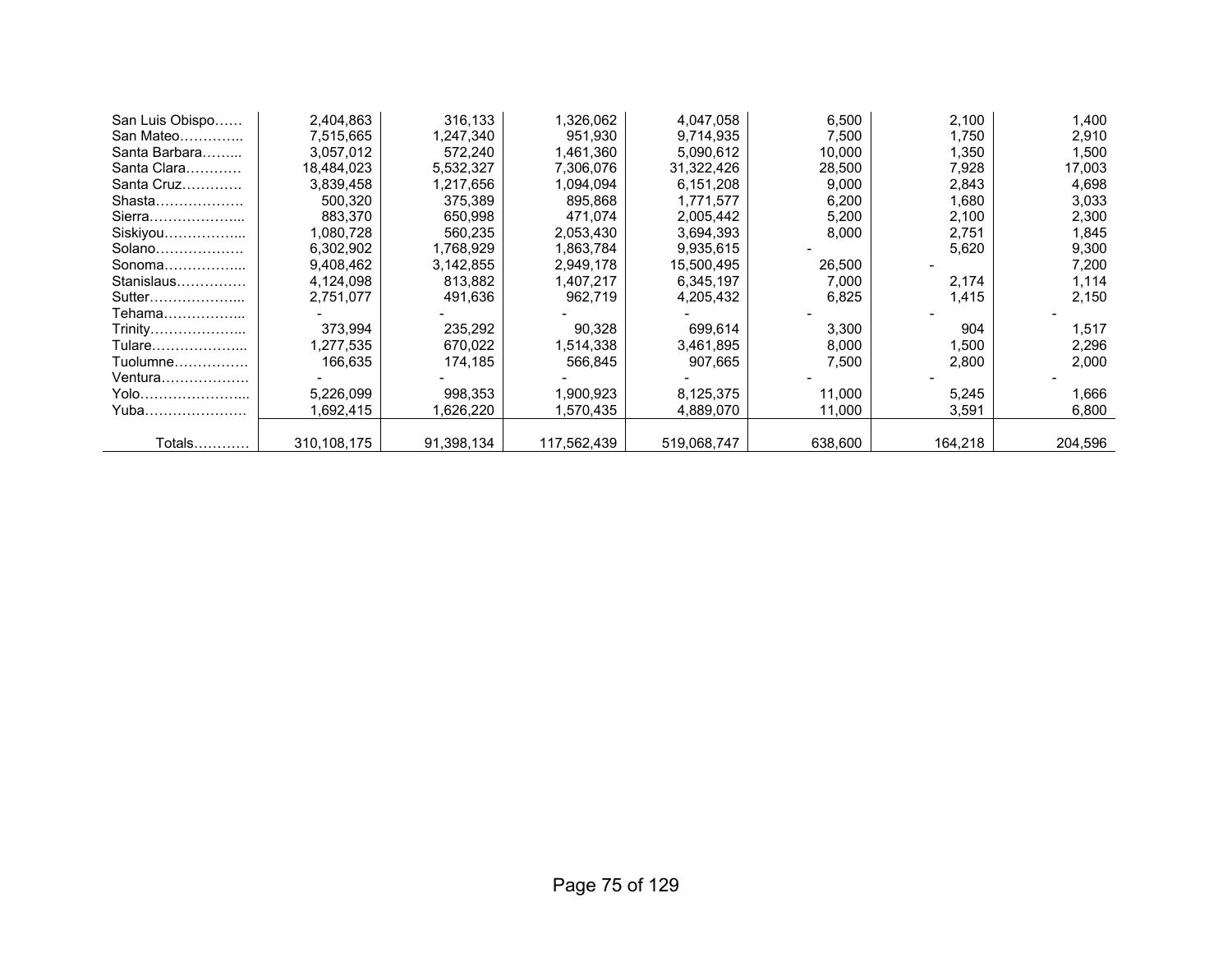# **ADDITIONAL STATISTICS.**

 $\frac{1}{2}$ 

 [The statistical reports from Mariposa, Mendocino, Tehama, and Ventura Counties were not received until after the Surveyor General's Report was forwarded to the Governor.]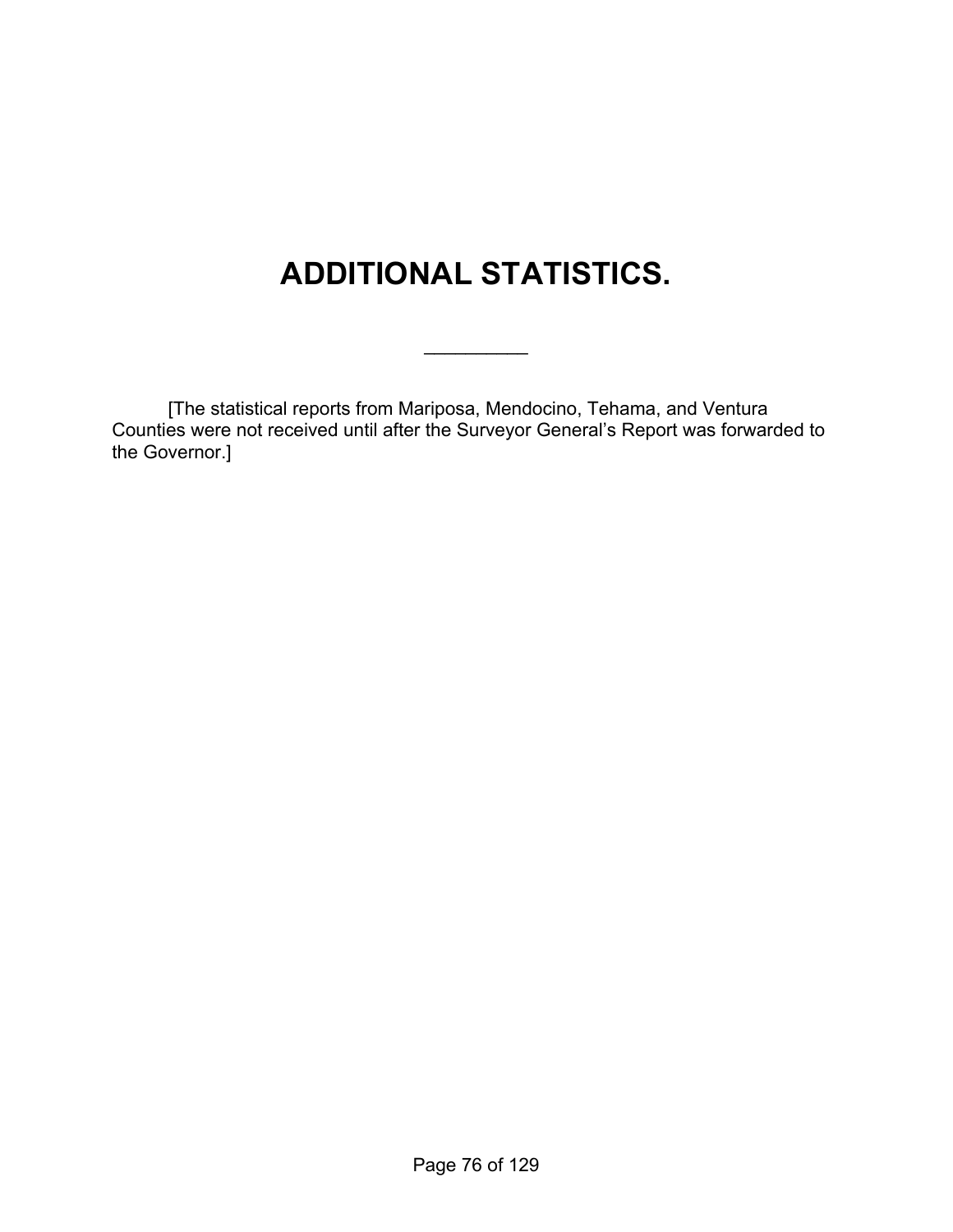# **ADDITIONAL STATISTICS**

### **FROM**

# **REPORTS OF COUNTY ASSESSORS.**

### STATISTICS,

 $\frac{1}{2}$ 

*January first, eighteen hundred and seventy-two, to January first, eighteen hundred and seventy-three, compiled from the books of the Assessor of Mariposa County.* 

| <b>AGRICULTURAL PRODUCTS.</b>                              | Number. |
|------------------------------------------------------------|---------|
| Land inclosed in eighteen hundred and seventy-two, acres   | 2,350   |
| Land cultivated in eighteen hundred and seventy-two, acres | 6,500   |
|                                                            | 730     |
|                                                            | 5,000   |
|                                                            | 2,000   |
|                                                            | 6,000   |
|                                                            | 3,300   |
|                                                            |         |
|                                                            | 30      |
|                                                            |         |
|                                                            | 40      |
|                                                            | 500     |
|                                                            |         |
|                                                            |         |
|                                                            |         |
|                                                            |         |
|                                                            |         |
|                                                            |         |
|                                                            | 5       |
|                                                            | 100     |
|                                                            |         |
|                                                            |         |
|                                                            | 70      |
|                                                            | 200     |
|                                                            |         |
|                                                            |         |
|                                                            | 10      |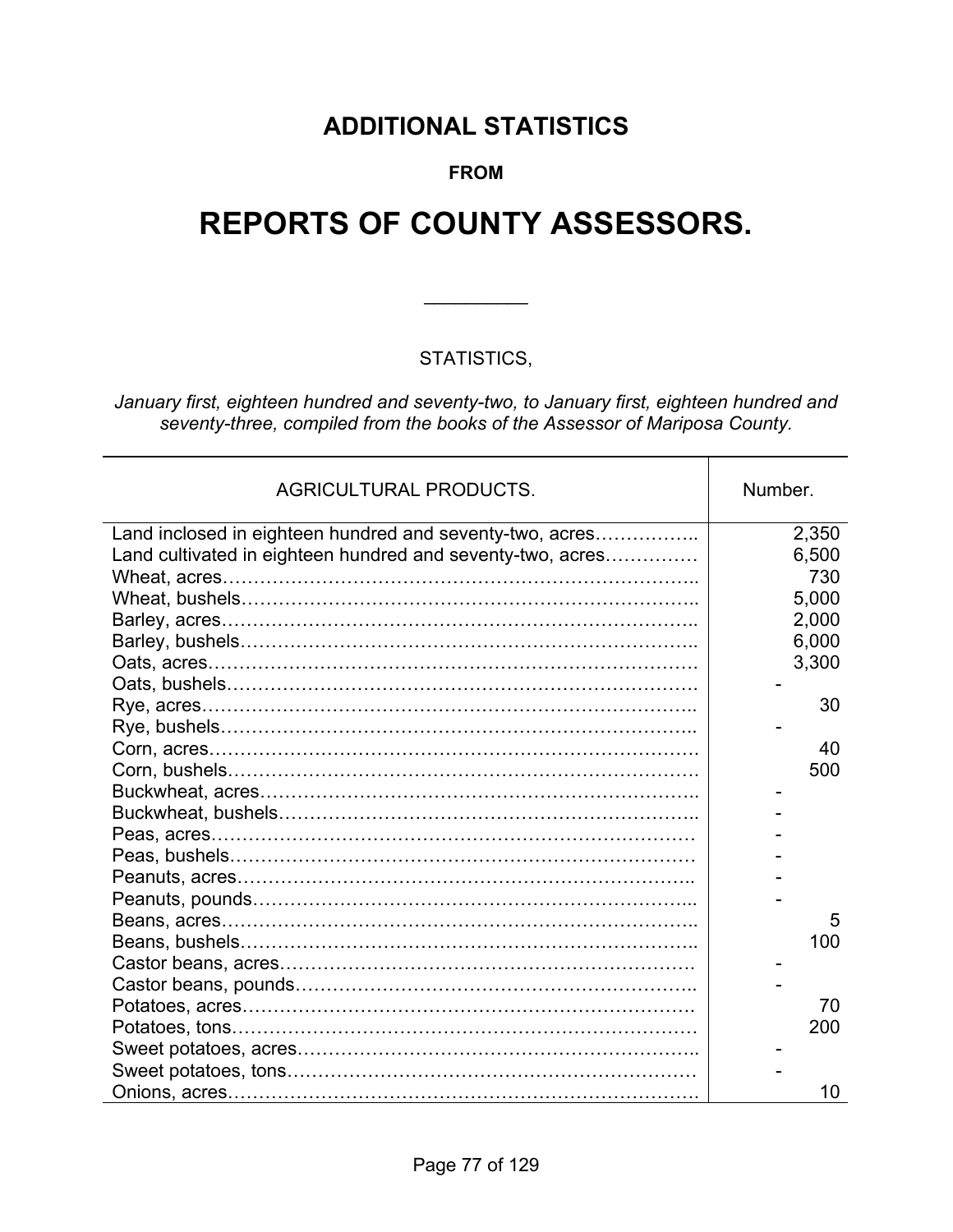| <b>AGRICULTURAL PRODUCTS - Continued.</b> | Number. |
|-------------------------------------------|---------|
|                                           | 700     |
|                                           | 5,000   |
|                                           | 4,000   |
|                                           |         |
|                                           |         |
|                                           |         |
|                                           |         |
|                                           |         |
|                                           |         |
|                                           |         |
|                                           |         |
|                                           |         |
|                                           |         |
|                                           | 7,000   |
|                                           | 500     |
|                                           | 98,000  |
|                                           |         |

| <b>FRUIT TREES AND VINES.</b> | Number. |
|-------------------------------|---------|
|                               | 5,000   |
|                               | 7,000   |
|                               | 900     |
|                               | 500     |
|                               | 200     |
|                               | 90      |
|                               | 75      |
|                               | 350     |
|                               | 300     |
|                               |         |
|                               |         |
|                               |         |
|                               |         |
|                               | 175     |
|                               | 25      |
|                               | 40      |
|                               | 250,000 |
|                               | 16,000  |
|                               | 1,000   |
|                               |         |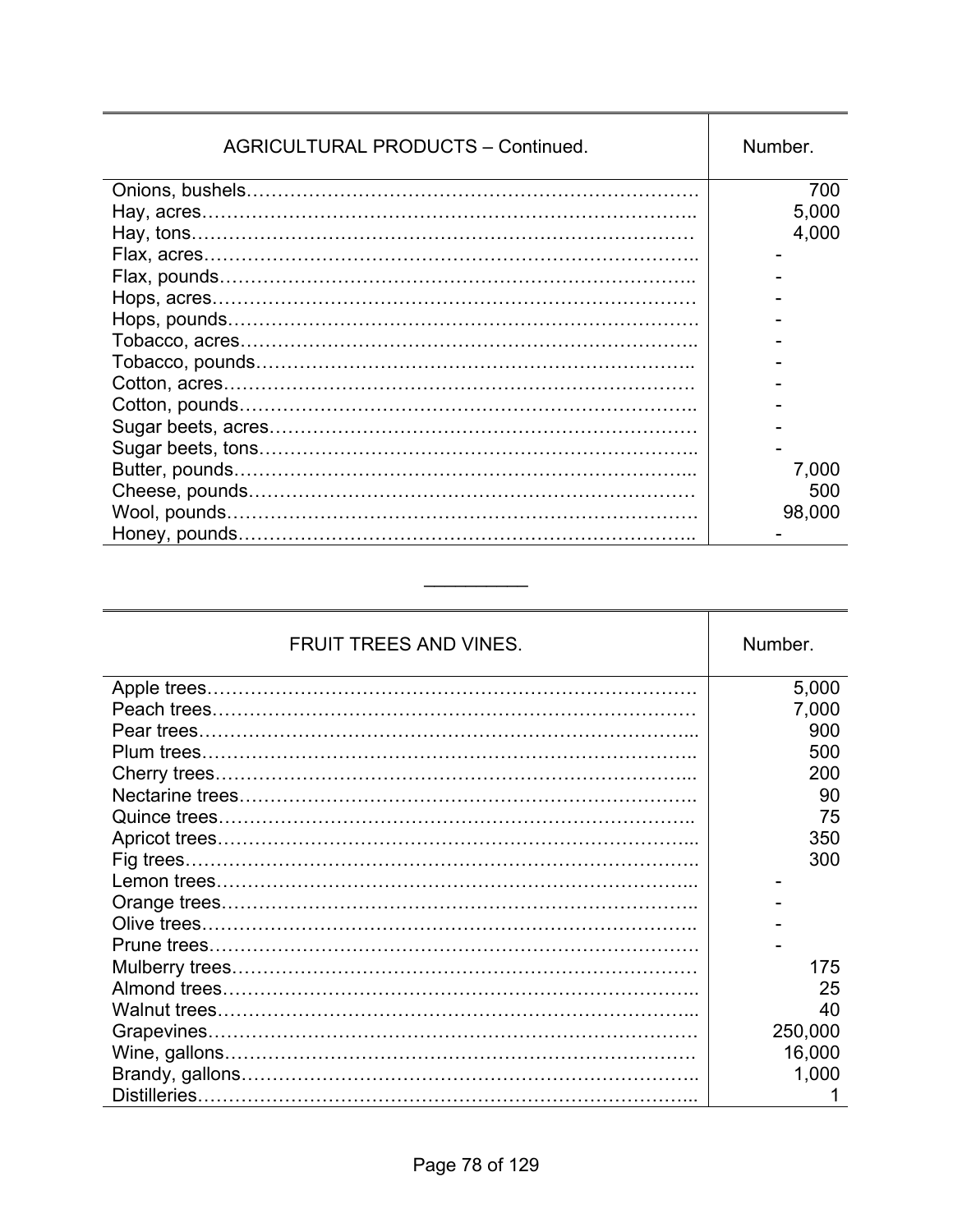| FRUIT TREES AND VINES - Continued. | Number |
|------------------------------------|--------|
| Gallons                            |        |
|                                    |        |
|                                    |        |

| LIVE STOCK.            | Number. |
|------------------------|---------|
|                        | 1,662   |
|                        | 230     |
|                        | 53      |
|                        | 1,945   |
|                        | 2,391   |
|                        | 1,886   |
|                        | 458     |
|                        | 92      |
| Total number of cattle | 4,827   |
|                        | 44,663  |
|                        | 49      |
|                        | 2,489   |
|                        | 4       |

| <b>IMPROVEMENTS.</b> | Number. |
|----------------------|---------|
|                      |         |
|                      |         |
|                      |         |
|                      |         |
|                      |         |
|                      |         |
|                      |         |
|                      |         |
|                      |         |
|                      |         |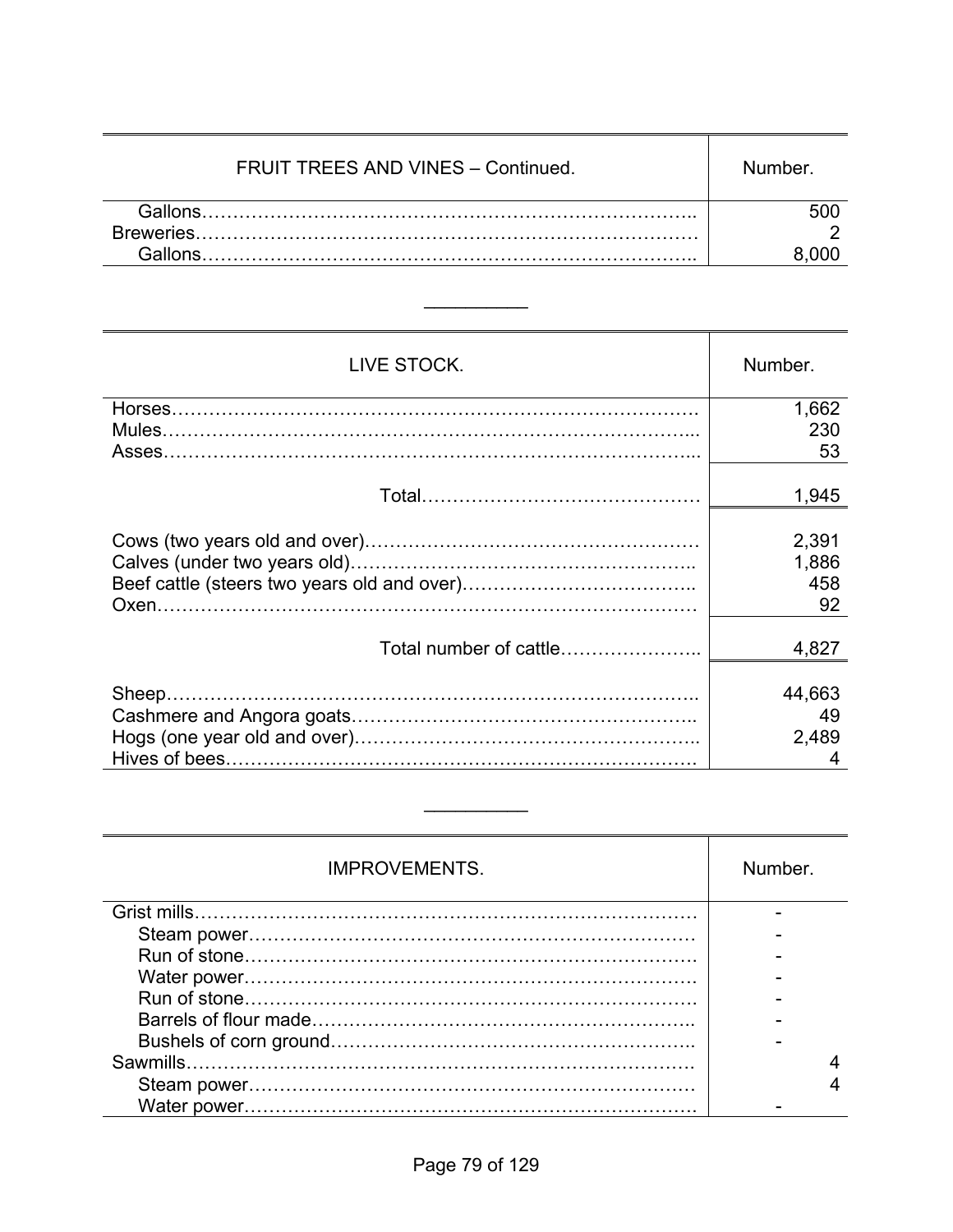| <b>IMPROVEMENTS - Continued.</b> | Number.   |
|----------------------------------|-----------|
|                                  | 1,500,000 |
|                                  | 150,000   |
|                                  | 33        |
|                                  | 7,000     |
|                                  | 5         |
|                                  | 25        |
|                                  |           |
|                                  |           |
|                                  |           |
|                                  |           |
|                                  |           |
|                                  |           |
|                                  |           |
|                                  |           |

| MISCELLANEOUS.                              | Number. | Value.       |
|---------------------------------------------|---------|--------------|
|                                             | 500     |              |
|                                             | 1,600   |              |
|                                             | 50      |              |
|                                             | 250     |              |
|                                             |         | \$445,780 00 |
| Assessed value of improvements on same      |         | 375,823 00   |
| Assessed value of personal property in 1873 |         | 550,367 00   |
|                                             | 4,000   |              |
|                                             | 1,421   |              |
|                                             | 961     |              |

I hereby certify that the above statement is true and correct.

 WM. F. COFFMAN, Assessor Mariposa County .

### STATISTICS,

 $\frac{1}{2}$ 

*January first, eighteen hundred and seventy-two, to January first, eighteen hundred and seventy-three, compiled from the books of the Assessor of Mendocino County.*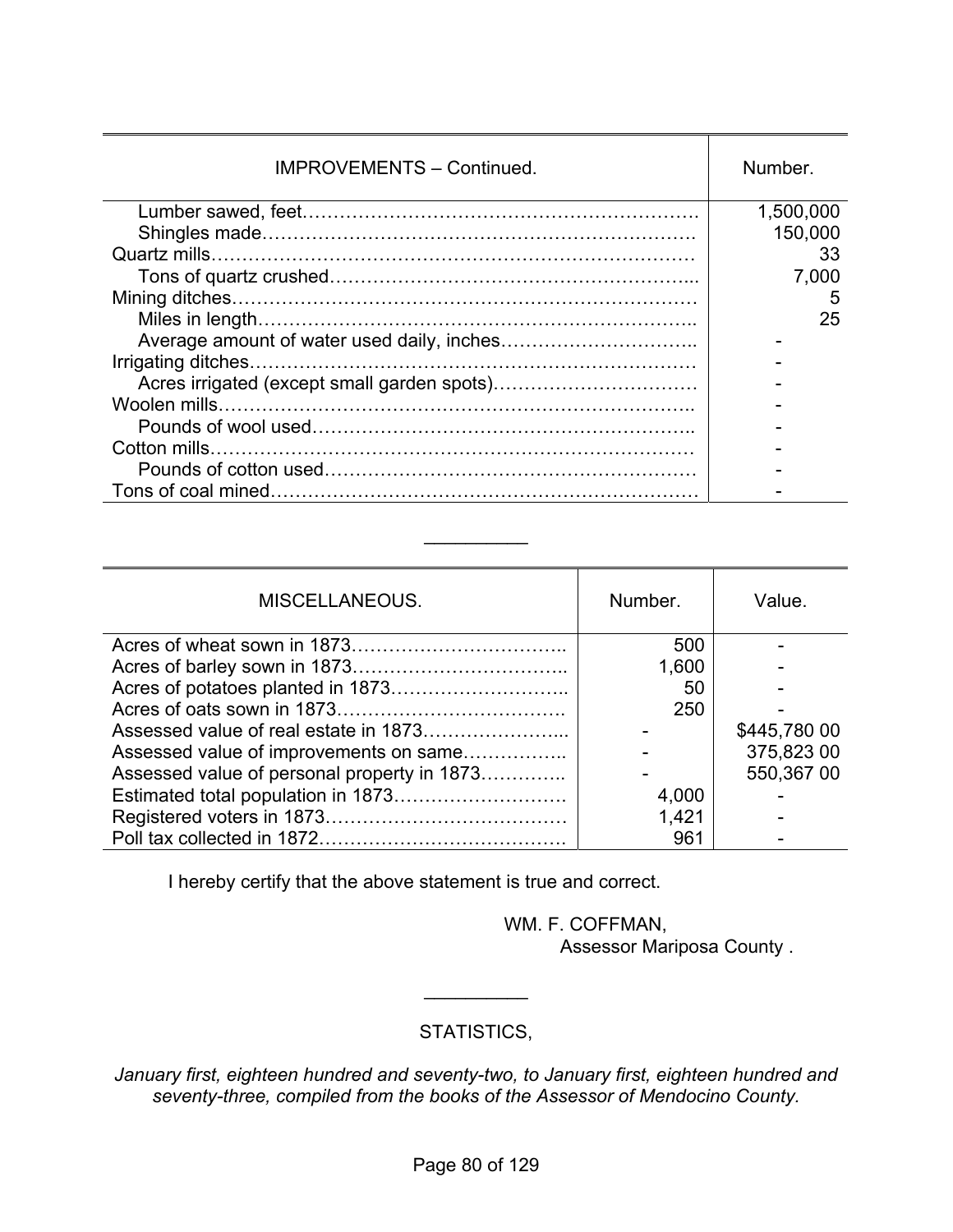| <b>AGRICULTURAL PRODUCTS.</b> | Number. |
|-------------------------------|---------|
|                               | 76,454  |
|                               | 18,747  |
|                               | 4,285   |
|                               | 80,675  |
|                               | 2,950   |
|                               | 86,610  |
|                               | 1,231   |
|                               | 31,390  |
|                               |         |
|                               |         |
|                               | 475     |
|                               | 8,050   |
|                               |         |
|                               |         |
|                               |         |
|                               |         |
|                               |         |
|                               |         |
|                               |         |
|                               |         |
|                               |         |
|                               |         |
|                               | 650     |
|                               | 1,785   |
|                               |         |
|                               |         |
|                               |         |
|                               |         |
|                               | 7,340   |
|                               | 10,303  |
|                               |         |
|                               |         |
|                               | 100     |
|                               | 80,000  |
|                               |         |
|                               |         |
|                               |         |
|                               |         |
|                               |         |
|                               | 70,000  |
|                               | 3,000   |
|                               | 600,000 |
|                               |         |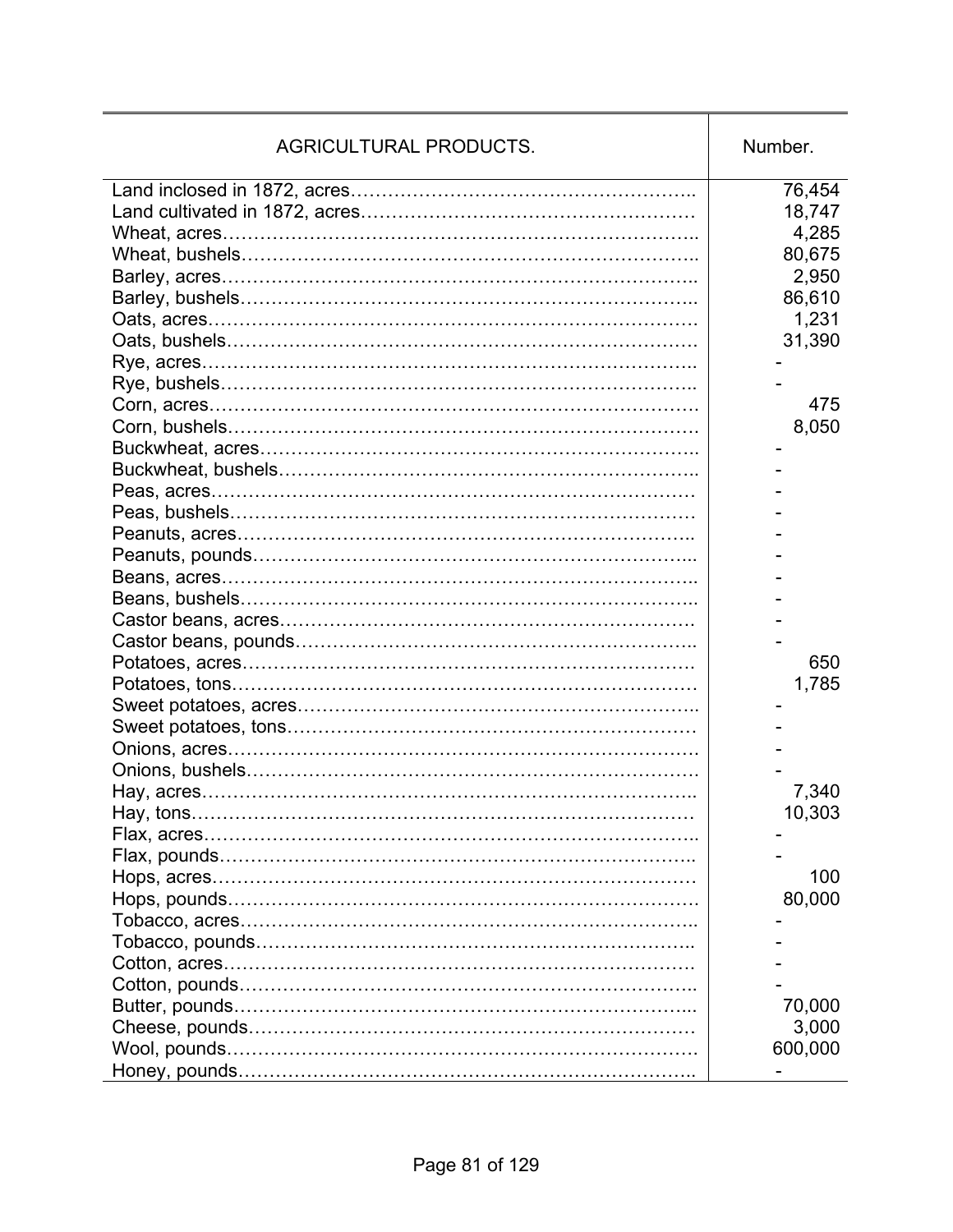| FRUIT TREES AND VINES. | Number. |
|------------------------|---------|
|                        | 12,748  |
|                        | 4,778   |
|                        | 840     |
|                        | 1,696   |
|                        | 450     |
|                        | 350     |
|                        | 78      |
|                        | 175     |
|                        | 50      |
|                        |         |
|                        |         |
|                        |         |
|                        | 29      |
|                        | 75      |
|                        | 28,668  |
|                        |         |
|                        |         |
|                        | 2       |
|                        |         |
| Breweries.             | 5       |
|                        | 14,400  |

| LIVE STOCK.            | Number. |
|------------------------|---------|
|                        | 7,052   |
|                        | 748     |
|                        | 19      |
|                        |         |
|                        | 6,600   |
|                        | 4,300   |
|                        | 9,448   |
|                        | 4,490   |
|                        | 357     |
|                        |         |
| Total number of cattle | 25,195  |
|                        |         |
|                        | 166,686 |
|                        | 318     |
|                        | 7,432   |
|                        | 394     |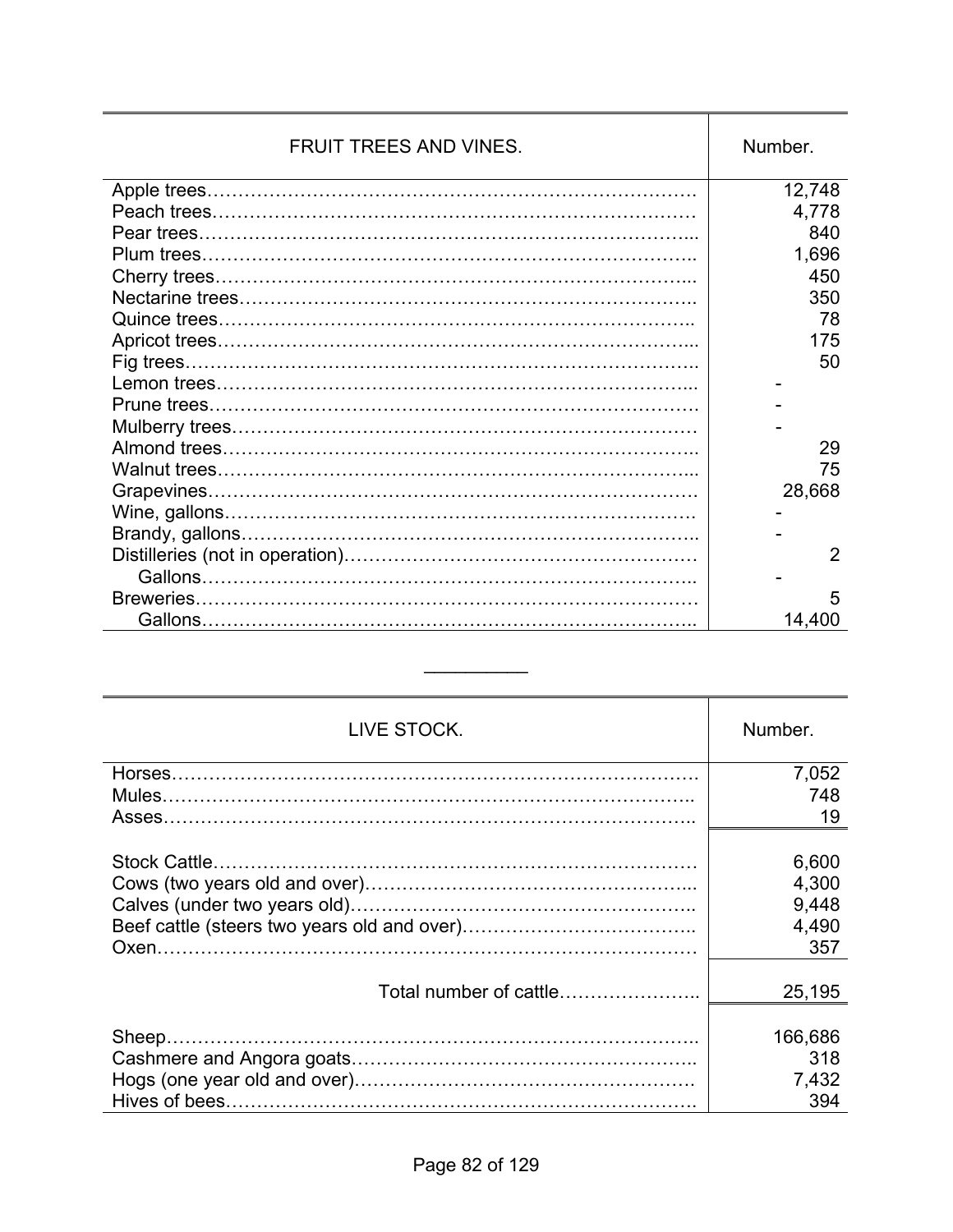| <b>IMPROVEMENTS.</b> | Number.    |
|----------------------|------------|
|                      |            |
|                      | 4          |
|                      | 5          |
|                      | 3          |
|                      | 3          |
|                      |            |
|                      |            |
|                      | 18         |
|                      | 14         |
|                      | 4          |
|                      | 50,000,000 |
|                      | 2,000,000  |
|                      |            |
|                      |            |
|                      |            |
|                      |            |
|                      |            |
|                      | 500,000    |
|                      |            |
|                      |            |
|                      |            |
|                      |            |
|                      |            |
|                      |            |
|                      |            |

| MISCELLANEOUS.                              | Number. | Value.         |
|---------------------------------------------|---------|----------------|
|                                             | 5,370   |                |
|                                             | 3,400   |                |
|                                             | 800     |                |
|                                             | 4,050   |                |
|                                             |         | \$2,074,149 00 |
| Assessed value of improvements on, in 1873  |         | 896,724 00     |
| Assessed value of personal property in 1873 |         | 1,977,250 00   |
|                                             | 9,000   |                |
|                                             | 2,906   |                |
|                                             | 2,622   |                |
|                                             |         | 65,310 00      |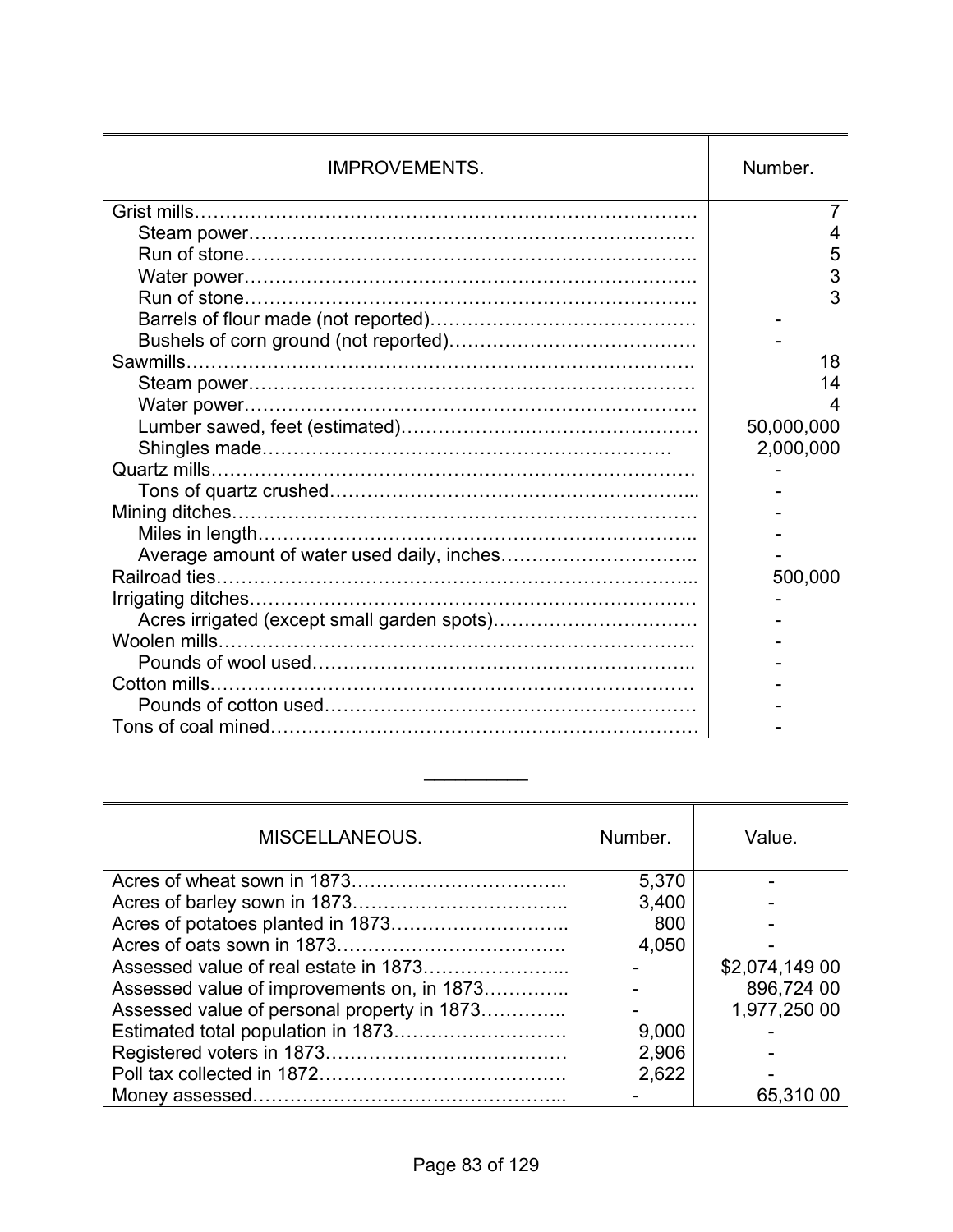I hereby certify that the above statement is true and correct.

J. H. DONOHOE, Assessor Mendocino County.

### STATISTICS,

 $\frac{1}{2}$ 

*January first, eighteen hundred and seventy-two, to January first, eighteen hundred and seventy-three, compiled from the books of the Assessor of Tehama County.* 

RED BLUFF, September 29<sup>th</sup>, 1873

Hon. ROBERT GARDNER, Surveyor General:

 DEAR SIR: Have been exceedingly unwell. Received, for the first time, your letter dated the eighth of September, it has been lying here. Please excuse delay.

J. L. JACKMAN,

Assessor of Tehama County.

| <b>AGRICULTURAL PRODUCTS.</b> | Number. |
|-------------------------------|---------|
|                               | 125,000 |
|                               | 45,000  |
|                               | 23,000  |
|                               | 506,000 |
|                               | 1,600   |
|                               | 348,000 |
|                               | 200     |
|                               | 8,000   |
|                               |         |
|                               |         |
|                               | 100     |
|                               | 2,000   |
|                               |         |
|                               |         |
|                               | 5       |
|                               | 100     |
|                               | 40      |
|                               | 16,000  |
|                               | 20      |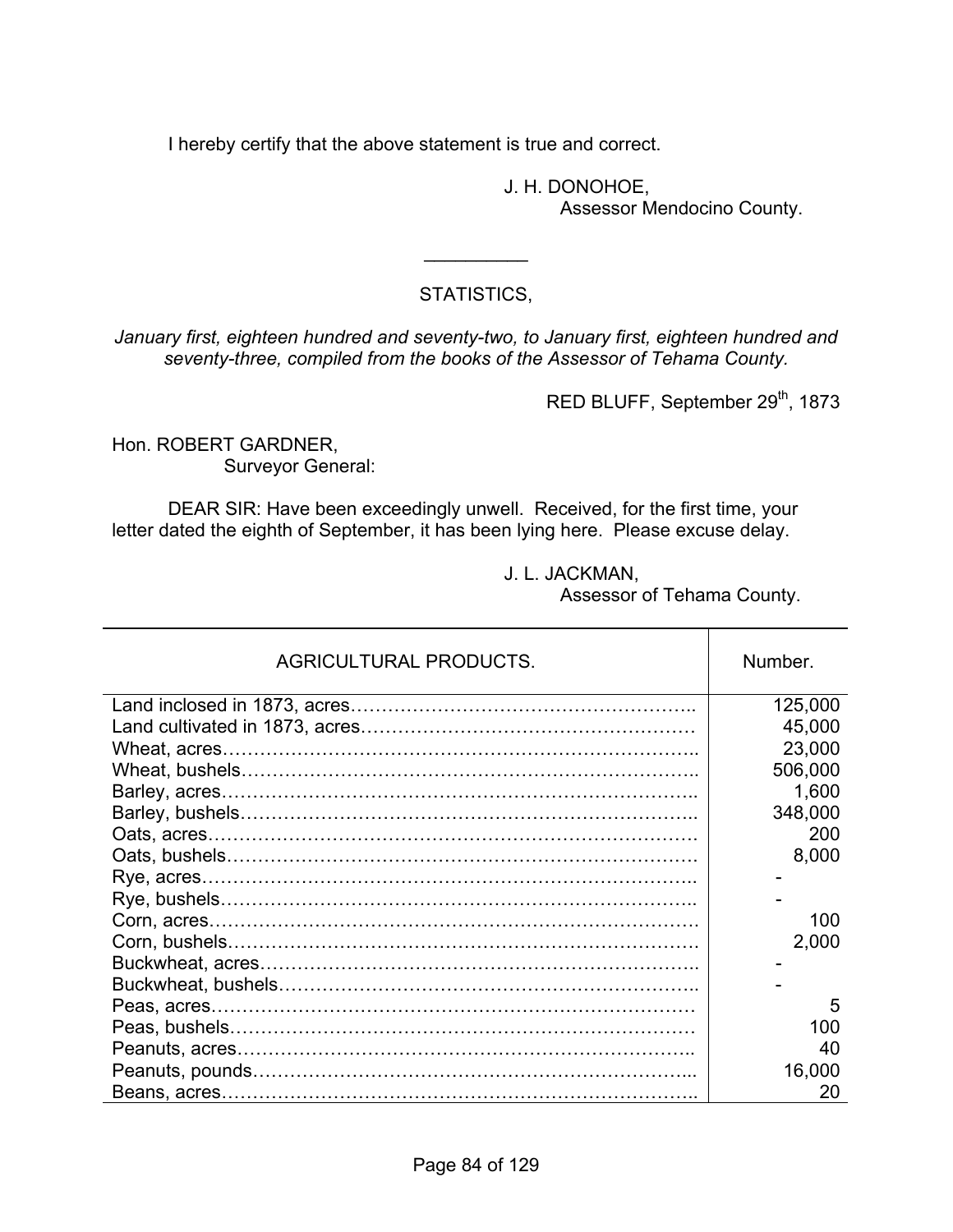| <b>AGRICULTURAL PRODUCTS.</b> | Number.   |
|-------------------------------|-----------|
|                               | 800       |
|                               |           |
|                               |           |
|                               | 40        |
|                               | 4         |
|                               | 30        |
|                               | 3         |
|                               | 11        |
|                               | 4,000     |
|                               | 4,000     |
|                               | 7,000     |
|                               |           |
|                               |           |
|                               |           |
|                               |           |
|                               |           |
|                               |           |
|                               |           |
|                               |           |
|                               | 3         |
|                               | 7         |
|                               | 20        |
|                               |           |
|                               | 25        |
|                               | 10,000    |
|                               | 1,600     |
|                               | 1,467,900 |
|                               | 1,200     |

| <b>FRUIT TREES AND VINES.</b> | Number. |
|-------------------------------|---------|
|                               | 10,000  |
|                               | 29,350  |
|                               | 23,000  |
|                               | 1,900   |
|                               | 250     |
|                               | 1,100   |
|                               | 175     |
|                               | 1,580   |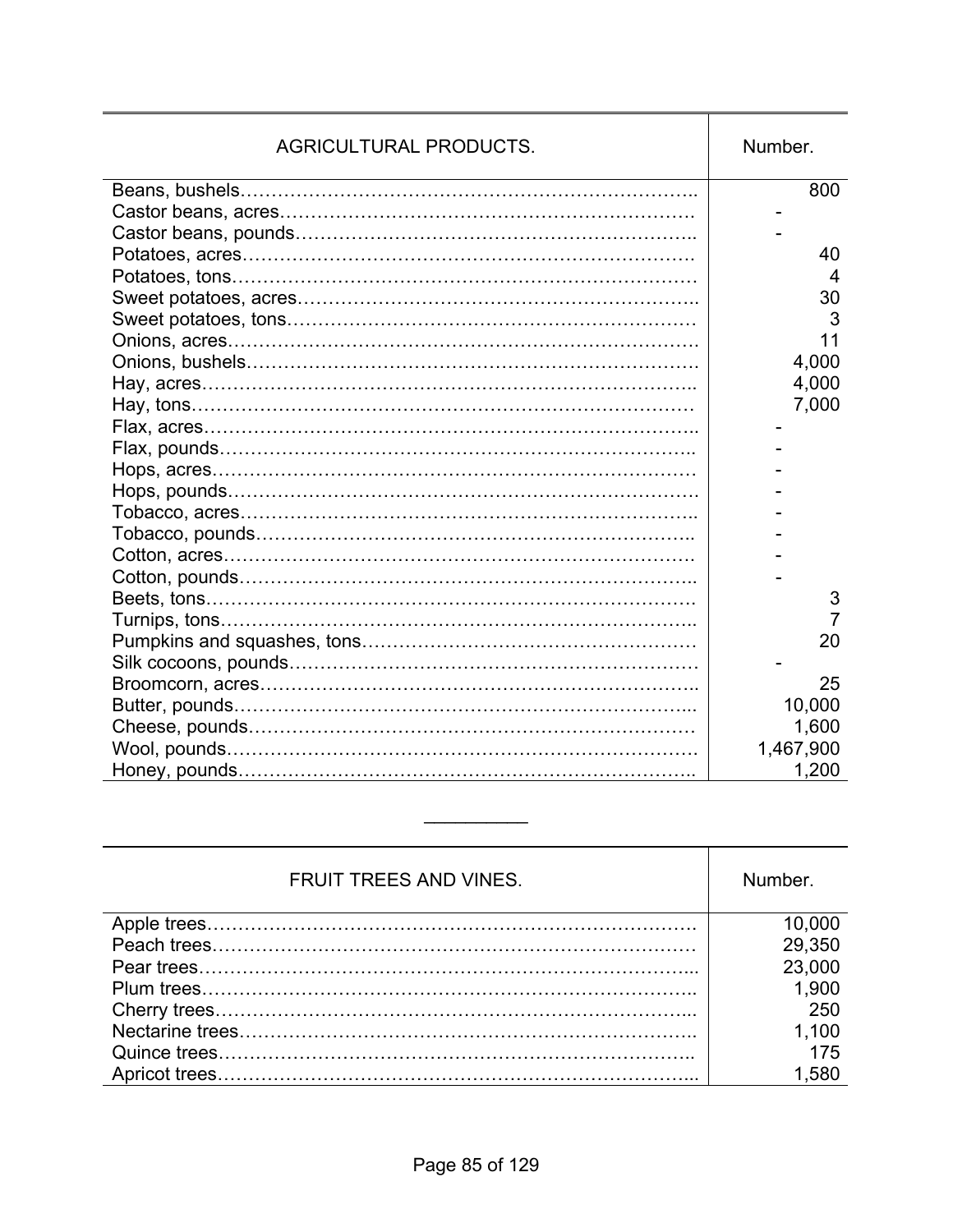| <b>FRUIT TREES AND VINES - Continued.</b> | Number. |
|-------------------------------------------|---------|
|                                           | 800     |
|                                           | 4       |
|                                           | 3       |
|                                           |         |
|                                           | 38      |
|                                           | 60      |
|                                           | 44      |
|                                           | 88      |
|                                           | 500,000 |
|                                           | 74,000  |
|                                           | 800     |
| Distilleries.                             |         |
| Gallons.                                  | 800     |
| Breweries.                                |         |
| Gallons                                   | 5.000   |

| LIVE STOCK.            | Number. |
|------------------------|---------|
|                        | 4,044   |
|                        | 400     |
| Asses.                 |         |
|                        | 3,000   |
|                        | 1,500   |
|                        |         |
|                        | 60      |
|                        |         |
| Total number of cattle | 11,460  |
|                        |         |
|                        | 293,580 |
|                        | 200     |
|                        | 3,531   |
|                        | 120     |

| <b>IMPROVEMENTS.</b> | Number. |
|----------------------|---------|
| Grist mills.         |         |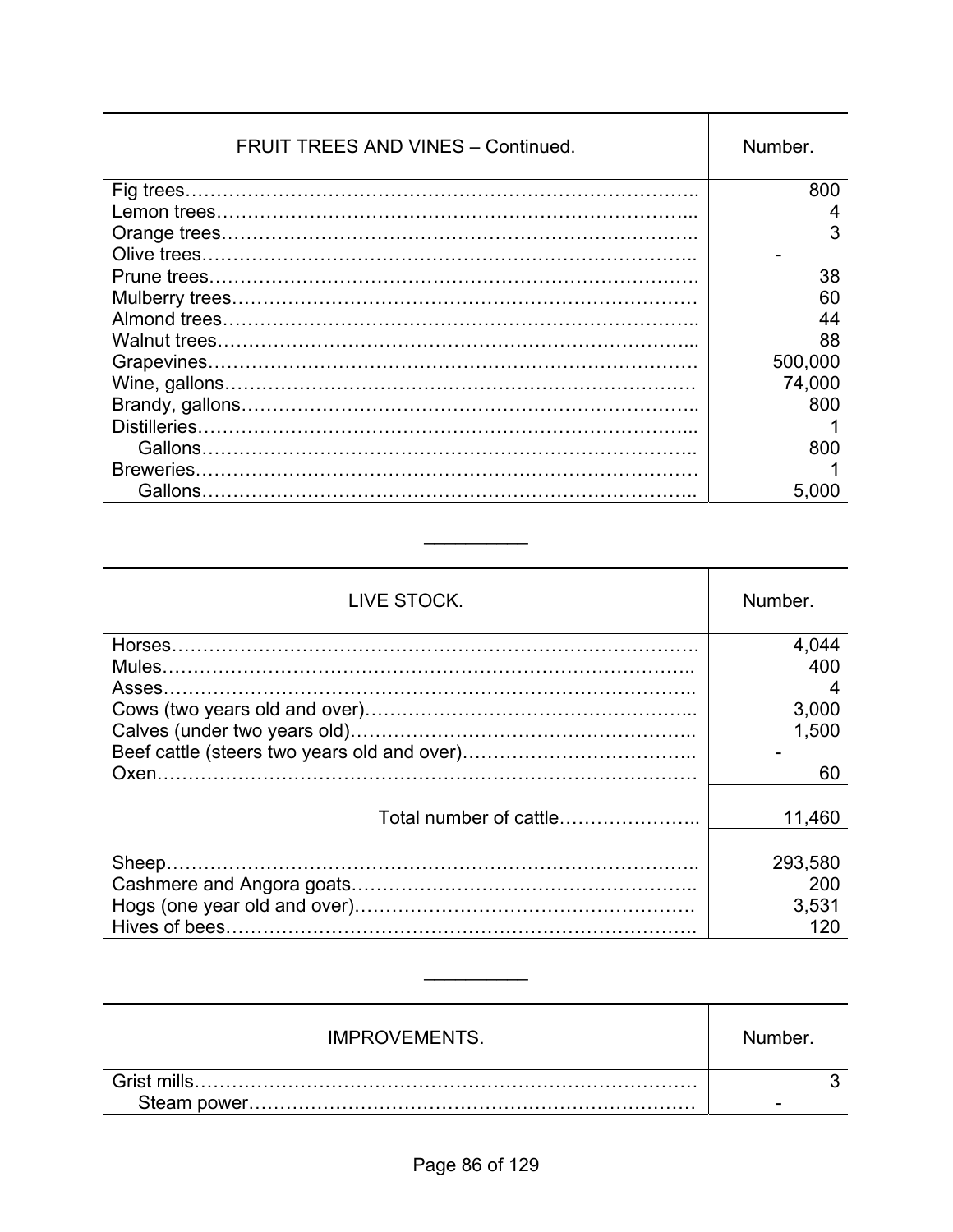| <b>IMPROVEMENTS.</b> | Number.   |
|----------------------|-----------|
|                      |           |
|                      | 3         |
|                      | 12        |
|                      | 75,000    |
|                      | 1,700     |
|                      | 6         |
|                      | 4         |
|                      |           |
|                      | 6,000,000 |
|                      | 1,500,000 |
|                      |           |
|                      |           |
|                      |           |
|                      |           |
|                      |           |
|                      | 12        |
|                      | 900       |
|                      |           |
|                      |           |
|                      |           |
|                      |           |
|                      |           |
| Railroads.           |           |
|                      | \$257,940 |

| MISCELLANEOUS.                              | Number. | Value.    |
|---------------------------------------------|---------|-----------|
|                                             | 45,000  |           |
|                                             | 23,000  |           |
|                                             | 16,000  |           |
|                                             | 40      |           |
|                                             | 200     |           |
|                                             |         | \$148,007 |
| Assessed value of improvements on same      |         | 1,277,922 |
| Assessed value of personal property in 1873 |         | 1,106,021 |
|                                             | 6,000   |           |
|                                             | 1,635   |           |
|                                             | 800     |           |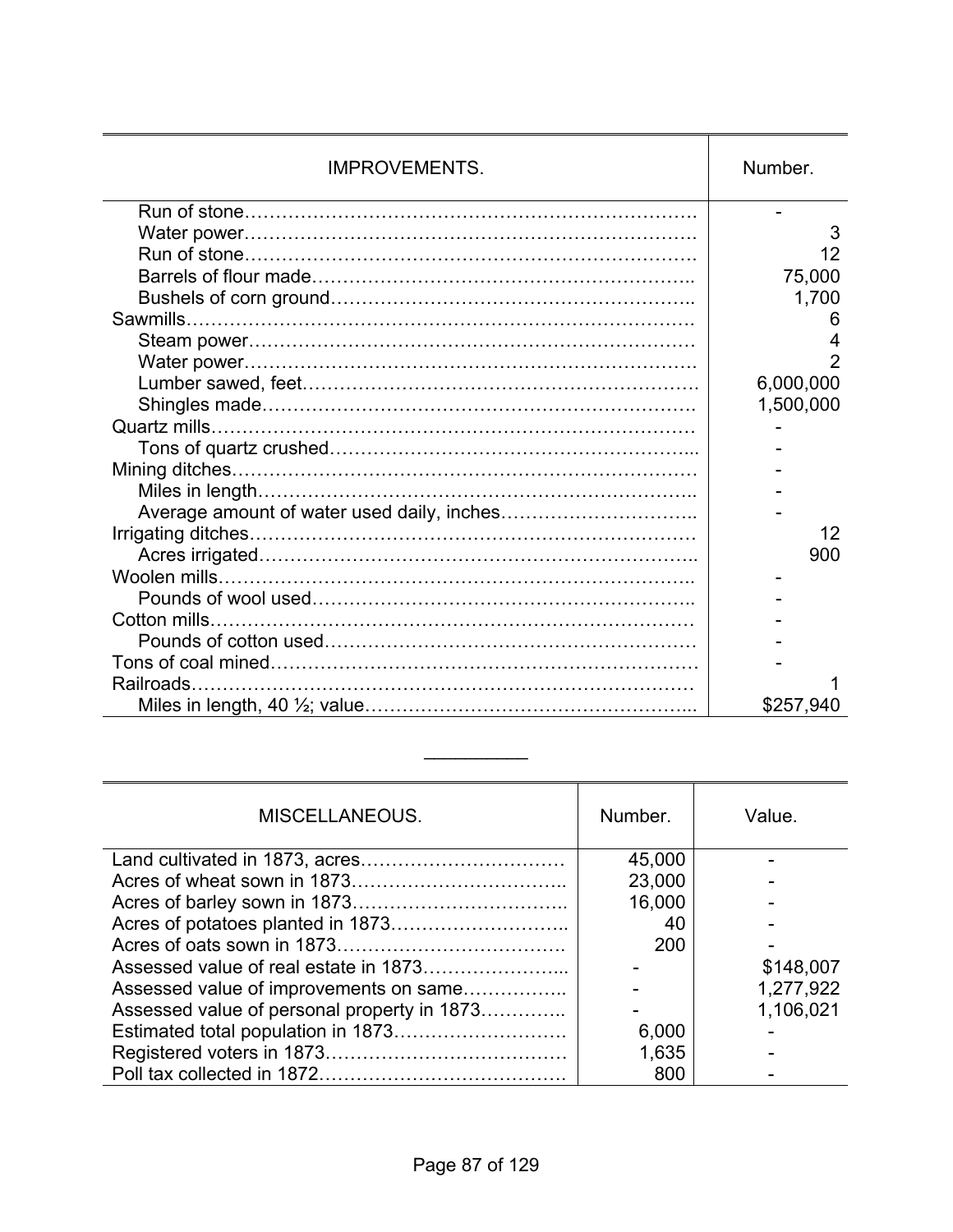I hereby certify that the above statement is true and correct.

 J. L. JACKMAN, Assessor Tehama County.

### STATISTICS,

 $\frac{1}{2}$ 

*January first, eighteen hundred and seventy-two, to January first, eighteen hundred and seventy-three, compiled from the books of the Assessor of Ventura County.* 

SAN BUENAVENTURA, September 24<sup>th</sup>, 1873.

Hon. ROBERT GARDNER, Surveyor General:

 DEAR SIR: Having labored under the impression that it was the duty of our Board of Supervisors to make and order for taking statistics, and as they did not do so, I began the assessment, an, in fact, completed it, without complying with section four thousand and eighty-one, and then had to make a statistical tour throughout the county, which has been the cause of my great delay.

 As Ventura County was only organized about the first of March, some of the items in my report I could not fill.

Hoping you will pardon my delay, I am, very respectfully, your obedient servant,

#### JOHN Z. BARNETT,

Assessor Ventura County.

| <b>AGRICULTURAL PRODUCTS.</b>                         | Number. |
|-------------------------------------------------------|---------|
| Land inclosed in 1872 (county not organized), acres   |         |
| Land cultivated in 1872 (county not organized), acres |         |
|                                                       | 2,855   |
|                                                       | 22,840  |
|                                                       | 6,315   |
|                                                       | 93,095  |
|                                                       |         |
|                                                       |         |
|                                                       |         |
|                                                       |         |
|                                                       | 750     |
|                                                       | 22,500  |
|                                                       |         |
|                                                       |         |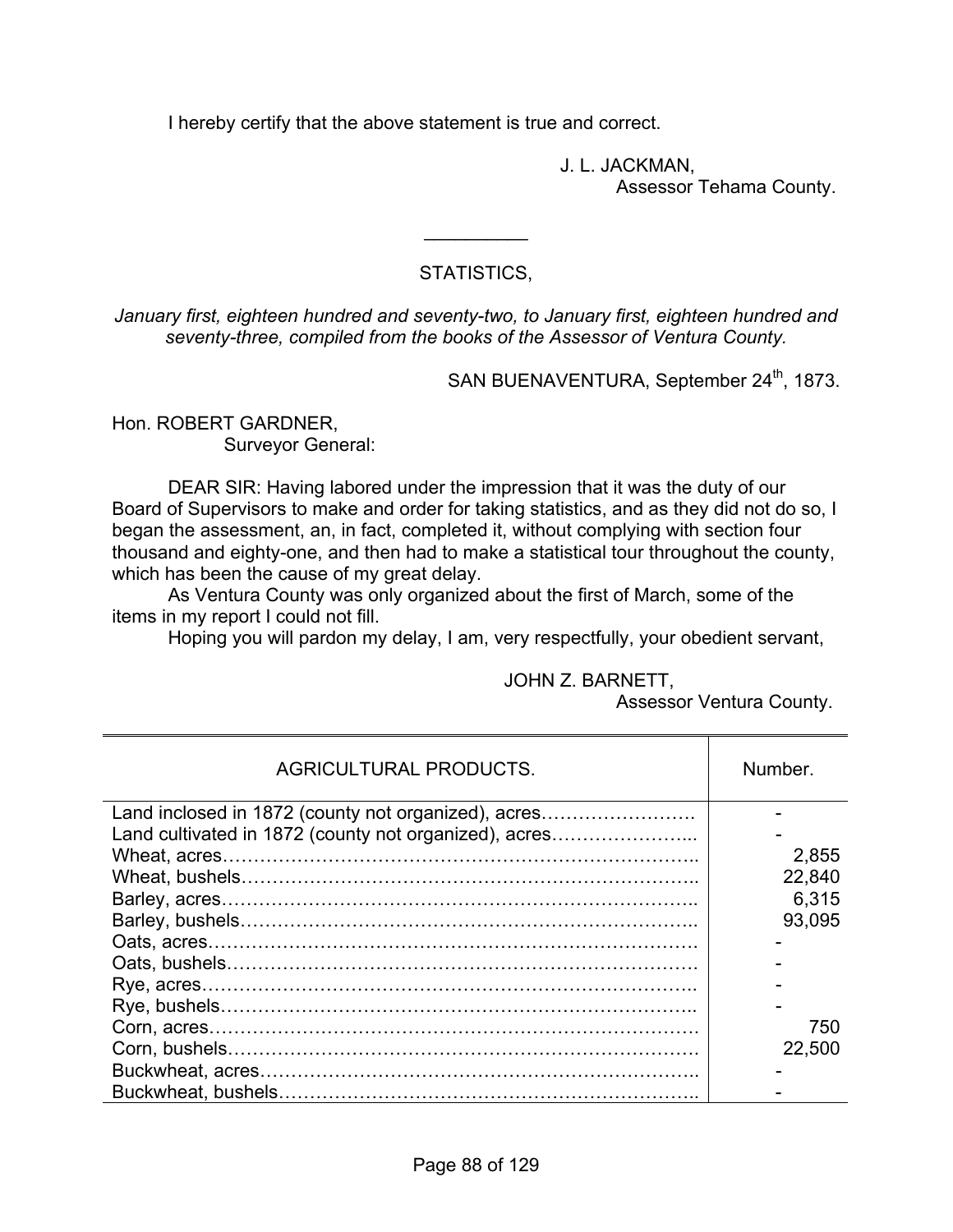| <b>AGRICULTURAL PRODUCTS - Continued.</b> | Number. |
|-------------------------------------------|---------|
|                                           |         |
|                                           |         |
|                                           |         |
|                                           |         |
|                                           |         |
|                                           | 150     |
|                                           | 750     |
|                                           |         |
|                                           | 300     |
|                                           | 109     |
|                                           |         |
|                                           |         |
|                                           |         |
|                                           |         |
|                                           | 1,200   |
|                                           | 330     |
|                                           |         |
|                                           |         |
|                                           |         |
|                                           |         |
|                                           |         |
|                                           |         |
|                                           | 3       |
|                                           | 150     |
|                                           | 275     |
|                                           |         |
|                                           | 24,700  |
|                                           |         |

| <b>FRUIT TREES AND VINES.</b> | Number. |
|-------------------------------|---------|
|                               | 1,112   |
|                               | 1,936   |
|                               | 564     |
|                               | 86      |
|                               | 73      |
|                               | 46      |
|                               | 123     |
|                               | 586     |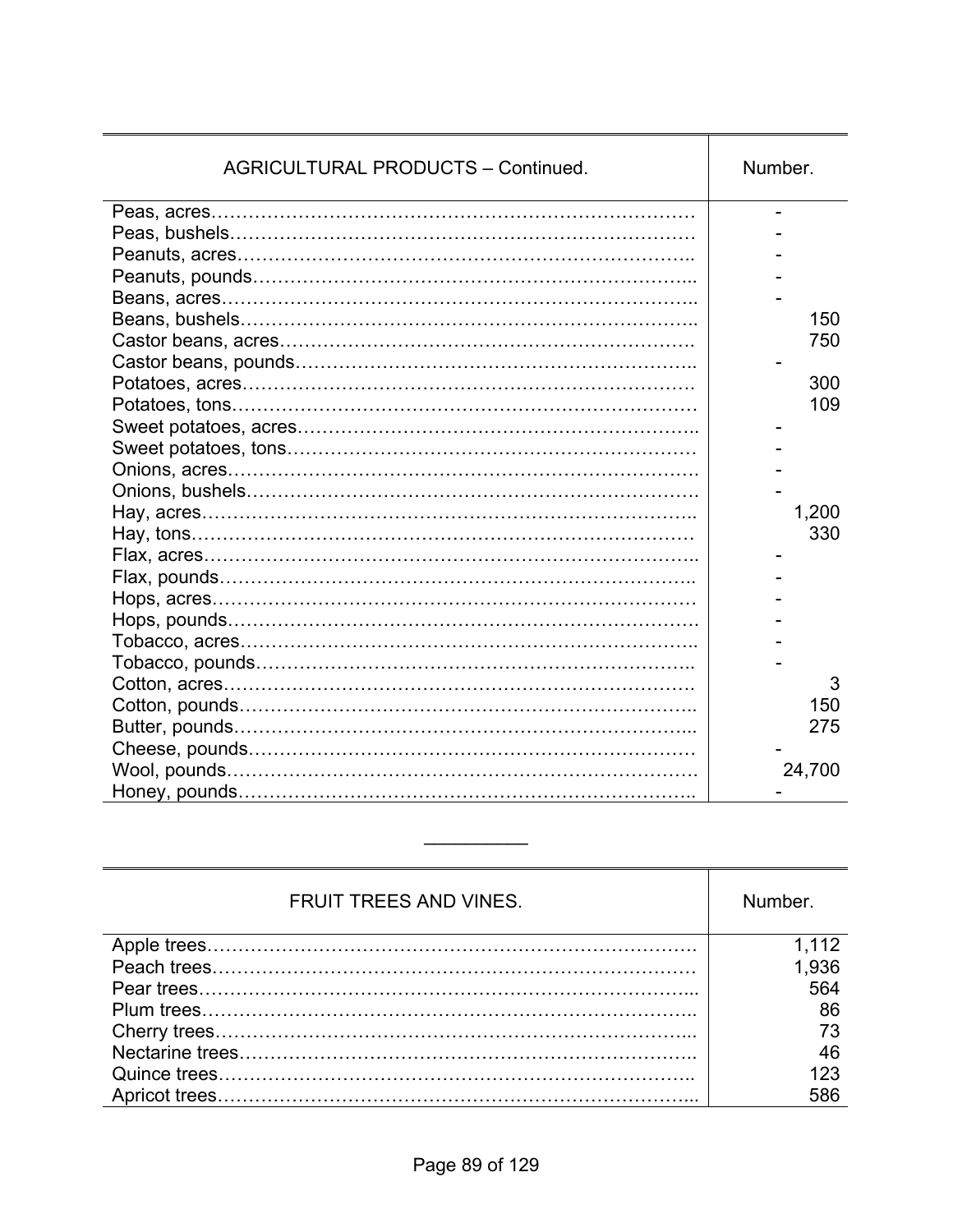| <b>FRUIT TREES AND VINES - Continued.</b> | Number. |
|-------------------------------------------|---------|
|                                           | 596     |
|                                           |         |
|                                           | 54      |
|                                           | 614     |
|                                           | 127     |
|                                           | 43      |
|                                           | 14,749  |
|                                           | 5,335   |
|                                           | 178,780 |
|                                           | 5,700   |
|                                           | 1,210   |
|                                           | 2       |
|                                           | 6,910   |
| Breweries.                                |         |
| Gallons                                   |         |

| LIVE STOCK.            | Number.     |
|------------------------|-------------|
|                        | 1,917       |
|                        | 143         |
| Asses.                 |             |
|                        | 889         |
|                        | 607         |
|                        | 3,510       |
|                        | 12          |
|                        |             |
| Total number of cattle | 5,022       |
|                        | 88,508      |
|                        | 4,410<br>32 |

| <b>IMPROVEMENTS.</b> | Number. |
|----------------------|---------|
|                      | -       |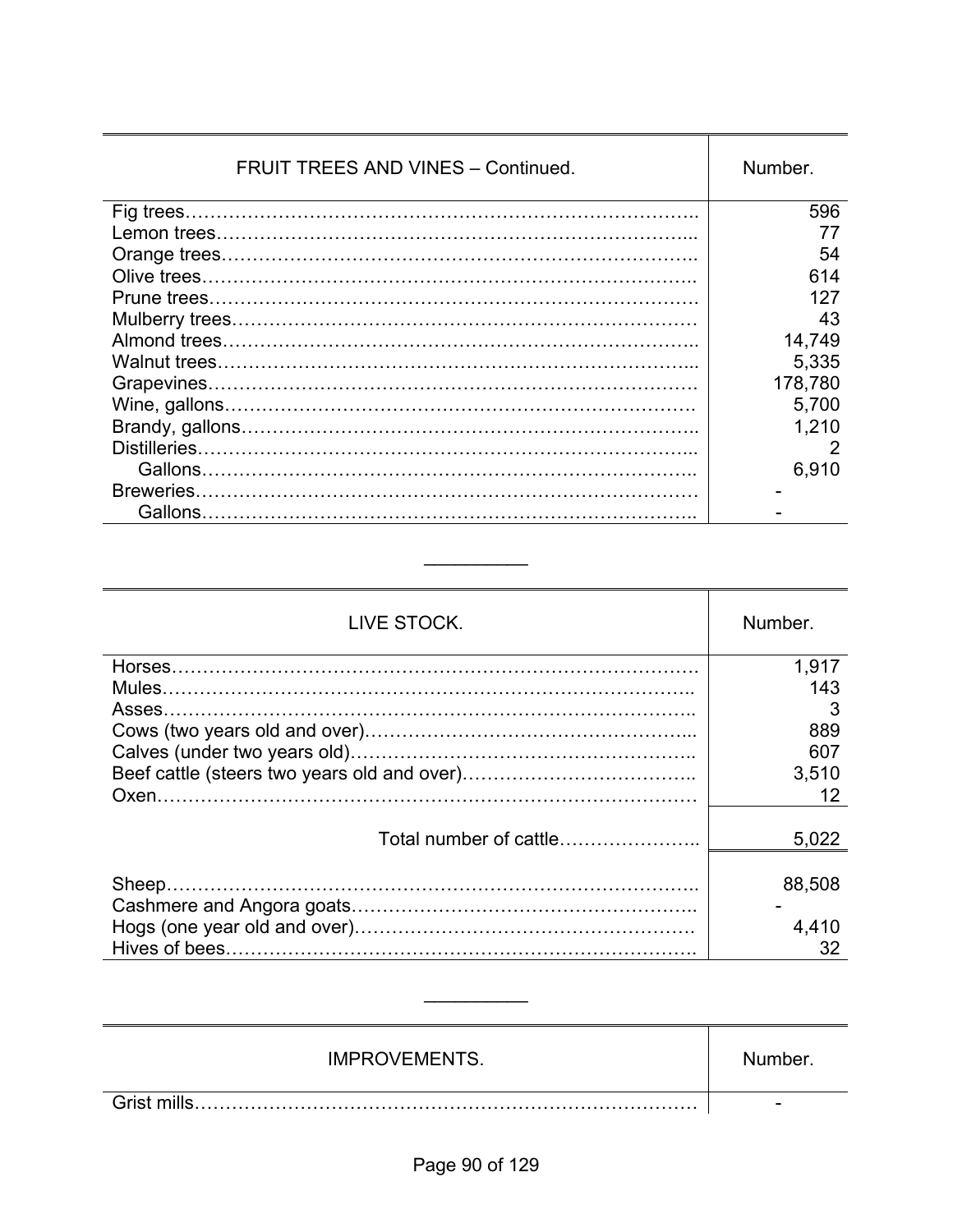| <b>IMPROVEMENTS - Continued.</b> | Number.        |
|----------------------------------|----------------|
|                                  |                |
|                                  |                |
|                                  |                |
|                                  | 3              |
|                                  |                |
|                                  |                |
|                                  |                |
|                                  |                |
|                                  |                |
|                                  |                |
|                                  |                |
|                                  |                |
|                                  |                |
|                                  |                |
|                                  |                |
|                                  |                |
|                                  | $\overline{2}$ |
|                                  | 2,800          |
|                                  | \$15,850       |
|                                  |                |
|                                  |                |
|                                  |                |
|                                  |                |
|                                  |                |
| Railroads.                       |                |
|                                  |                |

| MISCELLANEOUS.                                        | Number. | Value.      |
|-------------------------------------------------------|---------|-------------|
|                                                       | 2,855   |             |
|                                                       | 6,315   |             |
|                                                       | 150     |             |
|                                                       |         |             |
|                                                       |         | \$1,740,068 |
| Assessed value of improvements on real estate in 1873 |         | 260,251     |
| Assessed value of personal property in 1873           |         | 652,256     |
|                                                       |         | 5,138       |
|                                                       |         | 734         |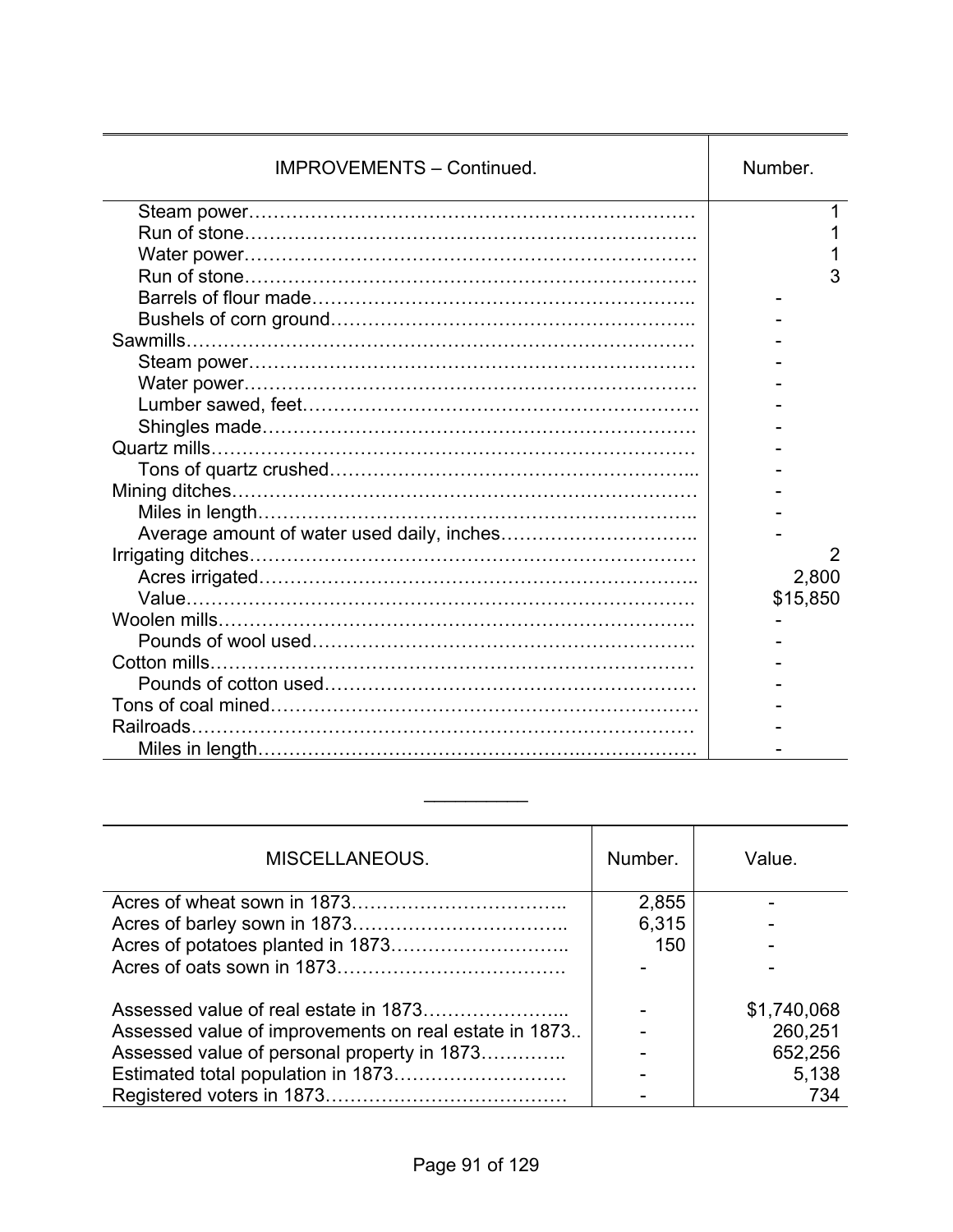| MISCELLANEOUS - Continued.                             | Number. | Value. |
|--------------------------------------------------------|---------|--------|
| Poll tax collected in 1872 (County not organized until |         |        |
| March, 1873)                                           |         |        |

I hereby certify that the above statement is true and correct.

 JOHN Z. BARNETT, Assessor Ventura County.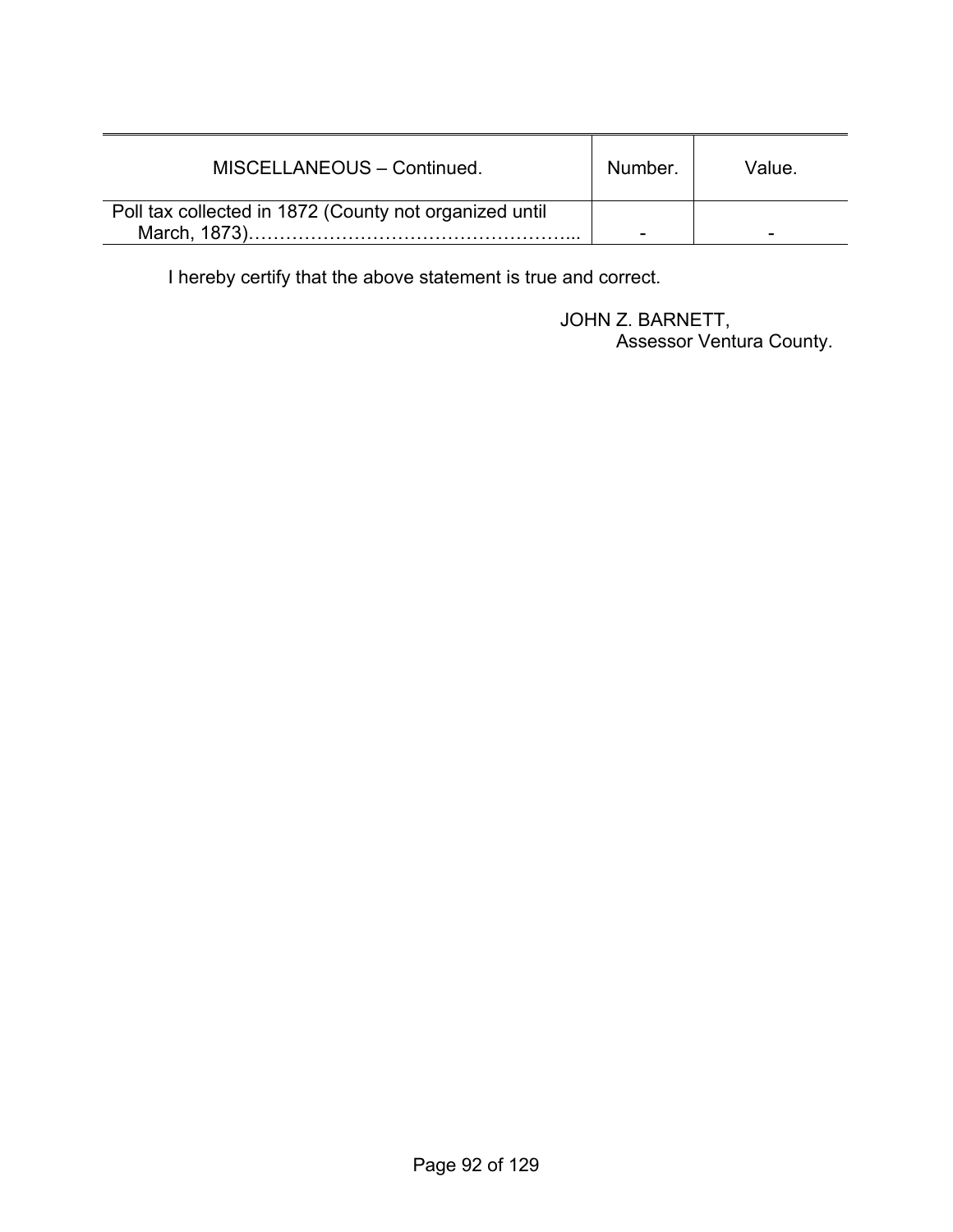# **REPORTS OF COUNTY ASSESSORS.**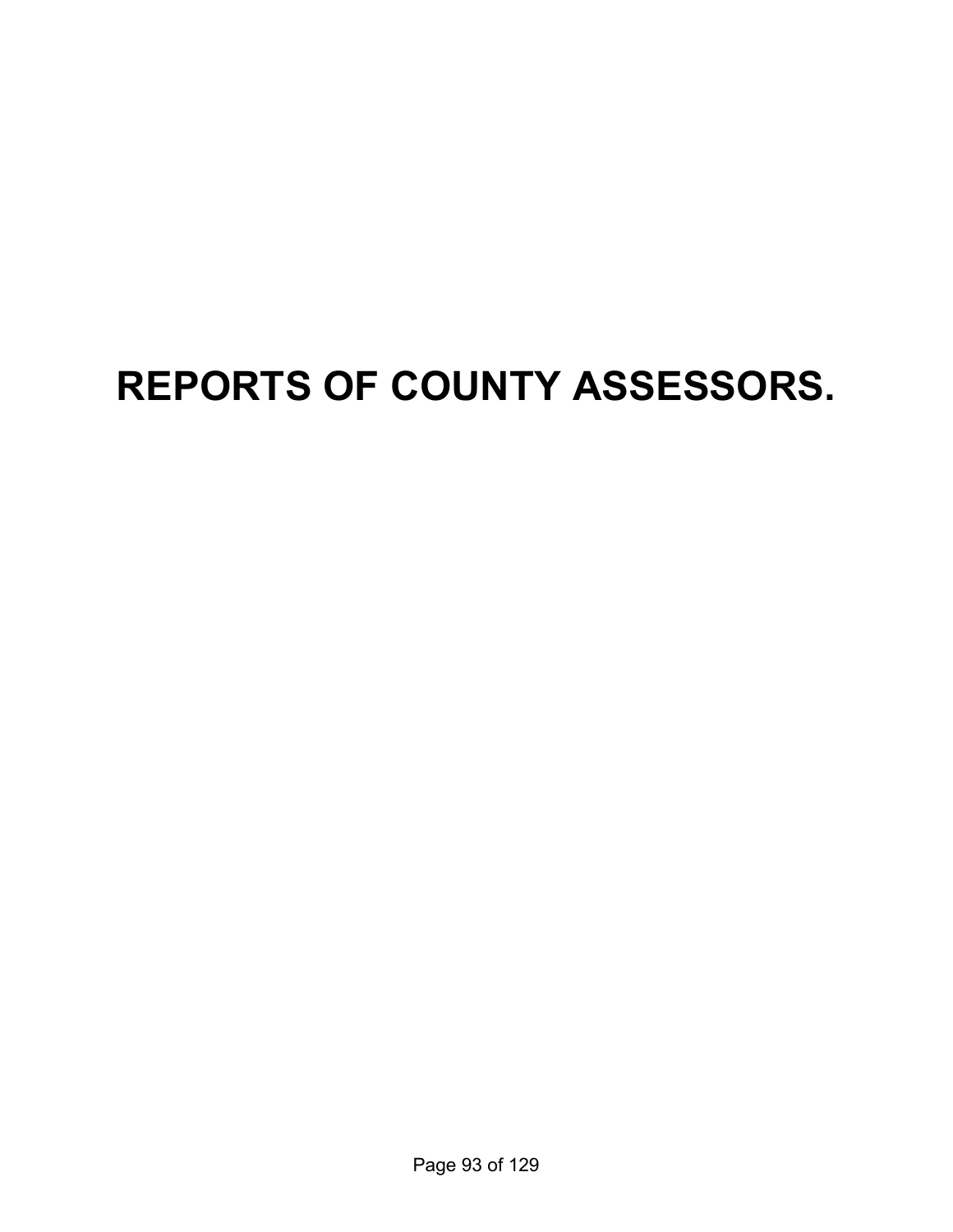# **REPORTS OF COUNTY ASSESSORS.**

 $\overline{a}$ 

### AMADOR COUNTY.

J. W. SURFACE………………………………………County Assessor.

JACKSON, July  $6<sup>th</sup>$ , 1872.

Hon. ROB'T GARDNER, Surveyor General:

 SIR: In conformity to the law, I herewith submit my annual and statistical report for the year eighteen hundred and seventy-one.

 The assessed value of property is much larger than that of any previous year, and an increase over last year's assessment of over three million of dollars.

 The agricultural portion of the county is increasing in value, from the fact that crops have yielded largely for some years, and at no time in the history of this county have the crops been any better than at present.

 The quartz mining interest is in a very prosperous condition, several of the mines paying large dividends, and a number are being actively prospected.

 Considerable interest is still manifested on the part of our citizens in the matter of preemption. A great portion of our land is now being settled by a good, honest, hardworking class of settlers, which will tend to increase, materially, the taxable property of the county.

 Owing to the great demand, and the increased value of wool, a number of stock raisers (cattle), are selling out their cows and horses, and investing the proceeds in sheep, thousands of which are now driven into the foothills of the Sierras for the Summer pasturage.

 Our wine interest is growing every year in importance. Almost every variety is now made, and we find a ready sale for all that we can produce.

 The production of corn is steadily on the increase. Lands that before the floods of eighteen hundred and sixty-two and eighteen hundred and sixty-three would raise no corn, now yield a high average to the acre.

 I think we have cause to rejoice, for at no time during the last ten years has our county been in so prosperous a condition.

Very respectfully, your obedient servant,

J. W. SURFACE,

Assessor Amador County.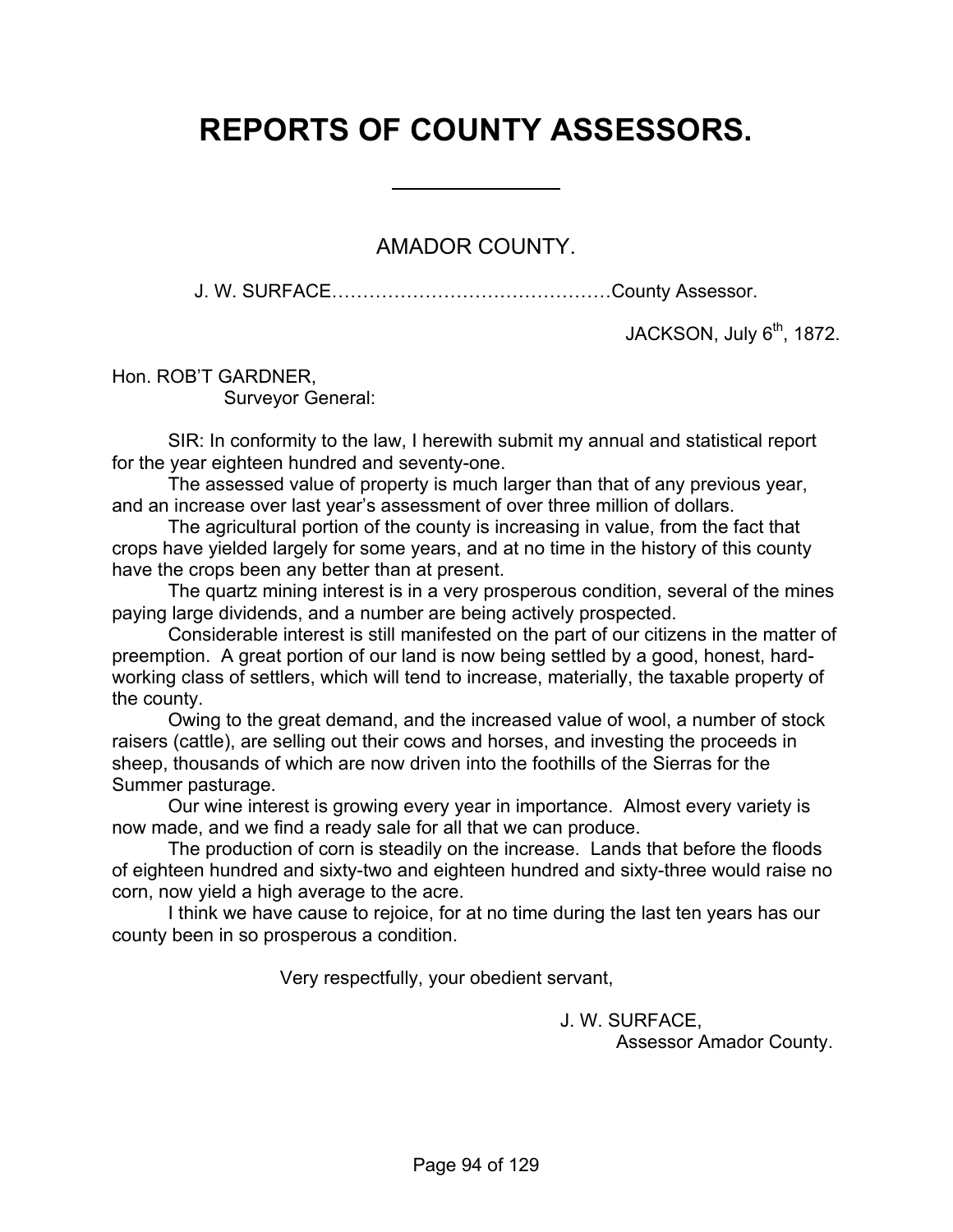## AMADOR COUNTY.

J. W. SURFACE………………………………………County Assessor.

JACKSON, August, 1873.

Hon. R. GARDNER,

Surveyor General:

 SIR: Herewith you will find my statistical report of Amador County. I have tried to make it correct in every particular.

 You will take notice that several thousand acres have been inclosed during the past year, all of which is mountain land, fenced, either for grazing or for the wood and timber growing thereon. Owing to the very dry season, agriculture has not been very remunerative in the mountain district, but the valleys have yielded an average crop of hay and grain.

 The Arroyo Seco Rancho, which embraces most of the best agricultural land in the county, has been recently purchased by a company who are displaying considerable energy. Since their purchase they have sold several thousand acres of land in Ione and Jackson Valleys, and nearly all the town lots in Ione City, at reasonable prices, and to a class of settlers who intend to make for themselves permanent homes. The owners of the grant are, themselves, paying particular attention to farming. They keep constantly employed a force of about sixty men, and have sown about seven hundred and fifty acres of alfalfa this year, which has done remarkable well, and will be a source of considerable profit, particularly as they are grazing about eight thousand head of sheep, and about seven hundred head of cattle.

 This year the hop business is attracting more attention than at any former time. For several years the price has been very remunerative, and the soil of our valleys, being well adapted to its growth, I have no doubt but in a few years it can be made a source of considerable income.

 The population of the county is not on the increase at present, from the fact that placer mining is looked on here as one of the things of the past, and a number of persons who had been engaged in that business, are seeking homes in the valleys and large cities.

 It cannot be denied that this county is one of the riches in the State, so far as quartz interests are concerned, and though some mines are paying large dividends, others are languishing for want of capital to work them.

 Our coal beds are also supposed to be very extensive, and considerable prospecting is now being done, with every prospect of success. One mine, near Ione City, has furnished the quartz mills of Sutter Creek, Amador City, and Oneida Valley, nearly six thousand tons, at a cost to the mill owners of about twenty-four thousand dollars, or four dollars per ton.

 There are two copper mines in the county, which are paying and permanent. The Cosumnes Mine, situated near Michigan Bar, keeps forty men employed, and reduces the ore at the mine by smelting, making it yield about forty per cent.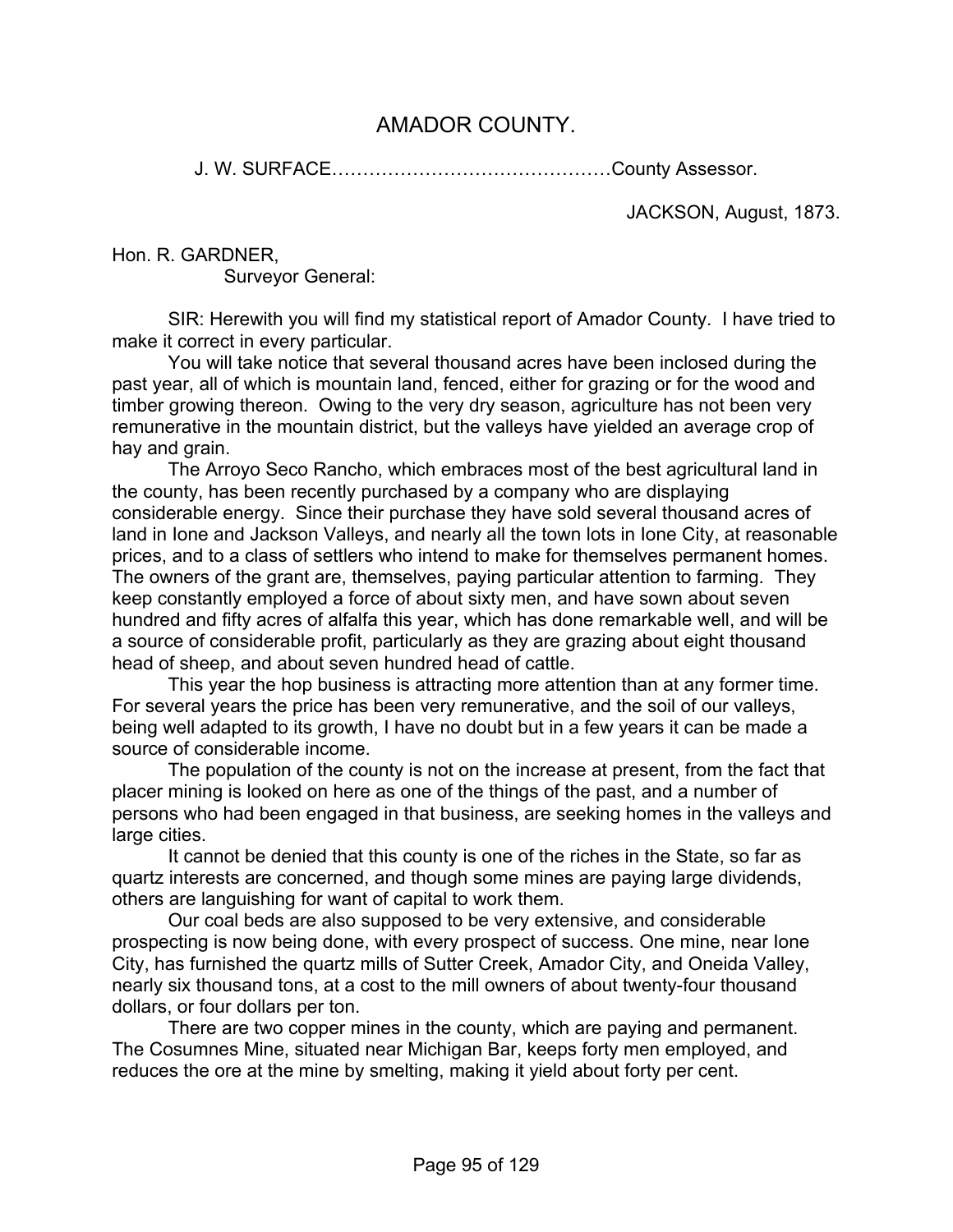The Newton Mine, situated three miles east of Ione City, on the Jackson Road, is in a very flourishing condition. The company has taken down all the old machinery and put up new. The ore is worked by what is known as the Leaching process, and reduced to ninety per cent. This mine keeps twenty-five men employed.

Taken all together, our county is in a very healthy condition.

Yours respectfully,

J. W. SURFACE, Assessor.

### BUTTE COUNTY.

 $\frac{1}{2}$ 

I. C. WERTSBAUGHER………………………………………County Assessor.

OROVILLE, September 12<sup>th</sup>, 1872.

Hon. ROB'T. GARDNER, Surveyor General:

 DEAR SIR: You will herewith find statistical report of Butte County, which, I hope, will meet with your approval. The statistics required of A. D. eighteen hundred and seventy-one I cannot give, as I cannot find anything in regard to same among the archives of this office.

 The statistics herewith are correct – more correct than any former report from this county. If you perceive anything that does not meet with your approval, please notify me, and oblige,

Yours truly,

 I. C. WERTSBAUGHER Assessor of Butte County.

Per WARDWELL.

# HUMBOLDT COUNTY.

 $\frac{1}{2}$ 

L. TOWER………………………………………County Assessor.

EUREKA, September 10<sup>th</sup>, 1872.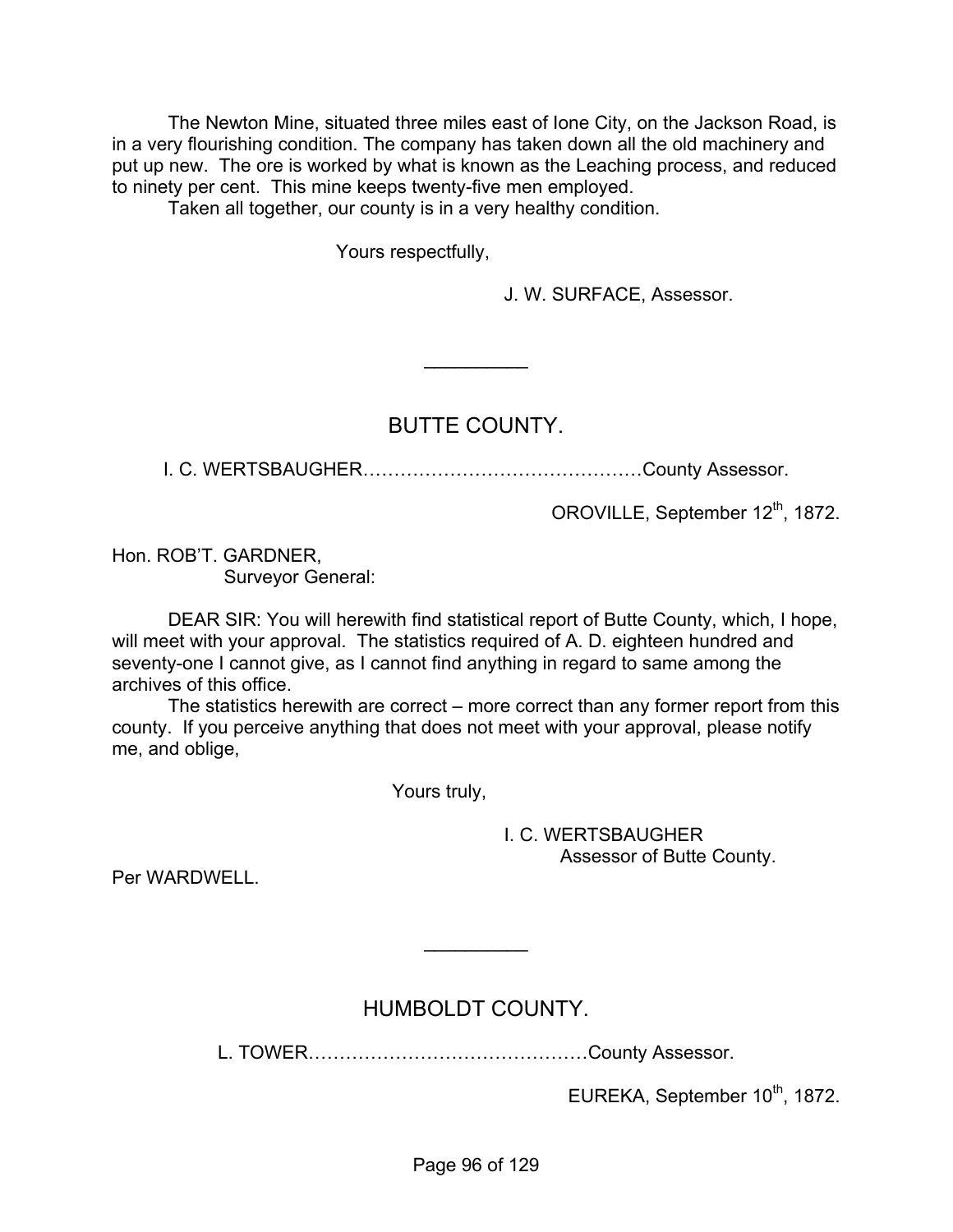Hon. ROB'T. GARDNER, Surveyor General:

 DEAR SIR: in compliance with the law, I herewith forward to you the required statistical report.

 If is the best we could do, and is, in the main, correct. But I defy any man to make a perfect one. There are so few people who keep anything like accurate records of their own business, that these reports, at best, can be only approximations. If Assessors would impress upon the people the importance of being prepared for them, they could be rendered more accurate and proportionally more valuable.

You will please forward the required certificate, and oblige,

Very truly yours,

 L. TOWER, Assessor of Humboldt County.

# MERCED COUNTY.

 $\frac{1}{2}$ 

H. F. BLACKWELL………………………………………County Assessor.

SNELLING, November 14<sup>th</sup>, 1872.

Hon. ROBERT GARDNER, Surveyor General:

 SIR: I herewith present the annual report from this office, after using all available means to make my figures as complete and correct as possible.

 In the more important items they are correct; the less important being an approximation, which only can be given, as many taxpayers give in their lists without a thought to these minor statistics.

 In agriculture and sheep raising this county is improving rapidly; wheat and barley being the principal cereals. There is, however, a large portion of our lands well adapted to various products. Cotton is attracting considerable attention now, and no longer any doubt rests upon the mind of the most skeptical as to its successful cultivation in this valley. As seen from the report, there is about six hundred acres in cultivation in this county this year, which will give an average yield of a bale to two acres – far exceeding the average yield of the most choice sections of the Southern States.

 A few of our farmers are cultivating a variety of the most valuable forest trees, and some are preparing to beautify and improve our public highways by planting trees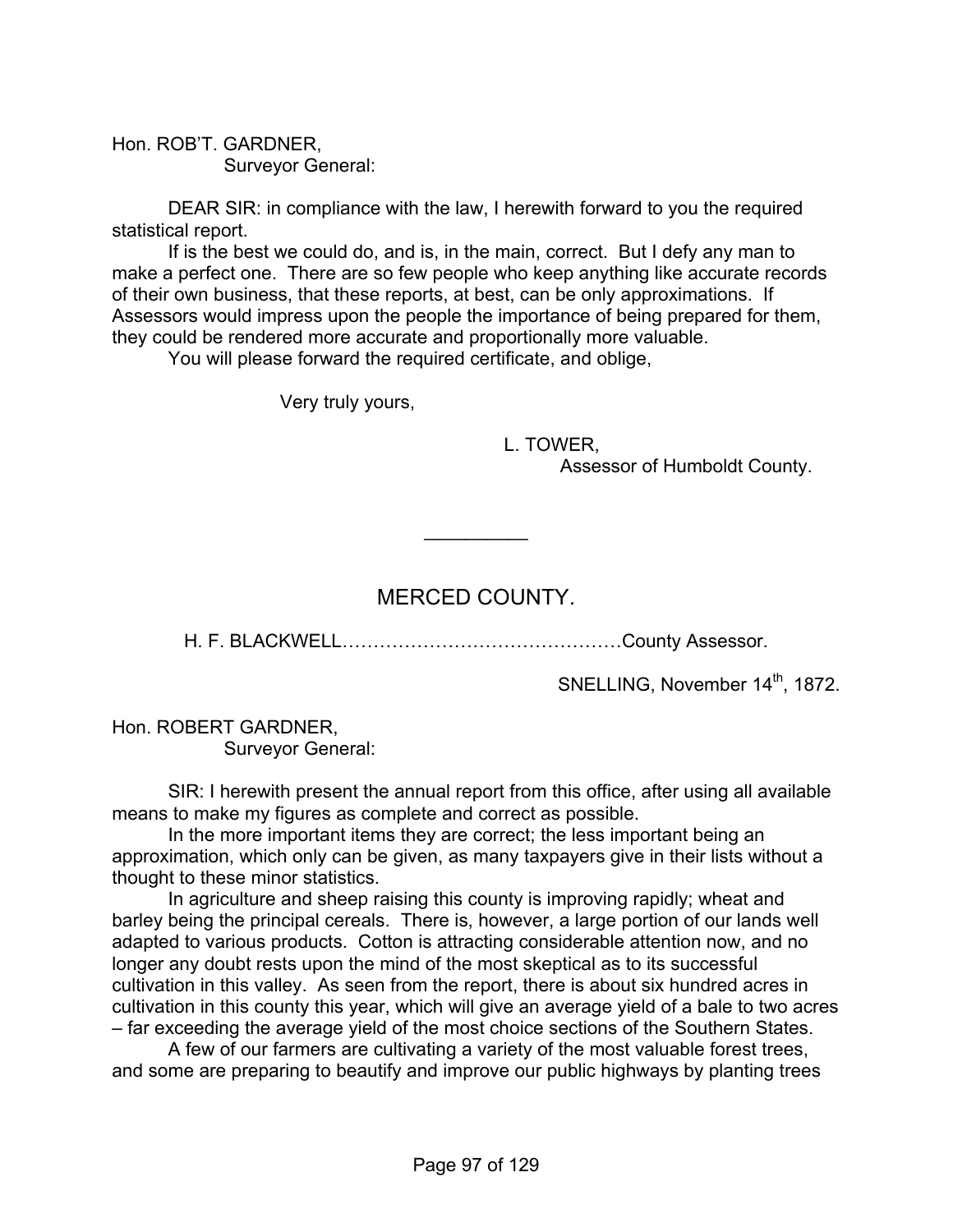in accordance with an Act of Legislature of March thirteenth, eighteen hundred and sixty-eight.

 The Pacific Railroad has been completed through out county since the last report, and already we have realized incalculable advantages and benefits from its construction. The Town of Merced, located near the center of the county, on the railroad, surrounded by the best agricultural lands, has been built within the past six months, and now contains about five hundred souls and eighty buildings – most of which buildings are good and substantial – thereby showing the enterprise of our people and their confidence in the continued productiveness of our soil.

 The county, comparatively speaking, is in its infancy – only about one fourth of the land in cultivation. We has many advantages not yet fully appreciated, which time alone will manifest and develop.

 Since the last report, the Merced Falls Woolen manufacturing Company's mill has burned, which is a heavy loss to our county and to this portion of the State. The water power is sufficient, nine months of the year, to drive every spindle in the State. It is owned, jointly, by said company and Nelson & Son. There is sufficient water, at lowest stage, to run a grist mill and four set woolen mill. The dam was built by Mr. Nelson, in eighteen hundred and fifty-four, and has not cost an average of one hundred dollars per year to keep in repair – a good investment for capitalists. It is situated six miles above Snelling, on the Merced River, and twenty-two miles from the railroad Town of Merced.

 It is due the Assessor, in consequence of his delay of report, to offer as his excuse the illness of his wife and extreme and continued illness of his mother, which called him away from the office.

H. F. BLACKWELL,

Assessor of Merced County.

By JNO. A. KENDRICK, Deputy.

### MONTEREY COUNTY.

 $\frac{1}{2}$ 

W. V. McGARVEY………………………………………County Assessor.

SALINAS CITY, August 10<sup>th</sup>, 1873.

Hon. ROBERT GARDNER, Surveyor General:

 SIR: According to law, I hereby forward to you my statistical report for the year eighteen hundred and seventy-two.

 The number of acres of land returned in the statistical table as cultivated in eitheen hundred and seventy-two, may not be quite correct, as the copy of report to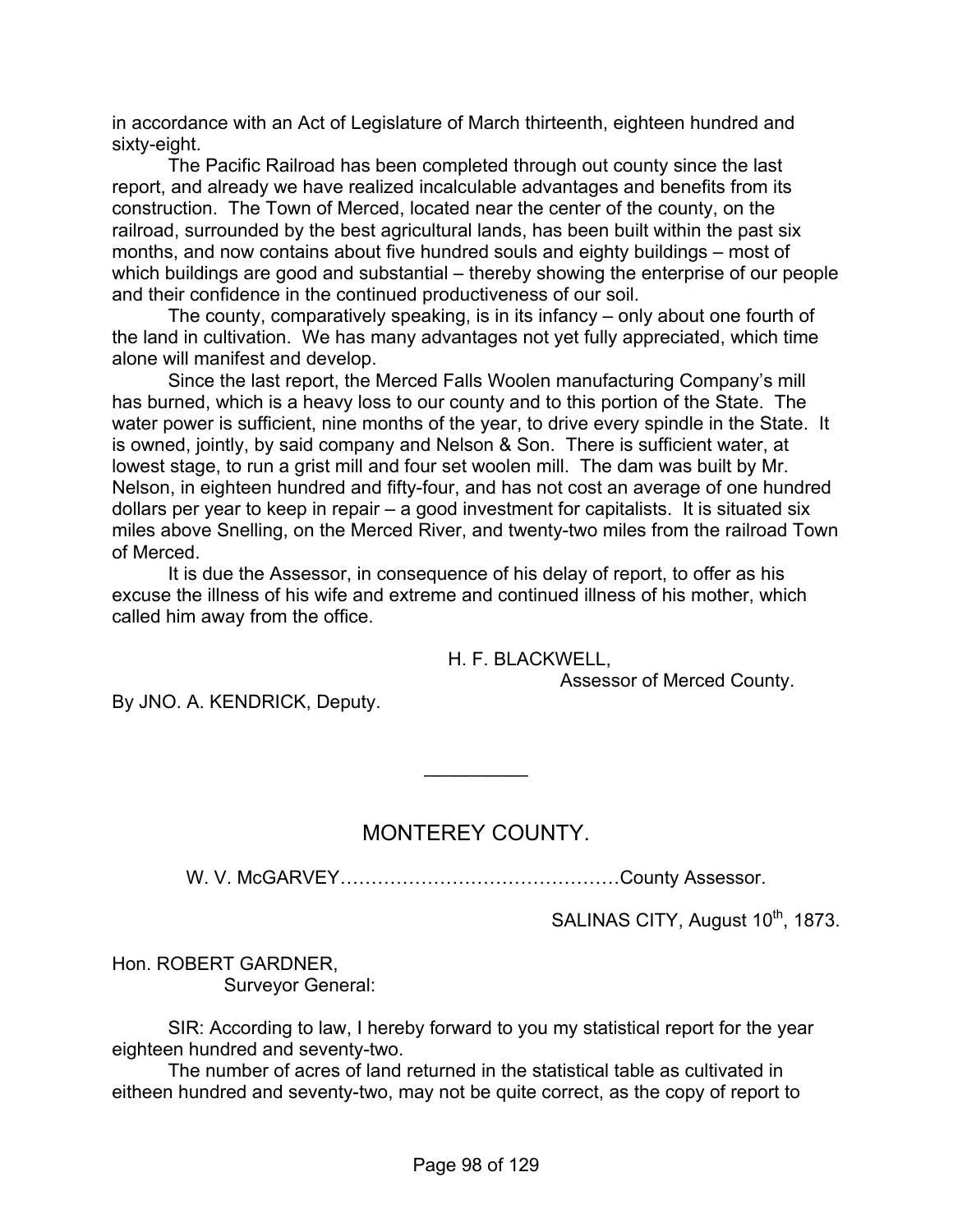your office of eighteen hundred and seventy-two, which I kept for reference, was misplaced during the removal of the county records, etc., from Monterey to Salinas City, last Winter, and I was compelled to refer to the original Assessors; blanks, which in some instances were partly destroyed, but I am not far from the mark.

 Our county is in a prosperous condition, considerable more land has been sown this year than last, and our valleys are filling up with good practical farmers.

 The yield of wheat for the year eighteen hundred and seventy-three is not large, but the quality is very good; the yield of barley is somewhat heavier; most of all the flax sown in this county is cut for seed, and I have failed to report correctly upon that product.

 Hops, heretofore, have yielded quite well, and the quality good; but from the present appearances that crop, for the year eighteen hundred and seventy-three, will be very light.

 Tobacco has been planted quite extensively in the eastern portion of the county, on the San Felipe Ranch, by Messrs. Kulp, Parrott, and others, the yield is large, and I learn the quality is very good; said to be equal to the best Havana tobacco. The company I learn are erecting large and commodious buildings, and anticipate going into the business extensively.

 We have seventy-one miles of railroad in our county, which has developed our county, increased our population and property, and has added several millions of dollars to the assessment rolls of this county.

 The western branch or main trunk of the Southern Pacific Railroad, which runs though the Salinas Valley now, as far as the ex-Mission of Soledad, has opened up a large field to the plow, that heretofore has been used entirely for grazing purposes.

 The Town of Salinas has grown from a country cross roads to quite a city, and it is now a very thriving place, and many very substantial buildings are in course of construction; also, we have a bank in expectancy; it is in good hands and can't fail.

 The eastern branch of the Southern Pacific Railroad runs through some of the finest land in the State, and has opened up much good country near the Town of Hollister, which is a very prosperous town. The dairy product is shipped away as fast as they make it, which accounts for the small amount returned in the statistical table. The wool I generally assess with the sheep; or, in other words, treat the wool as a growing crop, unless it is wool of the year previous, or purchased with capital that has not previously been assessed for the year.

 The dairy business has been very prosperous in the county for the past year, and I think we have some as fine and well regulated dairies as there are in the State. We have also quite and addition and improvement to our breed of cattle and sheep during the past year. Mr. J. D. Carr has imported from Kentucky, some very fine cattle during this Summer, which is said to compare with, if not excel, any cattle in the State.

The whale fisheries on the Bay of Monterey have been quite successful this year.

 The public lands of this county have been settled upon everywhere, and almost every available spot has been taken up by preemption or entered under the State laws.

Your obedient servant,

W. V. McGARVEY,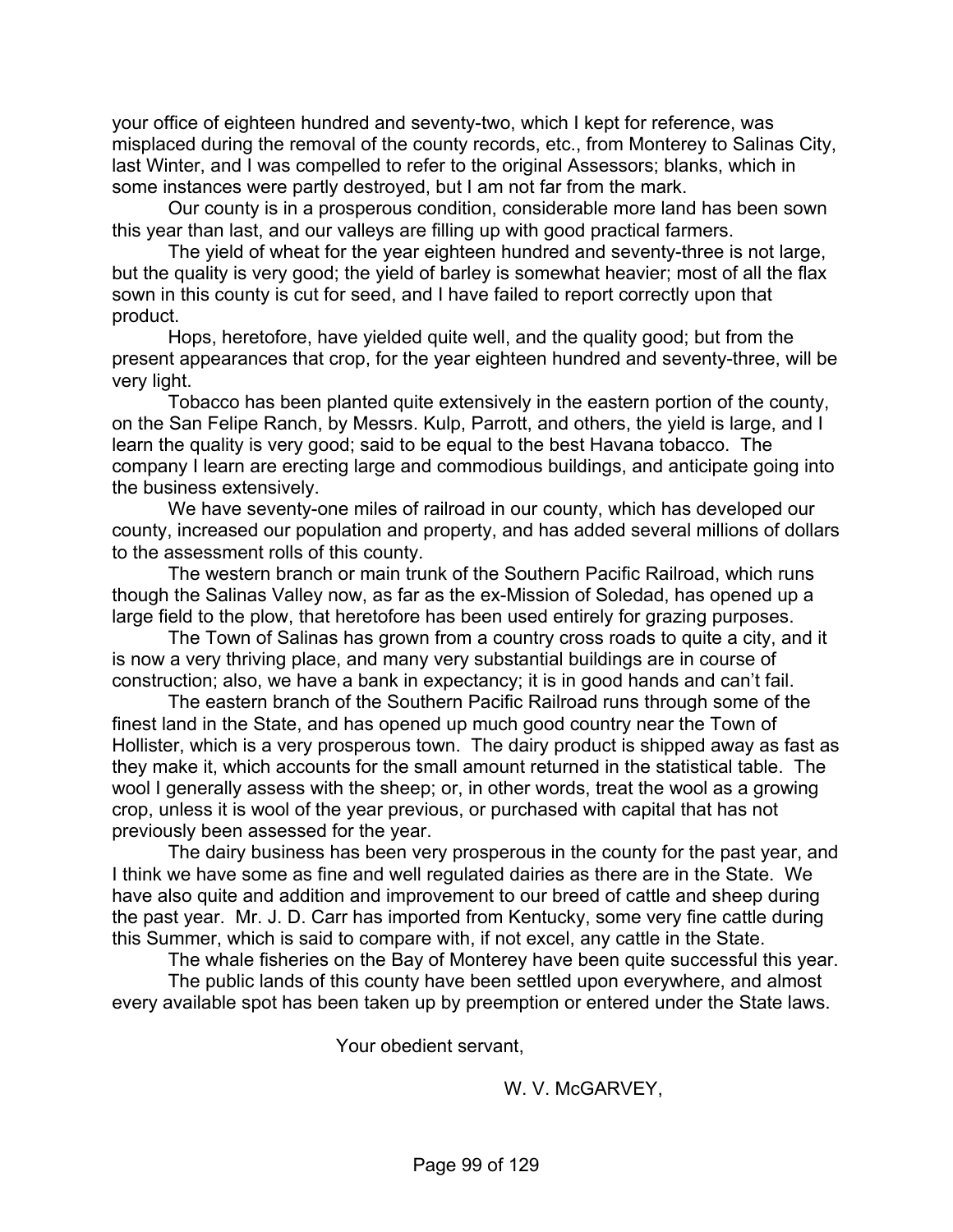County Assessor, Monterey County.

# SAN FRANCISCO COUNTY.

 $\frac{1}{2}$ 

LEVI ROSNER………………………………………County Assessor.

SAN FRANCISCO, August 1<sup>st</sup>, 1872.

Hon. ROBERT GARDNER, Surveyor General:

 SIR: Annexed please find my annual report of statistics of the manufacturing and mechanical industries of the City and County of San Francisco for the year eighteen hundred and seventy-two.

 In compiling this report I have experienced great difficulty, owing to the reluctance of manufactures to give data concerning the result and prospect of their business, thus rendering this report necessarily incomplete.

#### LEVI ROSNER, Assessor of the City and County of San Francisco.

| Axle Grease Manufactories.       |                                                   |
|----------------------------------|---------------------------------------------------|
|                                  | 3<br>15<br>12,000<br>15,000<br>19,000<br>\$55,000 |
| <b>Bed Spring Manufactories.</b> |                                                   |
| <b>Bedstead Manufactory.</b>     | 2<br>\$8,600                                      |
|                                  | 5<br>\$12,000                                     |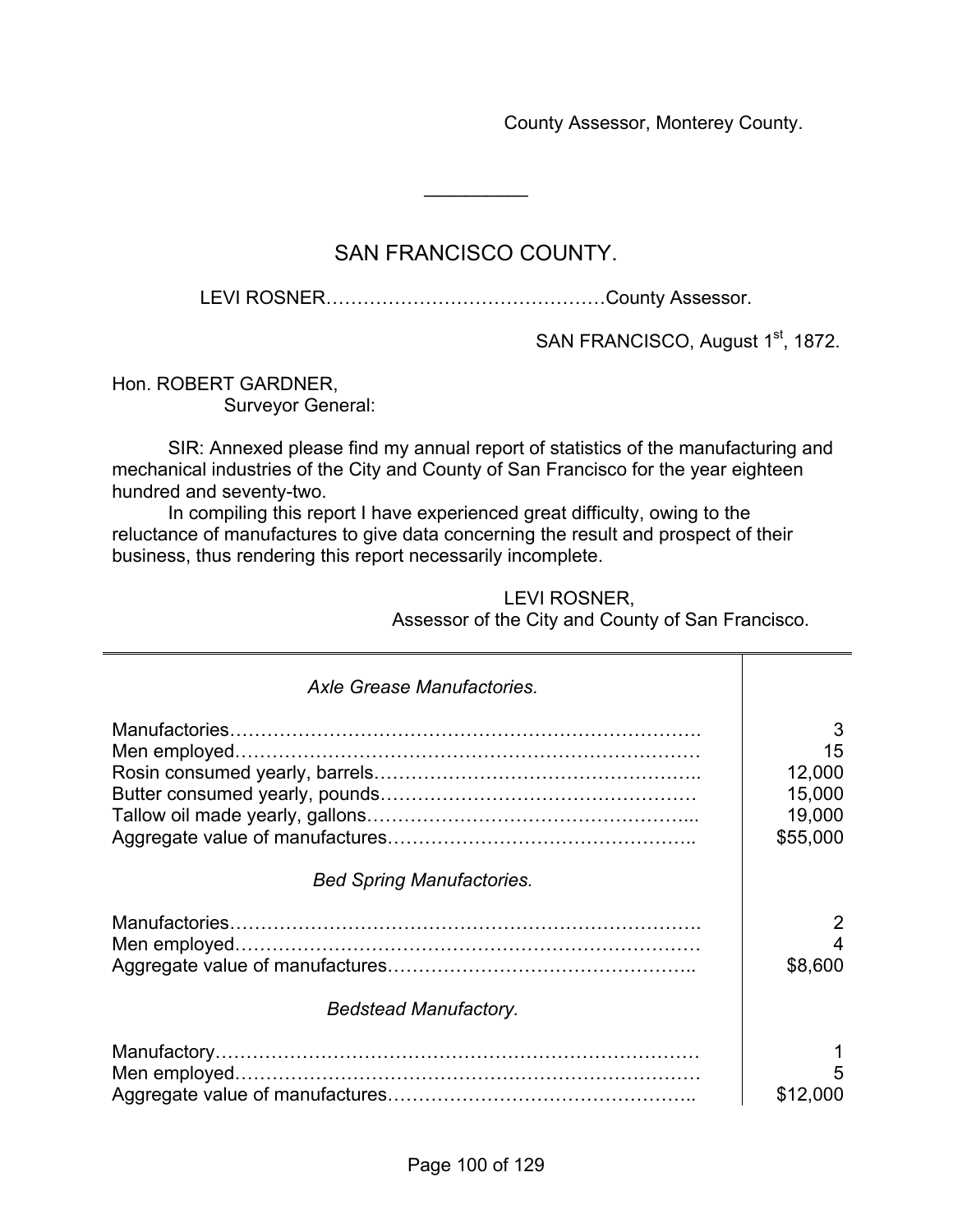| <b>Bedding Manufactories.</b>          |                                                |
|----------------------------------------|------------------------------------------------|
|                                        | 10<br>75<br>\$75,000                           |
| <b>Billiard Manufactories.</b>         |                                                |
|                                        | $\overline{2}$<br>35<br>177<br>63<br>\$135,000 |
| Boot, Shoe, and Slipper Manufactories. |                                                |
| Manufactories.                         | 31<br>1,841<br>\$2,536,700                     |
| <b>Box Manufactories.</b>              |                                                |
|                                        | 7<br>225<br>180<br>\$665,000                   |
| <b>Brass Foundries.</b>                |                                                |
|                                        | 4<br>101<br>38<br>\$255,000                    |
| Breweries.                             |                                                |
|                                        | 35<br>250<br>160,000<br>\$1,280,000            |
| <b>Broom Manufactories.</b>            |                                                |
|                                        | 5<br>35<br>33,900                              |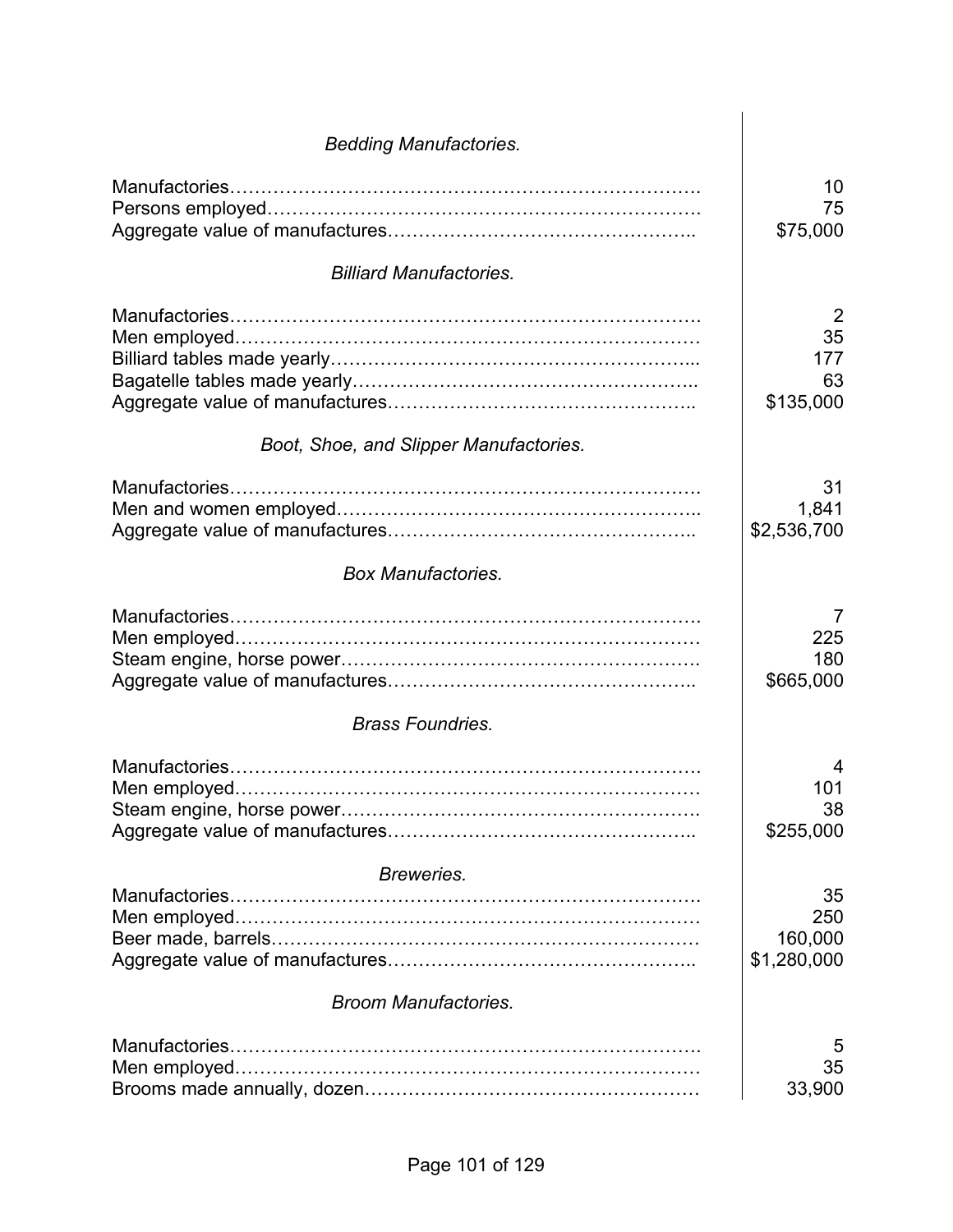|                                                     | 4,000<br>310   |
|-----------------------------------------------------|----------------|
|                                                     | \$104,000      |
| <b>Brush Manufactories.</b>                         |                |
| Manufactories.                                      | $\overline{2}$ |
|                                                     | 10             |
|                                                     | \$15,000       |
| Carriage and Wagon Manufactories.                   |                |
|                                                     | 14             |
|                                                     | 325            |
| Carriages, wagons, and other vehicles made per year | 990            |
|                                                     | 50             |
|                                                     | 75             |
|                                                     | 105            |
|                                                     | \$489,250      |
| <b>Copper and Barrel Manufactories.</b>             |                |
|                                                     | 2              |
|                                                     | 150            |
|                                                     | 235,000        |
|                                                     | 30             |
|                                                     | 90,000         |
|                                                     | 74,500         |
|                                                     | 40,00          |
| Candle Manufactories.                               |                |
|                                                     | 2              |
|                                                     | 56             |
|                                                     | 55,000         |
|                                                     | \$168,000      |
| <b>Clothing Manufactories.</b>                      |                |
| Manufactories.                                      | 10             |
|                                                     | 156            |
|                                                     | \$300,000      |
| Cigar Manufactories.                                |                |
|                                                     | 63             |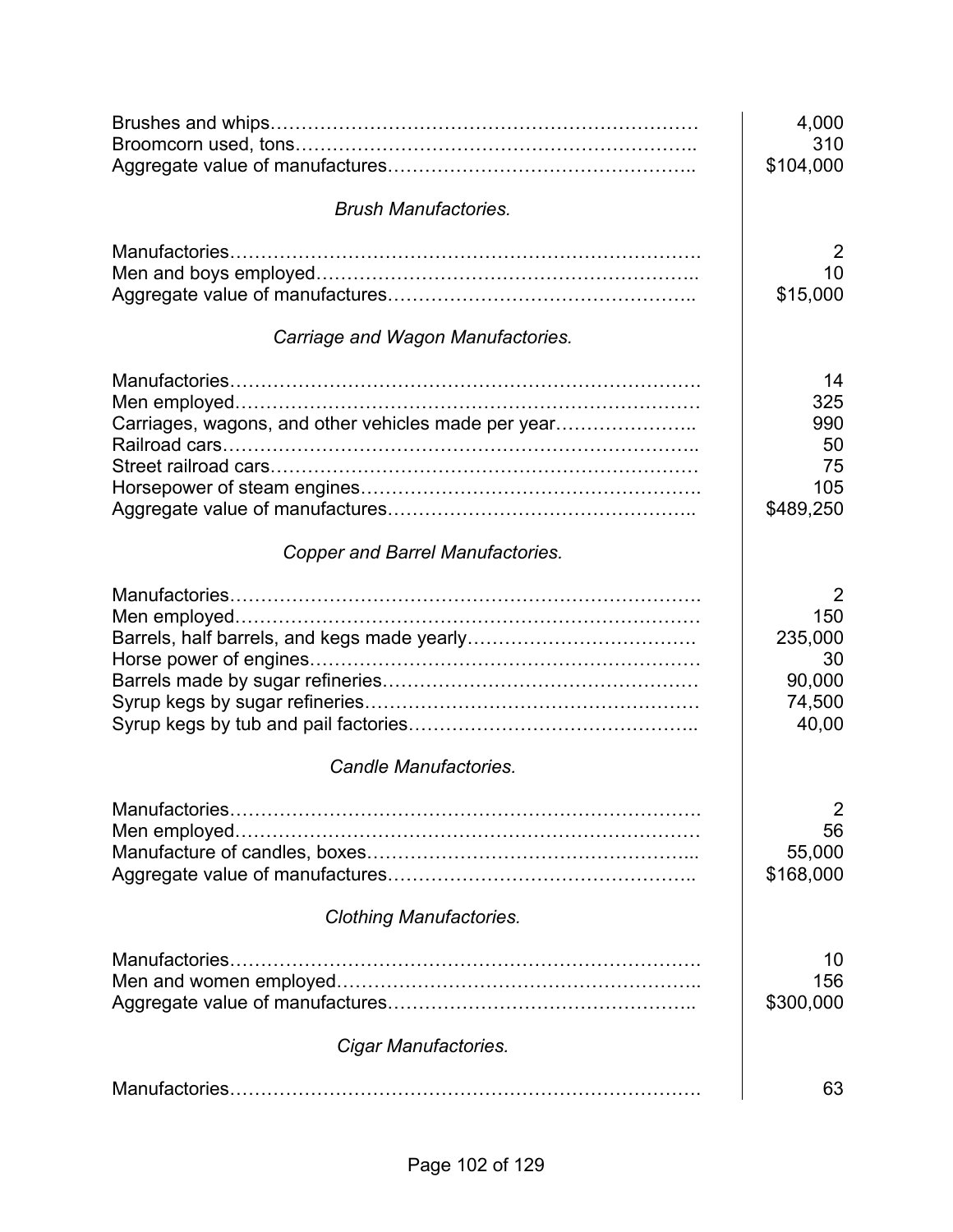|                                                 | 50,085,000<br>140,000<br>\$40                                                                        |
|-------------------------------------------------|------------------------------------------------------------------------------------------------------|
| <b>Chemical Works.</b>                          |                                                                                                      |
| Capacity of work per day (sulphuric acid), tons | 4<br>26<br>260<br>475<br>680<br>12<br>3<br>260                                                       |
| Coffee and Spice Mills.                         |                                                                                                      |
| Cordage and Rope Manufactory.                   | 7<br>60<br>1,425,000<br>90,000<br>170,000<br>77<br>\$410,000<br>1<br>75<br>1,500<br>150<br>\$450,000 |
|                                                 |                                                                                                      |
| Distilleries.                                   |                                                                                                      |
| Works.                                          | 3<br>45<br>700,500<br>150                                                                            |
| Dry Docks, Floating.                            |                                                                                                      |
| Ways                                            | $\overline{2}$<br>15<br>2,600                                                                        |
|                                                 |                                                                                                      |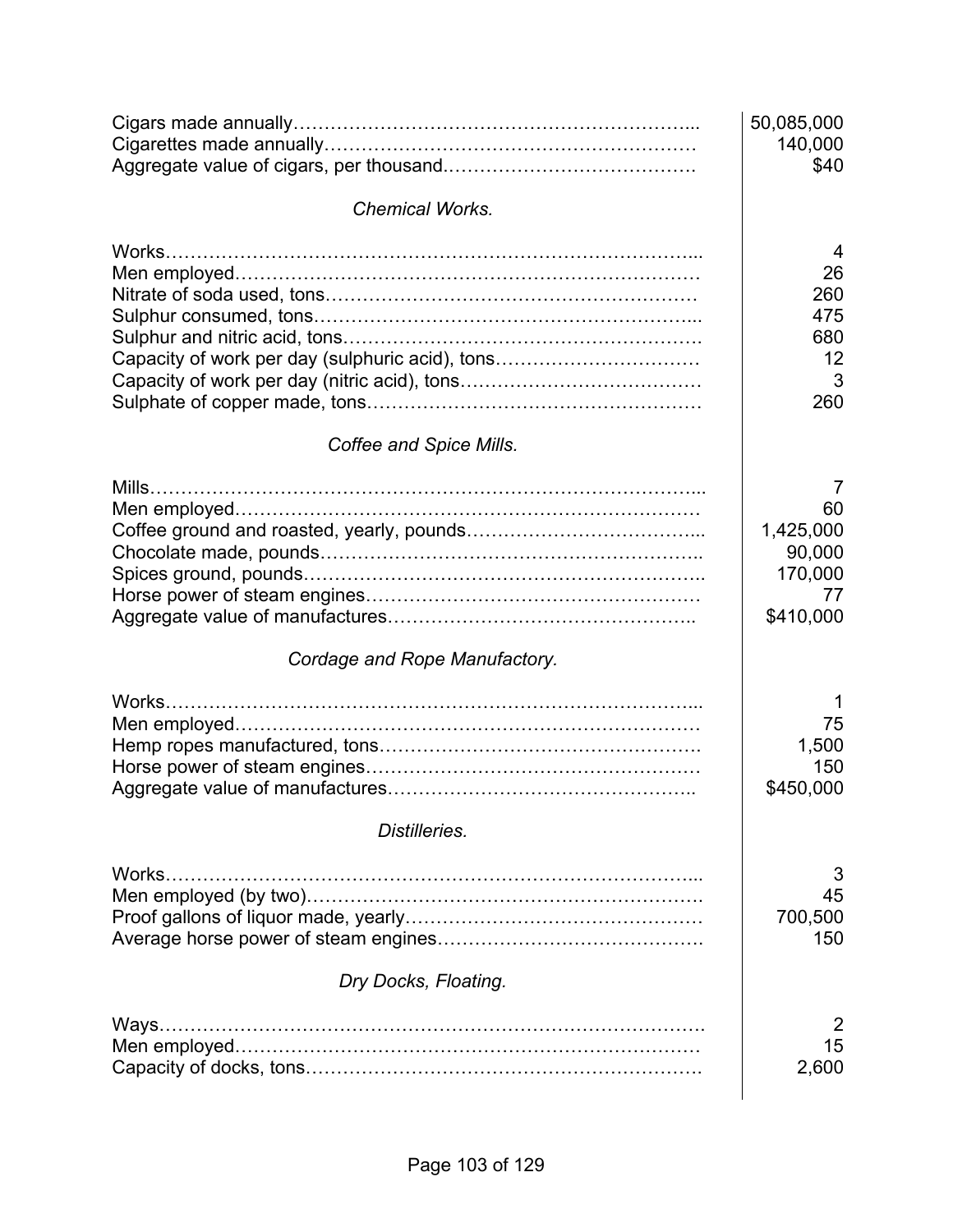## *Stone Dry Dock.*

| Capacity of pumps for cleaning, per hour, cubic feet | 1<br>450<br>120<br>30<br>90<br>425<br>22<br>325,368<br>4<br>25<br>16<br>3,800<br>25<br>\$625,000 |
|------------------------------------------------------|--------------------------------------------------------------------------------------------------|
|                                                      |                                                                                                  |
| <b>Flouring Mills.</b>                               |                                                                                                  |
|                                                      | 8<br>127<br>479,000<br>510<br>140<br>156,000<br>460<br>60<br>70<br>48<br>730                     |
| <b>Furniture Manufactories.</b>                      |                                                                                                  |
| <b>Foundries and Iron Works.</b>                     | 12<br>250<br>5,400,000<br>\$317,000                                                              |
|                                                      |                                                                                                  |
| Works.                                               | 20<br>990<br>7,000<br>520<br>800<br>70                                                           |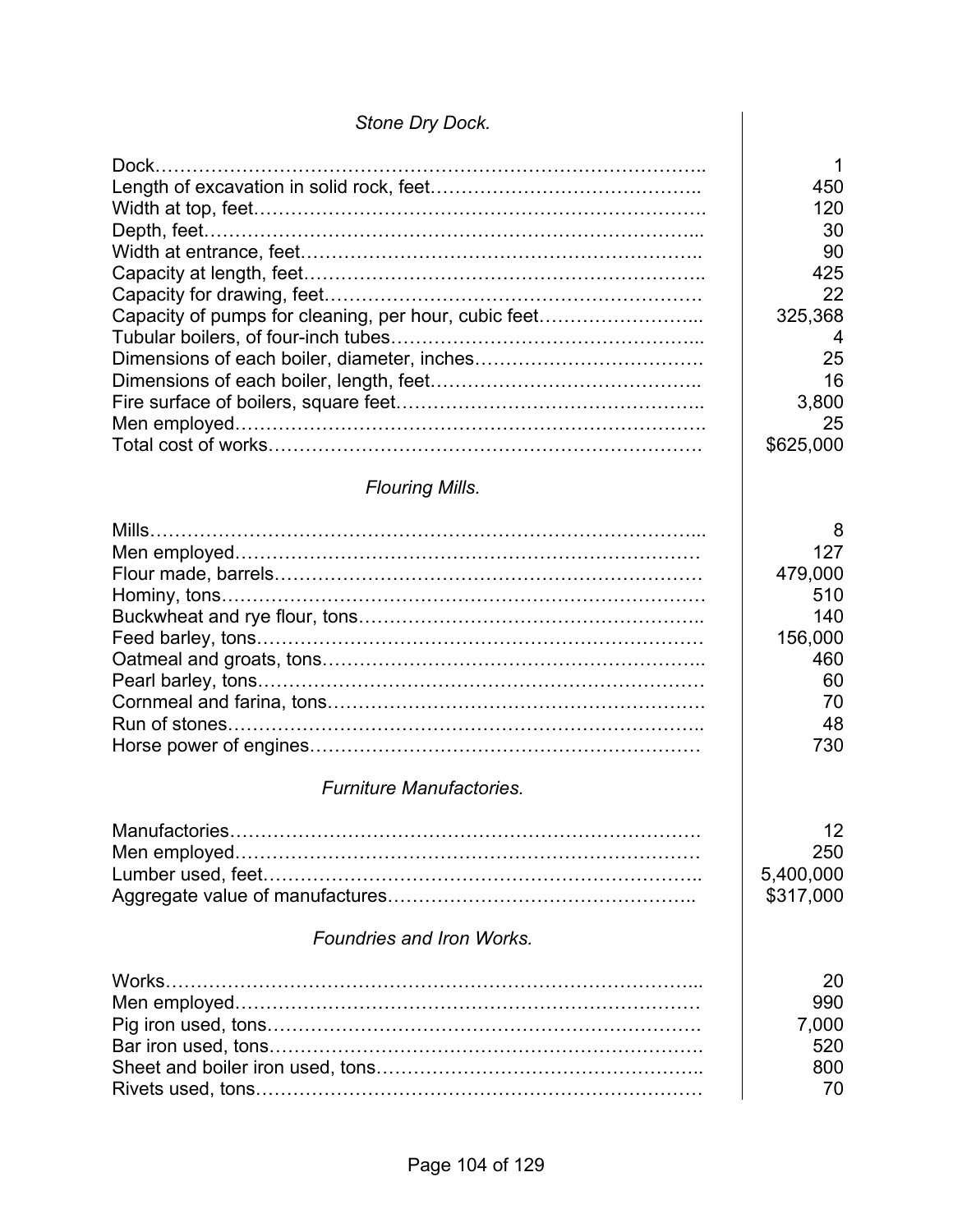|                                                                                                                                                                                                                                                                                                                                                                                                                                    | 460                                          |
|------------------------------------------------------------------------------------------------------------------------------------------------------------------------------------------------------------------------------------------------------------------------------------------------------------------------------------------------------------------------------------------------------------------------------------|----------------------------------------------|
| <b>Fur Manufactories.</b>                                                                                                                                                                                                                                                                                                                                                                                                          |                                              |
| Manufactories.                                                                                                                                                                                                                                                                                                                                                                                                                     | 45<br>\$275,000                              |
| Glass Works.                                                                                                                                                                                                                                                                                                                                                                                                                       |                                              |
| Works<br>Pots                                                                                                                                                                                                                                                                                                                                                                                                                      | 2<br>85<br>$\overline{2}$<br>13<br>\$175,000 |
| <b>Gold and Silver Refineries.</b>                                                                                                                                                                                                                                                                                                                                                                                                 |                                              |
| Refineries – no statement.                                                                                                                                                                                                                                                                                                                                                                                                         |                                              |
| Glue Manufactory.                                                                                                                                                                                                                                                                                                                                                                                                                  |                                              |
|                                                                                                                                                                                                                                                                                                                                                                                                                                    | 10<br>500<br>5,000<br>20,000<br>30<br>200    |
| <b>Glass Cutting and Staining Works.</b>                                                                                                                                                                                                                                                                                                                                                                                           |                                              |
| Works.                                                                                                                                                                                                                                                                                                                                                                                                                             | 2<br>13<br>\$26,000                          |
| <b>Gas Meter Manufactory.</b>                                                                                                                                                                                                                                                                                                                                                                                                      |                                              |
| $\label{eq:3} \textbf{Factory}.\textcolor{red}{\textbf{1:}\textbf{1:}\textbf{1:}\textbf{1:}\textbf{1:}\textbf{1:}\textbf{1:}\textbf{1:}\textbf{1:}\textbf{1:}\textbf{1:}\textbf{1:}\textbf{1:}\textbf{1:}\textbf{1:}\textbf{1:}\textbf{1:}\textbf{1:}\textbf{1:}\textbf{1:}\textbf{1:}\textbf{1:}\textbf{1:}\textbf{1:}\textbf{1:}\textbf{1:}\textbf{1:}\textbf{1:}\textbf{1:}\textbf{1:}\textbf{1:}\textbf{1:}\textbf{1:}\textbf$ | 5<br>\$4,000                                 |
| Glove Manufactories.                                                                                                                                                                                                                                                                                                                                                                                                               |                                              |
| Factories                                                                                                                                                                                                                                                                                                                                                                                                                          | 2<br>40                                      |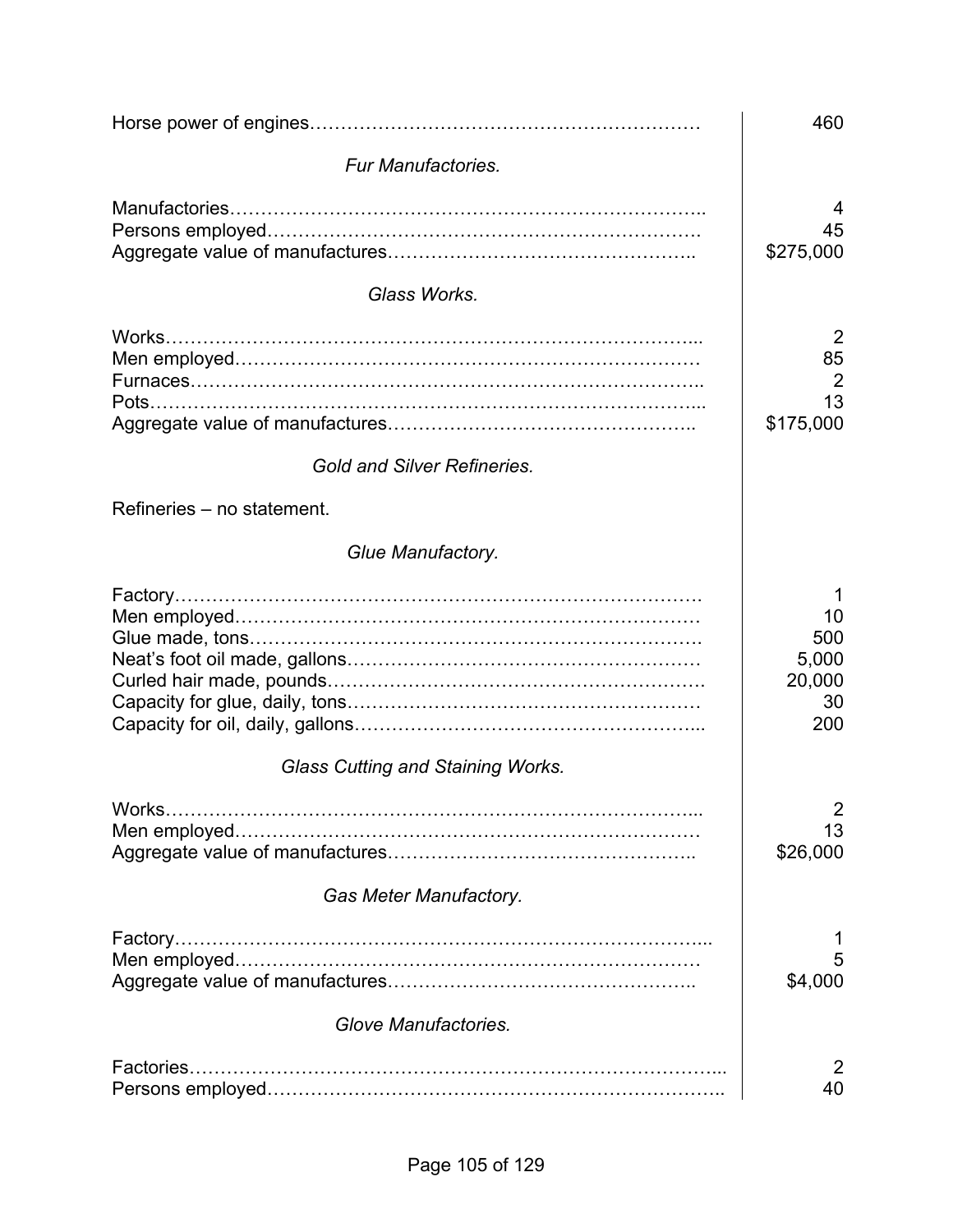|                                                  | \$42,000                                           |
|--------------------------------------------------|----------------------------------------------------|
| Hat and Cap Manufactories.                       |                                                    |
|                                                  | 10<br>35<br>\$75,000                               |
| Horse Collar Manufactories.                      |                                                    |
| Factories                                        | 2<br>15<br>15,000<br>160,000<br>47,000<br>\$47,000 |
| Jewelry Manufactory.                             |                                                    |
|                                                  | 40<br>\$125,000                                    |
| Ink Manufactory.                                 |                                                    |
|                                                  | 6<br>6,000<br>\$10,000                             |
| <b>Lead and Shot Works.</b>                      |                                                    |
| Works.<br>Horse power of engines – not reported. | 2<br>74<br>9,000<br>300<br>\$1,515,000             |
| Last Manufactories.                              |                                                    |
| Works.                                           | 2<br>15<br>10<br>\$25,000                          |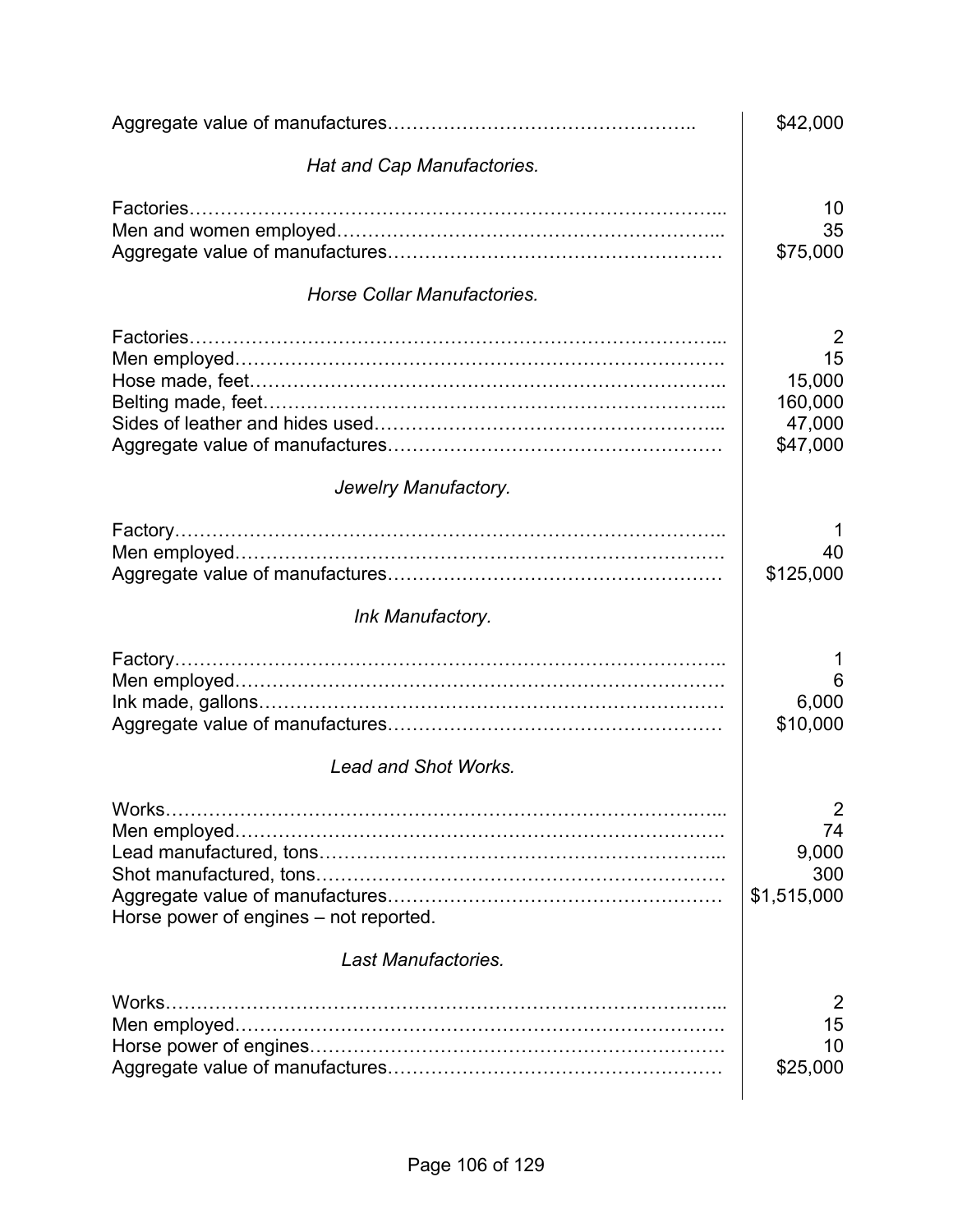| Macaroni Manufactories.                   |                                                        |
|-------------------------------------------|--------------------------------------------------------|
| <b>Match Manufactories.</b>               | 2<br>22<br>38,000<br>8,000<br>27<br>65,000<br>\$77,000 |
|                                           |                                                        |
| Works.                                    | 5<br>40<br>100,000                                     |
| Malt Houses.                              |                                                        |
| Works                                     | 7<br>28<br>9,071,000<br>7,256,450<br>23                |
| <b>Mirror and Silvering Work.</b>         |                                                        |
| Works<br>Oakum Manufactory.               | 7<br>5<br>\$22,000                                     |
| Works.                                    | 6<br>3,000<br>10<br>\$15,000                           |
| Organ Builders.                           |                                                        |
| Works.<br>(No report furnished.)          | 1                                                      |
| <b>Pickle and Fruit Preserving Works.</b> |                                                        |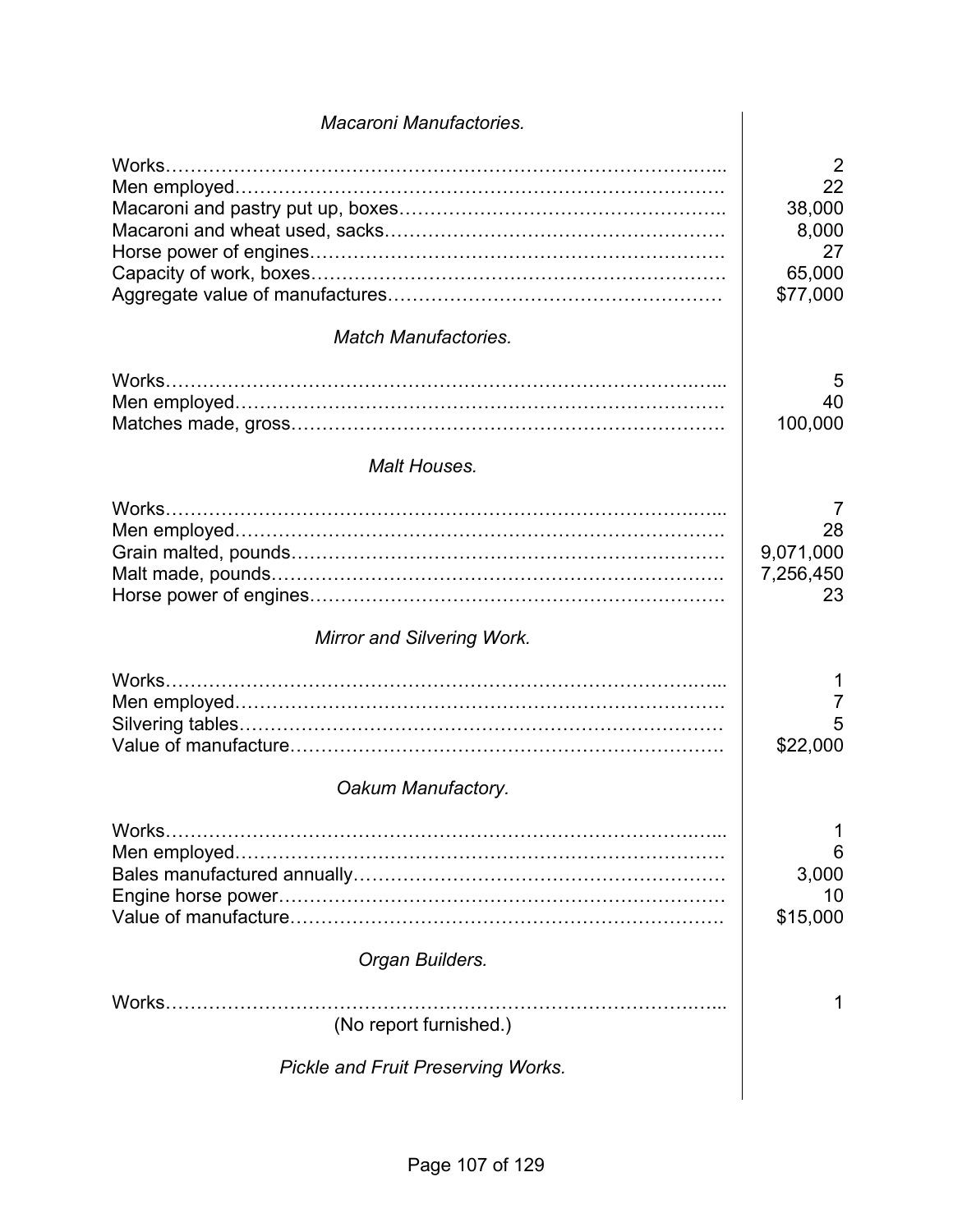| Works                                        | 3<br>310<br>25,000<br>169,000             |
|----------------------------------------------|-------------------------------------------|
| <b>Planing Mills and Sash Manufactories.</b> |                                           |
| <b>Plaster of Paris Manufactories.</b>       | 8<br>388<br>7,950,000<br>391<br>\$320,000 |
|                                              | 1<br>5<br>10<br>\$12,000                  |
| Pyrotechnic Works.                           |                                           |
|                                              | 1<br>5<br>\$12,000                        |
| Powder Works.                                |                                           |
|                                              | 1<br>12<br>120,000<br>\$120,000           |
| <b>Rolling Mill.</b>                         |                                           |
| Mill<br>Saw and Saw Teeth Manufactories.     | 115<br>750<br>3,000<br>9,000<br>300       |
| Factories.                                   | $\overline{2}$<br>40                      |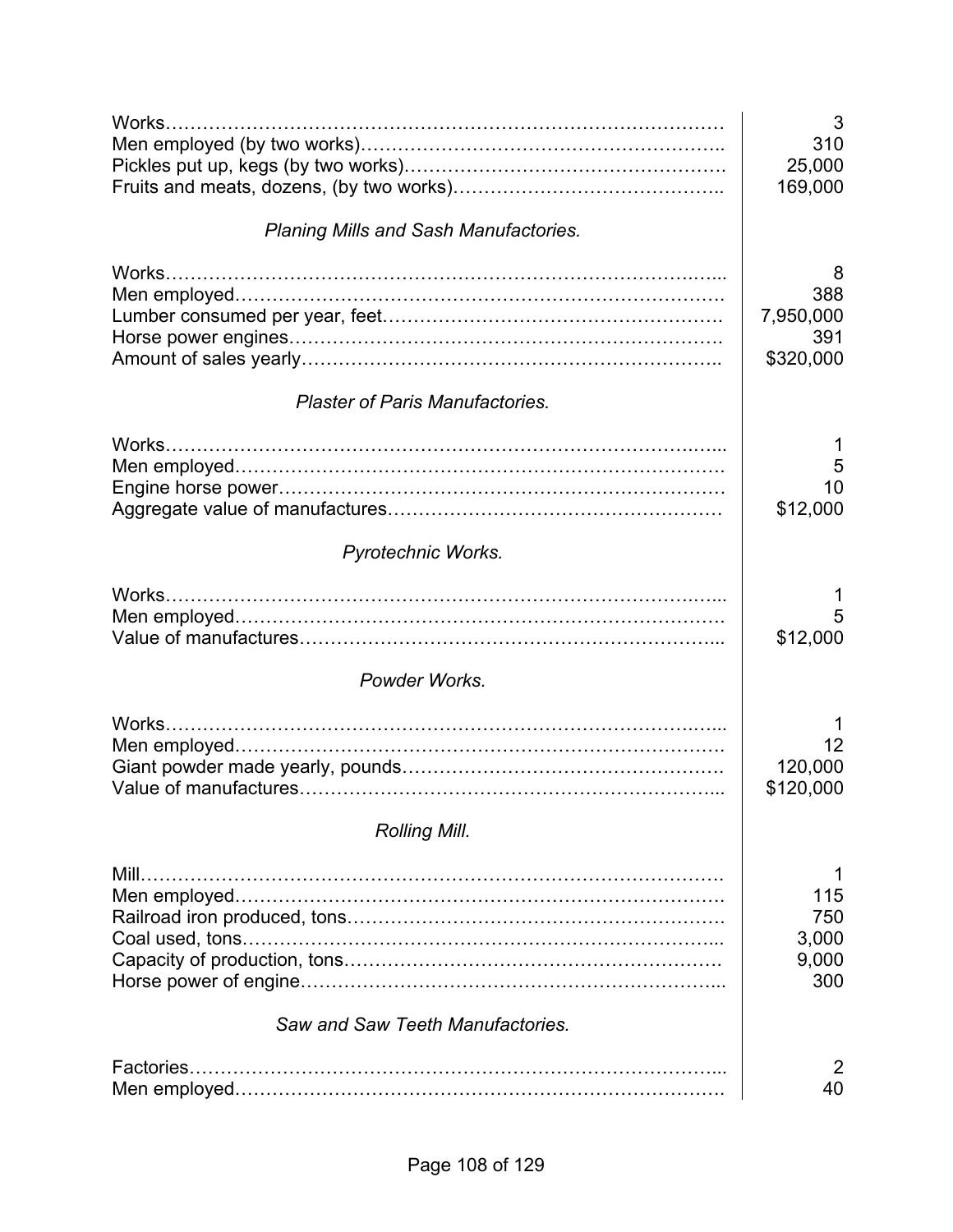|                                   | 50          |
|-----------------------------------|-------------|
|                                   | \$75,000    |
|                                   | 25          |
|                                   | \$110,000   |
| Salt Mills.                       |             |
|                                   | 4           |
|                                   | 54          |
|                                   | 11,200      |
|                                   | 6,100       |
| Silk Manufactory.                 |             |
|                                   | 1           |
|                                   | 4           |
|                                   | 74          |
|                                   | \$150,000   |
|                                   | 15          |
|                                   | \$75,000    |
| <b>Silver Ware Manufactories.</b> |             |
|                                   | 3           |
|                                   | 49          |
|                                   | \$155,000   |
| <b>Sugar Refineries.</b>          |             |
|                                   | 3           |
|                                   | 325         |
|                                   | 40,970,500  |
|                                   | 31,750,000  |
|                                   | 34,416      |
|                                   | 3,290,600   |
|                                   | 530         |
|                                   | \$4,500,000 |
| Soap Manufactories.               |             |
|                                   | 17          |
|                                   | 70          |
|                                   | 5,750,500   |
|                                   | 1,000,000   |
|                                   | \$120,000   |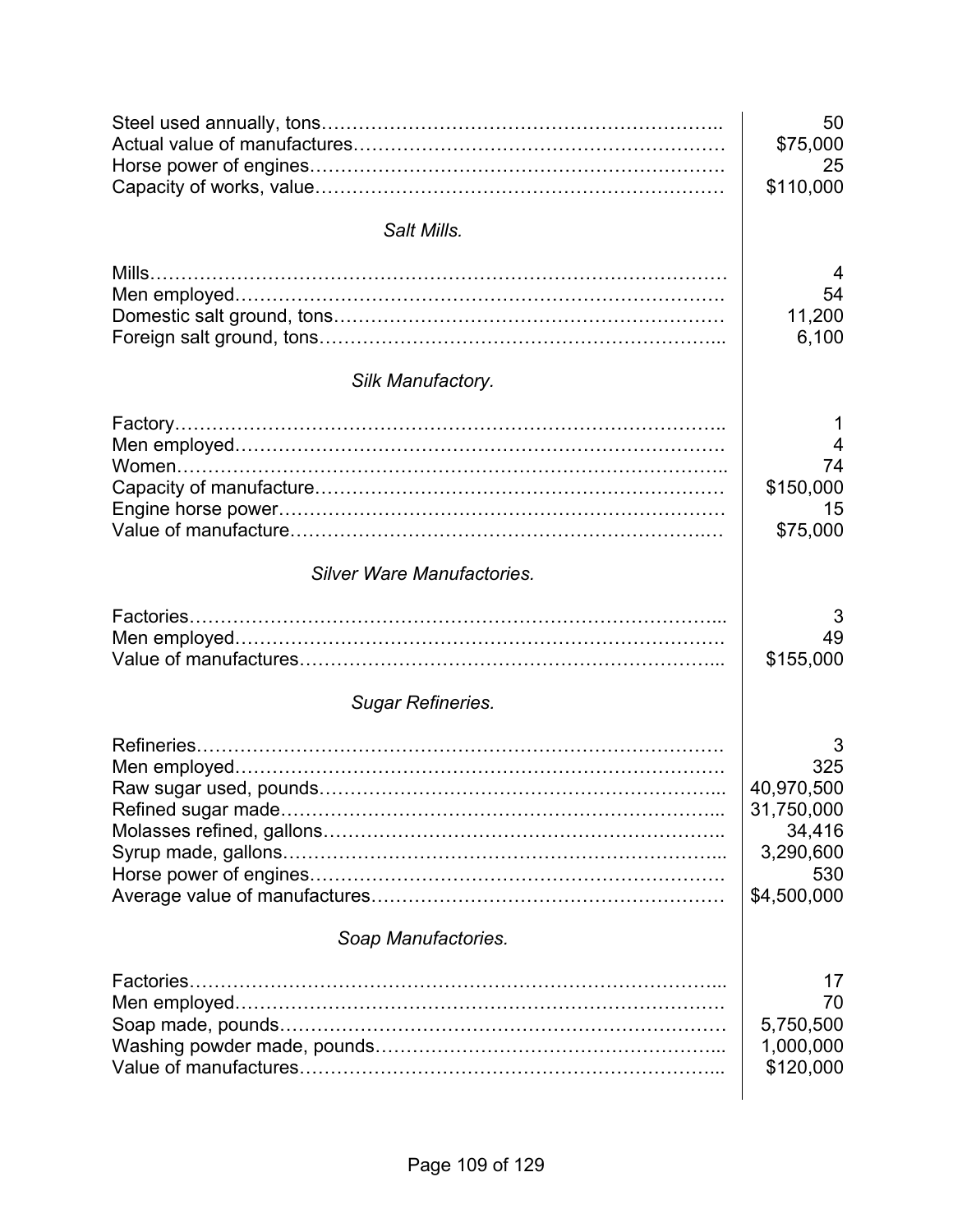| <b>Shirt Manufactories.</b>              |                                                                                                                                                                                    |
|------------------------------------------|------------------------------------------------------------------------------------------------------------------------------------------------------------------------------------|
|                                          | 3<br>60<br>\$18,000                                                                                                                                                                |
| Steam Marble Works.                      |                                                                                                                                                                                    |
| Tub, Pail, and Woodenware Manufactories. | 3<br>72<br>80<br>5                                                                                                                                                                 |
|                                          | $\overline{2}$<br>70<br>4,600<br>8,800<br>5,000<br>700<br>18,000<br>5,000<br>500,000<br>400<br>30,000<br>14,000<br>420<br>3,200<br>1,000<br>500<br>300<br>200<br>400<br>175<br>150 |
| <b>Trunk and Valise Manufactories.</b>   |                                                                                                                                                                                    |
|                                          | 8<br>105<br>\$150,000                                                                                                                                                              |
| <b>Tool and File Manufactories.</b>      |                                                                                                                                                                                    |
|                                          | 7                                                                                                                                                                                  |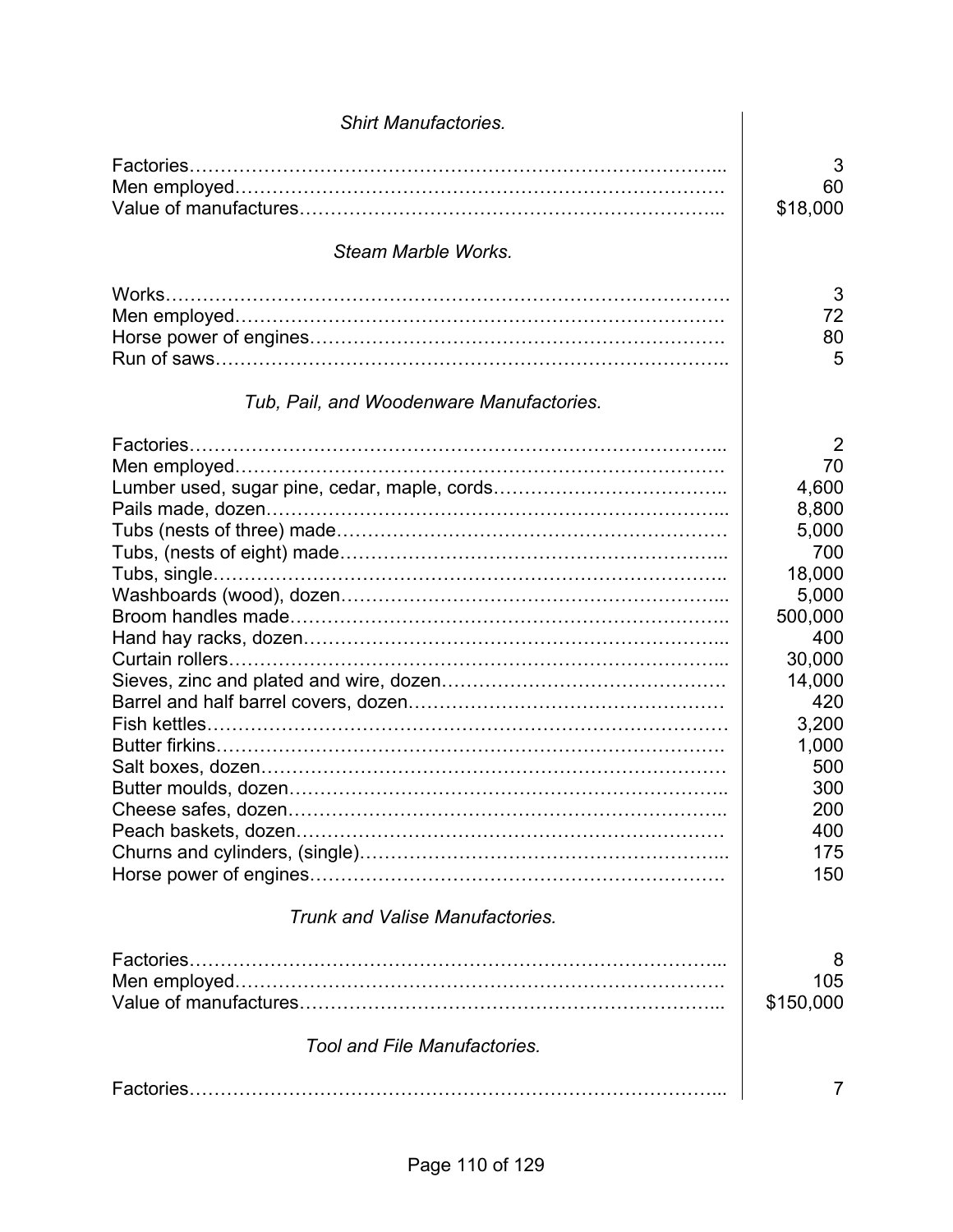|                                     | 51<br>\$47,600                                       |
|-------------------------------------|------------------------------------------------------|
| Tanneries.                          |                                                      |
| Tanneries.                          | 26<br>75,000<br>3,000<br>76<br>\$45,000<br>\$575,000 |
| Telegraph Instrument Manufactory.   |                                                      |
|                                     | 5<br>\$15,000                                        |
| Type Foundries.                     |                                                      |
|                                     | 3<br>60<br>\$80,000                                  |
| Vinegar Works.                      |                                                      |
| Works.<br>Wire Works Manufactories. | $\prime$<br>40<br>450,000<br>\$80,000                |
|                                     | 3<br>26<br>\$27,000                                  |
| <b>Whale Oil Works.</b>             |                                                      |
| Works.                              | 2<br>8<br>24,800<br>4<br>4                           |
| <b>Woolen Mills.</b>                |                                                      |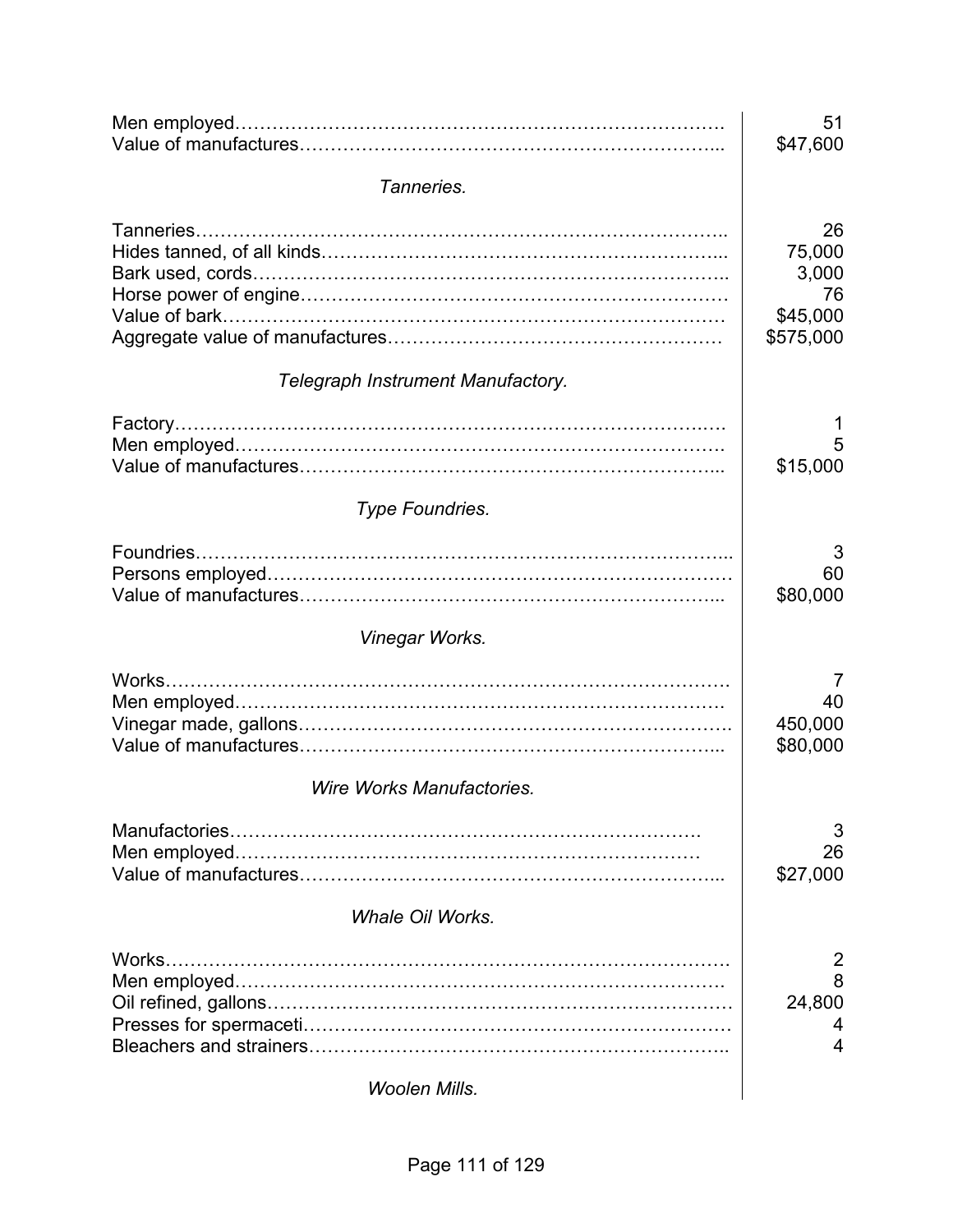| Mills.                     | $\mathcal{P}$<br>840<br>45<br>100<br>20<br>50<br>20,000<br>150,000<br>165,000<br>400<br>750<br>900,000<br>3,700,000 |
|----------------------------|---------------------------------------------------------------------------------------------------------------------|
| <b>Yeast Powder Works.</b> |                                                                                                                     |
|                            | 15<br>260<br>11,000<br>7,000<br>\$8,000                                                                             |

 The quantity of agricultural products of this county being purely nominal, they are not, as you perceive, embraced in this report.

 Assessed value of real estate and improvements, one hundred and eighty-seven million two hundred and eighty-nine thousand three hundred and one dollars. Assessed value of personal property, including mortgages, one hundred and ten million five hundred and ninety-five thousand nine hundred and forty-one dollars. Estimated total population, about one hundred and seventy-five thousand. Voters registered during past fiscal year, three thousand eight hundred and six. Poll tax collected from April tenth, eighteen hundred and seventy-two, to July twenty-ninth, eighteen hundred and seventy-two, about thirty-five thousand dollars.

I hereby certify that the above statement is true and correct.

LEVI ROSNER, Assessor of City and County of San Francisco.

 $\mathbf{I}$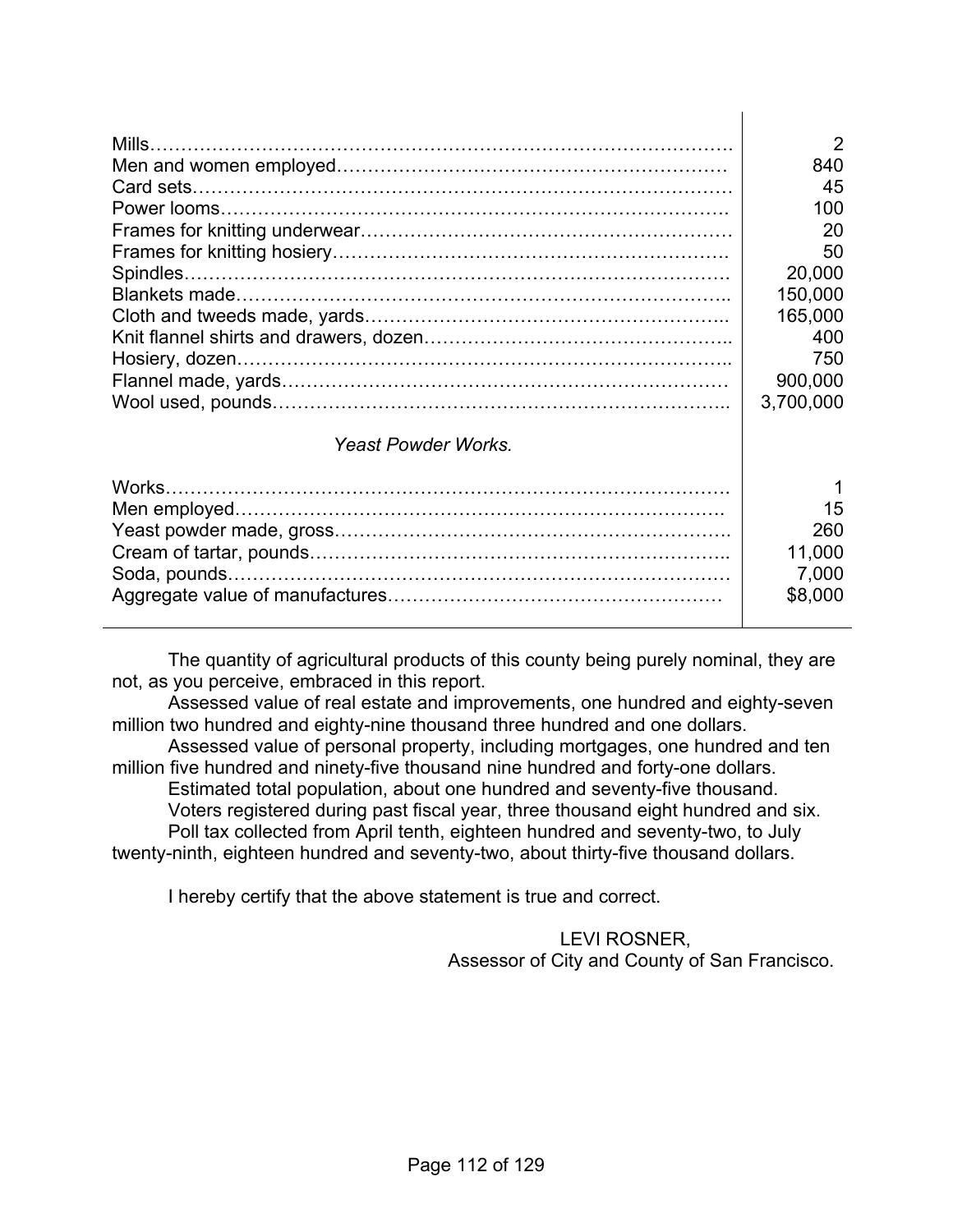#### SAN FRANCISCO COUNTY.

LEVI ROSNER………………………………………County Assessor.

SAN FRANCISCO, July 28<sup>th</sup>, 1873.

Hon. ROBERT GARDNER, Surveyor General:

 SIR: Annexed I beg leave to transmit to you my annual report of statistics of the manufacturing and mechanical industries of the City and County of San Francisco for the year eighteen hundred and seventy-three.

 The same difficulties mentioned in my previous reports have been experienced in collecting data for this, as manufacturers and mechanics show great reluctance to give the necessary information.

| <b>Abalone Shell Works.</b>          |                                                 |
|--------------------------------------|-------------------------------------------------|
| Works                                | 18<br>\$12,000                                  |
| Amalgamating Pan Manufactory.        |                                                 |
|                                      | 7<br>40<br>3<br>\$12,000                        |
| <b>Artificial Stone Manufactory.</b> |                                                 |
| Axle Grease Manufactories.           | 15<br>\$20,000                                  |
|                                      | 4<br>13<br>1,300<br>15,000<br>2,000<br>\$79,500 |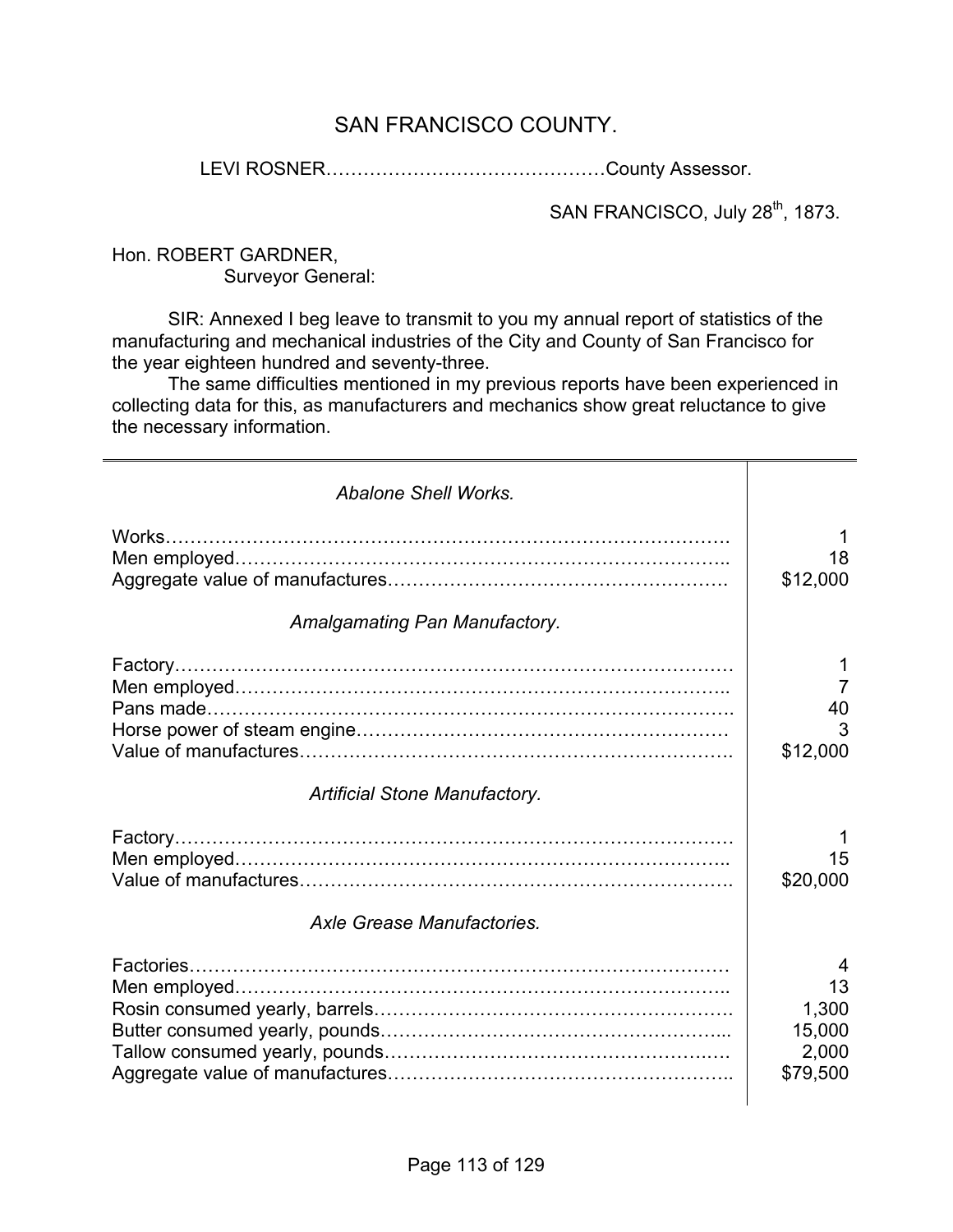| Boot, Shoe, and Slipper Manufactories. |                                     |
|----------------------------------------|-------------------------------------|
| Factories                              | 35<br>2,000<br>\$3,000,000          |
| <b>Box Manufactories.</b>              |                                     |
| <b>Brass Foundries.</b>                | 7<br>225<br>180<br>\$665,000        |
|                                        |                                     |
|                                        | 7<br>109<br>\$252,000               |
| Breweries.                             |                                     |
|                                        | 38<br>226<br>165,000<br>\$1,200,000 |
| Broom and Broom Handle Manufactories.  |                                     |
|                                        | 7<br>65<br>68,500<br>\$147,700      |
| <b>Clothing Manufactories.</b>         |                                     |
|                                        | 12<br>193<br>\$400,000              |
| Cigar Manufactories.                   |                                     |
|                                        | 79<br>55,400,000<br>150,000<br>\$40 |
| <b>Chemical Works.</b>                 |                                     |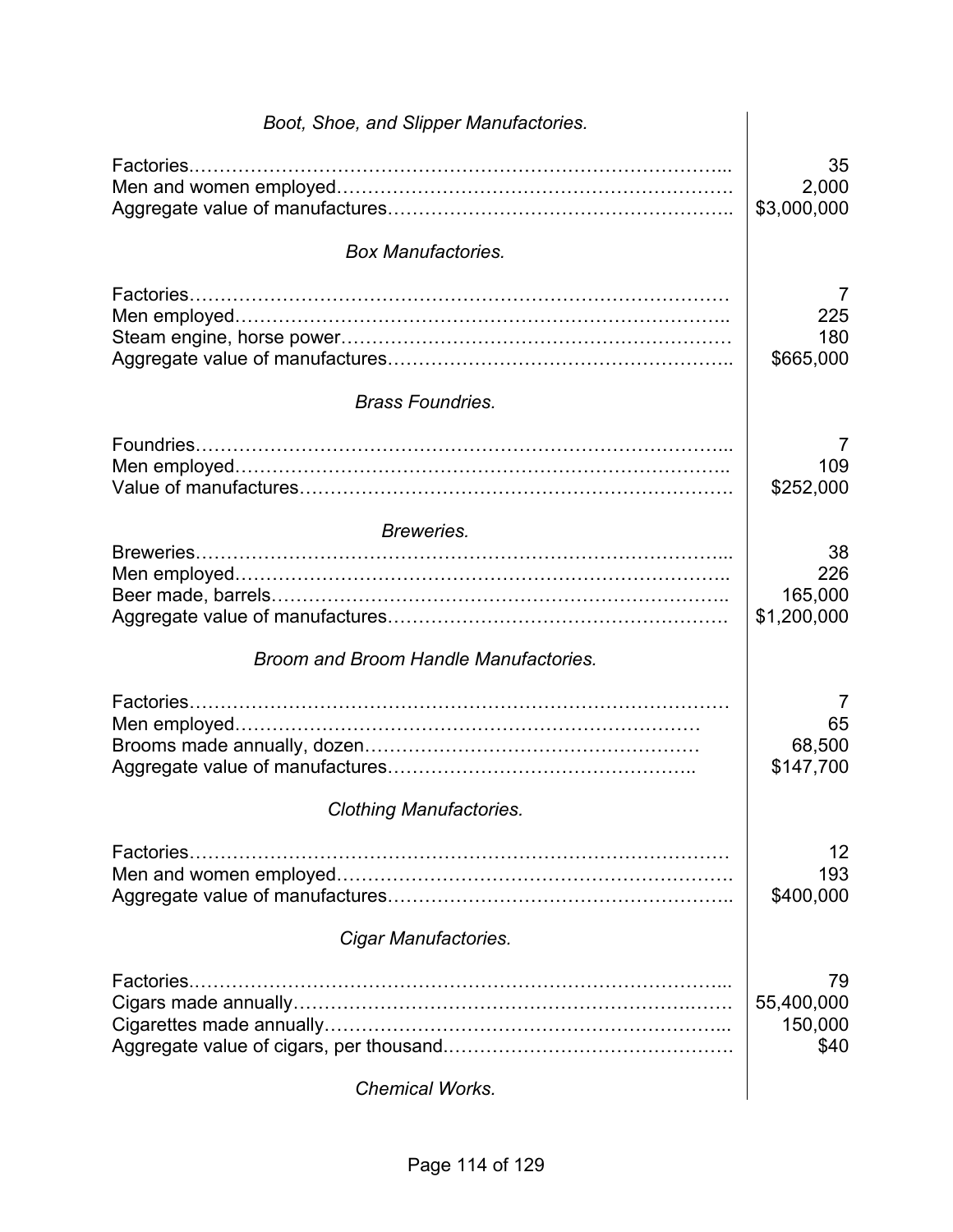|                                                      | $\overline{2}$   |
|------------------------------------------------------|------------------|
|                                                      | 30               |
|                                                      | 300              |
|                                                      | 460              |
|                                                      | 700<br>250       |
|                                                      |                  |
| Carriage Manufactories.                              |                  |
|                                                      | 15               |
|                                                      | 350              |
| Carriages, wagons, and other vehicles made annually  | 1,050            |
|                                                      | 60               |
|                                                      | 60               |
|                                                      | 105<br>\$600,000 |
|                                                      |                  |
| Distilleries.                                        |                  |
|                                                      | 3                |
|                                                      | 70               |
|                                                      | 750,000          |
|                                                      | 150              |
| Dry Docks (floating).                                |                  |
|                                                      | 2                |
|                                                      | 16               |
|                                                      | 2,600            |
| Dry Dock (stone).                                    |                  |
| Dock.                                                | 1                |
|                                                      | 450              |
|                                                      | 120              |
|                                                      | 30               |
|                                                      | 90               |
|                                                      | 425              |
| Capacity of pumps for cleaning, per hour, cubic feet | 22<br>325,368    |
|                                                      | 4                |
|                                                      | 25               |
|                                                      | 16               |
|                                                      | 3,800            |
|                                                      | 25               |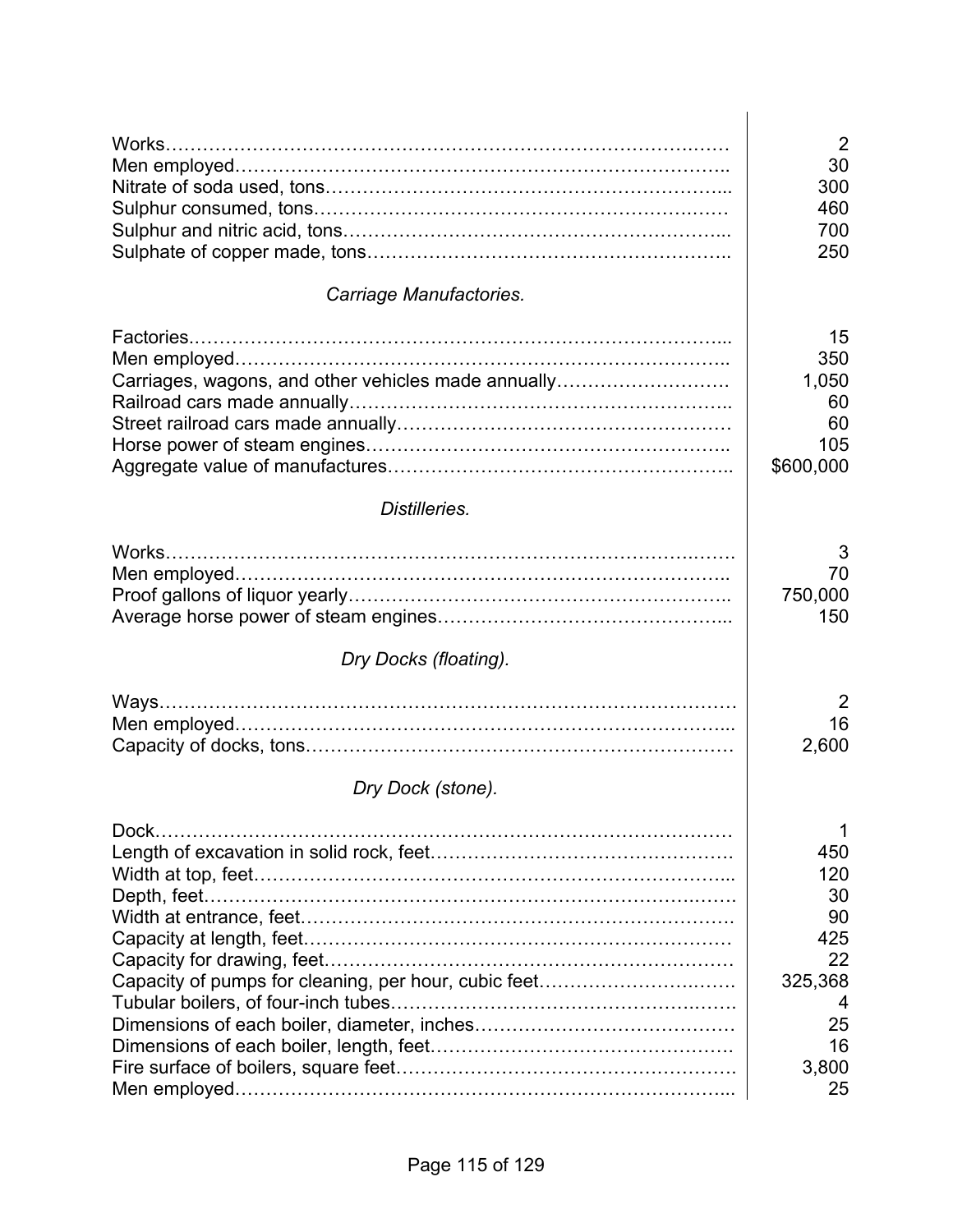|                             | \$675,000                                     |
|-----------------------------|-----------------------------------------------|
| Foundries and Iron Works.   |                                               |
| Works.                      | 19<br>850<br>6,000<br>450<br>700<br>60<br>425 |
| <b>Fur Manufactories.</b>   |                                               |
|                             | 4<br>50<br>\$300,000                          |
| Glass Works.                |                                               |
| Works.                      | 2<br>85<br>2<br>13<br>\$200,000               |
| Glue Manufactory.           |                                               |
|                             | 12<br>500<br>40,000<br>25,000<br>250          |
| Jewelry Manufactories.      |                                               |
|                             | 29<br>245<br>\$900,000                        |
| <b>Lead and Shot Works.</b> |                                               |
| Works.                      | 2<br>80<br>10,000                             |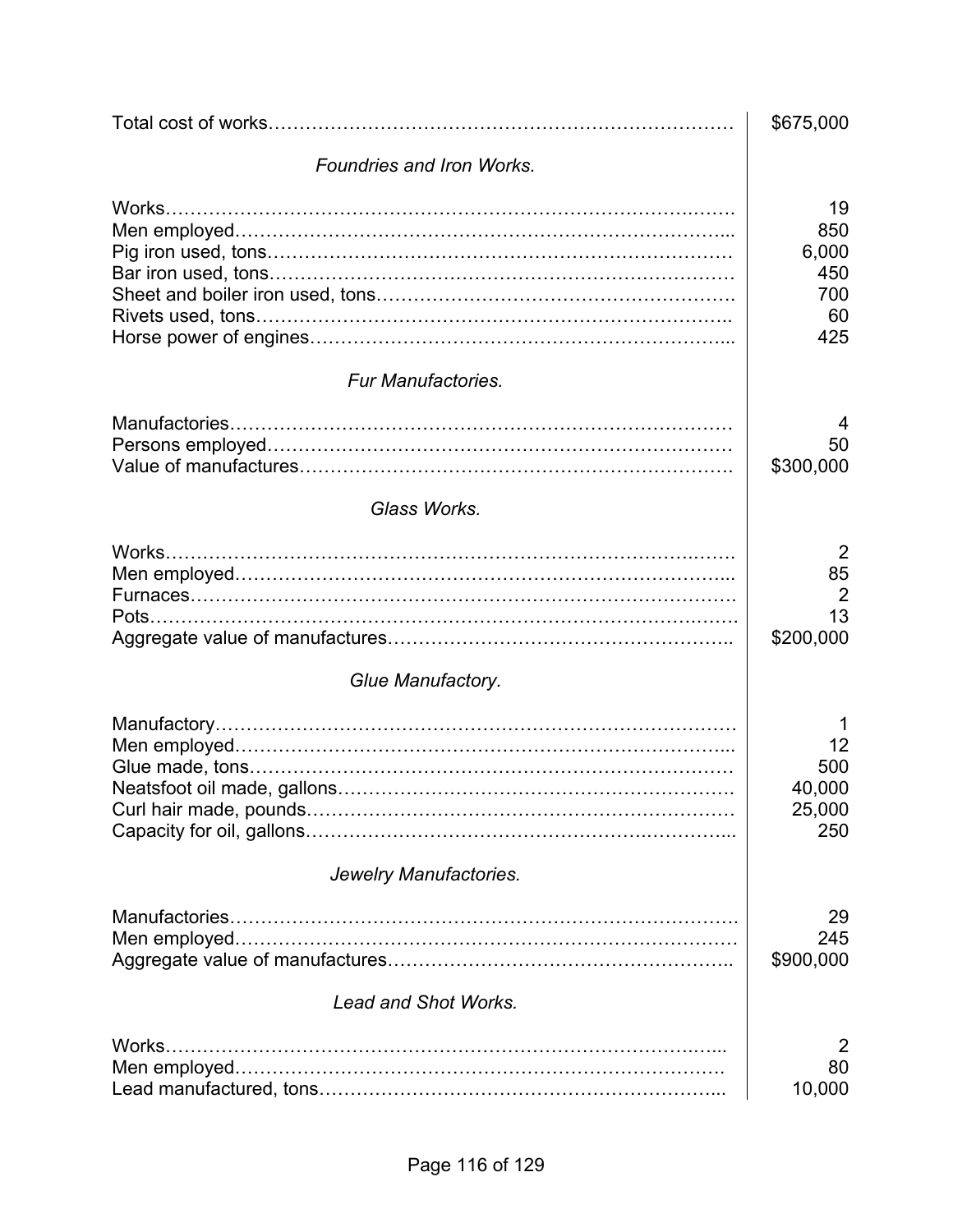|                                          | 450<br>\$1,800,000                            |
|------------------------------------------|-----------------------------------------------|
| Last Manufactories.                      |                                               |
|                                          | 2<br>15<br>11<br>18,000<br>\$18,000           |
| <b>Macaroni Factories.</b>               |                                               |
|                                          | 3<br>24<br>40,000<br>10,000<br>27<br>\$95,000 |
| <b>Planing Mills and Sash Factories.</b> |                                               |
|                                          | 13<br>450<br>10,500,000<br>520<br>\$15,000    |
| <b>Plaster of Paris Manufactories.</b>   |                                               |
|                                          | 6<br>10<br>\$15,000                           |
| Pyrotechnic Works.                       |                                               |
| Works.                                   | 6<br>\$20,000                                 |
| Powder Works.                            |                                               |
| Works.                                   | 34<br>8                                       |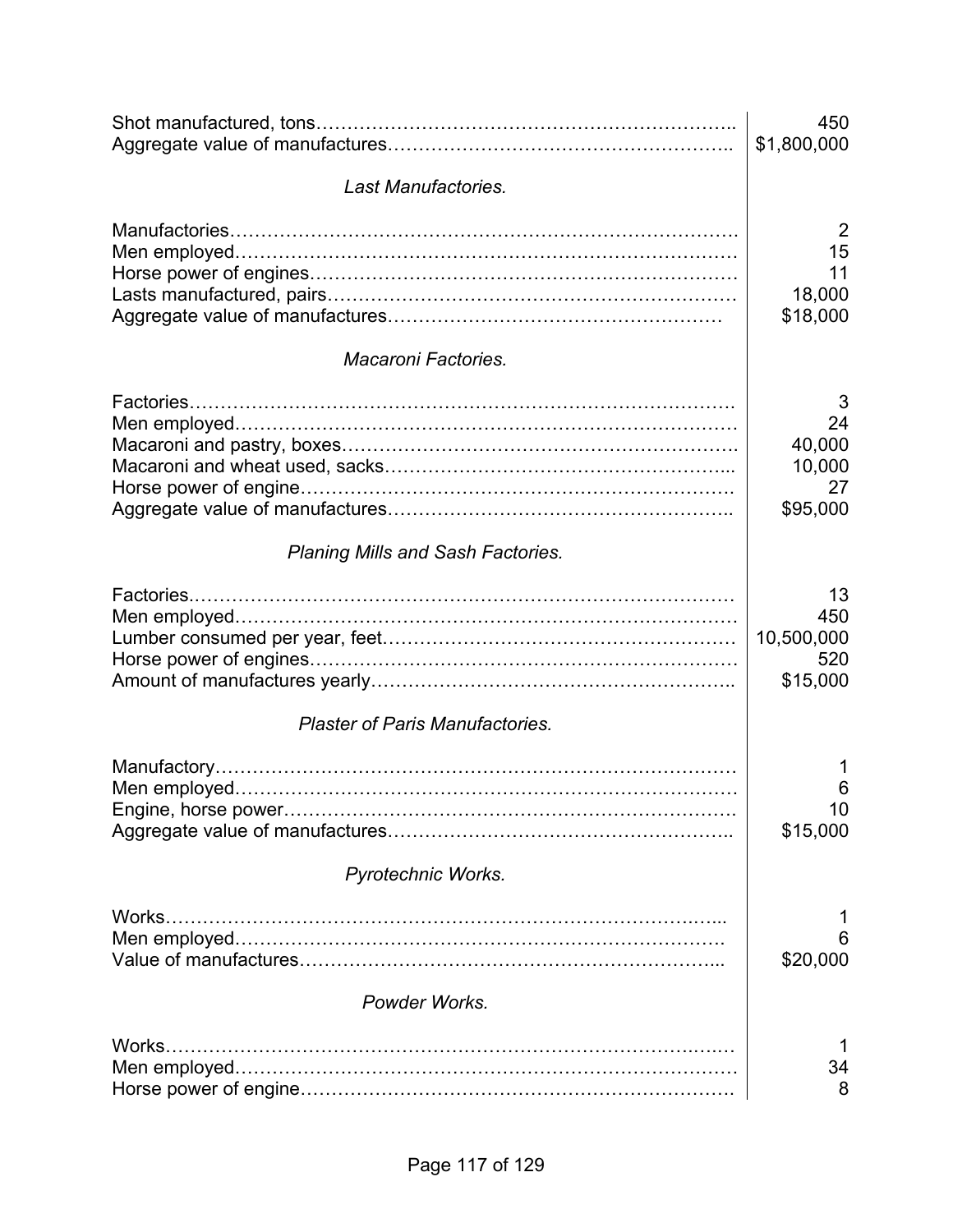|                                   | 350,000<br>\$260,000                                       |
|-----------------------------------|------------------------------------------------------------|
| <b>Silver Ware Manufactories.</b> |                                                            |
|                                   | 4<br>58<br>\$190,000                                       |
| <b>Sugar Refineries.</b>          |                                                            |
|                                   | 3<br>350<br>55,840,000<br>35,840,000<br>670<br>\$4,500,000 |
| Soap Manufactories.               |                                                            |
|                                   | 23<br>124<br>7,400,000<br>1,345,000<br>\$180,000           |
| <b>Shirt Manufactories.</b>       |                                                            |
|                                   | 6<br>130<br>\$55,000                                       |
| <b>Wind Mill Manufactories.</b>   |                                                            |
|                                   | 4<br>11<br>180<br>\$27,000                                 |
| Wire Rope Manufactory.            |                                                            |
|                                   | 8<br>5<br>\$10,000                                         |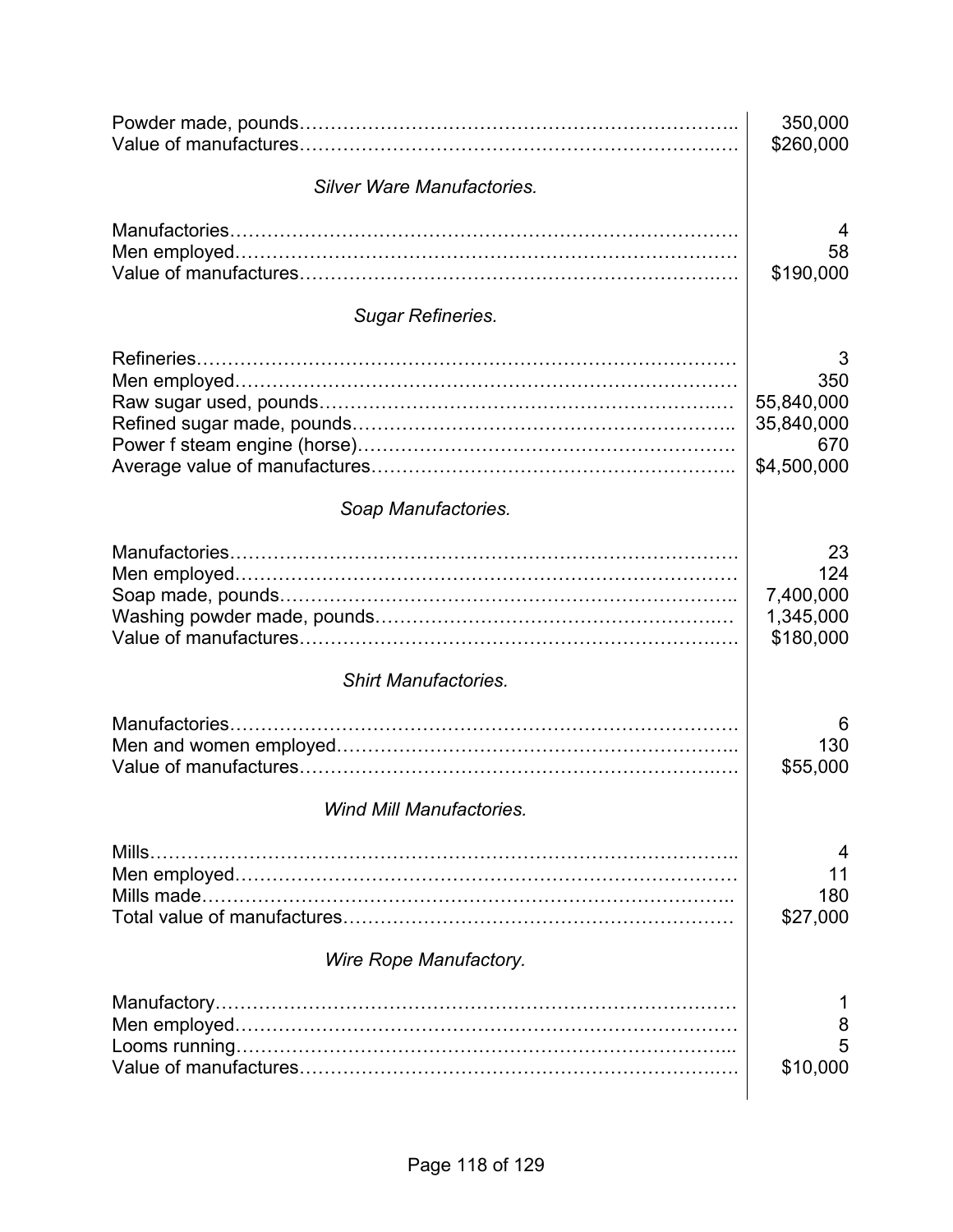| <b>Wood Preserving Works.</b>     |                |
|-----------------------------------|----------------|
| Works.                            | 1              |
|                                   | 23             |
|                                   | 28             |
|                                   | \$65,000       |
| <b>Woolen Mills.</b>              |                |
|                                   | $\overline{2}$ |
|                                   | 870            |
|                                   | 45             |
|                                   | 100            |
|                                   | 20             |
|                                   | 50             |
|                                   | 20,000         |
|                                   | 180,000        |
|                                   | 190,000        |
|                                   | 900            |
|                                   | 850            |
|                                   | 1,000,000      |
|                                   | 4,000,000      |
| <b>Yeast Powder Works.</b>        |                |
| Works.                            | 4              |
|                                   | 52             |
|                                   | 540            |
|                                   | 12,000         |
|                                   | 13,000         |
|                                   | \$17,000       |
|                                   |                |
| Tanneries.                        |                |
|                                   | 46             |
|                                   | 242            |
|                                   | 110,000        |
|                                   | 5,000          |
|                                   | 120            |
|                                   | \$860,000      |
| Telegraph Instrument Manufactory. |                |
|                                   | 1              |
|                                   | 12             |
|                                   | \$25,000       |
|                                   |                |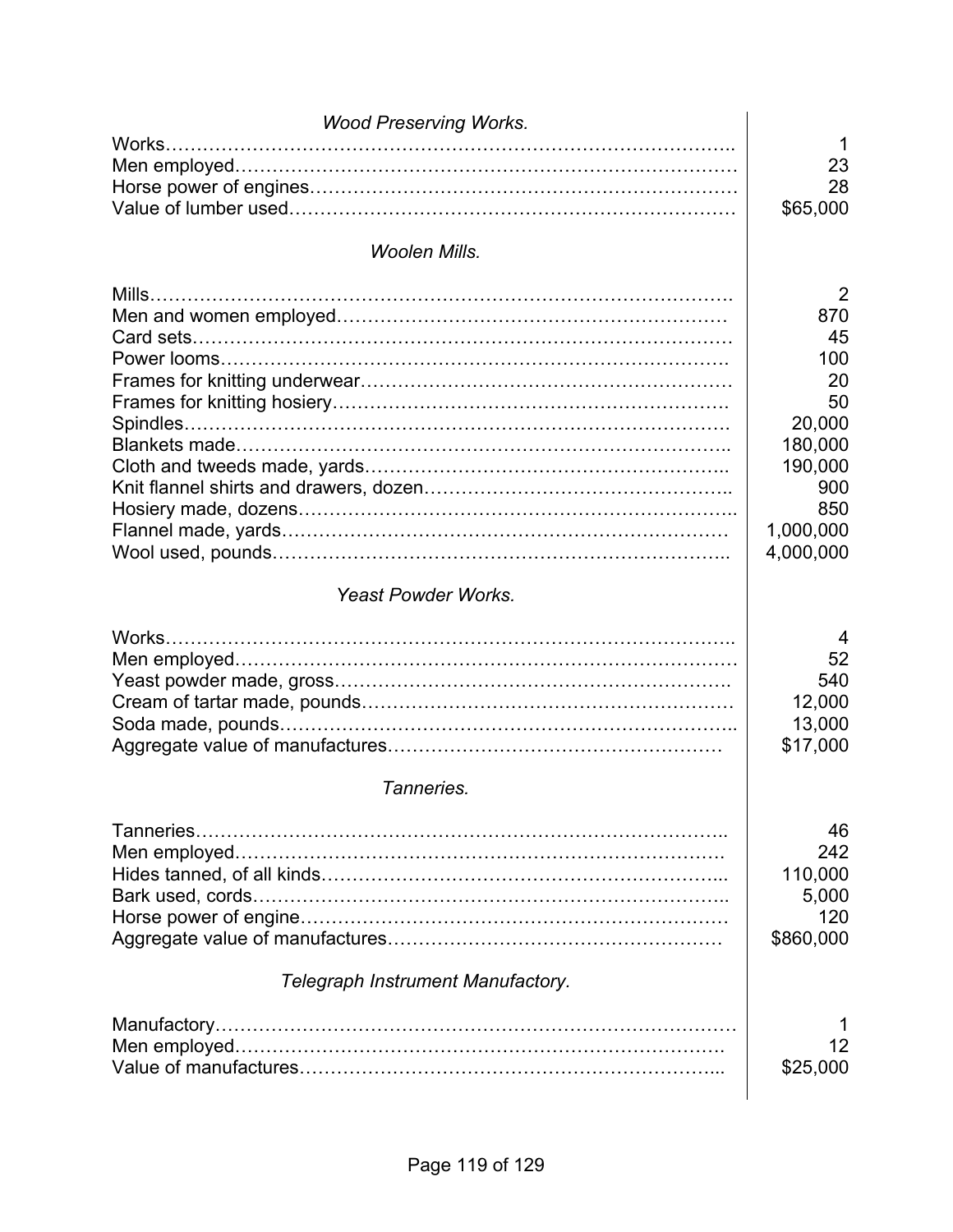| Type Foundry.                          |                                     |
|----------------------------------------|-------------------------------------|
|                                        | 15                                  |
|                                        | \$20,000                            |
| Vinegar Manufactories.                 |                                     |
|                                        | 9<br>52<br>580,000<br>\$95,000      |
| Steam Marble Works.                    |                                     |
| Works.                                 | 3<br>70<br>80                       |
| Wood and Willow Ware Manufactories.    |                                     |
|                                        | 2<br>59<br>120<br>\$180,000         |
| <b>Trunk and Valise Manufactories.</b> |                                     |
|                                        | 8<br>120<br>\$180,000               |
| <b>Tool and File Manufactories.</b>    |                                     |
|                                        | 7<br>65<br>\$62,500                 |
| <b>Rolling Mills.</b>                  |                                     |
| Mill                                   | 250<br>350<br>7,500<br>450<br>7,000 |
|                                        |                                     |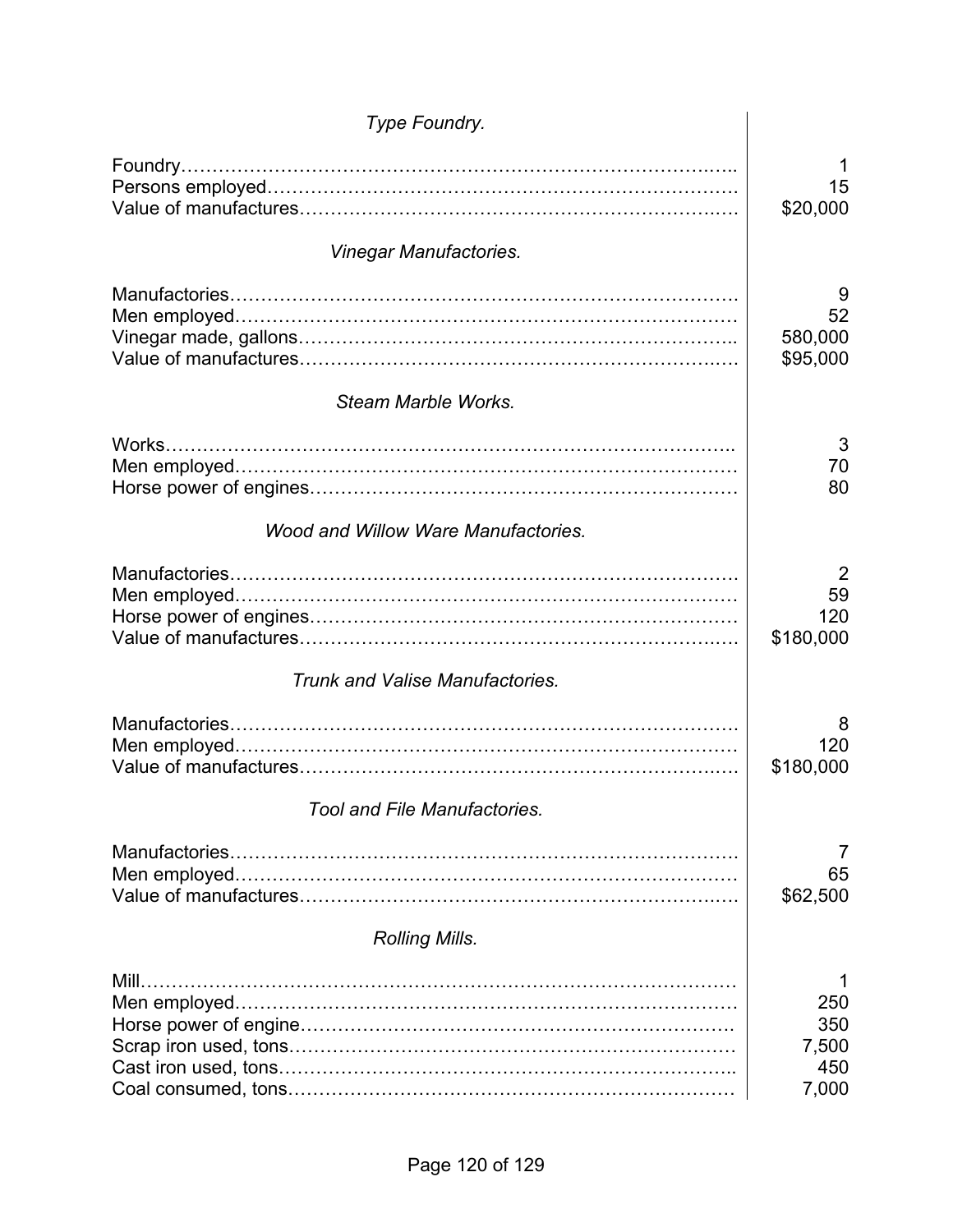|                                            | 7,000<br>8,000                   |
|--------------------------------------------|----------------------------------|
| Saw and Saw Teeth Factories.               |                                  |
|                                            | 2<br>45<br>60<br>25<br>\$100,000 |
| Salt Mills.                                |                                  |
|                                            | 2<br>30<br>7,000<br>4,000        |
| Silk Manufactory.                          |                                  |
|                                            | 1<br>4<br>80<br>\$100,000        |
| <b>Match Factories.</b>                    |                                  |
| <b>Malt Houses.</b>                        | 6<br>50<br>180,000               |
| Houses.                                    | 20<br>59<br>11,370               |
| Oakum Manufactories.                       |                                  |
| Factories                                  | 2                                |
|                                            | 10<br>5,000<br>\$25,000          |
| <b>Pickles and Fruit Preserving Works.</b> |                                  |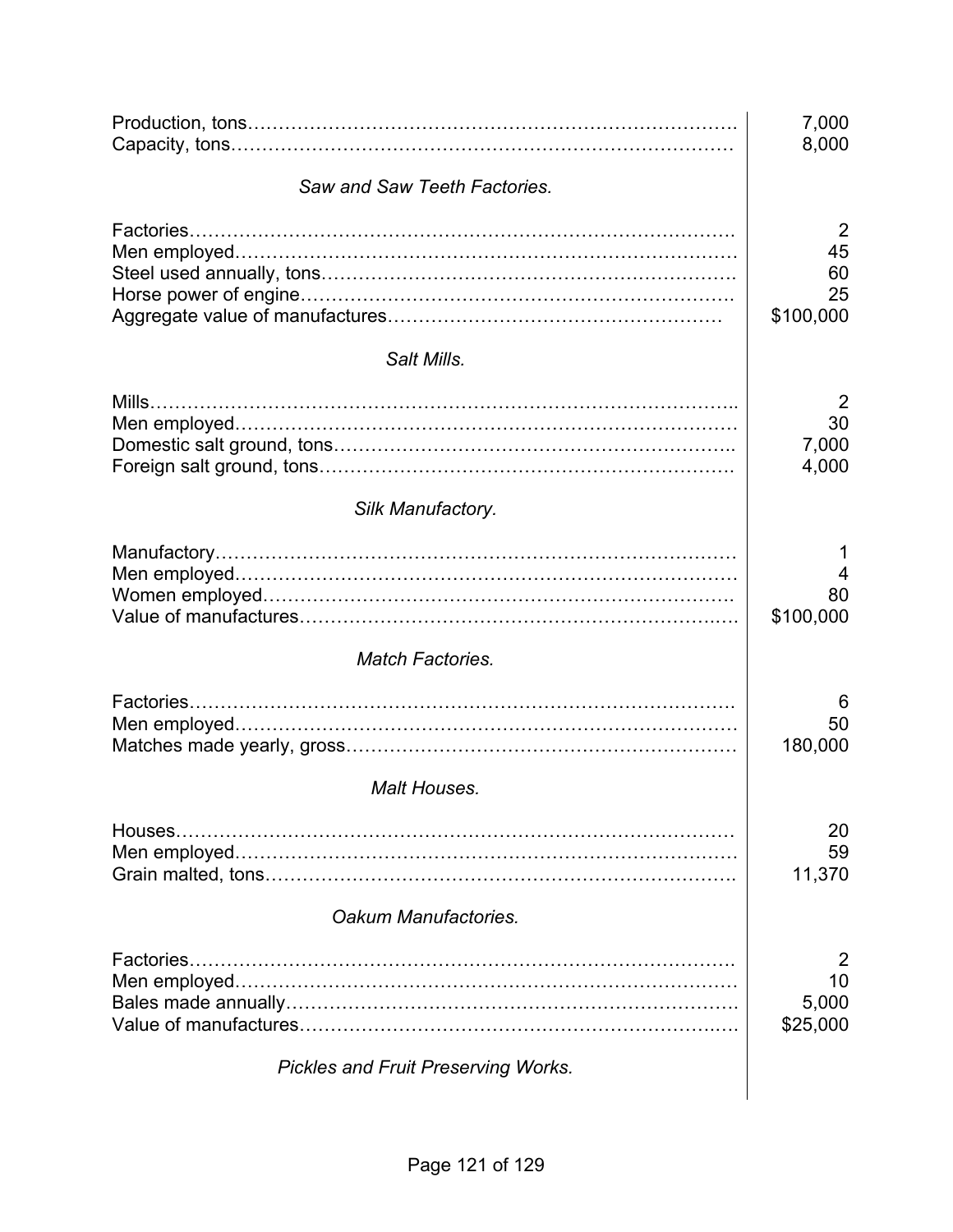|                                          | 4              |
|------------------------------------------|----------------|
|                                          | 420            |
|                                          | 40,00          |
|                                          | 224,000        |
| <b>Glass Cutting and Staining Works.</b> |                |
|                                          | $\overline{2}$ |
|                                          | 15             |
|                                          | \$25,000       |
|                                          |                |
| <b>Gas Meter Manufactory.</b>            |                |
|                                          |                |
|                                          | 8              |
|                                          | \$10,000       |
| <b>Glove Manufactories.</b>              |                |
| Manufactories                            | 3              |
|                                          | 48             |
|                                          | \$58,000       |
| Hat and Cap Manufactories.               |                |
| Manufactories                            | 17             |
|                                          | 60             |
|                                          | \$130,000      |
| <b>Flouring Mills.</b>                   |                |
|                                          | 12             |
|                                          | 179            |
|                                          | 749,000        |
|                                          | 800            |
|                                          | 225            |
|                                          | 8,000<br>650   |
|                                          | 100            |
|                                          | 90             |
|                                          | 65             |
|                                          | 950            |
| <b>Furniture Manufactories.</b>          |                |
|                                          | 17             |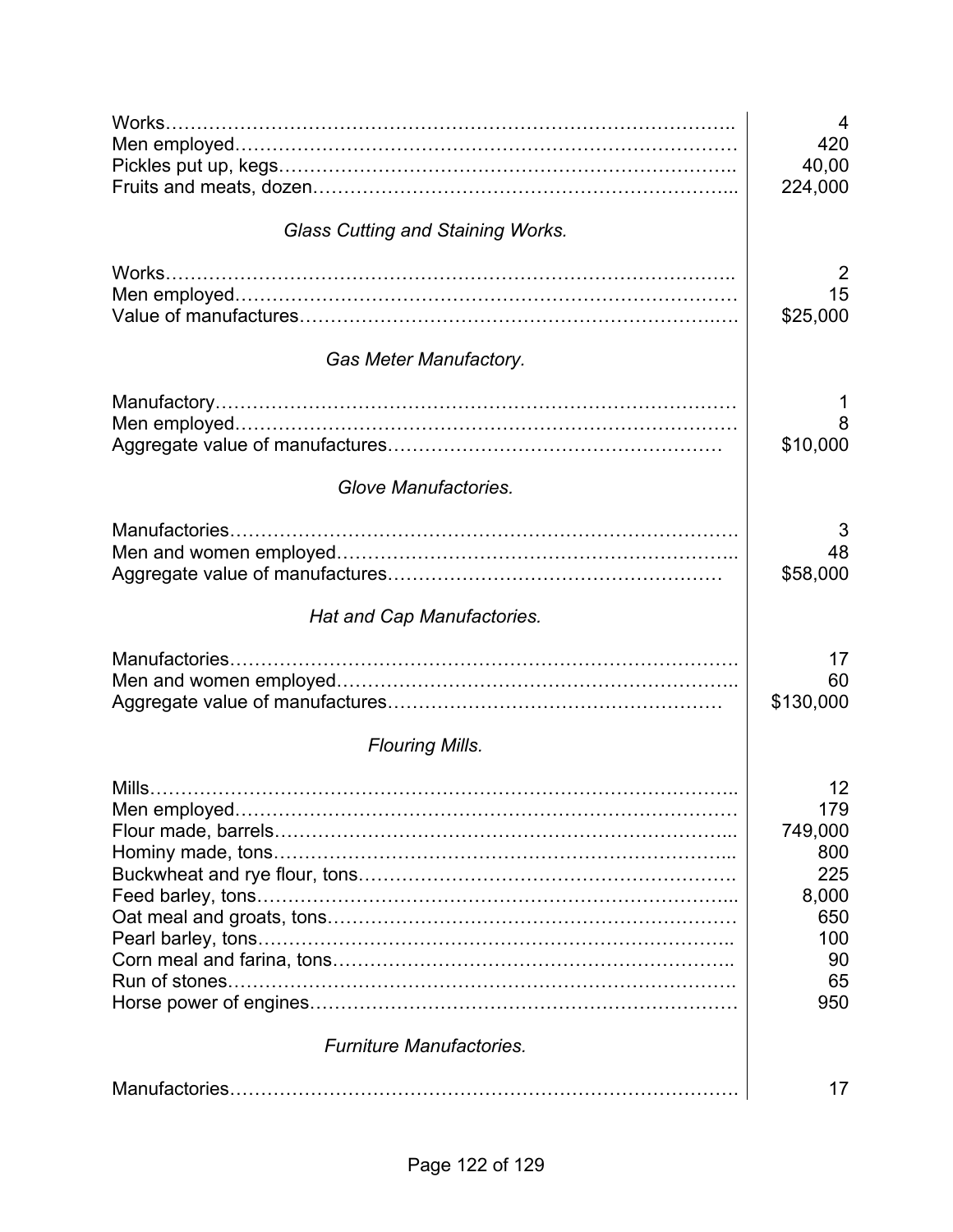|                               | 340<br>7,800,000<br>\$620,000                      |
|-------------------------------|----------------------------------------------------|
|                               |                                                    |
| Coffee and Spice Mills.       |                                                    |
|                               | 7<br>70                                            |
|                               | 1,500,000<br>100,000<br>180,000<br>77<br>\$450,000 |
| Cordage and Rope Manufactory. |                                                    |
|                               | 1<br>60<br>1,500<br>150<br>\$425,000               |
| <b>Brush Manufactories.</b>   |                                                    |
|                               | 2<br>18<br>\$33,000                                |
| <b>Borax Works.</b>           |                                                    |
|                               | 11<br>340<br>\$100,000                             |
| <b>Barrel Manufactories.</b>  |                                                    |
|                               | 2<br>150<br>235,000<br>30<br>74,500<br>40,000      |
| <b>Candle Manufactories.</b>  |                                                    |
|                               |                                                    |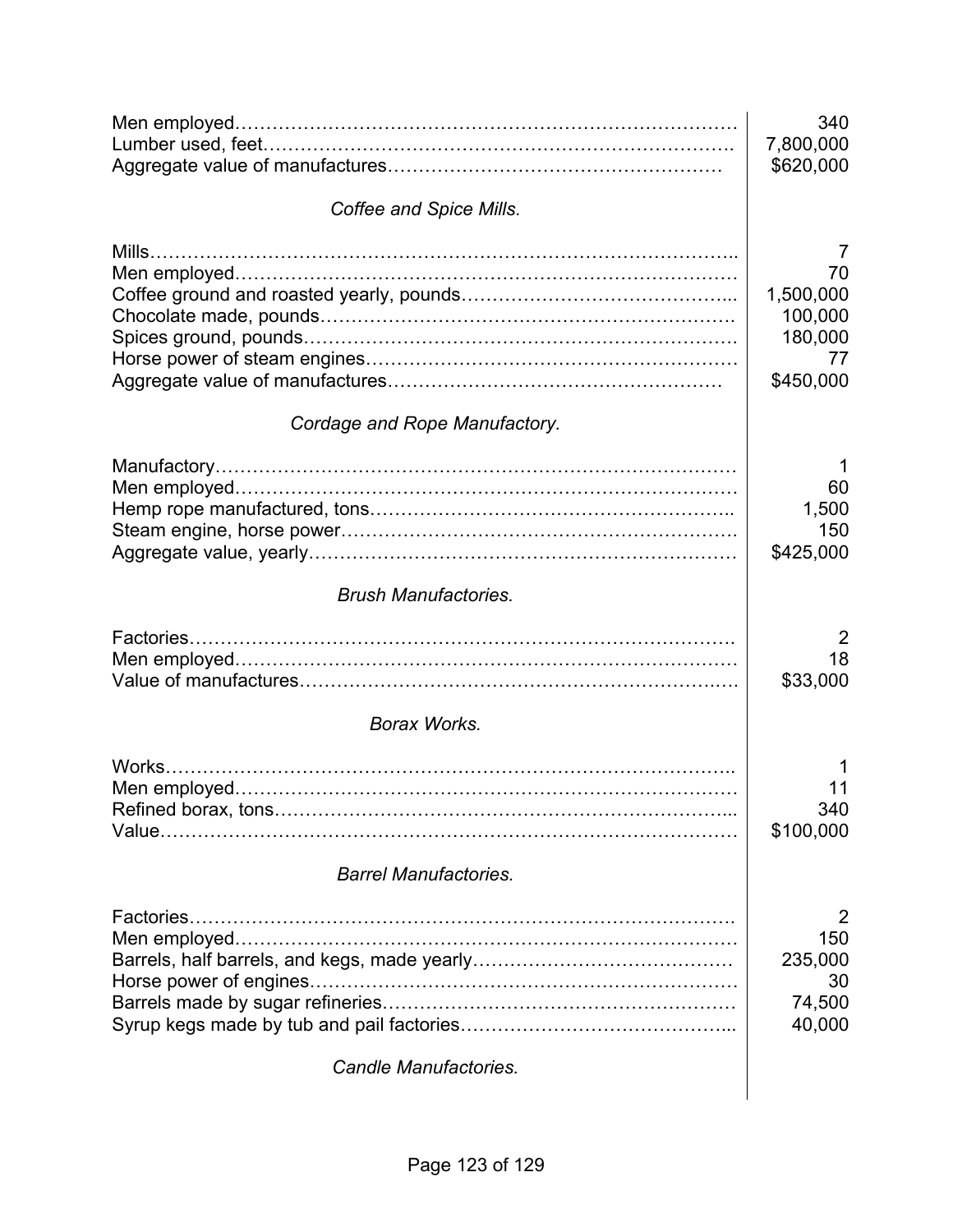|                                  | $\overline{2}$                         |
|----------------------------------|----------------------------------------|
|                                  | 56<br>55,000<br>\$168,000              |
| <b>Bed Spring Manufactories.</b> |                                        |
| <b>Bedstead Manufactories.</b>   | 3<br>4<br>108<br>\$28,000              |
|                                  |                                        |
|                                  | 2<br>60<br>250,000<br>\$60,000         |
| <b>Bellows Manufactory.</b>      |                                        |
|                                  | 1<br>$\overline{2}$<br>600<br>\$11,000 |
| <b>Bedding Manufactories.</b>    |                                        |
|                                  | $12 \overline{ }$<br>90<br>\$90,000    |
| <b>Billiard Manufactories.</b>   |                                        |
| Factories.                       | 5<br>64<br>416<br>\$196,000            |
| Railroads.                       |                                        |
|                                  | $12 \overline{ }$                      |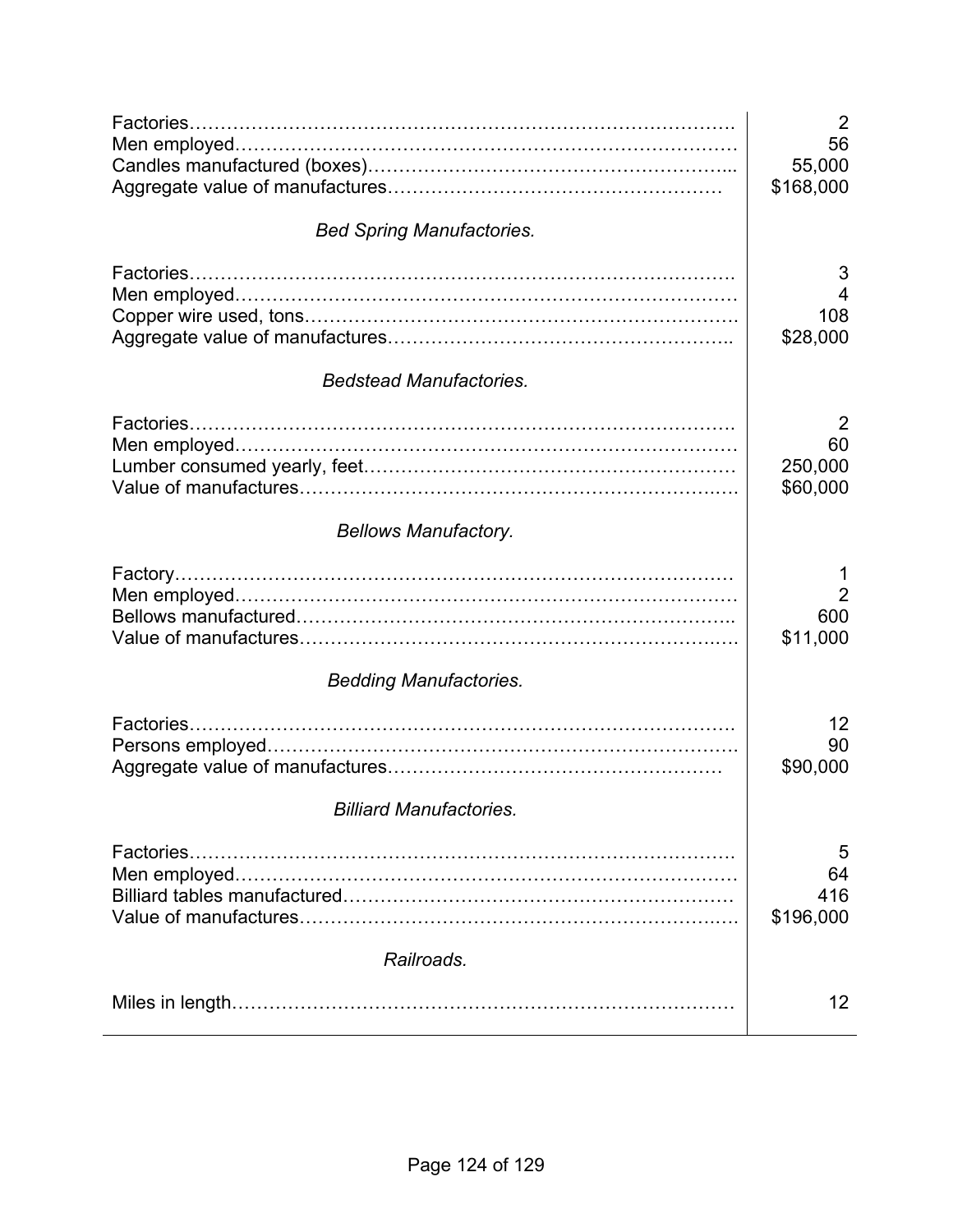Assessed value of real estate in eighteen hundred and seventy-three, one hundred and thirty-one million four hundred and seventeen thousand and twenty-four dollars.

 Assessed value of improvements on real estate in eighteen hundred and seventy-three, thirty-eight million eighty-seven thousand one hundred and five dollars.

 Assessed value of personal property in eighteen hundred and seventy-three, forty-six million two hundred and five thousand six hundred and forty-nine dollars.

 Estimated total population in eighteen hundred and seventy-three, one hundred and seventy-five thousand.

Voters registered, forty-two thousand six hundred and forty-two.

 Poll tax collected in eighteen hundred and seventy-two, forty-seven thousand dollars.

I hereby certify that the above statement is true and correct.

LEVI ROSNER, Assessor of City and County of San Francisco.

San Francisco, July 28<sup>th</sup>, 1873.

### SUTTER COUNTY.

 $\frac{1}{2}$ 

A. E. CLARY………………………………………County Assessor.

YUBA CITY, July, 1872.

Hon. ROBERT. GARDNER, Surveyor General:

 DEAR SIR: I transmit herewith the statistical report required by law for the year eighteen hundred and seventy-two. With regard to that part which relates to eighteen hundred and seventy-one, I wish to say that, as you are probably aware, Sutter County suffered considerably from the extreme drought of that year. Crops were distressingly short, and business of every kind very dull. It is a very difficult  $-1$  may almost say, impossible – task, to obtain a strictly accurate statistical statement of the productions of a county, owing to the fact that most farmers keep no account of what they produce from year to year. The accompanying report is as accurate as could be obtained within the limited time allowed by law for assessing the county. Last Winter several hundreds of horses, cattle, sheep, and hogs perished in the flood in this county. A great deal of grain was "drowned out," and many fences were swept away. In many parts of the county crops were not planted at the time of making the assessment. Of course, in such cases, I could only approximate the truth. Sutter is steadily increasing in wealth, and we look forward to the day when it will rank with the older and more populous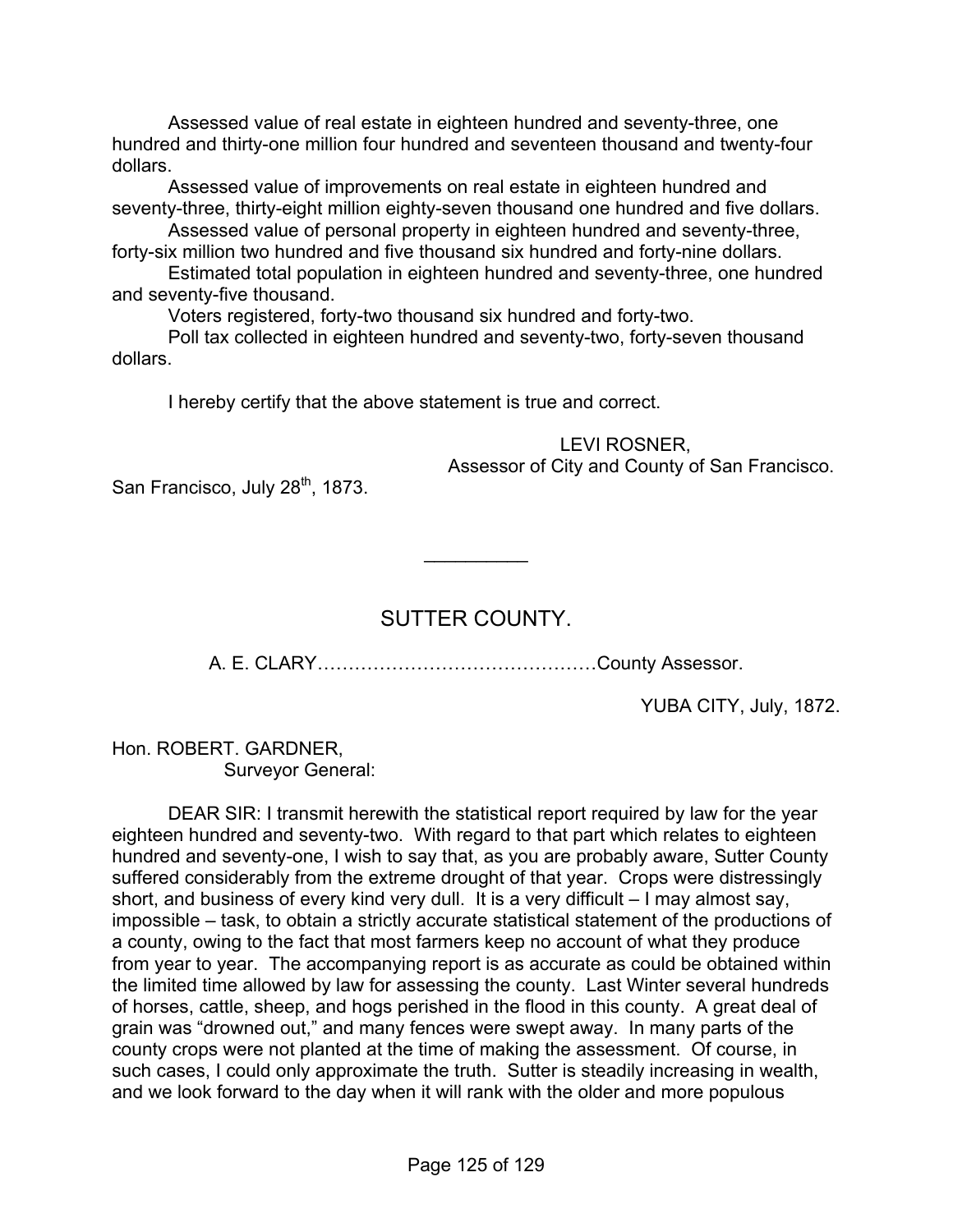counties of the State, with confidence. The subject of reclaiming out swamp lands is receiving due attention, and we are confident that within a few years at most reclamation will be accomplished.

 The accompanying table has been approved by the Board of Supervisors. Please send certificate of its correctness, if it is satisfactory, and oblige,

Your obedient servant,

 A. E. CLARY, Assessor Sutter County.

### SHASTA COUNTY.

 $\frac{1}{2}$ 

D. C. OSBORNE………………………………………County Assessor.

SHASTA, September 27<sup>th</sup>, 1872.

Hon. ROBERT. GARDNER, Surveyor General:

SIR: Herewith you will please find my report for the year eighteen hundred and seventy-two.

The changes in the law in relation to assessment, and the hurry incident thereto, prevented a full and complete collection of the statistics required for the report. I believe, however, that the report is very nearly correct.

 The chief articles of export from this county are the products of our mines, lumber, and wool. Our mines are not producing as much as they have in the past – not that they are exhausted, but because it now requires capital to successfully operate in them. There was very little quartz crushed during the past year, and there are but two mills now engaged in crushing, neither of which is constantly employed; one of them is crushing silver-bearing quartz, is well and energetically managed, and bids fair to be remunerative. The larges investment ever made in the placer mines of this county, will soon made one of our mining districts more productive that it ever has been. There are other districts which only need capital and energy to make them equally productive.

 There is a great deal of fine timber in this county – more than can be exhausted for many years. And although our lumber production has fallen off in the last year, there is no reason that it should not be greater in the future than it ever has been in the past.

We have an establishment manufacturing sash, blinds, doors, etc., which employs twenty men, and manufactures yearly to the value of thirty thousand dollars.

Our wool production is steadily increasing in quantity and improving in quality.

 This county has a large area of unoccupied government land which is well adapted to the culture of fruit trees and grapevines. Our soil and climate are peculiarly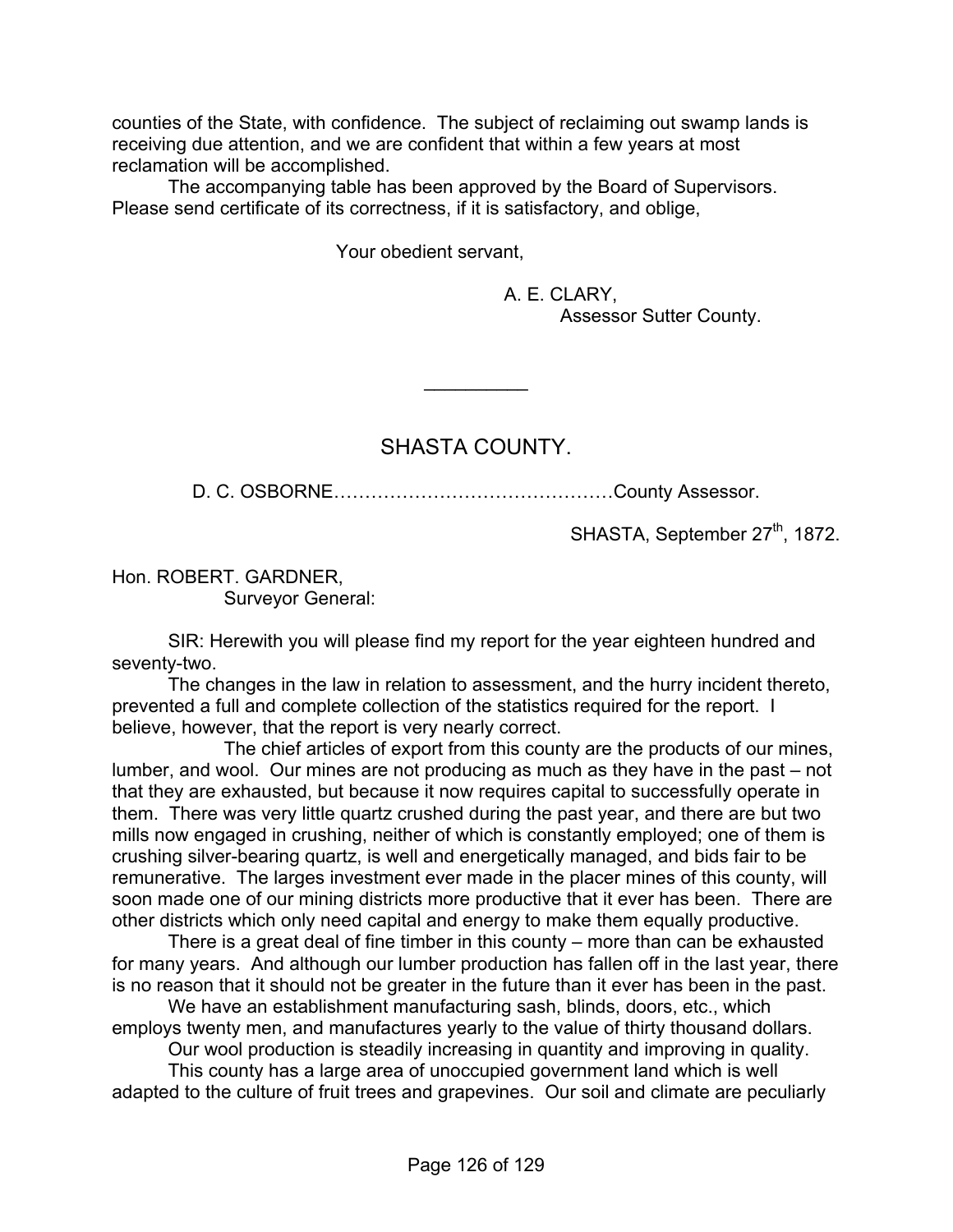adapted to the cultivation of the vine; and the wines manufactured from our grapes are unsurpassed by any made in California.

 About twenty miles of railroad have been constructed in our county this year, which taps the center of our county, and connects us with the commerce of the world.

 Shasta County has many resources which promise success to the industrious immigrant.

 It was not in my power to complete my report in time to have it approved by our Board of Supervisors at their last session, and they will not be in session again until after the time you have fixed upon to have the report transmitted to you; for this reason I hope that you will excuse me for not having their approval, as you requested. I hope that the report will meet with your approval.

Respectfully,

 D. C. OSBORNE, Assessor Shasta County.

### SISKIYOU COUNTY.

 $\frac{1}{2}$ 

GEIRGE DURAND………………………………………County Assessor.

YREKA, August 26<sup>th</sup>, 1873.

Hon. ROBERT GARDNER, Surveyor General:

 SIR: I herewith transmit statistical report for the year eighteen hundred and seventy-two. I was not aware that the report was required at this time, as the blank forms state they must be returned to you on or before October first, eighteen hundred and seventy-three. I was out of town at the time your telegram arrived. It was forwarded to me, and I returned, and have made the report as required by law. The Board of Supervisors not being in session, I am unable to obtain their approval of said report. I have experienced considerable trouble and difficulty in making a full and complete assessment of certain portions of this county for the year eighteen hundred and seventy-three, especially that portion in the vicinity of the seat of Modoc War. The settlers in that neighborhood could not give any definite idea of the number of their cattle, etc. I have no doubt but that a statement largely in excess of the number assessed, can be hereafter obtained from the Department at Washington, when these parties shall present their claim to government for compensation for cattle and other property destroyed. These claims will undoubtedly show a large number of cattle and other stock which escaped assessment. However, I have done the best I could, under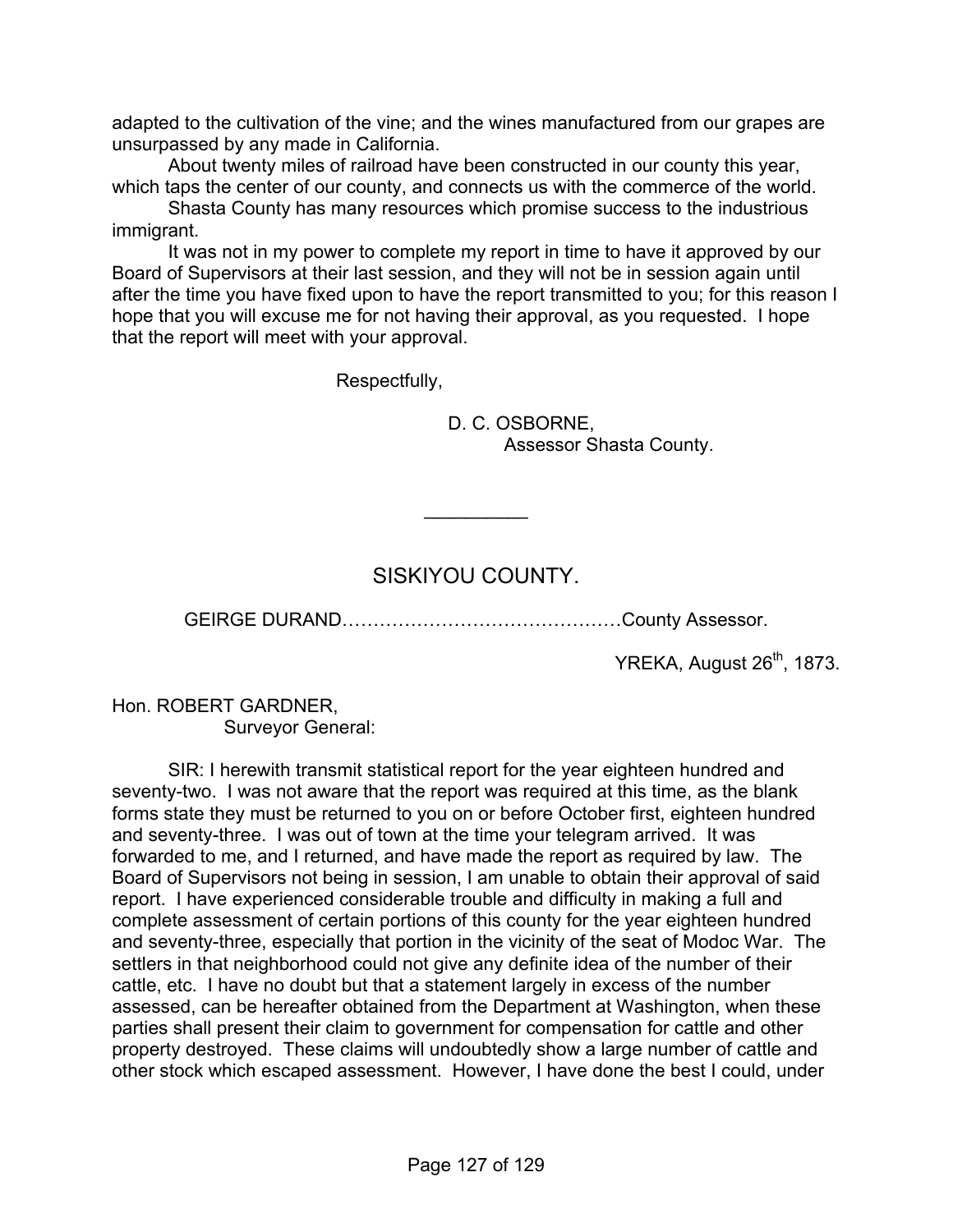the circumstances. The report herewith inclosed, is as correct as I am able to make, and hoping it will meet your approval, is hereby respectfully submitted.

I subscribe myself, respectfully,

 GEORGE DURAND, Assessor Siskiyou County.

## SANTA BARBARA COUNTY.

 $\frac{1}{2}$ 

C. E. ALVORD………………………………………County Assessor.

SANTA BARBARA, July 25<sup>th</sup>, 1873.

Hon. ROBERT. GARDNER, Surveyor General:

 SIR: I send you my annual report to-day, which I hope you will examine closely, from the fact that it is the only correct report (as taken from each individual), ever made in this county.

 Last year, as you are aware, everything was in confusion, and, of necessity, manifest errors existed, which, happily, do not exist this year.

 Hoping that you will acknowledge receipt and satisfaction before the fist Monday in August,

I remain, yours, etc.,

 C. E. ALVORD, County Assessor, Santa Barbara County.

# SAN DIEGO COUNTY.

 $\frac{1}{2}$ 

M. S. JULIAN………………………………………County Assessor.

SAN DIEGO, July 18<sup>th</sup>, 1872.

Hon. ROBERT. GARDNER, Surveyor General: